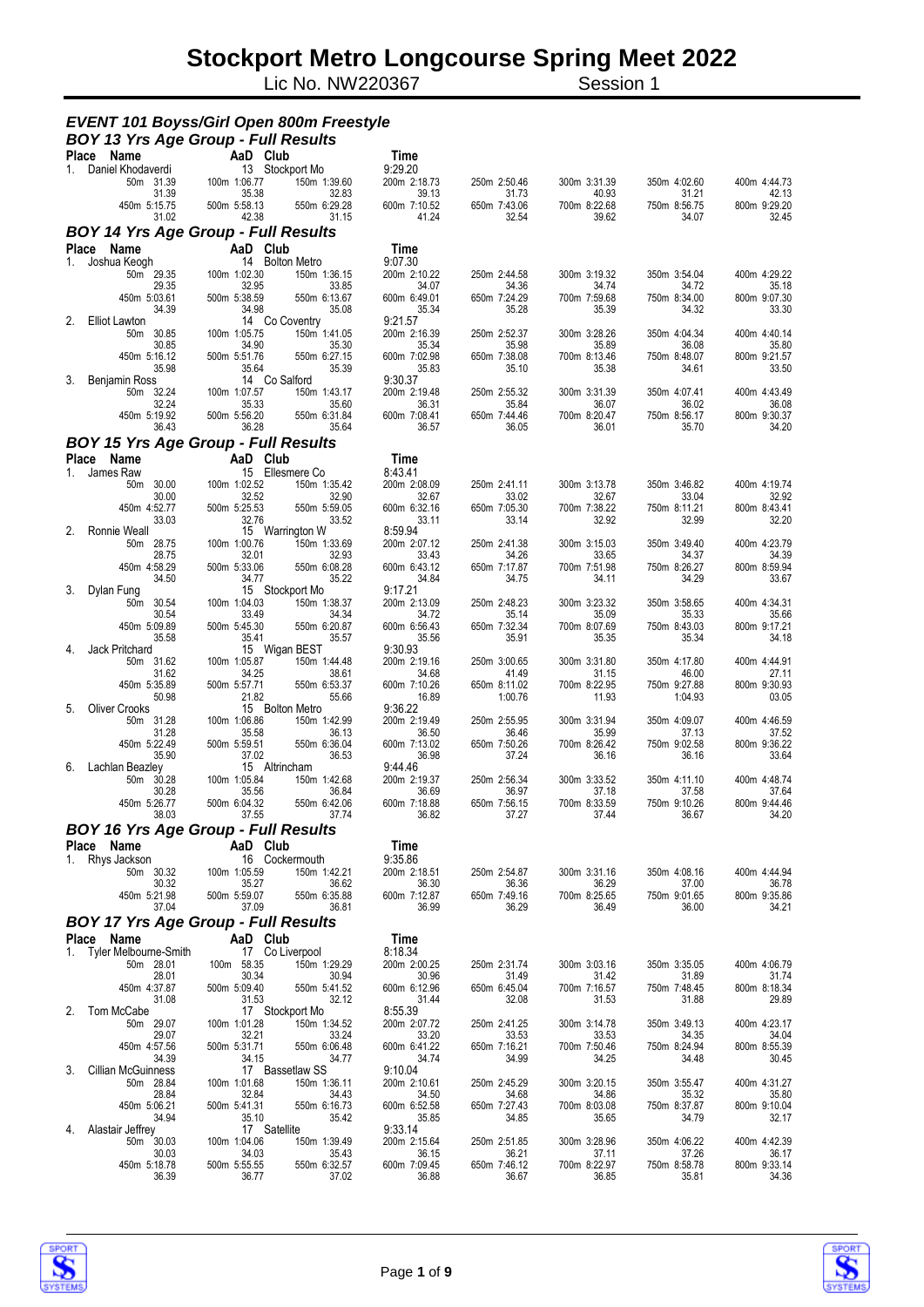|                |                                          |                       | Lic No. NW220367      |                       |                       | Session 1             |                       |                       |
|----------------|------------------------------------------|-----------------------|-----------------------|-----------------------|-----------------------|-----------------------|-----------------------|-----------------------|
|                | BOY 18 Yrs/Over Age Group - Full Results |                       |                       |                       |                       |                       |                       |                       |
|                | Place Name AaD Club                      |                       |                       | Time                  |                       |                       |                       |                       |
|                | 1. Max Adams                             | 18 Co Salford         |                       | 8:35.17               |                       |                       |                       |                       |
|                | 50m 28.39                                | 100m 59.97            | 150m 1:31.84          | 200m 2:04.05          | 250m 2:36.61          | 300m 3:09.10          | 350m 3:41.52          | 400m 4:14.09          |
|                | 28.39<br>450m 4:46.20                    | 31.58<br>500m 5:18.48 | 31.87<br>550m 5:51.34 | 32.21<br>600m 6:24.28 | 32.56<br>650m 6:57.43 | 32.49<br>700m 7:30.72 | 32.42<br>750m 8:03.51 | 32.57<br>800m 8:35.17 |
|                | 32.11                                    | 32.28                 | 32.86                 | 32.94                 | 33.15                 | 33.29                 | 32.79                 | 31.66                 |
| 2.             | Ryan Coulthard 19 Co Manch Aq            |                       |                       | 8:55.01               |                       |                       |                       |                       |
|                | 50m 29.35                                | 100m 1:02.08          | 150m 1:35.32          | 200m 2:09.54          | 250m 2:43.06          | 300m 3:16.98          | 350m 3:51.19          | 400m 4:24.92          |
|                | 29.35                                    | 32.73                 | 33.24                 | 34.22                 | 33.52                 | 33.92                 | 34.21                 | 33.73                 |
|                | 450m 4:59.07                             | 500m 5:33.18          | 550m 6:07.02          | 600m 6:41.35          | 650m 7:15.83          | 700m 7:50.29          | 750m 8:24.53          | 800m 8:55.01          |
|                | 34.15                                    | 34.11                 | 33.84                 | 34.33                 | 34.48                 | 34.46                 | 34.24                 | 30.48                 |
| 3 <sub>1</sub> | Louis Fenson                             |                       | 20 Loughboro Un       | 8:58.00               |                       |                       |                       |                       |
|                | 50m 30.06                                | 100m 1:03.16          | 150m 1:37.29          | 200m 2:11.15          | 250m 2:45.09          | 300m 3:18.88          | 350m 3:52.84          | 400m 4:26.73          |
|                | 30.06                                    | 33.10                 | 34.13                 | 33.86                 | 33.94                 | 33.79                 | 33.96                 | 33.89                 |
|                | 450m 5:01.01                             | 500m 5:35.19          | 550m 6:09.39          | 600m 6:43.60          | 650m 7:17.96          | 700m 7:51.82          | 750m 8:25.42          | 800m 8:58.00          |
|                | 34.28                                    | 34.18                 | 34.20                 | 34.21                 | 34.36                 | 33.86                 | 33.60                 | 32.58                 |
| 4.             | Bailey Hairsine                          | 23 Co Manch Aq        |                       | 9:06.90               |                       |                       |                       |                       |
|                | 50m 29.72                                | 100m 1:02.11          | 150m 1:35.69          | 200m 2:09.37          | 250m 2:43.77          | 300m 3:17.87          | 350m 3:52.55          | 400m 4:27.24          |
|                | 29.72                                    | 32.39                 | 33.58                 | 33.68                 | 34.40                 | 34.10                 | 34.68                 | 34.69                 |
|                | 450m 5:02.05                             | 500m 5:36.80          | 550m 6:11.88          | 600m 6:46.94          | 650m 7:22.36          | 700m 7:57.62          | 750m 8:32.75          | 800m 9:06.90          |
|                | 34.81                                    | 34.75                 | 35.08                 | 35.06                 | 35.42                 | 35.26                 | 35.13                 | 34.15                 |
| 5              | Callum Kettlewell                        |                       | 18 Bassetlaw SS       | 9:10.16               |                       |                       |                       |                       |
|                | 50m 30.49                                | 100m 1:02.14          | 150m 1:35.57          | 200m 2:09.77          | 250m 2:44.54          | 300m 3:18.88          | 350m 3:53.79          | 400m 4:28.59          |
|                | 30.49                                    | 31.65                 | 33.43                 | 34.20                 | 34.77                 | 34.34                 | 34.91                 | 34.80                 |
|                | 450m 5:04.62                             | 500m 5:39.77          | 550m 6:15.53          | 600m 6:51.16          | 650m 7:26.41          | 700m 8:01.51          | 750m 8:36.34          | 800m 9:10.16          |
|                | 36.03                                    | 35.15                 | 35.76                 | 35.63                 | 35.25                 | 35.10                 | 34.83                 | 33.82                 |



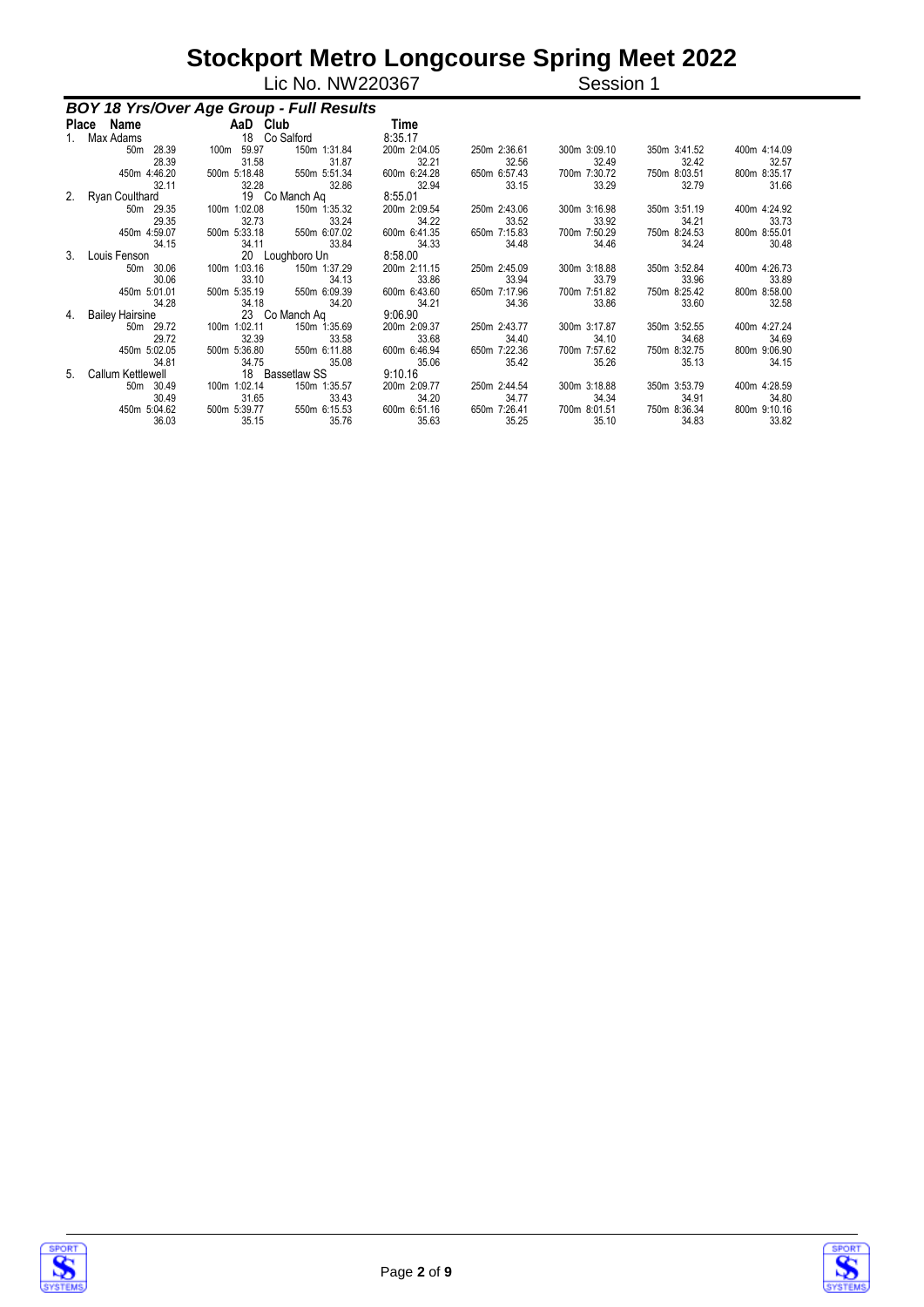Lic No. NW220367 Session 1

| <b>GIRL 12 Yrs Age Group - Full Results</b> |                       |                                 |                          |                       |                       |                        |                        |
|---------------------------------------------|-----------------------|---------------------------------|--------------------------|-----------------------|-----------------------|------------------------|------------------------|
| Place<br>Name                               | AaD Club              |                                 | Time                     |                       |                       |                        |                        |
| Lilly-Rose Unwin<br>1.<br>50m 32.04         | 100m 1:12.28          | 12 Trafford Met<br>150m 1:50.01 | 10:43.22<br>200m 2:32.99 | 250m 3:09.62          | 300m 3:54.41          | 350m 4:29.84           | 400m 5:17.11           |
| 32.04<br>450m 5:47.03                       | 40.24<br>500m 6:39.50 | 37.73<br>550m 7:02.94           | 42.98<br>600m 8:02.16    | 36.63<br>650m 8:22.55 | 44.79<br>700m 9:23.71 | 35.43<br>750m 9:41.73  | 47.27<br>800m 10:43.22 |
| 29.92                                       | 52.47                 | 23.44                           | 59.22                    | 20.39                 | 1:01.16               | 18.02                  | 1:01.49                |
| <b>GIRL 13 Yrs Age Group - Full Results</b> |                       |                                 |                          |                       |                       |                        |                        |
| Place<br>Name                               | AaD Club              | 13 Ellesmere Co                 | Time                     |                       |                       |                        |                        |
| Esmee Slinn<br>1.<br>50m 33.80              | 100m 1:11.80          | 150m 1:50.90                    | 10:18.77<br>200m 2:30.16 | 250m 3:09.34          | 300m 3:49.11          | 350m 4:28.19           | 400m 5:08.02           |
| 33.80<br>450m 5:47.58                       | 38.00<br>500m 6:27.42 | 39.10<br>550m 7:06.40           | 39.26<br>600m 7:45.33    | 39.18<br>650m 8:24.26 | 39.77<br>700m 9:03.15 | 39.08<br>750m 9:41.45  | 39.83<br>800m 10:18.77 |
| 39.56                                       | 39.84                 | 38.98                           | 38.93                    | 38.93                 | 38.89                 | 38.30                  | 37.32                  |
| <b>GIRL 14 Yrs Age Group - Full Results</b> |                       |                                 |                          |                       |                       |                        |                        |
| <b>Place</b><br>Name                        | AaD                   | Club                            | Time                     |                       |                       |                        |                        |
| Kerry Hennie<br>1.<br>50m 30.88             | 14<br>100m 1:06.04    | Warrington W<br>150m 1:41.85    | 9:38.36<br>200m 2:18.49  | 250m 2:55.15          | 300m 3:32.05          | 350m 4:08.95           | 400m 4:45.69           |
| 30.88<br>450m 5:22.60                       | 35.16<br>500m 5:59.07 | 35.81<br>550m 6:35.65           | 36.64<br>600m 7:12.38    | 36.66<br>650m 7:49.30 | 36.90<br>700m 8:25.83 | 36.90<br>750m 9:02.46  | 36.74<br>800m 9:38.36  |
| 36.91                                       | 36.47                 | 36.58                           | 36.73                    | 36.92                 | 36.53                 | 36.63                  | 35.90                  |
| 2.<br>Katherine Noble<br>50m 32.13          | 100m 1:08.44          | 14 Newcastle<br>150m 1:45.67    | 9:54.06<br>200m 2:22.84  | 250m 3:00.33          | 300m 3:38.03          | 350m 4:15.91           | 400m 4:53.95           |
| 32.13                                       | 36.31                 | 37.23                           | 37.17                    | 37.49                 | 37.70                 | 37.88                  | 38.04                  |
| 450m 5:31.63<br>37.68                       | 500m 6:10.16<br>38.53 | 550m 6:47.84<br>37.68           | 600m 7:25.85<br>38.01    | 650m 8:04.01<br>38.16 | 700m 8:41.83<br>37.82 | 750m 9:19.13<br>37.30  | 800m 9:54.06<br>34.93  |
| 3.<br>Alice Volkovaya                       |                       | 14 Co Salford                   | 10:02.49                 |                       |                       |                        |                        |
| 50m 32.26<br>32.26                          | 100m 1:08.63<br>36.37 | 150m 1:46.31<br>37.68           | 200m 2:24.42<br>38.11    | 250m 3:02.85<br>38.43 | 300m 3:41.22<br>38.37 | 350m 4:19.74<br>38.52  | 400m 4:57.81<br>38.07  |
| 450m 5:36.23                                | 500m 6:14.19          | 550m 6:52.48                    | 600m 7:30.68             | 650m 8:08.85          | 700m 8:47.00          | 750m 9:25.11           | 800m 10:02.49          |
| 38.42<br>Gabriella Hunt<br>4.               | 37.96                 | 38.29<br>14 Warrington W        | 38.20<br>10:06.54        | 38.17                 | 38.15                 | 38.11                  | 37.38                  |
| 50m 32.62<br>32.62                          | 100m 1:09.48<br>36.86 | 150m 1:47.03                    | 200m 2:25.03             | 250m 3:03.53          | 300m 3:41.93          | 350m 4:20.45<br>38.52  | 400m 4:58.85<br>38.40  |
| 450m 5:37.33                                | 500m 6:15.44          | 37.55<br>550m 6:54.29           | 38.00<br>600m 7:33.18    | 38.50<br>650m 8:11.96 | 38.40<br>700m 8:50.59 | 750m 9:28.65           | 800m 10:06.54          |
| 38.48<br>5.<br>Raya Harrand                 | 38.11                 | 38.85<br>14 York City           | 38.89<br>10:16.32        | 38.78                 | 38.63                 | 38.06                  | 37.89                  |
| 50m 33.81                                   | 100m 1:10.84          | 150m 1:52.77                    | 200m 2:30.05             | 250m 3:13.80          | 300m 3:49.83          | 350m 4:35.75           | 400m 5:08.20           |
| 33.81<br>450m 5:58.31                       | 37.03<br>500m 6:24.99 | 41.93<br>550m 7:20.45           | 37.28<br>600m 7:42.46    | 43.75<br>650m 8:43.33 | 36.03<br>700m 9:02.02 | 45.92<br>750m 10:04.01 | 32.45<br>800m 10:16.32 |
| 50.11                                       | 26.68                 | 55.46                           | 22.01                    | 1:00.87               | 18.69                 | 1:01.99                | 12.31                  |
| 6.<br>Isabelle HATTON-ELLIS<br>50m 33.83    | 100m 1:12.90          | 14 Nofio Bangor<br>150m 1:51.54 | 10:22.38<br>200m 2:31.08 | 250m 3:10.31          | 300m 3:49.22          | 350m 4:30.01           | 400m 5:07.68           |
| 33.83<br>450m 5:48.99                       | 39.07                 | 38.64<br>550m 7:07.26           | 39.54<br>600m 7:45.79    | 39.23<br>650m 8:25.81 | 38.91<br>700m 9:05.76 | 40.79<br>750m 9:43.38  | 37.67<br>800m 10:22.38 |
| 41.31                                       | 500m 6:26.25<br>37.26 | 41.01                           | 38.53                    | 40.02                 | 39.95                 | 37.62                  | 39.00                  |
| 7.<br>Molly-Rosanna Young<br>50m 33.29      | 100m 1:10.51          | 14 Tynemouth<br>150m 1:50.43    | 10:40.11<br>200m 2:31.94 | 250m 3:13.35          | 300m 3:54.45          | 350m 4:35.34           | 400m 5:16.40           |
| 33.29                                       | 37.22                 | 39.92                           | 41.51                    | 41.41                 | 41.10                 | 40.89                  | 41.06                  |
| 450m 5:57.03<br>40.63                       | 500m 6:38.53<br>41.50 | 550m 7:19.34<br>40.81           | 600m 8:00.46<br>41.12    | 650m 8:40.60<br>40.14 | 700m 9:21.30<br>40.70 | 750m 10:01.07<br>39.77 | 800m 10:40.11<br>39.04 |
| <b>GIRL 15 Yrs Age Group - Full Results</b> |                       |                                 |                          |                       |                       |                        |                        |
| Name<br>Place                               | AaD                   | Club                            | Time                     |                       |                       |                        |                        |
| Ellie Wilson<br>1.<br>50m 31.40             | 100m 1:06.95          | 15 Cockermouth<br>150m 1:43.40  | 9:37.73<br>200m 2:20.31  | 250m 2:57.00          | 300m 3:33.83          | 350m 4:11.08           | 400m 4:48.19           |
| 31.40                                       | 35.55                 | 36.45                           | 36.91                    | 36.69                 | 36.83                 | 37.25                  | 37.11                  |
| 450m 5:25.20<br>37.01                       | 500m 6:02.26<br>37.06 | 550m 6:38.94<br>36.68           | 600m 7:15.47<br>36.53    | 650m 7:51.74<br>36.27 | 700m 8:27.90<br>36.16 | 750m 9:03.51<br>35.61  | 800m 9:37.73<br>34.22  |
| 2. Martha Ricketts                          |                       | 15 Satellite                    | 9:45.25                  |                       |                       |                        |                        |
| 50m 31.79<br>31.79                          | 100m 1:07.39<br>35.60 | 150m 1:43.69<br>36.30           | 200m 2:20.35<br>36.66    | 250m 2:57.36<br>37.01 | 300m 3:34.55<br>37.19 | 350m 4:11.84<br>37.29  | 400m 4:49.19<br>37.35  |
| 450m 5:26.63<br>37.44                       | 500m 6:04.24<br>37.61 | 550m 6:41.45<br>37.21           | 600m 7:18.88<br>37.43    | 650m 7:56.31<br>37.43 | 700m 8:33.52<br>37.21 | 750m 9:10.21<br>36.69  | 800m 9:45.25<br>35.04  |
| 3.<br><b>Bethan Cooke</b>                   | 15 Chase              |                                 | 10:01.65                 |                       |                       |                        |                        |
| 50m 31.98<br>31.98                          | 100m 1:08.56<br>36.58 | 150m 1:46.88<br>38.32           | 200m 2:25.42<br>38.54    | 250m 3:03.65<br>38.23 | 300m 3:41.89<br>38.24 | 350m 4:20.20<br>38.31  | 400m 4:58.65<br>38.45  |
| 450m 5:37.06                                | 500m 6:15.02          | 550m 6:53.24                    | 600m 7:31.42             | 650m 8:09.46          | 700m 8:47.32          | 750m 9:25.16           | 800m 10:01.65          |
| 38.41<br>4. Freya Carnell                   | 37.96                 | 38.22<br>15 Satellite           | 38.18<br>10:07.17        | 38.04                 | 37.86                 | 37.84                  | 36.49                  |
| 50m 33.81                                   | 100m 1:11.32          | 150m 1:50.07                    | 200m 2:27.87             | 250m 3:06.48          | 300m 3:44.44          | 350m 4:22.95           | 400m 5:01.53           |
| 33.81<br>450m 5:40.22                       | 37.51<br>500m 6:18.09 | 38.75<br>550m 6:56.86           | 37.80<br>600m 7:35.45    | 38.61<br>650m 8:13.95 | 37.96<br>700m 8:51.95 | 38.51<br>750m 9:30.44  | 38.58<br>800m 10:07.17 |
| 38.69<br>5. Elizabeth Jacobs                | 37.87                 | 38.77<br>15 Stockport Mo        | 38.59<br>10:21.07        | 38.50                 | 38.00                 | 38.49                  | 36.73                  |
| 50m 34.90                                   | 100m 1:12.22          | 150m 1:52.02                    | 200m 2:31.27             | 250m 3:10.29          | 300m 3:50.14          | 350m 4:28.48           | 400m 5:09.93           |
| 34.90<br>450m 5:46.54                       | 37.32<br>500m 6:28.36 | 39.80<br>550m 7:06.11           | 39.25<br>600m 7:46.55    | 39.02<br>650m 8:25.63 | 39.85<br>700m 9:04.99 | 38.34<br>750m 9:45.32  | 41.45<br>800m 10:21.07 |
| 36.61                                       | 41.82                 | 37.75                           | 40.44                    | 39.08                 | 39.36                 | 40.33                  | 35.75                  |
| 6. Darcey Murphy<br>50m 33.56               | 100m 1:11.32          | 15 Stockport Mo<br>150m 1:50.08 | 10:21.35<br>200m 2:29.08 | 250m 3:08.50          | 300m 3:47.78          | 350m 4:27.51           | 400m 5:07.15           |
| 33.56                                       | 37.76                 | 38.76                           | 39.00                    | 39.42                 | 39.28                 | 39.73                  | 39.64                  |
| 450m 5:46.70<br>39.55                       | 500m 6:26.45<br>39.75 | 550m 7:06.30<br>39.85           | 600m 7:46.03<br>39.73    | 650m 8:25.49<br>39.46 | 700m 9:05.15<br>39.66 | 750m 9:44.33<br>39.18  | 800m 10:21.35<br>37.02 |
| 7. Isobel Munnoch                           | 100m 1:12.62          | 15 Tynemouth<br>150m 1:51.47    | 10:25.92<br>200m 2:30.87 | 250m 3:10.48          |                       | 350m 4:29.88           | 400m 5:09.96           |
| 50m 34.43<br>34.43                          | 38.19                 | 38.85<br>550m                   | 39.40                    | 39.61                 | 300m 3:50.24<br>39.76 | 39.64                  | 40.08                  |
| 450m 5:49.74<br>39.78                       | 500m 6:29.87<br>40.13 | 550m 7:09.62<br>39.75           | 600m 7:49.70<br>40.08    | 650m 8:29.44<br>39.74 | 700m 9:09.53<br>40.09 | 750m 9:48.18<br>38.65  | 800m 10:25.92<br>37.74 |
| 8. Siena Oxby                               | 15 Stockport Mo       |                                 | 10:38.22                 |                       |                       |                        |                        |
| 50m 35.22<br>35.22                          | 100m 1:13.74<br>38.52 | 150m 1:53.92<br>40.18           | 200m 2:34.05<br>40.13    | 250m 3:14.57<br>40.52 | 300m 3:55.43<br>40.86 | 350m 4:36.10<br>40.67  | 400m 5:17.09<br>40.99  |



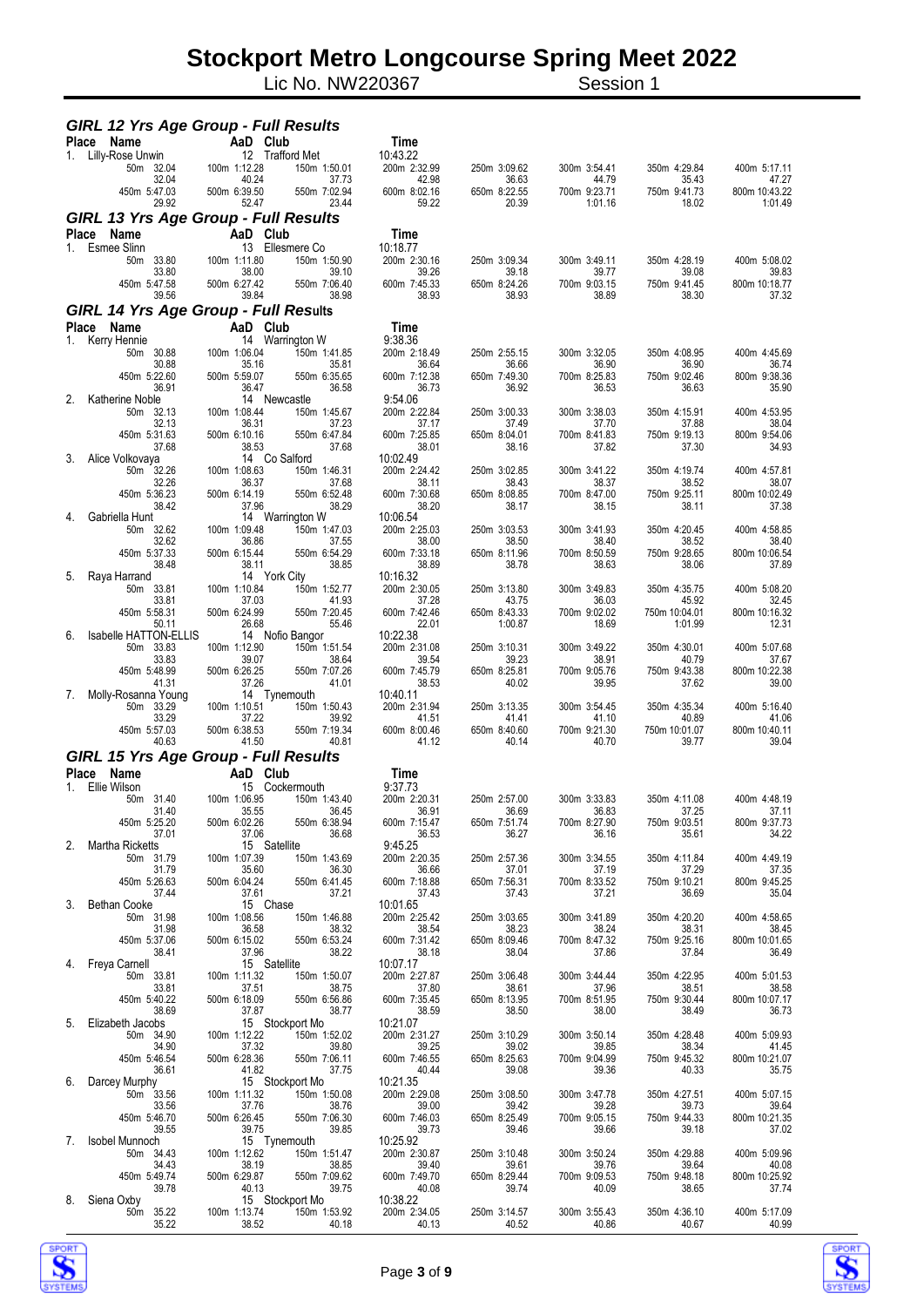|              |                                                              |                             | Lic No. NW220367                |                         |                       | Session 1             |                       |                        |
|--------------|--------------------------------------------------------------|-----------------------------|---------------------------------|-------------------------|-----------------------|-----------------------|-----------------------|------------------------|
|              | 450m 5:58.17                                                 | 500m 6:38.90                | 550m 7:19.08                    | 600m 7:59.63            | 650m 8:39.57          | 700m 9:20.36          | 750m 10:00.10         | 800m 10:38.22          |
|              | 41.08<br><b>GIRL 16 Yrs Age Group - Full Results</b>         | 40.73                       | 40.18                           | 40.55                   | 39.94                 | 40.79                 | 39.74                 | 38.12                  |
|              | Place<br>Name                                                | AaD Club                    |                                 | Time                    |                       |                       |                       |                        |
| 1.           | Eleanor Kay<br>50m 30.19                                     | 100m 1:04.39                | 16 Bolton Metro<br>150m 1:39.42 | 9:24.86<br>200m 2:14.46 | 250m 2:50.27          | 300m 3:26.14          | 350m 4:02.18          | 400m 4:38.24           |
|              | 30.19                                                        | 34.20                       | 35.03                           | 35.04                   | 35.81                 | 35.87                 | 36.04                 | 36.06                  |
|              | 450m 5:14.44<br>36.20                                        | 500m 5:50.41<br>35.97       | 550m 6:26.48<br>36.07           | 600m 7:02.24<br>35.76   | 650m 7:38.88<br>36.64 | 700m 8:14.49<br>35.61 | 750m 8:50.66<br>36.17 | 800m 9:24.86<br>34.20  |
| 2.           | Amy Kenworthy<br>50m 32.54                                   | 16 Winsford<br>100m 1:08.01 | 150m 1:43.96                    | 9:26.88<br>200m 2:19.99 | 250m 2:55.93          | 300m 3:31.58          | 350m 4:07.15          | 400m 4:42.65           |
|              | 32.54                                                        | 35.47                       | 35.95                           | 36.03                   | 35.94                 | 35.65                 | 35.57                 | 35.50                  |
|              | 450m 5:17.90<br>35.25                                        | 500m 5:53.36<br>35.46       | 550m 6:28.91<br>35.55           | 600m 7:05.03<br>36.12   | 650m 7:40.36<br>35.33 | 700m 8:16.22<br>35.86 | 750m 8:51.74<br>35.52 | 800m 9:26.88<br>35.14  |
| 3.           | Jess Widdowson<br>50m 32.67                                  | 16 Co Leeds<br>100m 1:08.41 | 150m 1:44.33                    | 9:33.16<br>200m 2:20.53 | 250m 2:56.60          | 300m 3:32.78          | 350m 4:09.44          | 400m 4:45.87           |
|              | 32.67                                                        | 35.74                       | 35.92                           | 36.20                   | 36.07                 | 36.18                 | 36.66                 | 36.43                  |
|              | 450m 5:21.22<br>35.35                                        | 500m 5:57.63<br>36.41       | 550m 6:34.04<br>36.41           | 600m 7:10.69<br>36.65   | 650m 7:46.03<br>35.34 | 700m 8:21.95<br>35.92 | 750m 8:58.03<br>36.08 | 800m 9:33.16<br>35.13  |
| 4.           | Daisy Purchase<br>50m 32.48                                  | 100m 1:07.60                | 16 Rotherham Mo<br>150m 1:43.60 | 9:49.95<br>200m 2:19.92 | 250m 2:56.06          | 300m 3:32.92          | 350m 4:09.71          | 400m 4:46.97           |
|              | 32.48                                                        | 35.12                       | 36.00                           | 36.32                   | 36.14                 | 36.86                 | 36.79                 | 37.26                  |
|              | 450m 5:24.82<br>37.85                                        | 500m 6:02.81<br>37.99       | 550m 6:41.21<br>38.40           | 600m 7:19.52<br>38.31   | 650m 7:57.73<br>38.21 | 700m 8:35.89<br>38.16 | 750m 9:13.17<br>37.28 | 800m 9:49.95<br>36.78  |
| 5.           | Eliza Radclyffe                                              |                             | 16 Co Liverpool                 | 9:54.91                 |                       |                       |                       |                        |
|              | 50m 33.29<br>33.29                                           | 100m 1:09.57<br>36.28       | 150m 1:46.78<br>37.21           | 200m 2:23.67<br>36.89   | 250m 3:01.38<br>37.71 | 300m 3:38.34<br>36.96 | 350m 4:15.95<br>37.61 | 400m 4:53.88<br>37.93  |
|              | 450m 5:31.44                                                 | 500m 6:09.37                | 550m 6:47.02                    | 600m 7:24.92            | 650m 8:02.39          | 700m 8:40.69          | 750m 9:18.65          | 800m 9:54.91           |
| 6.           | 37.56<br>Lauren Heppell                                      | 37.93<br>16 Newcastle       | 37.65                           | 37.90<br>10:03.53       | 37.47                 | 38.30                 | 37.96                 | 36.26                  |
|              | 50m 30.76<br>30.76                                           | 100m 1:06.93<br>36.17       | 150m 1:42.11<br>35.18           | 200m 2:22.63<br>40.52   | 250m 2:55.82<br>33.19 | 300m 3:39.10<br>43.28 | 350m 4:08.26<br>29.16 | 400m 4:56.77<br>48.51  |
|              | 450m 5:21.48                                                 | 500m 6:14.45                | 550m 6:34.44                    | 600m 7:32.20            | 650m 7:46.77          | 700m 8:49.83          | 750m 8:58.61          | 800m 10:03.53          |
| 7.           | 24.71<br>Scarlett Lazenby-Trace                              | 52.97<br>16 Stretford       | 19.99                           | 57.76<br>10:05.08       | 14.57                 | 1:03.06               | 08.78                 | 1:04.92                |
|              | 50m 33.47                                                    | 100m 1:10.68                | 150m 1:48.57                    | 200m 2:26.70            | 250m 3:05.33          | 300m 3:43.88          | 350m 4:22.49          | 400m 5:01.30           |
|              | 33.47<br>450m 5:39.90                                        | 37.21<br>500m 6:17.96       | 37.89<br>550m 6:56.96           | 38.13<br>600m 7:35.28   | 38.63<br>650m 8:13.71 | 38.55<br>700m 8:51.96 | 38.61<br>750m 9:29.46 | 38.81<br>800m 10:05.08 |
| 8.           | 38.60<br><b>Grace Whalley</b>                                | 38.06<br>16 Satellite       | 39.00                           | 38.32<br>10:26.70       | 38.43                 | 38.25                 | 37.50                 | 35.62                  |
|              | 50m 33.78                                                    | 100m 1:11.69                | 150m 1:50.48                    | 200m 2:30.37            | 250m 3:09.76          | 300m 3:49.90          | 350m 4:29.78          | 400m 5:10.24           |
|              | 33.78<br>450m 5:49.85                                        | 37.91<br>500m 6:30.01       | 38.79<br>550m 7:09.54           | 39.89<br>600m 7:49.77   | 39.39<br>650m 8:29.64 | 40.14<br>700m 9:09.65 | 39.88<br>750m 9:48.97 | 40.46<br>800m 10:26.70 |
|              | 39.61                                                        | 40.16                       | 39.53                           | 40.23                   | 39.87                 | 40.01                 | 39.32                 | 37.73                  |
|              | <b>GIRL 17 Yrs Age Group - Full Results</b><br>Place<br>Name | AaD Club                    |                                 | Time                    |                       |                       |                       |                        |
| $1_{\ldots}$ | Eliza Pinkstone                                              |                             | 17 Stockport Mo                 | 9:30.57                 |                       |                       |                       |                        |
|              | 50m 32.27<br>32.27                                           | 100m 1:04.89<br>32.62       | 150m 1:42.42<br>37.53           | 200m 2:14.87<br>32.45   | 250m 2:54.90<br>40.03 | 300m 3:26.21<br>31.31 | 350m 4:08.07<br>41.86 | 400m 4:39.07<br>31.00  |
|              | 450m 5:21.65                                                 | 500m 5:52.42                | 550m 6:34.56                    | 600m 7:06.45            | 650m 7:46.79          | 700m 8:19.79          | 750m 8:57.46          | 800m 9:30.57           |
| 2.           | 42.58<br>Holly Lamb                                          | 30.77                       | 42.14<br>17 Ellesmere Co        | 31.89<br>9:32.37        | 40.34                 | 33.00                 | 37.67                 | 33.11                  |
|              | 31.45<br>50m<br>31.45                                        | 100m 1:06.36<br>34.91       | 150m 1:42.56<br>36.20           | 200m 2:19.05<br>36.49   | 250m 2:55.66<br>36.61 | 300m 3:32.50<br>36.84 | 350m 4:09.07<br>36.57 | 400m 4:45.59<br>36.52  |
|              | 450m 5:22.01                                                 | 500m 5:58.26                | 550m 6:34.86                    | 600m 7:11.34            | 650m 7:47.22          | 700m 8:23.08          | 750m 8:58.56          | 800m 9:32.37           |
|              | 36.42<br>3. Lucy Dixon                                       | 36.25                       | 36.60<br>17 Co Salford          | 36.48<br>9:49.72        | 35.88                 | 35.86                 | 35.48                 | 33.81                  |
|              | 50m 31.64                                                    | 100m 1:07.20                | 150m 1:44.06                    | 200m 2:20.85            | 250m 2:57.86          | 300m 3:35.07          | 350m 4:12.22          | 400m 4:49.86           |
|              | 31.64<br>450m 5:27.35                                        | 35.56<br>500m 6:05.27       | 36.86<br>550m 6:42.88           | 36.79<br>600m 7:20.90   | 37.01<br>650m 7:58.22 | 37.21<br>700m 8:35.66 | 37.15<br>750m 9:13.01 | 37.64<br>800m 9:49.72  |
|              | 37.49<br>4. Bryony Lowe                                      | 37.92                       | 37.61<br>17 Ellesmere Co        | 38.02<br>9:55.68        | 37.32                 | 37.44                 | 37.35                 | 36.71                  |
|              | 50m 31.98                                                    | 100m 1:07.87                | 150m 1:44.72                    | 200m 2:21.63            | 250m 2:58.75          | 300m 3:36.30          | 350m 4:14.14          | 400m 4:51.78           |
|              | 31.98<br>450m 5:29.72                                        | 35.89<br>500m 6:07.56       | 36.85<br>550m 6:45.87           | 36.91<br>600m 7:24.09   | 37.12<br>650m 8:02.36 | 37.55<br>700m 8:40.58 | 37.84<br>750m 9:18.60 | 37.64<br>800m 9:55.68  |
|              | 37.94                                                        | 37.84                       | 38.31                           | 38.22                   | 38.27                 | 38.22                 | 38.02                 | 37.08                  |
|              | GIRL 18 Yrs/Over Age Group - Full Results<br>Place Name      |                             |                                 | Time                    |                       |                       |                       |                        |
|              | 1. Emma Wills                                                | AaD Club<br>43 York City    |                                 | 9:34.45                 |                       |                       |                       |                        |
|              | 50m 32.46<br>32.46                                           | 100m 1:07.31                | 150m 1:43.13<br>35.82           | 200m 2:18.89            | 250m 2:55.10<br>36.21 | 300m 3:31.60          | 350m 4:08.21          | 400m 4:44.57           |
|              | 450m 5:20.94                                                 | 34.85<br>500m 5:57.37       | 550m 6:33.95                    | 35.76<br>600m 7:10.34   | 650m 7:46.95          | 36.50<br>700m 8:23.28 | 36.61<br>750m 8:59.68 | 36.36<br>800m 9:34.45  |
|              | 36.37<br>2. Lola Oke                                         | 36.43                       | 36.58<br>18 Ellesmere Co        | 36.39<br>9:46.16        | 36.61                 | 36.33                 | 36.40                 | 34.77                  |
|              | 50m 32.12                                                    | 100m 1:08.17                | 150m 1:45.15                    | 200m 2:22.18            | 250m 2:59.35          | 300m 3:37.13          | 350m 4:14.63          | 400m 4:52.49           |
|              | 32.12<br>450m 5:30.02                                        | 36.05<br>500m 6:07.83       | 36.98<br>550m 6:44.79           | 37.03<br>600m 7:22.22   | 37.17<br>650m 7:58.96 | 37.78<br>700m 8:36.03 | 37.50<br>750m 9:11.70 | 37.86<br>800m 9:46.16  |
|              | 37.53<br>Caitlin O'Brien                                     | 37.81                       | 36.96<br>19 Blackpool Aq        | 37.43<br>10:24.14       | 36.74                 | 37.07                 | 35.67                 | 34.46                  |
| 3.           | 50m 33.45                                                    | 100m 1:10.67                | 150m 1:49.36                    | 200m 2:28.29            | 250m 3:07.53          | 300m 3:47.01          | 350m 4:27.02          | 400m 5:07.11           |
|              | 33.45<br>450m 5:47.13                                        | 37.22<br>500m 6:27.39       | 38.69<br>550m 7:07.60           | 38.93<br>600m 7:47.48   | 39.24<br>650m 8:27.66 | 39.48<br>700m 9:07.56 | 40.01<br>750m 9:47.18 | 40.09<br>800m 10:24.14 |
|              | 40.02                                                        | 40.26                       | 40.21                           | 39.88                   | 40.18                 | 39.90                 | 39.62                 | 36.96                  |

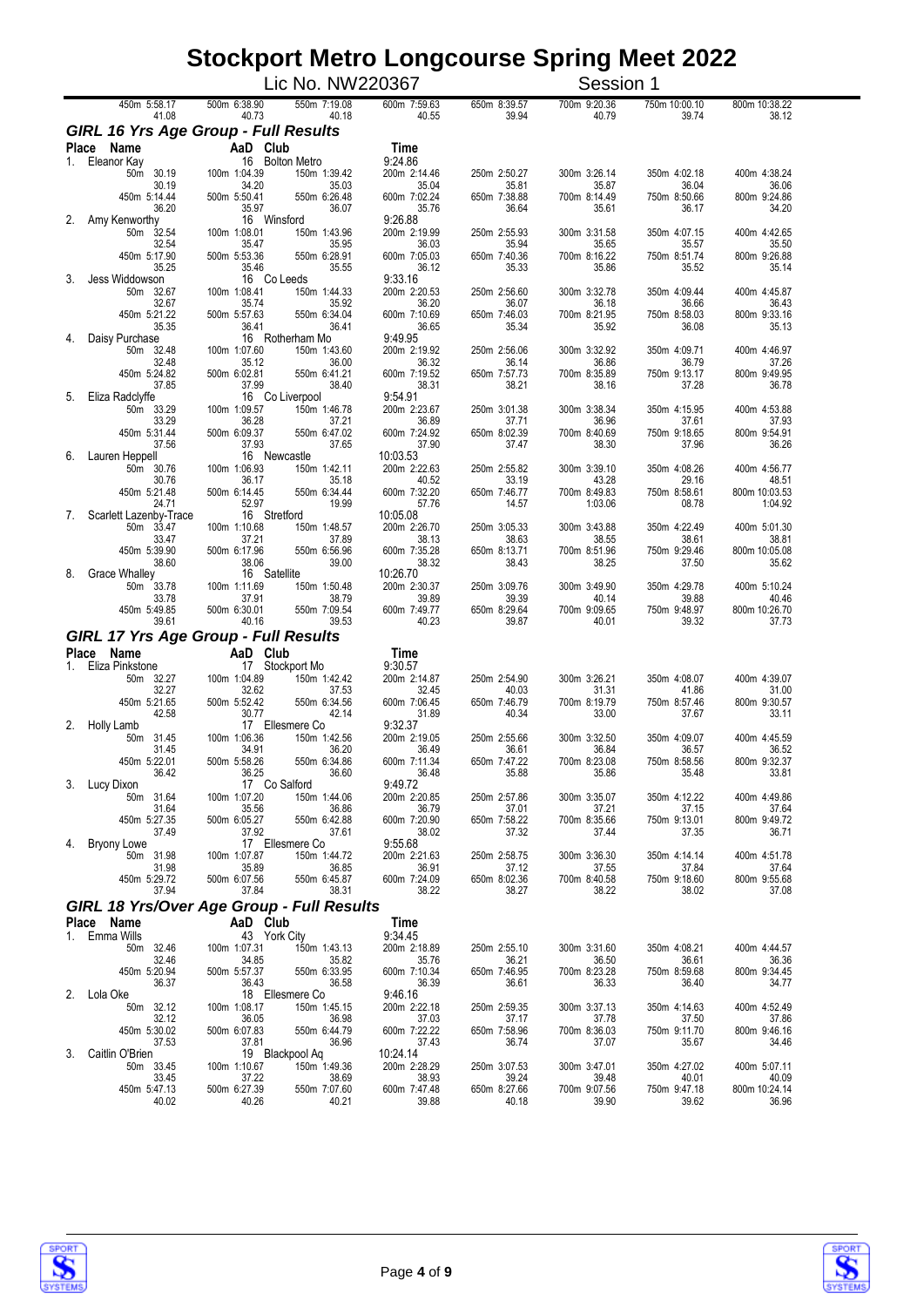Lic No. NW220367 Session 1

### **EVENT 102 Boy/Girl Open 1500m Freestyle**

|       | <b>BOY 12 Yrs Age Group - Full Results</b> |                          |                                 |                          |                           |                         |                          |                           |
|-------|--------------------------------------------|--------------------------|---------------------------------|--------------------------|---------------------------|-------------------------|--------------------------|---------------------------|
| 1.    | Place Name<br>William Kershaw              | AaD Club                 | 12 Blackpool Aq                 | Time<br>20:21.69         |                           |                         |                          |                           |
|       | 50m 35.64                                  | 100m 1:16.71             | 150m 1:56.57                    | 200m 2:37.81             | 250m 3:18.23              | 300m 3:59.35            | 350m 4:40.15             | 400m 8:06.84              |
|       | 35.64                                      | 41.07                    | 39.86                           | 41.24                    | 40.42                     | 41.12                   | 40.80                    | 3:26.69                   |
|       | 450m 6:03.59<br>56.75                      | 500m 9:29.65<br>3:26.06  | 550m 7:25.63<br>55.98           | $600m -$                 | 650m 8:47.83<br>1:22.20   | 700m -                  | 750m 10:11.12<br>1:23.29 | $800m -$                  |
|       | 850m 11:33.06<br>1:21.94                   | 900m 12:14.29<br>41.23   | 950m 12:55.51<br>41.22          | 1000m 13:36.84<br>41.33  | 1050m 14:17.91<br>41.07   | 1100m 14:59.19<br>41.28 | 1150m 15:40.28<br>41.09  | 1200m 17:43.31<br>2:03.03 |
|       | 1250m 17:02.07<br>18.76                    | 1300m -                  | 1350m 18:23.47<br>1:21.40       | 1400m -                  | 1450m 19:44.11<br>1:20.64 | 1500m 20:21.69<br>37.58 |                          |                           |
|       | <b>BOY 14 Yrs Age Group - Full Results</b> |                          |                                 |                          |                           |                         |                          |                           |
| Place | Name                                       | AaD Club                 |                                 | Time                     |                           |                         |                          |                           |
| 1.    | Henry Taylor<br>50m 31.05                  | 100m 1:05.87             | 14 Stockport Mo<br>150m 1:42.35 | 18:39.79<br>200m 2:19.46 | 250m 2:56.57              | 300m 3:34.30            | 350m 4:11.54             | 400m 4:48.93              |
|       | 31.05                                      | 34.82                    | 36.48                           | 37.11                    | 37.11                     | 37.73                   | 37.24                    | 37.39                     |
|       | 450m 5:27.03<br>38.10                      | 500m 6:05.41<br>38.38    | 550m 6:43.48<br>38.07           | 600m 7:20.99<br>37.51    | 650m 7:58.99<br>38.00     | 700m 8:37.02<br>38.03   | 750m 9:15.39<br>38.37    | 800m 9:53.27<br>37.88     |
|       | 850m 10:30.82                              | 900m 11:09.27            | 950m 11:46.51                   | 1000m 12:24.39           | 1050m 13:02.24            | 1100m 13:40.26          | 1150m 14:18.33           | 1200m 14:55.97            |
|       | 37.55                                      | 38.45                    | 37.24                           | 37.88                    | 37.85                     | 38.02                   | 38.07                    | 37.64                     |
|       | 1250m 15:33.77<br>37.80                    | 1300m 16:11.84<br>38.07  | 1350m 16:49.94<br>38.10         | 1400m 17:27.91<br>37.97  | 1450m 18:04.41<br>36.50   | 1500m 18:39.79<br>35.38 |                          |                           |
|       | <b>BOY 15 Yrs Age Group - Full Results</b> |                          |                                 |                          |                           |                         |                          |                           |
| Place | Name                                       | AaD Club                 |                                 | Time                     |                           |                         |                          |                           |
|       | 1. Finlay Pope<br>50m 29.49                | 100m 1:02.97             | 15 Stockport Mo<br>150m 1:37.07 | 17:18.83<br>200m 2:11.48 | 250m 2:46.23              | 300m 3:20.87            | 350m 3:55.66             | 400m 4:30.56              |
|       | 29.49                                      | 33.48                    | 34.10                           | 34.41                    | 34.75                     | 34.64                   | 34.79                    | 34.90                     |
|       | 450m 5:05.47<br>34.91                      | 500m 5:40.37<br>34.90    | 550m 6:15.46<br>35.09           | 600m 6:50.47<br>35.01    | 650m 7:25.77<br>35.30     | 700m 8:01.45<br>35.68   | 750m 8:36.85<br>35.40    | 800m 9:11.84<br>34.99     |
|       | 850m 9:46.95                               | 900m 10:22.23            | 950m 10:56.93                   | 1000m 11:32.37           | 1050m 12:07.55            | 1100m 12:42.04          | 1150m 13:17.39           | 1200m 13:53.02            |
|       | 35.11<br>1250m 14:27.27                    | 35.28<br>1300m 15:03.05  | 34.70<br>1350m 15:37.75         | 35.44<br>1400m 16:12.38  | 35.18<br>1450m 16:47.12   | 34.49<br>1500m 17:18.83 | 35.35                    | 35.63                     |
|       | 34.25                                      | 35.78                    | 34.70                           | 34.63                    | 34.74                     | 31.71                   |                          |                           |
| 2.    | Thomas Hudson                              |                          | 15 Nuneaton                     | 17:49.75                 |                           |                         |                          |                           |
|       | 50m 31.36<br>31.36                         | 100m 1:05.42<br>34.06    | 150m 1:39.51<br>34.09           | 200m 2:14.05<br>34.54    | 250m 2:48.43<br>34.38     | 300m 3:23.32<br>34.89   | 350m 3:57.97<br>34.65    | 400m 4:32.84<br>34.87     |
|       | 450m 5:07.95                               | 500m 5:43.81             | 550m 6:19.90                    | 600m 6:56.18             | 650m 7:33.02              | 700m 8:09.58            | 750m 8:46.12             | 800m 9:22.84              |
|       | 35.11<br>850m 9:59.54                      | 35.86<br>900m 10:35.79   | 36.09<br>950m 11:12.60          | 36.28<br>1000m 11:48.85  | 36.84<br>1050m 12:25.01   | 36.56<br>1100m 13:01.73 | 36.54<br>1150m 13:38.26  | 36.72<br>1200m 14:14.71   |
|       | 36.70                                      | 36.25                    | 36.81                           | 36.25                    | 36.16                     | 36.72                   | 36.53                    | 36.45                     |
|       | 1250m 14:51.06<br>36.35                    | 1300m 15:27.42<br>36.36  | 1350m 16:03.23<br>35.81         | 1400m 16:39.40<br>36.17  | 1450m 17:15.55<br>36.15   | 1500m 17:49.75<br>34.20 |                          |                           |
| 3.    | Samuel Smith                               |                          | 15 Skipton                      | 18:00.11                 |                           |                         |                          |                           |
|       | 50m 31.99<br>31.99                         | 100m 1:07.27<br>35.28    | 150m 1:43.74<br>36.47           | 200m 2:19.75<br>36.01    | 250m 2:56.09<br>36.34     | 300m 3:32.65<br>36.56   | 350m 4:09.01<br>36.36    | 400m 4:45.07<br>36.06     |
|       | 450m 5:21.26                               | 500m 5:56.97             | 550m 6:33.15                    | 600m 7:09.18             | 650m 7:44.81              | 700m 8:20.68            | 750m 8:57.02             | 800m 9:32.89              |
|       | 36.19<br>850m 10:09.15                     | 35.71<br>900m 10:45.23   | 36.18<br>950m 11:21.86          | 36.03<br>1000m 11:58.31  | 35.63<br>1050m 12:34.62   | 35.87<br>1100m 13:11.01 | 36.34<br>1150m 13:47.15  | 35.87<br>1200m 14:23.64   |
|       | 36.26                                      | 36.08                    | 36.63                           | 36.45                    | 36.31                     | 36.39                   | 36.14                    | 36.49                     |
|       | 1250m 15:00.26                             | 1300m 15:36.80           | 1350m 16:13.56                  | 1400m 16:50.21           | 1450m 17:25.57            | 1500m 18:00.11          |                          |                           |
| 4.    | 36.62<br>Harvey Reed                       | 36.54<br>15 Chase        | 36.76                           | 36.65<br>18:17.47        | 35.36                     | 34.54                   |                          |                           |
|       | 50m 29.02                                  | 100m 1:02.22             | 150m 1:36.80                    | 200m 2:12.25             | 250m 2:47.94              | 300m 3:24.39            | 350m 4:00.73             | 400m 4:37.36              |
|       | 29.02<br>450m 5:14.32                      | 33.20<br>500m 5:51.35    | 34.58<br>550m 6:28.37           | 35.45<br>600m 7:06.08    | 35.69<br>650m 7:43.69     | 36.45<br>700m 8:21.18   | 36.34<br>750m 8:58.16    | 36.63<br>800m 9:35.16     |
|       | 36.96                                      | 37.03                    | 37.02                           | 37.71                    | 37.61                     | 37.49                   | 36.98                    | 37.00                     |
|       | 850m 10:12.90<br>37.74                     | 900m 10:50.87<br>37.97   | 950m 11:28.26<br>37.39          | 1000m 12:05.94<br>37.68  | 1050m 12:43.35<br>37.41   | 1100m 13:21.01<br>37.66 | 1150m 13:58.93<br>37.92  | 1200m 14:36.65<br>37.72   |
|       | 1250m 15:14.43                             | 1300m 15:52.13           | 1350m 16:29.07                  | 1400m 17:06.14           | 1450m 17:42.53            | 1500m 18:17.47          |                          |                           |
| 5.    | 37.78<br>George Turner                     | 37.70                    | 36.94<br>15 Tynemouth           | 37.07<br>18:24.36        | 36.39                     | 34.94                   |                          |                           |
|       | 50m 29.52                                  | 100m 1:03.18             | 150m 1:37.37                    | 200m 2:11.89             | 250m 2:47.05              | 300m 3:22.50            | 350m 3:58.23             | 400m 4:34.07              |
|       | 29.52<br>450m 5:09.97                      | 33.66<br>500m 5:46.30    | 34.19<br>550m 6:22.42           | 34.52<br>600m 6:59.07    | 35.16<br>650m 7:35.86     | 35.45<br>700m 8:12.90   | 35.73<br>750m 8:50.29    | 35.84<br>800m 9:27.58     |
|       | 35.90                                      | 36.33                    | 36.12                           | 36.65                    | 36.79                     | 37.04                   | 37.39                    | 37.29                     |
|       | 850m 10:05.40<br>37.82                     | 900m 10:44.42<br>39.02   | 950m 11:23.03<br>38.61          | 1000m 12:01.36<br>38.33  | 1050m 12:40.29<br>38.93   | 1100m 13:18.60<br>38.31 | 1150m 13:57.32<br>38.72  | 1200m 14:35.99<br>38.67   |
|       | 1250m 15:14.78                             | 1300m 15:53.10           | 1350m 16:31.18                  | 1400m 17:09.66           | 1450m 17:47.85            | 1500m 18:24.36          |                          |                           |
| 6.    | 38.79<br>Alfie Edwards                     | 38.32<br>15 Chase        | 38.08                           | 38.48<br>18:49.64        | 38.19                     | 36.51                   |                          |                           |
|       | 50m 31.38                                  | 100m 1:06.15             | 150m 1:42.55                    | 200m 2:19.42             | 250m 2:56.57              | 300m 3:34.03            | 350m 4:10.23             | 400m 4:48.62              |
|       | 31.38                                      | 34.77                    | 36.40                           | 36.87                    | 37.15                     | 37.46<br>700m 8:37.75   | 36.20                    | 38.39                     |
|       | 450m 5:26.91<br>38.29                      | 500m 6:05.23<br>38.32    | 550m 6:43.29<br>38.06           | 600m 7:21.16<br>37.87    | 650m 7:59.38<br>38.22     | 38.37                   | 750m 9:15.71<br>37.96    | 800m 9:53.72<br>38.01     |
|       | 850m 10:32.61                              | 900m 11:11.51            | 950m 11:49.51                   | 1000m 12:28.45           | 1050m 13:06.27            | 1100m 13:44.86          | 1150m 14:23.40           | 1200m 15:02.20            |
|       | 38.89<br>1250m 15:40.56                    | 38.90<br>1300m 16:19.39  | 38.00<br>1350m 16:57.64         | 38.94<br>1400m 17:36.41  | 37.82<br>1450m 18:14.01   | 38.59<br>1500m 18:49.64 | 38.54                    | 38.80                     |
|       | 38.36                                      | 38.83                    | 38.25                           | 38.77                    | 37.60                     | 35.63                   |                          |                           |
| 7.    | Sebastian Ebanks<br>50m 30.32              | 15 Chase<br>100m 1:04.90 | 150m 1:41.84                    | 19:20.49<br>200m 2:19.27 | 250m 2:57.55              | 300m 3:35.10            | 350m 4:13.23             | 400m 4:51.64              |
|       | 30.32                                      | 34.58                    | 36.94                           | 37.43                    | 38.28                     | 37.55                   | 38.13                    | 38.41                     |
|       | 450m 5:30.96<br>39.32                      | 500m 6:09.79<br>38.83    | 550m 6:49.05<br>39.26           | 600m 7:27.75<br>38.70    | 650m 8:06.53<br>38.78     | 700m 8:46.11<br>39.58   | 750m 9:26.41<br>40.30    | 800m 10:06.48<br>40.07    |
|       | 850m 10:45.55                              | 900m 11:24.82            | 950m 12:05.20                   | 1000m 12:43.71           | 1050m 13:23.67            | 1100m 14:04.48          | 1150m 14:44.99           | 1200m 15:25.13            |
|       | 39.07<br>1250m 16:05.71                    | 39.27<br>1300m 16:45.99  | 40.38<br>1350m 17:24.17         | 38.51<br>1400m 18:03.74  | 39.96<br>1450m 18:42.98   | 40.81<br>1500m 19:20.49 | 40.51                    | 40.14                     |
|       | 40.58                                      | 40.28                    | 38.18                           | 39.57                    | 39.24                     | 37.51                   |                          |                           |



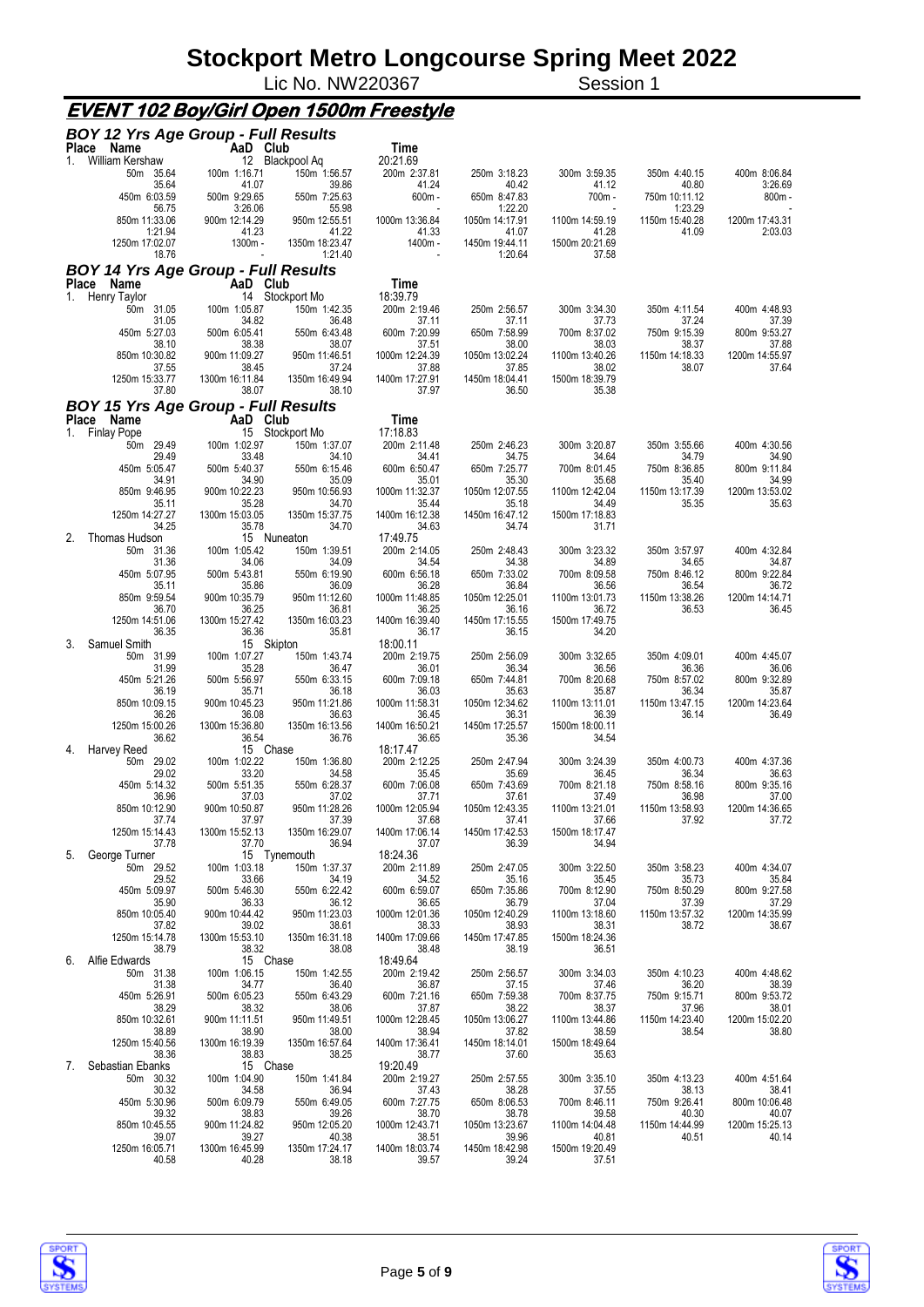|                                                                 |                         | Lic No. NW220367         |                         |                         | Session 1               |                         |                         |
|-----------------------------------------------------------------|-------------------------|--------------------------|-------------------------|-------------------------|-------------------------|-------------------------|-------------------------|
| <b>BOY 16 Yrs Age Group - Full Results</b>                      |                         |                          |                         |                         |                         |                         |                         |
| Place Name                                                      | AaD Club                |                          | Time                    |                         |                         |                         |                         |
| <b>Samuel Grimes</b><br>1.                                      |                         | 16 Wigan BEST            | 17:07.15                |                         |                         |                         |                         |
| 50m 29.53<br>29.53                                              | 100m 1:02.54<br>33.01   | 150m 1:36.20<br>33.66    | 200m 2:09.63<br>33.43   | 250m 2:43.59<br>33.96   | 300m 3:17.48<br>33.89   | 350m 3:51.91<br>34.43   | 400m 4:26.37<br>34.46   |
| 450m 5:01.00                                                    | 500m 5:35.29            | 550m 6:10.13             | 600m 6:44.66            | 650m 7:19.66            | 700m 7:54.40            | 750m 8:29.40            | 800m 9:04.69            |
| 34.63<br>850m 9:38.90                                           | 34.29<br>900m 10:13.34  | 34.84<br>950m 10:48.58   | 34.53<br>1000m 11:23.31 | 35.00<br>1050m 11:58.73 | 34.74<br>1100m 12:33.00 | 35.00<br>1150m 13:08.11 | 35.29<br>1200m 13:42.68 |
| 34.21                                                           | 34.44                   | 35.24                    | 34.73                   | 35.42                   | 34.27                   | 35.11                   | 34.57                   |
| 1250m 14:17.41<br>34.73                                         | 1300m 14:52.05<br>34.64 | 1350m 15:26.83<br>34.78  | 1400m 16:00.60<br>33.77 | 1450m 16:34.98<br>34.38 | 1500m 17:07.15<br>32.17 |                         |                         |
| 2.<br>Lewis Turner                                              |                         | 16 Winsford              | 17:19.78                |                         |                         |                         |                         |
| 50m 30.33<br>30.33                                              | 100m 1:03.26<br>32.93   | 150m 1:37.36<br>34.10    | 200m 2:11.63<br>34.27   | 250m 2:46.08<br>34.45   | 300m 3:20.61<br>34.53   | 350m 3:55.24<br>34.63   | 400m 4:29.82<br>34.58   |
| 450m 5:04.34                                                    | 500m 5:39.26            | 550m 6:14.26             | 600m 6:49.29            | 650m 7:24.01            | 700m 7:59.07            | 750m 8:33.76            | 800m 9:08.89            |
| 34.52<br>850m 9:43.59                                           | 34.92<br>900m 10:19.08  | 35.00<br>950m 10:53.80   | 35.03<br>1000m 11:28.97 | 34.72<br>1050m 12:04.08 | 35.06<br>1100m 12:39.68 | 34.69<br>1150m 13:14.89 | 35.13<br>1200m 13:50.18 |
| 34.70                                                           | 35.49                   | 34.72                    | 35.17                   | 35.11                   | 35.60                   | 35.21                   | 35.29                   |
| 1250m 14:25.39<br>35.21                                         | 1300m 15:00.78<br>35.39 | 1350m 15:35.91<br>35.13  | 1400m 16:11.48<br>35.57 | 1450m 16:46.16<br>34.68 | 1500m 17:19.78<br>33.62 |                         |                         |
| 3.<br>Adam Wright                                               |                         | 16 Winsford              | 17:39.03                |                         |                         |                         |                         |
| 50m 31.55                                                       | 100m 1:05.96            | 150m 1:41.28             | 200m 2:16.56            | 250m 2:51.92            | 300m 3:27.34            | 350m 4:02.96            | 400m 4:38.34            |
| 31.55<br>450m 5:13.86                                           | 34.41<br>500m 5:49.57   | 35.32<br>550m 6:25.35    | 35.28<br>600m 7:01.06   | 35.36<br>650m 7:36.61   | 35.42<br>700m 8:12.39   | 35.62<br>750m 8:48.04   | 35.38<br>800m 9:23.49   |
| 35.52                                                           | 35.71                   | 35.78                    | 35.71                   | 35.55                   | 35.78                   | 35.65                   | 35.45                   |
| 850m 9:58.76<br>35.27                                           | 900m 10:34.02<br>35.26  | 950m 11:09.42<br>35.40   | 1000m 11:44.99<br>35.57 | 1050m 12:20.30<br>35.31 | 1100m 12:55.82<br>35.52 | 1150m 13:31.20<br>35.38 | 1200m 14:06.78<br>35.58 |
| 1250m 14:42.50                                                  | 1300m 15:18.23          | 1350m 15:53.88           | 1400m 16:29.66          | 1450m 17:04.90          | 1500m 17:39.03          |                         |                         |
| 35.72                                                           | 35.73                   | 35.65                    | 35.78                   | 35.24                   | 34.13                   |                         |                         |
| <b>BOY 17 Yrs Age Group - Full Results</b><br>Place<br>Name     | AaD Club                |                          | Time                    |                         |                         |                         |                         |
| 1. Luke Critchlow                                               |                         | 17 Stockport Mo          | 16:41.29                |                         |                         |                         |                         |
| 50m 29.54                                                       | 100m 1:02.27            | 150m 1:35.49             | 200m 2:08.37            | 250m 2:42.02            | 300m 3:14.99            | 350m 3:48.83            | 400m 4:22.36            |
| 29.54<br>450m 4:55.72                                           | 32.73<br>500m 5:29.15   | 33.22<br>550m 6:02.67    | 32.88<br>600m 6:35.89   | 33.65<br>650m 7:09.55   | 32.97<br>700m 7:43.37   | 33.84<br>750m 8:17.11   | 33.53<br>800m 8:50.68   |
| 33.36                                                           | 33.43                   | 33.52                    | 33.22                   | 33.66                   | 33.82                   | 33.74                   | 33.57                   |
| 850m 9:23.89<br>33.21                                           | 900m 9:57.69<br>33.80   | 950m 10:31.92<br>34.23   | 1000m 11:05.71<br>33.79 | 1050m 11:39.71<br>34.00 | 1100m 12:13.43<br>33.72 | 1150m 12:47.48<br>34.05 | 1200m 13:20.93<br>33.45 |
| 1250m 13:54.71                                                  | 1300m 14:28.17          | 1350m 15:01.91           | 1400m 15:35.13          | 1450m 16:08.56          | 1500m 16:41.29          |                         |                         |
| 33.78<br>2.<br><b>Archie Neaves</b>                             | 33.46                   | 33.74<br>17 Ellesmere Co | 33.22<br>17:07.99       | 33.43                   | 32.73                   |                         |                         |
| 50m 30.71                                                       | 100m 1:03.92            | 150m 1:37.75             | 200m 2:12.03            | 250m 2:46.67            | 300m 3:21.40            | 350m 3:55.92            | 400m 4:30.56            |
| 30.71<br>450m 5:05.13                                           | 33.21<br>500m 5:39.76   | 33.83<br>550m 6:14.44    | 34.28<br>600m 6:48.91   | 34.64<br>650m 7:23.80   | 34.73<br>700m 7:58.56   | 34.52<br>750m 8:33.24   | 34.64<br>800m 9:07.73   |
| 34.57                                                           | 34.63                   | 34.68                    | 34.47                   | 34.89                   | 34.76                   | 34.68                   | 34.49                   |
| 850m 9:42.56<br>34.83                                           | 900m 10:17.09<br>34.53  | 950m 10:51.70<br>34.61   | 1000m 11:26.25<br>34.55 | 1050m 12:00.89<br>34.64 | 1100m 12:35.14<br>34.25 | 1150m 13:09.80<br>34.66 | 1200m 13:44.30<br>34.50 |
| 1250m 15:27.73                                                  | 1300m 14:53.44          | 1350m -                  | 1400m 16:01.93          | 1450m 16:35.76          | 1500m 17:07.99          |                         |                         |
| 1:43.43                                                         | 25.71                   |                          | 1:08.49                 | 33.83                   | 32.23                   |                         |                         |
| BOY 18 Yrs/Over Age Group - Full Results<br>Place Name AaD Club |                         |                          | Time                    |                         |                         |                         |                         |
| Patrick Braddock<br>1.                                          |                         | 18 Oldham Aqua           | 16:38.41                |                         |                         |                         |                         |
| 50m 29.29<br>29.29                                              | 100m 1:01.81<br>32.52   | 150m 1:34.79<br>32.98    | 200m 2:07.81<br>33.02   | 250m 2:41.09<br>33.28   | 300m 3:14.41<br>33.32   | 350m 3:47.97<br>33.56   | 400m 4:21.49<br>33.52   |
| 450m 4:55.05                                                    | 500m 5:28.58            | 550m 6:01.72             | 600m 6:35.11            | 650m 7:08.99            | 700m 7:42.82            | 750m 8:16.46            | 800m 8:50.41            |
| 33.56                                                           | 33.53                   | 33.14                    | 33.39                   | 33.88                   | 33.83                   | 33.64<br>1150m 12:46.90 | 33.95<br>1200m 13:20.29 |
| 850m 9:24.14<br>33.73                                           | 900m 9:57.69<br>33.55   | 950m 10:31.46<br>33.77   | 1000m 11:05.44<br>33.98 | 1050m 11:39.29<br>33.85 | 1100m 12:12.97<br>33.68 | 33.93                   | 33.39                   |
| 1250m 13:53.80                                                  | 1300m 14:27.34          | 1350m 15:00.87           | 1400m 15:34.24          | 1450m 16:07.24          | 1500m 16:38.41          |                         |                         |
| 33.51<br>2.<br>Kyle Offer                                       | 33.54                   | 33.53<br>18 Co Coventry  | 33.37<br>17:22.06       | 33.00                   | 31.17                   |                         |                         |
| 50m 29.91                                                       | 100m 1:03.31            | 150m 1:37.38             | 200m 2:11.50            | 250m 2:46.11            | 300m 3:20.68            | 350m 3:55.26            | 400m 4:29.62            |
| 29.91<br>450m 5:04.49                                           | 33.40<br>500m 5:39.16   | 34.07<br>550m 6:14.00    | 34.12<br>600m 6:49.03   | 34.61<br>650m 7:24.33   | 34.57<br>700m 7:59.54   | 34.58<br>750m 8:35.07   | 34.36<br>800m 9:10.00   |
| 34.87                                                           | 34.67                   | 34.84                    | 35.03                   | 35.30                   | 35.21                   | 35.53                   | 34.93                   |
| 850m 9:45.71<br>35.71                                           | 900m 10:20.69<br>34.98  | 950m 10:55.96<br>35.27   | 1000m 11:31.10<br>35.14 | 1050m 12:06.28<br>35.18 | 1100m 12:41.66<br>35.38 | 1150m 13:17.35<br>35.69 | 1200m 13:52.88<br>35.53 |
| 1250m 14:28.16                                                  | 1300m 15:03.45          | 1350m 15:38.70           | 1400m 16:13.80          | 1450m 16:48.91          | 1500m 17:22.06          |                         |                         |
| 35.28                                                           | 35.29                   | 35.25                    | 35.10                   | 35.11                   | 33.15                   |                         |                         |
| <b>GIRL 12 Yrs Age Group - Full Results</b><br>Place Name       | AaD Club                |                          | <b>Time</b>             |                         |                         |                         |                         |
| 1. Pollyanna Kershaw                                            |                         | 12 Blackpool Aq          | 20:19.35                |                         |                         |                         |                         |
| 50m 34.32<br>34.32                                              | 100m 1:13.57<br>39.25   | 150m 1:53.97<br>40.40    | 200m 2:34.96<br>40.99   | 250m 3:16.05<br>41.09   | 300m 3:57.51<br>41.46   | 350m 4:38.54<br>41.03   | 400m 5:20.23<br>41.69   |
| 450m 6:01.83                                                    | 500m 6:43.51            | 550m 7:25.07             | 600m 8:06.89            | 650m 8:47.80            | 700m 9:29.23            | 750m 10:10.20           | 800m 10:51.94           |
| 41.60                                                           | 41.68                   | 41.56                    | 41.82                   | 40.91                   | 41.43                   | 40.97                   | 41.74<br>1200m 16:19.14 |
| 850m 11:32.80<br>40.86                                          | 900m 12:13.86<br>41.06  | 950m 12:54.06<br>40.20   | 1000m 13:35.44<br>41.38 | 1050m 14:16.25<br>40.81 | 1100m 14:57.85<br>41.60 | 1150m 15:38.08<br>40.23 | 41.06                   |
| 1250m 17:00.10                                                  | 1300m 17:41.39          | 1350m 18:21.17           | 1400m 19:02.50          | 1450m 19:41.91          | 1500m 20:19.35          |                         |                         |
| 40.96<br><b>GIRL 13 Yrs Age Group - Full Results</b>            | 41.29                   | 39.78                    | 41.33                   | 39.41                   | 37.44                   |                         |                         |
| Place Name                                                      | AaD Club                |                          | Time                    |                         |                         |                         |                         |
| Annabelle Rogan<br>1.                                           |                         | 13 Wirral Metro          | 19:56.89                |                         |                         |                         |                         |
| 50m 33.68<br>33.68                                              | 100m 1:11.68<br>38.00   | 150m 1:51.18<br>39.50    | 200m 2:30.63<br>39.45   | 250m 3:10.14<br>39.51   | 300m 3:49.69<br>39.55   | 350m 4:29.31<br>39.62   | 400m 5:09.68<br>40.37   |
| 450m 5:49.98                                                    | 500m 6:30.10            | 550m 7:10.83             | 600m 7:50.97            | 650m 8:31.61            | 700m 9:12.07            | 750m 9:52.20            | 800m 10:32.57           |
| 40.30<br>850m 11:12.95                                          | 40.12<br>900m 11:53.83  | 40.73<br>950m 12:34.51   | 40.14<br>1000m 13:15.40 | 40.64<br>1050m 13:56.50 | 40.46<br>1100m 14:37.32 | 40.13<br>1150m 15:18.25 | 40.37<br>1200m 15:59.05 |
| 40.38                                                           | 40.88                   | 40.68                    | 40.89                   | 41.10                   | 40.82                   | 40.93                   | 40.80                   |
| 1250m 16:40.18<br>41.13                                         | 1300m 17:21.08<br>40.90 | 1350m 18:01.80<br>40.72  | 1400m 18:41.65<br>39.85 | 1450m 19:21.83<br>40.18 | 1500m 19:56.89<br>35.06 |                         |                         |
|                                                                 |                         |                          |                         |                         |                         |                         |                         |

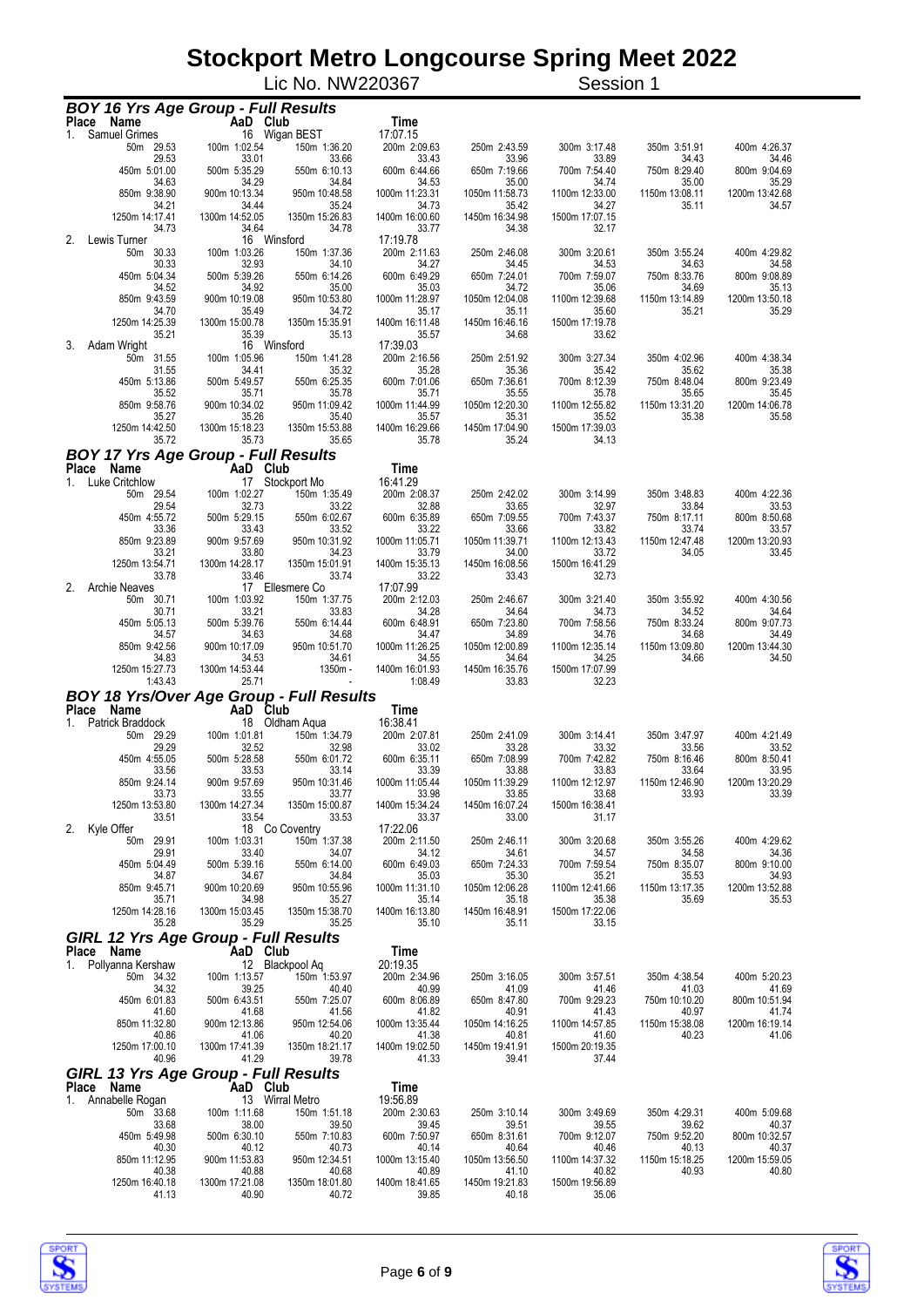|    |                                               |                                  | Lic No. NW220367              |                          |                         | Session 1               |                         |                         |
|----|-----------------------------------------------|----------------------------------|-------------------------------|--------------------------|-------------------------|-------------------------|-------------------------|-------------------------|
|    | 2. Lauren Watson<br>50m 35.29                 | 100m 1:13.81                     | 13 Wigan BEST<br>150m 1:53.55 | 20:10.62<br>200m 2:33.37 | 250m 3:13.54            | 300m 3:53.87            | 350m 4:34.53            | 400m 5:14.76            |
|    | 35.29                                         | 38.52                            | 39.74                         | 39.82                    | 40.17                   | 40.33                   | 40.66                   | 40.23                   |
|    | 450m 5:55.65<br>40.89                         | 500m 6:35.50<br>39.85            | 550m 7:16.10<br>40.60         | 600m 7:56.71<br>40.61    | 650m 8:37.51<br>40.80   | 700m 9:17.89<br>40.38   | 750m 9:58.69<br>40.80   | 800m 10:39.54<br>40.85  |
|    | 850m 11:20.80<br>41.26                        | 900m 12:01.26<br>40.46           | 950m 12:42.47<br>41.21        | 1000m 13:23.25<br>40.78  | 1050m 14:04.69<br>41.44 | 1100m 14:45.61<br>40.92 | 1150m 15:27.23<br>41.62 | 1200m 16:07.89<br>40.66 |
|    | 1250m 16:49.09<br>41.20                       | 1300m 17:29.42<br>40.33          | 1350m 18:10.18<br>40.76       | 1400m 18:50.43<br>40.25  | 1450m 19:31.19<br>40.76 | 1500m 20:10.62<br>39.43 |                         |                         |
|    | <b>GIRL 14 Yrs Age Group - Full Results</b>   |                                  |                               |                          |                         |                         |                         |                         |
| 1. | Place Name<br>Kerry Hennie                    | AaD Club                         | 14 Warrington W               | Time<br>18:23.55         |                         |                         |                         |                         |
|    | 50m 33.17<br>33.17                            | 100m 1:10.25<br>37.08            | 150m 1:46.81<br>36.56         | 200m 2:23.96<br>37.15    | 250m 3:00.89<br>36.93   | 300m 3:38.07<br>37.18   | 350m 4:14.97<br>36.90   | 400m 4:51.89<br>36.92   |
|    | 450m 5:28.53                                  | 500m 6:05.61                     | 550m 6:42.34<br>36.73         | 600m 7:19.34<br>37.00    | 650m 7:56.19<br>36.85   | 700m 8:33.23            | 750m 9:10.23<br>37.00   | 800m 9:47.56            |
|    | 36.64<br>850m 10:24.16                        | 37.08<br>900m 11:01.16           | 950m 11:37.73                 | 1000m 12:15.07           | 1050m 12:51.70          | 37.04<br>1100m 13:28.73 | 1150m 14:05.51          | 37.33<br>1200m 14:42.87 |
|    | 36.60<br>1250m 15:20.08                       | 37.00<br>1300m 15:56.95          | 36.57<br>1350m 16:33.68       | 37.34<br>1400m 17:10.86  | 36.63<br>1450m 17:47.50 | 37.03<br>1500m 18:23.55 | 36.78                   | 37.36                   |
| 2. | 37.21<br>Jennifer Walker                      | 36.87                            | 36.73<br>14 Bassetlaw SS      | 37.18<br>18:49.62        | 36.64                   | 36.05                   |                         |                         |
|    | 50m 34.07<br>34.07                            | 100m 1:11.61<br>37.54            | 150m 1:50.17<br>38.56         | 200m 2:27.40<br>37.23    | 250m 3:05.39<br>37.99   | 300m 3:42.82<br>37.43   | 350m 4:21.46<br>38.64   | 400m 4:59.21<br>37.75   |
|    | 450m 5:36.91<br>37.70                         | 500m 6:14.65<br>37.74            | 550m 6:52.93<br>38.28         | 600m 7:30.30<br>37.37    | 650m 8:08.17<br>37.87   | 700m 8:45.55<br>37.38   | 750m 9:23.10<br>37.55   | 800m 10:00.82<br>37.72  |
|    | 850m 10:38.29                                 | 900m 11:16.14                    | 950m 11:54.55                 | 1000m 12:31.77           | 1050m 13:10.18          | 1100m 13:48.26          | 1150m 14:26.86          | 1200m 15:04.40          |
|    | 37.47<br>1250m 15:42.98                       | 37.85<br>1300m 16:21.18          | 38.41<br>1350m 16:59.26       | 37.22<br>1400m 17:37.03  | 38.41<br>1450m 18:15.05 | 38.08<br>1500m 18:49.62 | 38.60                   | 37.54                   |
| 3. | 38.58<br><b>Charlotte Moreton</b>             | 38.20                            | 38.08<br>14 Co Leeds          | 37.77<br>18:50.70        | 38.02                   | 34.57                   |                         |                         |
|    | 50m 31.94<br>31.94                            | 100m 1:06.94<br>35.00            | 150m 1:43.35<br>36.41         | 200m 2:19.96<br>36.61    | 250m 2:57.10<br>37.14   | 300m 3:34.13<br>37.03   | 350m 4:11.44<br>37.31   | 400m 4:49.07<br>37.63   |
|    | 450m 5:27.33<br>38.26                         | 500m 6:05.07<br>37.74            | 550m 6:43.45<br>38.38         | 600m 7:21.04<br>37.59    | 650m 7:59.37<br>38.33   | 700m 8:37.16<br>37.79   | 750m 9:15.55<br>38.39   | 800m 9:53.80<br>38.25   |
|    | 850m 10:32.89                                 | 900m 11:11.42                    | 950m 11:50.26                 | 1000m 12:28.45           | 1050m 13:07.62          | 1100m 13:46.37          | 1150m 14:25.54          | 1200m 15:04.20          |
|    | 39.09<br>1250m 15:43.14                       | 38.53<br>1300m 16:21.96          | 38.84<br>1350m 17:00.38       | 38.19<br>1400m 17:38.65  | 39.17<br>1450m 18:16.00 | 38.75<br>1500m 18:50.70 | 39.17                   | 38.66                   |
| 4. | 38.94<br>Megan Rickels                        | 38.82                            | 38.42<br>14 Warrington W      | 38.27<br>18:52.32        | 37.35                   | 34.70                   |                         |                         |
|    | 50m 33.62<br>33.62                            | 100m 1:10.31<br>36.69            | 150m 1:47.58<br>37.27         | 200m 2:24.41<br>36.83    | 250m 3:01.69<br>37.28   | 300m 3:38.56<br>36.87   | 350m 4:15.80<br>37.24   | 400m 4:52.80<br>37.00   |
|    | 450m 5:30.26<br>37.46                         | 500m 6:07.64<br>37.38            | 550m 6:45.60<br>37.96         | 600m 7:23.42<br>37.82    | 650m 8:02.09<br>38.67   | 700m 8:40.15<br>38.06   | 750m 9:18.63<br>38.48   | 800m 9:56.78<br>38.15   |
|    | 850m 10:35.28<br>38.50                        | 900m 11:13.41<br>38.13           | 950m 11:51.37<br>37.96        | 1000m 12:29.60<br>38.23  | 1050m 13:07.84<br>38.24 | 1100m 13:46.35<br>38.51 | 1150m 14:24.45<br>38.10 | 1200m 15:03.05<br>38.60 |
|    | 1250m 15:41.10                                | 1300m 16:19.40                   | 1350m 16:58.32                | 1400m 17:36.38           | 1450m 18:14.94          | 1500m 18:52.32          |                         |                         |
| 5. | 38.05<br>Olivia O'Mahony                      | 38.30                            | 38.92<br>14 Cockermouth       | 38.06<br>19:48.71        | 38.56                   | 37.38                   |                         |                         |
|    | 50m 32.54<br>32.54                            | 100m 1:10.27<br>37.73            | 150m 1:48.69<br>38.42         | 200m 2:27.97<br>39.28    | 250m 3:07.09<br>39.12   | 300m 3:47.19<br>40.10   | 350m 4:26.46<br>39.27   | 400m 5:06.71<br>40.25   |
|    | 450m 5:46.89<br>40.18                         | 500m 6:26.90<br>40.01            | 550m 7:06.72<br>39.82         | 600m 7:46.43<br>39.71    | 650m 8:26.43<br>40.00   | 700m 9:06.69<br>40.26   | 750m 9:46.45<br>39.76   | 800m 10:26.39<br>39.94  |
|    | 850m 11:06.72<br>40.33                        | 900m 11:47.12<br>40.40           | 950m 12:27.59<br>40.47        | 1000m 13:07.65<br>40.06  | 1050m 13:47.92<br>40.27 | 1100m 14:28.39<br>40.47 | 1150m 15:09.03<br>40.64 | 1200m 15:49.49<br>40.46 |
|    | 1250m 16:29.51<br>40.02                       | 1300m 17:10.06<br>40.55          | 1350m 17:49.93<br>39.87       | 1400m 18:30.10<br>40.17  | 1450m 19:09.94<br>39.84 | 1500m 19:48.71<br>38.77 |                         |                         |
|    | GIRL 15 Yrs Age Group - Full Results          |                                  |                               |                          |                         |                         |                         |                         |
| 1. | Place Name<br><b>Ce Name</b><br>Sophie Traill | AaD Club                         | 15 Stockport Mo               | Time<br>17:45.47         |                         |                         |                         |                         |
|    | 50m 31.35<br>31.35                            | 100m 1:06.10<br>34.75            | 150m 1:41.69<br>35.59         | 200m 2:17.27<br>35.58    | 250m 2:52.67<br>35.40   | 300m 3:28.03<br>35.36   | 350m 4:03.35<br>35.32   | 400m 4:38.83<br>35.48   |
|    | 450m 5:14.19                                  | 500m 5:50.02                     | 550m 6:25.60                  | 600m 7:01.45             | 650m 7:36.99            | 700m 8:12.78            | 750m 8:48.79            | 800m 9:24.48            |
|    | 35.36<br>850m 10:00.01                        | 35.83<br>900m 10:35.93           | 35.58<br>950m 11:12.02        | 35.85<br>1000m 11:47.84  | 35.54<br>1050m 12:23.61 | 35.79<br>1100m 12:59.72 | 36.01<br>1150m 13:35.59 | 35.69<br>1200m 14:11.88 |
|    | 35.53<br>1250m 14:48.01                       | 35.92<br>1300m 15:23.89          | 36.09<br>1350m 15:59.61       | 35.82<br>1400m 16:35.59  | 35.77<br>1450m 17:10.89 | 36.11<br>1500m 17:45.47 | 35.87                   | 36.29                   |
| 2. | 36.13<br>Rachel Webb                          | 35.88                            | 35.72<br>15 Bassetlaw SS      | 35.98<br>18:00.65        | 35.30                   | 34.58                   |                         |                         |
|    | 50m 30.90<br>30.90                            | 100m 1:05.85<br>34.95            | 150m 1:41.88<br>36.03         | 200m 2:18.08<br>36.20    | 250m 2:54.27<br>36.19   | 300m 3:30.44<br>36.17   | 350m 4:06.88<br>36.44   | 400m 4:43.33<br>36.45   |
|    | 450m 5:19.97<br>36.64                         | 500m 5:56.22<br>36.25            | 550m 6:32.18<br>35.96         | 600m 7:07.97<br>35.79    | 650m 7:44.33<br>36.36   | 700m 8:20.44<br>36.11   | 750m 8:56.48<br>36.04   | 800m 9:32.77<br>36.29   |
|    | 850m 10:09.28                                 | 900m 10:45.86                    | 950m 11:22.20                 | 1000m 11:58.78           | 1050m 12:35.13          | 1100m 13:11.68          | 1150m 13:47.90          | 1200m 14:24.42          |
|    | 36.51<br>1250m 15:01.19                       | 36.58<br>1300m 15:37.76<br>36.57 | 36.34<br>1350m 16:14.35       | 36.58<br>1400m 16:50.72  | 36.35<br>1450m 17:26.83 | 36.55<br>1500m 18:00.65 | 36.22                   | 36.52                   |
| 3. | 36.77<br>Sedona Reed                          |                                  | 36.59<br>15 Co Leeds          | 36.37<br>18:29.38        | 36.11                   | 33.82                   |                         |                         |
|    | 50m 32.18<br>32.18                            | 100m 1:07.66<br>35.48            | 150m 1:44.16<br>36.50         | 200m 2:20.90<br>36.74    | 250m 2:57.90<br>37.00   | 300m 3:35.30<br>37.40   | 350m 4:12.83<br>37.53   | 400m 4:50.11<br>37.28   |
|    | 450m 5:27.21<br>37.10                         | 500m 6:05.39<br>38.18            | 550m 6:44.03<br>38.64         | 600m 7:21.96<br>37.93    | 650m 7:59.74<br>37.78   | 700m 8:36.73<br>36.99   | 750m 9:14.24<br>37.51   | 800m 9:51.78<br>37.54   |
|    | 850m 10:28.99<br>37.21                        | 900m 11:06.15<br>37.16           | 950m 11:43.50<br>37.35        | 1000m 12:20.80<br>37.30  | 1050m 12:58.39<br>37.59 | 1100m 13:36.12<br>37.73 | 1150m 14:13.55<br>37.43 | 1200m 14:50.55<br>37.00 |
|    | 1250m 15:28.13<br>37.58                       | 1300m 16:04.75<br>36.62          | 1350m 16:41.99<br>37.24       | 1400m 17:18.94<br>36.95  | 1450m 17:54.67<br>35.73 | 1500m 18:29.38<br>34.71 |                         |                         |
| 4. | Cara Tohill<br>50m 33.05                      | 100m 1:09.43                     | 15 Co Salford<br>150m 1:46.31 | 18:37.84<br>200m 2:23.84 | 250m 3:01.53            | 300m 3:39.55            | 350m 4:17.68            | 400m 4:55.64            |
|    | 33.05<br>450m 5:33.37                         | 36.38<br>500m 6:11.38            | 36.88<br>550m 6:48.88         | 37.53<br>600m 7:26.74    | 37.69<br>650m 8:04.38   | 38.02<br>700m 8:41.97   | 38.13<br>750m 9:19.74   | 37.96<br>800m 9:57.33   |
|    | 37.73                                         | 38.01                            | 37.50                         | 37.86                    | 37.64                   | 37.59                   | 37.77                   | 37.59                   |
|    | 850m 10:35.18<br>37.85                        | 900m 11:12.29<br>37.11           | 950m 11:50.57<br>38.28        | 1000m 12:27.36<br>36.79  | 1050m 13:05.17<br>37.81 | 1100m 13:42.28<br>37.11 | 1150m 14:19.97<br>37.69 | 1200m 14:56.90<br>36.93 |
|    | 1250m 15:34.59<br>37.69                       | 1300m 16:11.46<br>36.87          | 1350m 16:49.09<br>37.63       | 1400m 17:25.65<br>36.56  | 1450m 18:02.32<br>36.67 | 1500m 18:37.84<br>35.52 |                         |                         |



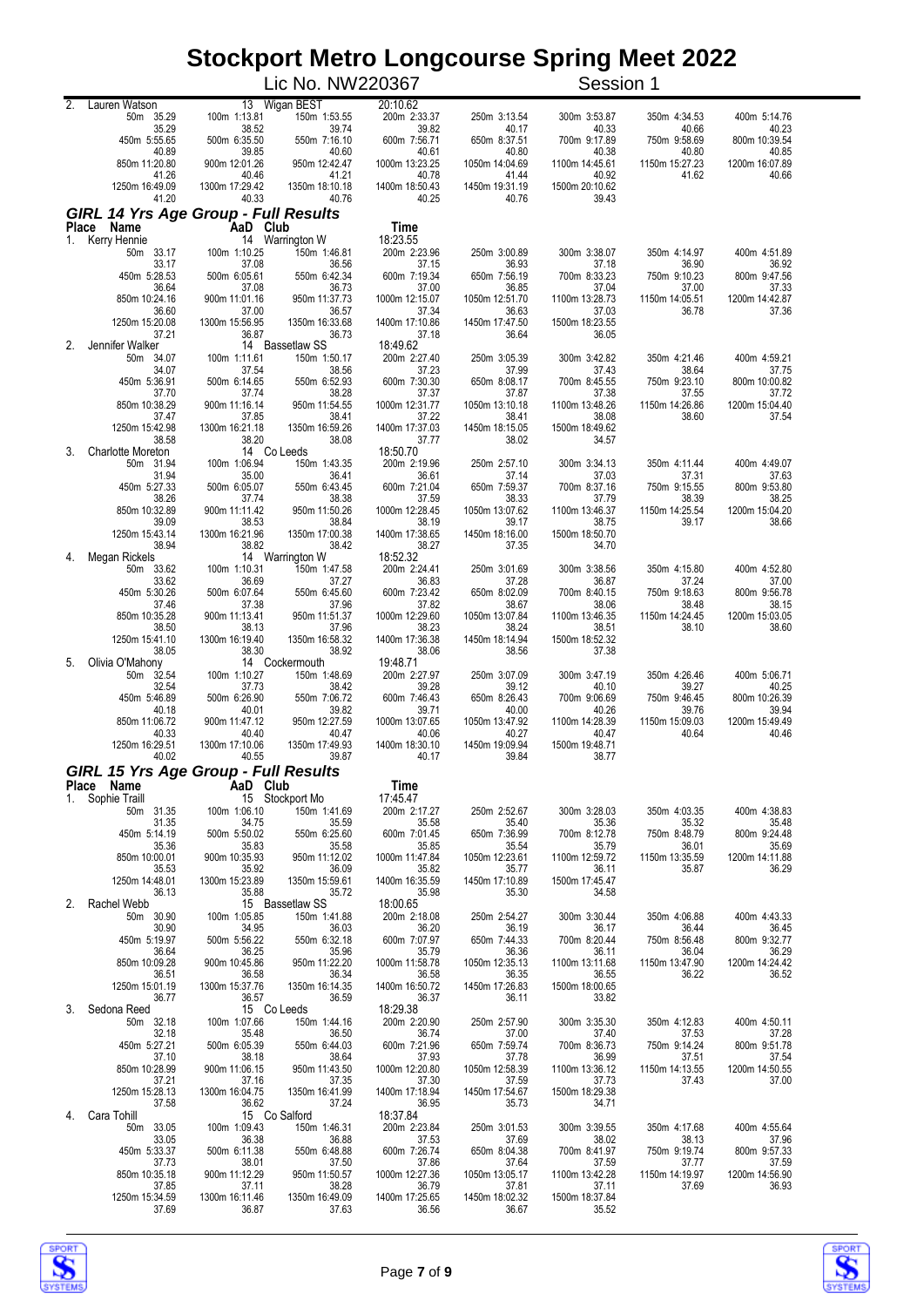|    |                                                              |                         |                 |                        | Lic No. NW220367         |                         | Session 1               |                         |                         |
|----|--------------------------------------------------------------|-------------------------|-----------------|------------------------|--------------------------|-------------------------|-------------------------|-------------------------|-------------------------|
|    | <b>GIRL 16 Yrs Age Group - Full Results</b>                  |                         |                 |                        |                          |                         |                         |                         |                         |
|    | Place Name                                                   | AaD Club                |                 |                        | Time                     |                         |                         |                         |                         |
| 1. | Ella Blocksidge                                              |                         | 16 Co Salford   |                        | 18:06.80                 |                         |                         |                         |                         |
|    | 50m 31.84<br>31.84                                           | 100m 1:07.14<br>35.30   |                 | 150m 1:42.91<br>35.77  | 200m 2:19.41<br>36.50    | 250m 2:55.41<br>36.00   | 300m 3:31.47<br>36.06   | 350m 4:07.84<br>36.37   | 400m 4:44.40<br>36.56   |
|    | 450m 5:20.68                                                 | 500m 5:57.17            |                 | 550m 6:33.60           | 600m 7:10.07             | 650m 7:46.77            | 700m 8:23.51            | 750m 9:00.21            | 800m 9:36.91            |
|    | 36.28<br>850m 10:13.91                                       | 36.49<br>900m 10:50.95  |                 | 36.43<br>950m 11:27.18 | 36.47<br>1000m 12:04.00  | 36.70<br>1050m 12:40.79 | 36.74<br>1100m 13:17.97 | 36.70<br>1150m 13:54.49 | 36.70<br>1200m 14:30.63 |
|    | 37.00                                                        | 37.04                   |                 | 36.23                  | 36.82                    | 36.79                   | 37.18                   | 36.52                   | 36.14                   |
|    | 1250m 15:07.55<br>36.92                                      | 1300m 15:44.09<br>36.54 | 1350m 16:20.53  | 36.44                  | 1400m 16:56.89<br>36.36  | 1450m 17:32.70<br>35.81 | 1500m 18:06.80<br>34.10 |                         |                         |
| 2. | Alexandra Bulat                                              |                         | 16 Lincoln Vulc |                        | 18:27.36                 |                         |                         |                         |                         |
|    | 50m 31.95<br>31.95                                           | 100m 1:07.38<br>35.43   |                 | 150m 1:43.51<br>36.13  | 200m 2:20.27<br>36.76    | 250m 2:57.32<br>37.05   | 300m 3:33.97<br>36.65   | 350m 4:11.60<br>37.63   | 400m 4:48.56<br>36.96   |
|    | 450m 5:25.30                                                 | 500m 6:02.28            |                 | 550m 6:39.35           | 600m 7:16.75             | 650m 7:54.01            | 700m 8:31.64            | 750m 9:09.33            | 800m 9:46.68            |
|    | 36.74<br>850m 10:24.76                                       | 36.98<br>900m 11:02.19  |                 | 37.07<br>950m 11:39.96 | 37.40<br>1000m 12:17.74  | 37.26<br>1050m 12:55.34 | 37.63<br>1100m 13:32.58 | 37.69<br>1150m 14:10.27 | 37.35<br>1200m 14:47.75 |
|    | 38.08                                                        | 37.43                   |                 | 37.77                  | 37.78                    | 37.60                   | 37.24                   | 37.69                   | 37.48                   |
|    | 1250m 15:25.66<br>37.91                                      | 1300m 16:02.78<br>37.12 | 1350m 16:40.40  | 37.62                  | 1400m 17:16.92<br>36.52  | 1450m 17:53.12<br>36.20 | 1500m 18:27.36<br>34.24 |                         |                         |
| 3. | Megan Pendleton                                              | 100m 1:10.11            | 16 Wirral Metro | 150m 1:47.62           | 18:44.36<br>200m 2:24.96 |                         |                         |                         |                         |
|    | 50m 33.54<br>33.54                                           | 36.57                   |                 | 37.51                  | 37.34                    | 250m 3:02.40<br>37.44   | 300m 3:39.66<br>37.26   | 350m 4:17.15<br>37.49   | 400m 4:54.60<br>37.45   |
|    | 450m 5:31.77<br>37.17                                        | 500m 6:09.18<br>37.41   |                 | 550m 6:46.49<br>37.31  | 600m 7:24.16<br>37.67    | 650m 8:01.33<br>37.17   | 700m 8:38.97<br>37.64   | 750m 9:16.53<br>37.56   | 800m 9:54.09<br>37.56   |
|    | 850m 10:31.70                                                | 900m 11:09.60           |                 | 950m 11:47.14          | 1000m 12:24.96           | 1050m 13:02.63          | 1100m 13:40.50          | 1150m 14:18.35          | 1200m 14:56.64          |
|    | 37.61<br>1250m 15:34.16                                      | 37.90<br>1300m 16:12.18 | 1350m 16:50.45  | 37.54                  | 37.82<br>1400m 17:28.87  | 37.67<br>1450m 18:06.97 | 37.87<br>1500m 18:44.36 | 37.85                   | 38.29                   |
|    | 37.52                                                        | 38.02                   |                 | 38.27                  | 38.42                    | 38.10                   | 37.39                   |                         |                         |
| 4. | Natasha McDonnell<br>50m 33.34                               | 100m 1:10.20            | 16 Wirral Metro | 150m 1:48.00           | 18:46.42<br>200m 2:25.61 | 250m 3:03.59            | 300m 3:41.35            | 350m 4:19.02            | 400m 4:56.82            |
|    | 33.34                                                        | 36.86                   |                 | 37.80                  | 37.61                    | 37.98                   | 37.76                   | 37.67                   | 37.80                   |
|    | 450m 5:34.85<br>38.03                                        | 500m 6:12.37<br>37.52   |                 | 550m 6:50.20<br>37.83  | 600m 7:27.96<br>37.76    | 650m 8:05.95<br>37.99   | 700m 8:43.55<br>37.60   | 750m 9:21.50<br>37.95   | 800m 9:59.03<br>37.53   |
|    | 850m 10:36.90                                                | 900m 11:14.72           |                 | 950m 11:52.51          | 1000m 12:30.30           | 1050m 13:08.34          | 1100m 13:46.35          | 1150m 14:24.55          | 1200m 15:02.35          |
|    | 37.87<br>1250m 15:40.41                                      | 37.82<br>1300m 16:18.13 | 1350m 16:56.19  | 37.79                  | 37.79<br>1400m 17:33.63  | 38.04<br>1450m 18:10.91 | 38.01<br>1500m 18:46.42 | 38.20                   | 37.80                   |
|    | 38.06                                                        | 37.72                   |                 | 38.06                  | 37.44                    | 37.28                   | 35.51                   |                         |                         |
| 5. | Gia Hothersall<br>50m 32.90                                  | 100m 1:09.54            | 16 Wirral Metro | 150m 1:46.37           | 18:51.18<br>200m 2:23.87 | 250m 3:01.45            | 300m 3:39.41            | 350m 4:16.98            | 400m 4:54.90            |
|    | 32.90                                                        | 36.64                   |                 | 36.83                  | 37.50                    | 37.58                   | 37.96                   | 37.57                   | 37.92                   |
|    | 450m 5:32.66<br>37.76                                        | 500m 6:10.46<br>37.80   |                 | 550m 6:47.99<br>37.53  | 600m 7:26.07<br>38.08    | 650m 8:04.17<br>38.10   | 700m 8:42.90<br>38.73   | 750m 9:20.88<br>37.98   | 800m 9:59.09<br>38.21   |
|    | 850m 10:37.19                                                | 900m 11:15.53           |                 | 950m 11:53.55          | 1000m 12:31.91           | 1050m 13:09.85          | 1100m 13:48.10          | 1150m 14:26.28          | 1200m 15:05.07          |
|    | 38.10<br>1250m 15:43.52                                      | 38.34<br>1300m 16:22.17 | 1350m 16:59.98  | 38.02                  | 38.36<br>1400m 17:38.31  | 37.94<br>1450m 18:15.46 | 38.25<br>1500m 18:51.18 | 38.18                   | 38.79                   |
|    | 38.45                                                        | 38.65                   |                 | 37.81                  | 38.33                    | 37.15                   | 35.72                   |                         |                         |
|    | <b>GIRL 17 Yrs Age Group - Full Results</b><br>Place<br>Name | AaD Club                |                 |                        | Time                     |                         |                         |                         |                         |
| 1. | Olivia Sheehan                                               |                         | 17 Wigan BEST   |                        | 17:40.68                 |                         |                         |                         |                         |
|    | 50m 31.87<br>31.87                                           | 100m 1:06.68<br>34.81   |                 | 150m 1:42.01<br>35.33  | 200m 2:17.80<br>35.79    | 250m 2:53.43<br>35.63   | 300m 3:29.07<br>35.64   | 350m 4:04.57<br>35.50   | 400m 4:40.44<br>35.87   |
|    | 450m 5:16.23                                                 | 500m 5:51.59            |                 | 550m 6:26.92           | 600m 7:02.57             | 650m 7:37.77            | 700m 8:13.01            | 750m 8:48.63            | 800m 9:23.92            |
|    | 35.79<br>850m 9:59.40                                        | 35.36<br>900m 10:34.97  |                 | 35.33<br>950m 11:10.58 | 35.65<br>1000m 11:46.42  | 35.20<br>1050m 12:22.04 | 35.24<br>1100m 12:57.80 | 35.62<br>1150m 13:33.44 | 35.29<br>1200m 14:09.38 |
|    | 35.48                                                        | 35.57                   |                 | 35.61                  | 35.84                    | 35.62                   | 35.76                   | 35.64                   | 35.94                   |
|    | 1250m 14:44.71<br>35.33                                      | 1300m 15:20.57<br>35.86 | 1350m 15:55.65  | 35.08                  | 1400m 16:31.54<br>35.89  | 1450m 17:06.33<br>34.79 | 1500m 17:40.68<br>34.35 |                         |                         |
| 2. | Mollie Fisher<br>50m 30.82                                   | 100m 1:05.34            | 17 Rotherham Mo | 150m 1:40.92           | 17:54.05<br>200m 2:16.66 | 250m 2:52.41            | 300m 3:28.12            |                         | 400m 4:39.14            |
|    | 30.82                                                        | 34.52                   |                 | 35.58                  | 35.74                    | 35.75                   | 35.71                   | 350m 4:03.86<br>35.74   | 35.28                   |
|    | 450m 5:14.80<br>35.66                                        | 500m 5:50.43<br>35.63   |                 | 550m 6:26.16<br>35.73  | 600m 7:02.03<br>35.87    | 650m 7:37.52<br>35.49   | 700m 8:13.26<br>35.74   | 750m 8:49.90<br>36.64   | 800m 9:25.75<br>35.85   |
|    | 850m 10:02.20                                                | 900m 10:38.16           |                 | 950m 11:14.86          | 1000m 11:50.87           | 1050m 12:27.71          | 1100m 13:03.89          | 1150m 13:40.85          | 1200m 14:17.18          |
|    | 36.45<br>1250m 14:53.86                                      | 35.96<br>1300m 15:30.41 | 1350m 16:06.80  | 36.70                  | 36.01<br>1400m 16:42.88  | 36.84<br>1450m 17:19.31 | 36.18<br>1500m 17:54.05 | 36.96                   | 36.33                   |
|    | 36.68                                                        | 36.55                   |                 | 36.39                  | 36.08                    | 36.43                   | 34.74                   |                         |                         |
| 3. | Amelia Brian<br>50m 31.64                                    | 100m 1:06.79            | 17 Ellesmere Co | 150m 1:42.55           | 18:01.22<br>200m 2:18.18 | 250m 2:54.33            | 300m 3:30.17            | 350m 4:06.22            | 400m 4:42.75            |
|    | 31.64                                                        | 35.15                   |                 | 35.76                  | 35.63                    | 36.15                   | 35.84                   | 36.05                   | 36.53                   |
|    | 450m 5:19.40<br>36.65                                        | 500m 5:55.36<br>35.96   |                 | 550m 6:31.47<br>36.11  | 600m 7:07.27<br>35.80    | 650m 7:44.06<br>36.79   | 700m 8:20.27<br>36.21   | 750m 8:56.97<br>36.70   | 800m 9:32.87<br>35.90   |
|    | 850m 10:08.84                                                | 900m 10:45.25           |                 | 950m 11:21.63          | 1000m 11:58.33           | 1050m 12:34.52          | 1100m 13:10.96          | 1150m 13:47.59          | 1200m 14:24.45          |
|    | 35.97<br>1250m 15:01.29                                      | 36.41<br>1300m 15:37.80 | 1350m 16:14.28  | 36.38                  | 36.70<br>1400m 16:50.33  | 36.19<br>1450m 17:26.20 | 36.44<br>1500m 18:01.22 | 36.63                   | 36.86                   |
| 4. | 36.84<br>Lauren Jones                                        | 36.51                   | 17 Warrington W | 36.48                  | 36.05<br>18:19.87        | 35.87                   | 35.02                   |                         |                         |
|    | 50m 33.42                                                    | 100m 1:09.61            |                 | 150m 1:46.37           | 200m 2:23.10             | 250m 3:00.37            | 300m 3:37.15            | 350m 4:14.35            | 400m 4:51.18            |
|    | 33.42<br>450m 5:28.26                                        | 36.19<br>500m 6:05.17   |                 | 36.76<br>550m 6:42.35  | 36.73<br>600m 7:19.29    | 37.27<br>650m 7:56.27   | 36.78<br>700m 8:33.36   | 37.20<br>750m 9:10.37   | 36.83<br>800m 9:47.08   |
|    | 37.08                                                        | 36.91                   |                 | 37.18                  | 36.94                    | 36.98                   | 37.09                   | 37.01                   | 36.71                   |
|    | 850m 10:24.00<br>36.92                                       | 900m 11:00.45<br>36.45  |                 | 950m 11:37.36<br>36.91 | 1000m 12:13.89<br>36.53  | 1050m 12:50.82<br>36.93 | 1100m 13:27.42<br>36.60 | 1150m 14:04.64<br>37.22 | 1200m 14:41.55<br>36.91 |
|    | 1250m 15:18.45                                               | 1300m 15:55.10          | 1350m 16:31.70  |                        | 1400m 17:07.85           | 1450m 17:44.13          | 1500m 18:19.87          |                         |                         |
| 5. | 36.90<br>Abigail Heald                                       | 36.65                   | 17 Co Leeds     | 36.60                  | 36.15<br>19:15.77        | 36.28                   | 35.74                   |                         |                         |
|    | 50m 33.18                                                    | 100m 1:09.32            |                 | 150m 1:46.38           | 200m 2:23.88             | 250m 3:01.56            | 300m 3:39.80            | 350m 4:18.06            | 400m 4:56.34            |
|    | 33.18<br>450m 5:34.65                                        | 36.14<br>500m 6:13.27   |                 | 37.06<br>550m 6:51.96  | 37.50<br>600m 7:30.62    | 37.68<br>650m 8:09.29   | 38.24<br>700m 8:48.26   | 38.26<br>750m 9:27.22   | 38.28<br>800m 10:06.46  |
|    | 38.31<br>850m 10:45.29                                       | 38.62<br>900m 11:24.44  |                 | 38.69<br>950m 12:03.35 | 38.66<br>1000m 12:43.19  | 38.67<br>1050m 13:22.76 | 38.97<br>1100m 14:02.34 | 38.96<br>1150m 14:42.03 | 39.24<br>1200m 15:21.82 |
|    | 38.83                                                        | 39.15                   |                 | 38.91                  | 39.84                    | 39.57                   | 39.58                   | 39.69                   | 39.79                   |
|    | 1250m 16:01.36<br>39.54                                      | 1300m 16:40.72<br>39.36 | 1350m 17:20.14  | 39.42                  | 1400m 17:59.37<br>39.23  | 1450m 18:38.20<br>38.83 | 1500m 19:15.77<br>37.57 |                         |                         |



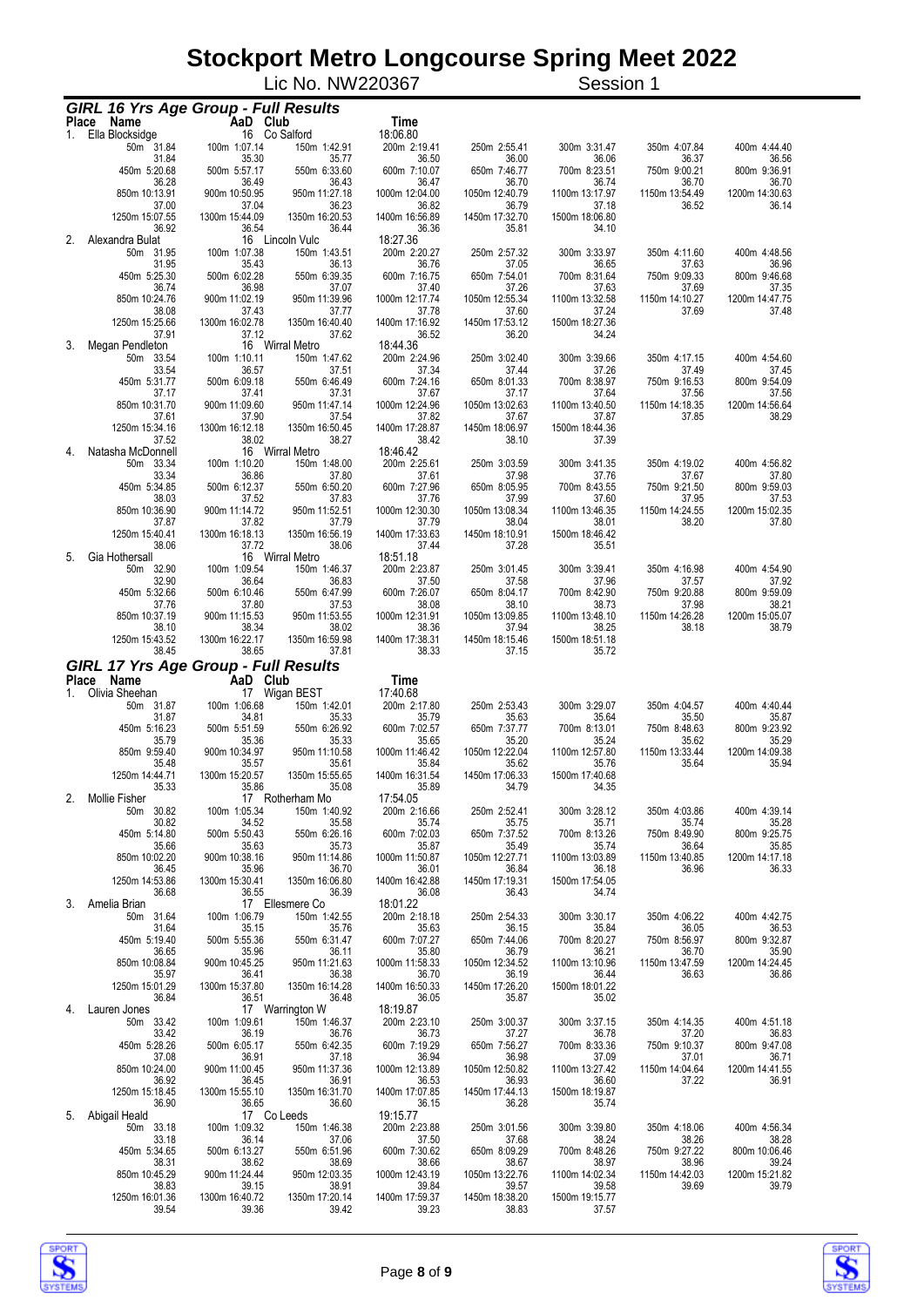|    |                          |                | Lic No. NW220367 |                |                | Session 1      |                |                |
|----|--------------------------|----------------|------------------|----------------|----------------|----------------|----------------|----------------|
| 6. | Sophie Grindlev          |                | Winsford         | 19:19.82       |                |                |                |                |
|    | 33.32<br>50 <sub>m</sub> | 100m 1:09.64   | 150m 1:46.50     | 200m 2:24.09   | 250m 3:01.62   | 300m 3:39.72   | 350m 4:18.12   | 400m 4:56.56   |
|    | 33.32                    | 36.32          | 36.86            | 37.59          | 37.53          | 38.10          | 38.40          | 38.44          |
|    | 450m 5:35.18             | 500m 6:13.96   | 550m 6:53.12     | 600m 7:32.25   | 650m 8:11.35   | 700m 8:50.34   | 750m 9:29.46   | 800m 10:08.74  |
|    | 38.62                    | 38.78          | 39.16            | 39.13          | 39.10          | 38.99          | 39.12          | 39.28          |
|    | 850m 10:48.05            | 900m 11:27.20  | 950m 12:06.52    | 1000m 12:45.99 | 1050m 13:25.52 | 1100m 14:05.03 | 1150m 14:44.71 | 1200m 15:24.24 |
|    | 39.31                    | 39.15          | 39.32            | 39.47          | 39.53          | 39.51          | 39.68          | 39.53          |
|    | 1250m 16:03.85           | 1300m 16:43.46 | 1350m 17:22.39   | 1400m 18:01.55 | 1450m 18:40.88 | 1500m 19:19.82 |                |                |
|    | 39.61                    | 39.61          | 38.93            | 39.16          | 39.33          | 38.94          |                |                |





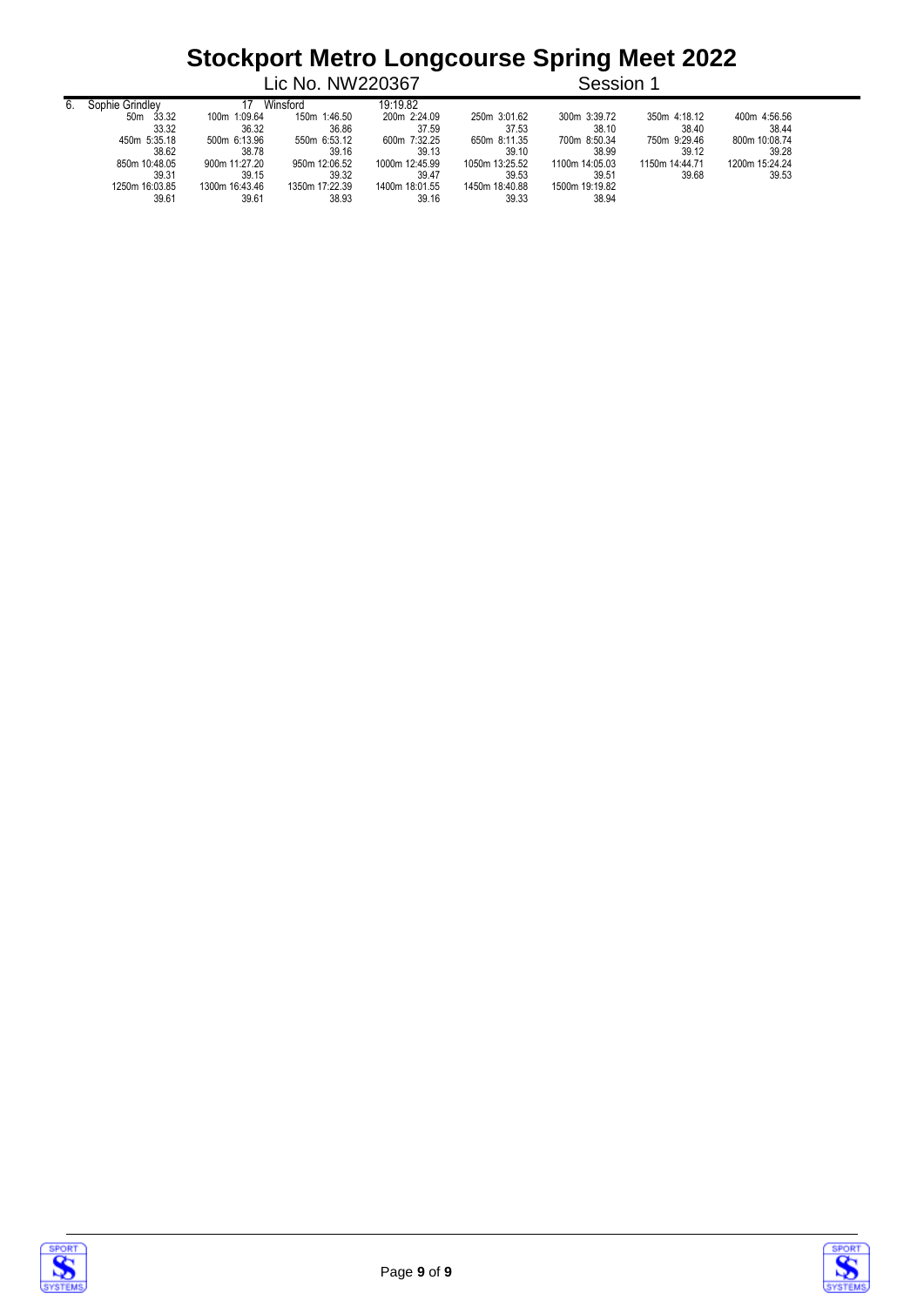Lic No. NW220367 Session 2

# **EVENT 201 Girl Open 400m IM**

|             | 13 Yrs Age Group - Full Results                                                           |                                                                   |                                  |                       |                       |                       |                       |
|-------------|-------------------------------------------------------------------------------------------|-------------------------------------------------------------------|----------------------------------|-----------------------|-----------------------|-----------------------|-----------------------|
|             | Ce Name<br>Evelyn Hallissey <b>AaD Club</b><br>Evelyn Hallissey 13 November<br>Place Name |                                                                   | Time                             |                       |                       |                       |                       |
| 1.          | 50m 34.58<br>34.58                                                                        | 13 Newcastle<br>100m 1:14.92<br>150m 1:57.15<br>40.34<br>42.23    | 5:28.43<br>200m 2:38.67<br>41.52 | 250m 3:26.34<br>47.67 | 300m 4:15.06<br>48.72 | 350m 4:52.23<br>37.17 | 400m 5:28.43<br>36.20 |
| 2.          | Alice Holt<br>50m 38.09                                                                   | 13 Wigan BEST<br>100m 1:23.72<br>150m 2:08.57                     | 5:48.75<br>200m 2:53.96          | 250m 3:39.93          | 300m 4:27.76          | 350m 5:08.75          | 400m 5:48.75          |
| 3.          | 38.09<br>Alice Cumberlidge<br>50m 36.29                                                   | 45.63<br>44.85<br>13 Satellite<br>100m 1:20.02<br>150m 2:09.77    | 45.39<br>6:03.03<br>200m 2:58.79 | 45.97<br>250m 3:47.51 | 47.83<br>300m 4:39.19 | 40.99<br>350m 5:22.63 | 40.00<br>400m 6:03.03 |
| 4.          | 36.29<br>Esmee Slinn                                                                      | 43.73<br>49.75<br>13 Ellesmere Co                                 | 49.02<br>6:09.14                 | 48.72                 | 51.68                 | 43.44                 | 40.40                 |
|             | 50m 39.30<br>39.30<br>14 Yrs Age Group - Full Results                                     | 100m 1:30.26<br>150m 2:14.68<br>50.96<br>44.42                    | 200m 2:58.68<br>44.00            | 250m 3:53.68<br>55.00 | 300m 4:50.32<br>56.64 | 350m 5:29.73<br>39.41 | 400m 6:09.14<br>39.41 |
|             | Place Name                                                                                | AaD Club                                                          | Time                             |                       |                       |                       |                       |
| 1.          | Isabel Lloyd                                                                              | 14 Wigan BEST                                                     | 5:37.18                          |                       |                       |                       |                       |
|             | 50m 34.89<br>34.89<br>Hannah Lee                                                          | 100m 1:15.54<br>150m 1:59.10<br>40.65<br>43.56<br>14 Wigan BEST   | 200m 2:41.96<br>42.86<br>5:46.75 | 250m 3:30.89<br>48.93 | 300m 4:19.80<br>48.91 | 350m 4:59.66<br>39.86 | 400m 5:37.18<br>37.52 |
|             | 50m 34.77<br>34.77                                                                        | 100m 1:16.82<br>150m 1:59.68<br>42.05<br>42.86                    | 200m 2:41.67<br>41.99            | 250m 3:34.43<br>52.76 | 300m 4:27.32<br>52.89 | 350m 5:07.46<br>40.14 | 400m 5:46.75<br>39.29 |
| 3.          | <b>Beth Richardson</b><br>50m 35.60<br>35.60                                              | 14 Tynemouth<br>100m 1:19.23<br>150m 2:04.26<br>43.63<br>45.03    | 5:48.71<br>200m 2:50.39<br>46.13 | 250m 3:38.57<br>48.18 | 300m 4:28.38<br>49.81 | 350m 5:09.57<br>41.19 | 400m 5:48.71<br>39.14 |
| 4.          | Amelia Redfearn<br>50m 35.81                                                              | 14 Skipton<br>100m 1:18.55<br>150m 2:02.17                        | 5:49.12<br>200m 2:44.35          | 250m 3:36.42          | 300m 4:29.24          | 350m 5:10.64          | 400m 5:49.12          |
| 5.          | 35.81<br>Scarlett Hutchinson-Th                                                           | 42.74<br>43.62<br>14 Bolton Metro                                 | 42.18<br>5:49.79                 | 52.07                 | 52.82                 | 41.40                 | 38.48                 |
|             | 50m 36.10<br>36.10                                                                        | 100m 1:21.39<br>150m 2:05.78<br>45.29<br>44.39                    | 200m 2:49.17<br>43.39            | 250m 3:38.40<br>49.23 | 300m 4:29.77<br>51.37 | 350m 5:11.38<br>41.61 | 400m 5:49.79<br>38.41 |
| 6.          | Megan Kenningley<br>50m 35.91<br>35.91                                                    | 14 Stockport Mo<br>150m 2:00.97<br>100m 1:18.80<br>42.89<br>42.17 | 5:50.02<br>200m 2:43.70<br>42.73 | 250m 3:36.97<br>53.27 | 300m 4:28.43<br>51.46 | 350m 5:09.69<br>41.26 | 400m 5:50.02<br>40.33 |
|             | Niamh Savory                                                                              | 14 Newcastle                                                      | <b>DNF</b>                       |                       |                       |                       |                       |
|             | 15 Yrs Age Group - Full Results                                                           |                                                                   |                                  |                       |                       |                       |                       |
|             | Place Name                                                                                | <b>Example 2</b> AaD Club                                         | Time                             |                       |                       |                       |                       |
| $1_{\cdot}$ | Martha Ricketts<br>50m 32.93<br>32.93                                                     | 15 Satellite<br>100m 1:11.21<br>150m 1:52.42<br>38.28<br>41.21    | 5:21.95<br>200m 2:33.16<br>40.74 | 250m 3:19.69<br>46.53 | 300m 4:08.02<br>48.33 | 350m 4:45.42<br>37.40 | 400m 5:21.95<br>36.53 |
| 2.          | Ellie Wilson<br>50m 33.35<br>33.35                                                        | 15 Cockermouth<br>100m 1:14.42<br>150m 1:57.21<br>41.07<br>42.79  | 5:22.55<br>200m 2:39.57<br>42.36 | 250m 3:23.37<br>43.80 | 300m 4:09.56<br>46.19 | 350m 4:46.85<br>37.29 | 400m 5:22.55<br>35.70 |
| 3.          | Chloe Ridge<br>50m 33.69<br>33.69                                                         | 15 Wigan BEST<br>100m 1:13.52<br>150m 1:57.36<br>39.83<br>43.84   | 5:28.88<br>200m 2:39.97<br>42.61 | 250m 3:25.74<br>45.77 | 300m 4:11.69<br>45.95 | 350m 4:52.10<br>40.41 | 400m 5:28.88<br>36.78 |
| 4.          | Anna Farr<br>50m 34.51                                                                    | 15 Ellesmere Co<br>100m 1:16.25<br>150m 1:59.02                   | 5:34.79<br>200m 2:41.10          | 250m 3:25.54          | 300m 4:14.47          | 350m 4:55.98          | 400m 5:34.79          |
| 5.          | 34.51<br>Ruby Sheehan<br>50m 35.51                                                        | 41.74<br>42.77<br>15 Wigan BEST<br>100m 1:16.28<br>150m 2:02.62   | 42.08<br>5:44.88<br>200m 2:45.89 | 44.44<br>250m 3:37.27 | 48.93<br>300m 4:27.87 | 41.51<br>350m 5:07.56 | 38.81<br>400m 5:44.88 |
|             | 35.51<br>6. Isobel Munnoch<br>50m 35.80                                                   | 40.77<br>46.34<br>15 Tynemouth<br>100m 1:18.17<br>150m 2:05.22    | 43.27<br>5:45.47<br>200m 2:50.21 | 51.38<br>250m 3:36.91 | 50.60<br>300m 4:25.65 | 39.69<br>350m 5:06.53 | 37.32<br>400m 5:45.47 |
|             | 35.80<br>16 Yrs Age Group - Full Results                                                  | 42.37<br>47.05                                                    | 44.99                            | 46.70                 | 48.74                 | 40.88                 | 38.94                 |
|             |                                                                                           | Place Name AaD Club                                               | Time                             |                       |                       |                       |                       |
|             | 1. Eleanor Broughton                                                                      | 16 Ellesmere Co                                                   | 5:11.18                          |                       |                       |                       |                       |
|             | 50m 31.96<br>31.96<br>2. Amy Kenworthy                                                    | 100m 1:08.64<br>150m 1:48.43<br>36.68<br>39.79<br>16 Winsford     | 200m 2:27.98<br>39.55<br>5:18.66 | 250m 3:12.66<br>44.68 | 300m 3:57.35<br>44.69 | 350m 4:34.91<br>37.56 | 400m 5:11.18<br>36.27 |
|             | 50m 32.35<br>32.35<br>3. Daisy Purchase                                                   | 150m 1:52.31<br>100m 1:10.13<br>37.78<br>42.18<br>16 Rotherham Mo | 200m 2:34.14<br>41.83<br>5:19.79 | 250m 3:20.39<br>46.25 | 300m 4:08.27<br>47.88 | 350m 4:43.46<br>35.19 | 400m 5:18.66<br>35.20 |
|             | 50m 34.24<br>34.24                                                                        | 100m 1:12.19<br>150m 1:54.77<br>37.95<br>42.58                    | 200m 2:35.76<br>40.99            | 250m 3:21.24<br>45.48 | 300m 4:09.88<br>48.64 | 350m 4:46.74<br>36.86 | 400m 5:19.79<br>33.05 |
|             | 4. Hannah Sharpe<br>50m 33.75<br>33.75                                                    | 16 Newcastle<br>100m 1:13.93<br>150m 1:59.87<br>40.18<br>45.94    | 5:47.93<br>200m 2:45.17<br>45.30 | 250m 3:35.62<br>50.45 | 300m 4:27.10<br>51.48 | 350m 5:09.09<br>41.99 | 400m 5:47.93<br>38.84 |
|             | 17 Yrs Age Group - Full Results                                                           |                                                                   |                                  |                       |                       |                       |                       |
|             | Place Name                                                                                | AaD Club                                                          | Time                             |                       |                       |                       |                       |
|             | 1. Anna Farrow                                                                            | 17 Ellesmere Co                                                   | 5:12.14                          |                       |                       |                       |                       |
| 2.          | 50m 30.86<br>30.86<br>Eliza Pinkstone                                                     | 100m 1:07.95<br>150m 1:47.26<br>37.09<br>39.31<br>17 Stockport Mo | 200m 2:25.36<br>38.10<br>5:18.83 | 250m 3:11.83<br>46.47 | 300m 3:59.59<br>47.76 | 350m 4:36.50<br>36.91 | 400m 5:12.14<br>35.64 |
|             | 50m 31.00<br>31.00                                                                        | 150m 1:49.05<br>100m 1:06.52<br>35.52<br>42.53                    | 200m 2:29.48<br>40.43            | 250m 3:16.09<br>46.61 | 300m 4:03.98<br>47.89 | 350m 4:43.14<br>39.16 | 400m 5:18.83<br>35.69 |
| 3.          | Mollie Fisher<br>50m 31.18<br>31.18                                                       | 17 Rotherham Mo<br>100m 1:08.38<br>150m 1:49.62<br>37.20<br>41.24 | 5:19.99<br>200m 2:30.50<br>40.88 | 250m 3:18.12<br>47.62 | 300m 4:06.83<br>48.71 | 350m 4:44.24<br>37.41 | 400m 5:19.99<br>35.75 |
| 4.          | <b>Charlotte Grimshaw</b><br>50m 33.42<br>33.42                                           | 17 Workington<br>150m 1:59.81<br>100m 1:17.17<br>42.64<br>43.75   | 5:38.67<br>200m 2:42.02<br>42.21 | 250m 3:32.21<br>50.19 | 300m 4:22.37<br>50.16 | 350m 5:00.99<br>38.62 | 400m 5:38.67<br>37.68 |
|             | 5. Lydia Keeley                                                                           | 17 Stockport Mo                                                   | 5:46.50                          |                       |                       |                       |                       |
|             | 50m 34.72<br>34.72                                                                        | 100m 1:16.13<br>150m 2:01.56<br>41.41<br>45.43                    | 200m 2:44.86<br>43.30            | 250m 3:33.36<br>48.50 | 300m 4:23.08<br>49.72 | 350m 5:06.71<br>43.63 | 400m 5:46.50<br>39.79 |



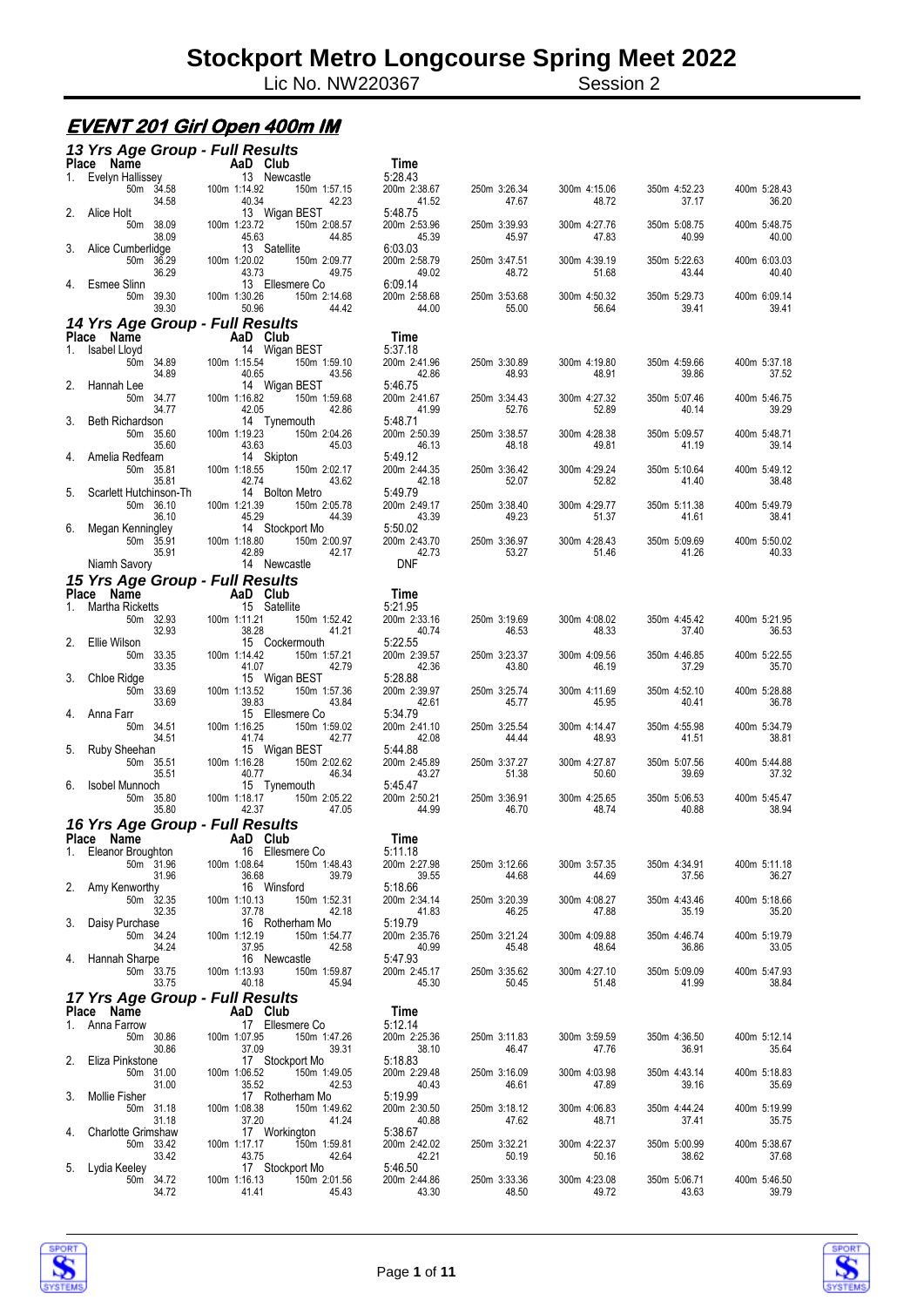|                                                    |                           | Lic No. NW220367                |                         |                       | $\mathbf{v}$<br>־ט<br>Session 2 |                |                       |                       |
|----------------------------------------------------|---------------------------|---------------------------------|-------------------------|-----------------------|---------------------------------|----------------|-----------------------|-----------------------|
| 18 Yrs/Over Age Group - Full Results               |                           |                                 |                         |                       |                                 |                |                       |                       |
| Place Name                                         | AaD Club                  |                                 | Time                    |                       |                                 |                |                       |                       |
| Olivia Molden<br>1.<br>50m 32.95                   | 100m 1:10.57              | 18 Stockport Mo<br>150m 1:50.57 | 5:13.26<br>200m 2:30.80 | 250m 3:14.98          | 300m 4:00.11                    |                | 350m 4:37.36          | 400m 5:13.26          |
| 32.95                                              | 37.62                     | 40.00                           | 40.23                   | 44.18                 | 45.13                           |                | 37.25                 | 35.90                 |
| 2.<br>Hannah Buick                                 | 19 Chase                  |                                 | 5:47.68                 |                       |                                 |                |                       |                       |
| 50m 33.71<br>33.71                                 | 100m 1:16.05<br>42.34     | 150m 2:00.55<br>44.50           | 200m 2:43.84<br>43.29   | 250m 3:34.36<br>50.52 | 300m 4:25.22<br>50.86           |                | 350m 5:06.65<br>41.43 | 400m 5:47.68<br>41.03 |
| 3.<br>Georgia Heath                                |                           | 18 Bolton Metro                 | 5:49.44                 |                       |                                 |                |                       |                       |
| 50m 35.50                                          | 100m 1:19.45              | 150m 2:03.54                    | 200m 2:47.45            | 250m 3:37.64          | 300m 4:29.12                    |                | 350m 5:10.05          | 400m 5:49.44          |
| 35.50                                              | 43.95                     | 44.09                           | 43.91                   | 50.19                 | 51.48                           |                | 40.93                 | 39.39                 |
| <u>EVENT 202 Boy Open 200m IM</u>                  |                           |                                 |                         |                       |                                 |                |                       |                       |
|                                                    |                           |                                 |                         |                       |                                 |                |                       |                       |
| 12 Yrs Age Group - Full Results                    |                           |                                 |                         |                       |                                 |                |                       |                       |
| Place Name<br>James Vaughan<br>1.                  | AaD Club<br>12 Wigan BEST | <b>Class</b>                    | Time<br>2:49.60         |                       |                                 | 50<br>36.26    | 100<br>1:20.99        | 150<br>2:11.13        |
| 2.<br>Gerard Borrell Shchelo                       |                           | 12 Stockport Mo                 | 2:51.78                 |                       |                                 | 39.43          | 1:23.26               | 2:15.78               |
| 3.<br>Caleb Crowe                                  | 12 lo Man                 |                                 | 2:52.11                 |                       |                                 | 36.30          | 1:22.22               | 2:15.02               |
| 4.<br>Mason Grady                                  |                           | 12 Stockport Mo                 | 2:58.39                 |                       |                                 | 36.83          | 1:22.24               | 2:19.25               |
| 13 Yrs Age Group - Full Results<br>Place Name      | AaD Club                  | <b>Class</b>                    |                         |                       |                                 | 50             | 100                   | 150                   |
| 1.<br>Alfie Owen                                   | 13                        | Wigan BEST                      | Time<br>2:36.80         |                       |                                 | 33.74          | 1:14.23               | 2:00.56               |
| 2.<br>Finn Proud                                   |                           | 13 Newcastle                    | 2:39.25                 |                       |                                 | 31.92          | 1:14.26               | 2:03.10               |
| 3.<br>Thomas Bidgood                               | 13 Satellite              |                                 | 2:39.82                 |                       |                                 | 34.55          | 1:15.71               | 2:02.26               |
| 14 Yrs Age Group - Full Results                    |                           |                                 |                         |                       |                                 |                |                       |                       |
| Place Name                                         | AaD Club                  | <b>Class</b>                    | Time                    |                       |                                 | 50             | 100                   | 150                   |
| 1.<br>Archie Dandy<br>2.<br>Jasper Hall            |                           | 14 Ellesmere Co<br>14 Newcastle | 2:23.31<br>2:27.77      |                       |                                 | 29.20<br>31.53 | 1:05.28<br>1:13.25    | 1:49.09<br>1:53.69    |
| 3.<br>Joshua Keogh                                 |                           | 14 Bolton Metro                 | 2:28.29                 |                       |                                 | 29.67          | 1:08.88               | 1:54.70               |
| 4.<br>Joshua Hayes                                 |                           | 14 Wigan BEST                   | 2:31.96                 |                       |                                 | 31.34          | 1:09.97               | 1:56.58               |
| 5.<br>Simon Harrison                               | 14 Satellite              |                                 | 2:37.62                 |                       |                                 | 34.22          | 1:14.47               | 2:03.86               |
| 15 Yrs Age Group - Full Results                    |                           |                                 |                         |                       |                                 |                |                       |                       |
| Place Name<br>1.<br>Xuanming Guo                   | AaD Club                  | <b>Class</b><br>15 Co Manch Aq  | Time<br>2:19.92         |                       |                                 | 50<br>28.36    | 100<br>1:04.85        | 150<br>1:46.13        |
| 2.<br>Zachariah Dale                               |                           | 15 Newcastle St                 | 2:20.18                 |                       |                                 | 29.92          | 1:05.01               | 1:46.76               |
| 3.<br><b>Finlay Pope</b>                           |                           | 15 Stockport Mo                 | 2:24.11                 |                       |                                 | 30.93          | 1:07.86               | 1:50.09               |
| 4.<br>Samuel Smith<br>5.<br>Sebastian Ebanks       | 15 Skipton<br>15 Chase    |                                 | 2:27.68<br>2:28.58      |                       |                                 | 29.26<br>29.69 | 1:09.58               | 1.54.14               |
| 6.<br>William Line                                 |                           | 15 Winsford                     | 2:30.68                 |                       |                                 | 31.97          | 1:07.94<br>1:09.89    | 1:54.57<br>1:55.71    |
| 7.<br>Alfie Edwards                                | 15 Chase                  |                                 | 2:37.34                 |                       |                                 | 30.61          | 1:11.52               | 2:00.05               |
| 16 Yrs Age Group - Full Results                    |                           |                                 |                         |                       |                                 |                |                       |                       |
| Place Name                                         | AaD Club                  | Class                           | Time                    |                       |                                 | 50             | 100                   | 150                   |
| 1.<br>Benjamin Thorpe<br>2.                        |                           | 16 Newcastle<br>16 Co Manch Aq  | 2:26.96<br>2:28.35      |                       |                                 | 29.40<br>29.53 | 1:11.97<br>1:08.40    | 1:56.37<br>1:53.62    |
| Owen Whiteley<br>3.<br>Shea Whiteley               |                           | 16 Co Manch Aq                  | 2:29.13                 |                       |                                 | 31.39          | 1:08.76               | 1:56.06               |
| 4.<br>Callum Aitken                                |                           | 16 York City                    | 2:30.00                 |                       |                                 | 31.99          | 1:09.26               | 1:54.41               |
| 5.<br>Kemitha Mudalige                             |                           | 16 Newcastle                    | 2:31.78                 |                       |                                 | 30.78          | 1:09.40               | 1:55.36               |
| Davey Unwin                                        |                           | 16 Stockport Mo                 | DQ                      |                       |                                 |                |                       |                       |
| 17 Yrs Age Group - Full Results                    |                           |                                 |                         |                       |                                 |                |                       |                       |
| Place Name AaD Club<br>1.<br><b>Oliver Caddick</b> | 17 Chase                  | <b>Class</b>                    | Time<br>2:15.95         |                       |                                 | 50<br>28.87    | 100<br>1:02.73        | 150<br>1:43.52        |
| 2.<br>Lewis Warner                                 |                           | 17 Bassetlaw SS                 | 2:18.07                 |                       |                                 | 28.48          | 1:01.79               | 1:44.47               |
| 3.<br>Luke Booth                                   |                           | 17 Rotherham Mo                 | 2:19.37                 |                       |                                 | 30.18          | 1:07.82               | 1:47.72               |
| 4.<br><b>Oliver Covill</b>                         |                           | 17 Ellesmere Co                 | 2:19.70                 |                       |                                 | 29.52          | 1:05.31               | 1:46.06               |
| 5.<br>Lucas Waligora<br>6.<br>Cameron Rhodes       |                           | 17 York City<br>17 Rotherham Mo | 2:20.51<br>2:23.57      |                       |                                 | 29.40<br>29.94 | 1:05.58<br>1:08.23    | 1:47.05<br>1:50.49    |
| 7.<br>Ethan Blackett                               | 17                        | Newcastle                       | 2:27.54                 |                       |                                 | 31.72          | 1:10.23               | 1:53.80               |
| 8.<br>Noah Harrison                                |                           | 17 Stockport Mo                 | 2:31.32                 |                       |                                 | 31.82          | 1:08.96               | 1:56.48               |
| 18 Yrs/Over Age Group - Full Results               |                           |                                 |                         |                       |                                 |                |                       |                       |
| Place Name                                         | AaD Club                  | Class                           | Time                    |                       |                                 | 50             | 100                   | 150                   |
| Patrick Braddock<br>1.<br>2.<br>Nathan Holmes      | 18<br>18                  | Oldham Aqua<br>Preston          | 2:13.74<br>2:19.85      |                       |                                 | 27.83<br>28.54 | 1:02.18<br>1:04.59    | 1:41.80<br>1:46.04    |
| 3.<br>Callum Kettlewell                            |                           | 18 Bassetlaw SS                 | 2:23.81                 |                       |                                 | 28.28          | 1:06.59               | 1:50.69               |
| 4.<br><b>Malachy McGuinness</b>                    |                           | 19 Bassetlaw SS                 | 2:24.22                 |                       |                                 | 28.39          | 1:03.37               | 1:50.86               |
| 5.<br>Spencer Sheard                               | 18 Satellite              |                                 | 2:24.60                 |                       |                                 | 29.91          | 1:07.50               | 1:51.04               |
| 6.<br><b>Charles Kelly</b><br>7.<br>Jack Ashurst   | 18                        | 18 Southport<br>Tynemouth       | 2:26.99<br>2:30.27      |                       |                                 | 28.88<br>28.10 | 1:08.64<br>1:06.61    | 1:52.58<br>1:55.58    |
|                                                    |                           |                                 |                         |                       |                                 |                |                       |                       |
| <u>EVENT 203 Girl Open 100m Butterfly</u>          |                           |                                 |                         |                       |                                 |                |                       |                       |
|                                                    |                           |                                 |                         |                       |                                 |                |                       |                       |
| 10/11 Yrs Age Group - Full Results                 |                           |                                 |                         |                       |                                 |                |                       |                       |
| Place Name<br>Autum Claxton<br>1.                  | AaD Club<br>11            | Stockport Mo                    | Time<br>1:15.59         |                       |                                 | 50<br>35.28    |                       |                       |
| 2.<br><b>Isabelle Rafferty</b>                     | 11                        | <b>Bassetlaw SS</b>             | 1:33.29                 |                       |                                 | 40.19          |                       |                       |
| 12 Yrs Age Group - Full Results                    |                           |                                 |                         |                       |                                 |                |                       |                       |
| Place Name                                         | AaD Club                  |                                 | Time                    |                       |                                 | 50             |                       |                       |
| Maisie O'Mahony<br>1.                              |                           | 12 Cockermouth                  | 1:19.05                 |                       |                                 | 36.16          |                       |                       |
| Isabella Fowles<br>2.                              |                           | 12 Cockermouth                  | 1:24.76                 |                       |                                 | 37.86          |                       |                       |



systi

*13 Yrs Age Group - Full Results*

**Place Name AaD Club Time 50** 1. Peiqi Wu 13 Stockport Mo 1:11.16 33.06 2. Elizabeth Land 13 Newcastle 1:14.54 34.57 3. Maisie Beattie 13 Ellesmere Co 1:14.92 33.88 4. Rachel Lewis 13 Cockermouth 1:15.17 34.45

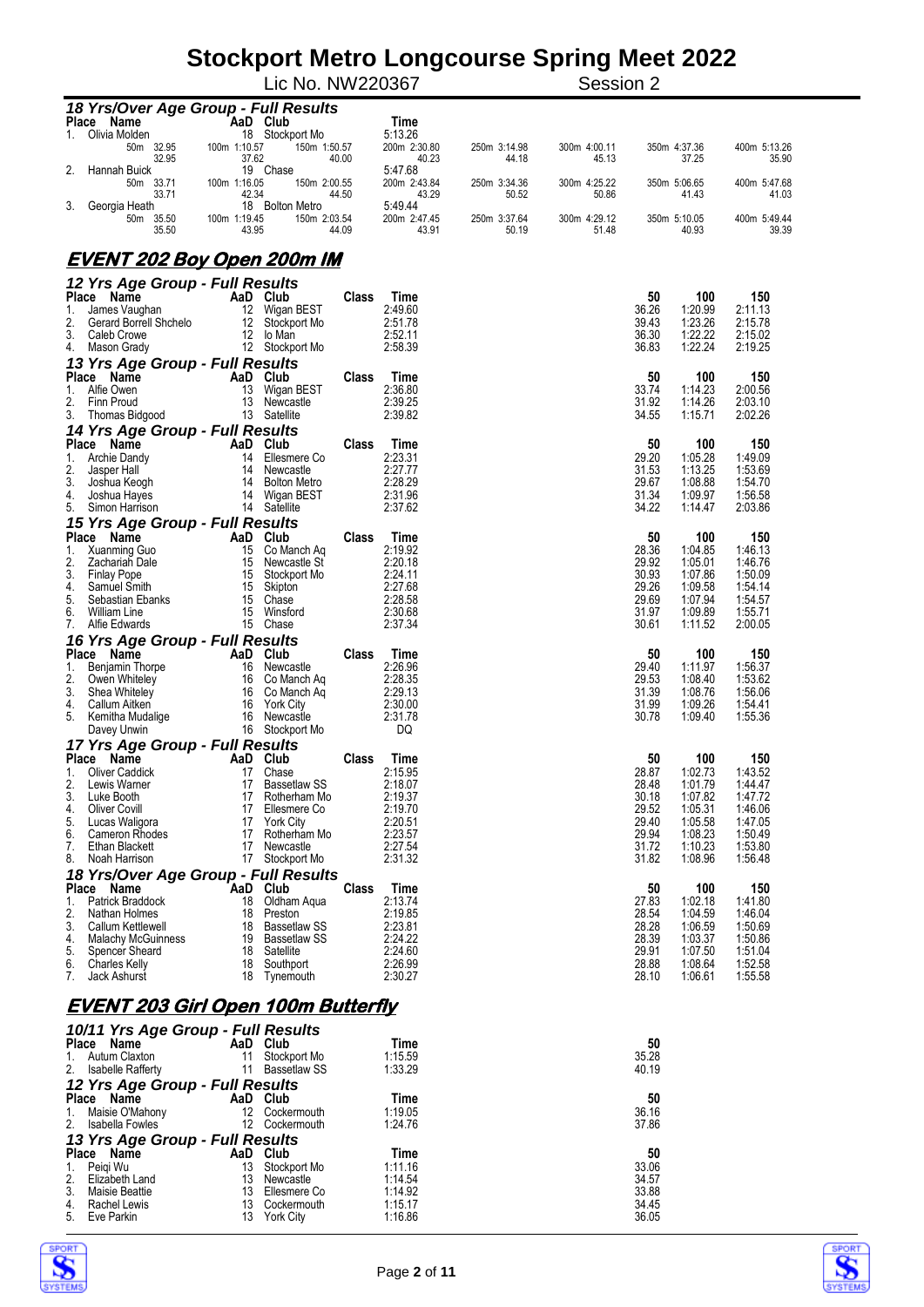|                                                               |                                    | Stockport Metro Longcourse opinig Meet Zuzz |                |
|---------------------------------------------------------------|------------------------------------|---------------------------------------------|----------------|
|                                                               | Lic No. NW220367                   |                                             | Session 2      |
| Ella Faulkner<br>13<br>7.<br>Olivia McSeveny                  | Stockport Mo<br>13 York City       | 1:18.55<br>1:22.82                          | 34.76<br>37.75 |
| 8.<br>Georgia Cork                                            | 13 Bolton Metro                    | 1:24.61                                     | 38.53          |
| 14 Yrs Age Group - Full Results                               |                                    |                                             |                |
| AaD Club<br>Place Name<br>1. Alice Aitken                     | 14 York City                       | Time<br>1:11.39                             | 50<br>32.89    |
| 2.<br>Georgia Cowgill                                         | 14 Trafford Met                    | 1:11.87                                     | 33.38          |
| 3.<br>Anna Fenwick                                            | 14 Satellite                       | 1:14.12                                     | 33.96          |
| 4.<br>Emmie Horwell<br>5.<br>Isabel Lloyd                     | 14 York City<br>14 Wigan BEST      | 1:14.45<br>1:15.11                          | 33.59<br>34.30 |
| 6.<br>Amelia Williams-Blake                                   | 14 Trafford Met                    | 1:15.39                                     | 33.95          |
| 7.<br>Megan Rickels<br>8.<br>Grace Edwards                    | 14 Warrington W<br>14 Satellite    | 1:15.61<br>1:15.78                          | 34.22<br>34.50 |
| 9.<br>Diana Morosan                                           | 14 Newcastle                       | 1:16.28                                     | 33.40          |
| 10. Isabelle HATTON-ELLIS                                     | 14 Nofio Bangor                    | 1:18.46                                     | 34.95          |
| 11. Olivia Donohue<br>12. Amelia Redfearn                     | 14 Stockport Mo<br>14 Skipton      | 1:18.56<br>1:19.98                          | 35.17<br>35.91 |
| 13. Molly-Rosanna Young                                       | 14 Tynemouth                       | 1:20.05                                     | 35.85          |
| 14. Macee Wiggins                                             | 14 Cockermouth<br>14 Altrincham    | 1:20.61<br>1:20.74                          | 36.17<br>37.18 |
| 15. Wendy Du<br>16. Keisha McFarlane                          | 14 Bilston                         | 1:22.00                                     | 35.47          |
| Katherine Noble                                               | 14 Newcastle                       | DQ                                          |                |
| 15 Yrs Age Group - Full Results                               |                                    |                                             |                |
| AaD Club<br>Place Name<br>1. Millie Wells                     | 15 Ellesmere Co                    | Time<br>1:06.85                             | 50<br>31.31    |
| 2.<br>Freya Peace                                             | 15 Bassetlaw SS                    | 1:07.87                                     | 31.85          |
| 3.<br>Lily-Ann Dean<br>4.<br>Caitlin Maylor                   | 15 Bilston<br>15 Wigan BEST        | 1:10.00<br>1:10.70                          | 32.37<br>32.26 |
| Martha Ricketts<br>5.                                         | 15 Satellite                       | 1:10.74                                     | 33.00          |
| 6.<br>Elizabeth Jacobs                                        | 15 Stockport Mo                    | 1:11.66                                     | 32.95          |
| 7.<br>Grace Taylor<br>8.<br>Lisa Barzaghi                     | 15 Bolton Metro<br>15 Bolton Metro | 1:13.56<br>1:14.03                          | 34.16<br>33.09 |
| 9.<br>Sara Ungar                                              | 15 York City                       | 1:14.34                                     | 33.43          |
| 10. Eloise Ashman<br>11. Ellena Walker                        | 15 Stockport Mo<br>15 Stockport Mo | 1:14.59<br>1:15.54                          | 34.47<br>33.69 |
| 16 Yrs Age Group - Full Results                               |                                    |                                             |                |
| AaD Club<br>Place Name                                        |                                    | Time                                        | 50             |
| 1. Beth Robinson                                              | 16 Stockport Mo                    | 1:08.12                                     | 30.73          |
| 2.<br>Sophie George<br>3.<br>Eleanor Broughton                | 16 Winsford<br>16 Ellesmere Co     | 1:08.47<br>1:08.59                          | 31.84<br>32.15 |
| 4.<br>Mia Mason                                               | 16 Co Manch Aq                     | 1:09.26                                     | 32.71          |
| 5.<br>Millie Duncan<br>6.<br>Francesca Brady                  | 16 Stockport Mo<br>16 Wigan BEST   | 1:09.78<br>1:10.24                          | 32.53<br>32.31 |
| 7.<br>Amelia Picton                                           | 16 Wigan BEST                      | 1:11.00                                     | 32.46          |
| 8.<br><b>Tilly Copeland</b>                                   | 16 Co Manch Ag                     | 1:13.50                                     | 32.64          |
| 9.<br>Lauren Heppell<br>10. Gabrielle Sampson                 | 16 Newcastle<br>16 Stockport Mo    | 1:14.12<br>1:14.45                          | 33.29<br>34.22 |
| 11. Emma Holmes                                               | 16 Co Manch Ag                     | 1:14.46                                     | 34.21          |
| 12. Matilda HELLFELD                                          | 16 Nofio Bangor                    | 1:16.14                                     | 34.44          |
| 17 Yrs Age Group - Full Results<br>Place Name<br>AaD Club     |                                    | Time                                        | 50             |
| Eliza Pinkstone<br>17<br>Ι.                                   | Stockport Mo                       | 1:05.86                                     | 30.92          |
| 2.<br>Olivia Lloyd-Jones<br>3.<br>Anna Farrow                 | 17 Co Manch Aq<br>17 Ellesmere Co  | 1:06.58<br>1:06.94                          | 30.72<br>30.97 |
| Amelia Osborne<br>17<br>4.                                    | Rotherham Mo                       | 1:07.27                                     | 30.59          |
| 5.<br>Freya Tyas                                              | 17 York City                       | 1:08.58                                     | 31.87          |
| 6.<br><b>Mollie Fisher</b><br>7.<br>17<br><b>Milly Martin</b> | 17 Rotherham Mo<br>Ellesmere Co    | 1:08.65<br>1:09.55                          | 31.54<br>30.82 |
| 8.<br>Eloise Brookes                                          | 17 Chase                           | 1:09.72                                     | 32.14          |
| 9.<br>Amelia Stevenson<br>10. Mia Smith                       | 17 Bassetlaw SS<br>17 Stockport Mo | 1:09.88<br>1:10.75                          | 32.38<br>32.52 |
| 11. Libby Garnham                                             | 17 Newcastle St                    | 1:11.22                                     | 32.92          |
| 12. Samantha Travis                                           | 17 Stockport Mo                    | 1:12.40                                     | 34.10          |
| 13. Emily Latham<br>14. Emily Inns                            | 17 Aquabears<br>17 Altrincham      | 1:17.46<br>1:17.90                          | 34.09<br>35.10 |
| Megan Goodwin                                                 | 17 Stockport Mo                    | DNF                                         |                |
| 18 Yrs/Over Age Group - Full Results                          |                                    |                                             |                |
| Place Name<br>AaD Club<br>1. Amy Corcoran                     | 20 Loughboro Un                    | Time<br>1:04.72                             | 50<br>30.02    |
| 2.<br>Olivia Hunter                                           | 18 Ellesmere Co                    | 1:06.53                                     | 30.98          |
| 3.<br>Olivia Herron<br>18<br>Olivia Gregory<br>4.             | Ellesmere Co<br>18 Co Derby        | 1:06.71<br>1:08.59                          | 31.33<br>31.61 |
| 5.<br>Lucy Thompson                                           | 18 Stockport Mo                    | 1:09.59                                     | 32.42          |
| 6.<br>Lola Oke<br>18                                          | Ellesmere Co                       | 1:10.01                                     | 32.57          |
| <b>Roisin Davis</b><br>21<br>7.<br>20<br>8.<br>Robin Douglas  | Newcastle St<br>lo Man             | 1:12.67<br>1:12.70                          | 32.47<br>32.78 |
|                                                               |                                    |                                             |                |
| <u>EVENT 204 Boy Open 100m Freestyle</u>                      |                                    |                                             |                |
| 10/11 Yrs Age Group - Full Results                            |                                    |                                             |                |

|                                 | 10/11 Yrs Age Group - Full Results |     |                 |       |         |       |  |  |
|---------------------------------|------------------------------------|-----|-----------------|-------|---------|-------|--|--|
| <b>Place</b>                    | Name                               |     | AaD Club        | Class | Time    | 50    |  |  |
|                                 | Jake Thistlewood                   | 10  | Stockport Mo    |       | 1:14.08 | 35.07 |  |  |
|                                 | Georgiy Tymchyshen                 | 11  | Stockport Mo    |       | 1:27.52 | 39.64 |  |  |
| 12 Yrs Age Group - Full Results |                                    |     |                 |       |         |       |  |  |
|                                 | Place Name                         |     | AaD Club        | Class | Time    | 50    |  |  |
|                                 | Mir Al-Dabak                       | 12. | Stockport Mo    |       | 1:07.10 | 31.72 |  |  |
|                                 | Gerard Borrell Shchelo             |     | 12 Stockport Mo |       | 1:08.90 | 33.51 |  |  |
|                                 | Caleb Crowe                        |     | 12 lo Man       |       | 1:09.31 | 33.66 |  |  |



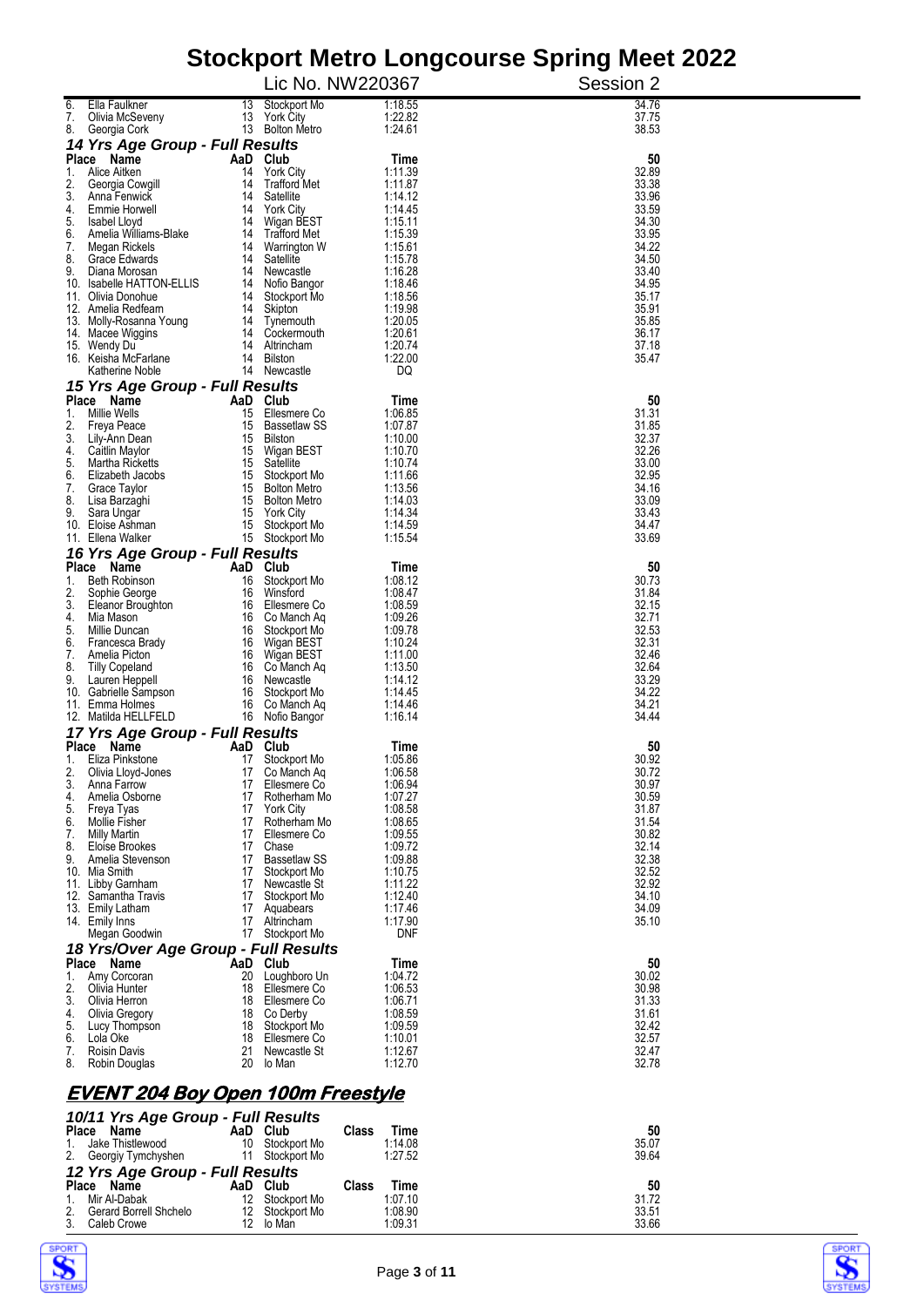|                                                  |                                          |       |                    | oloonport moti o Longoodi so opring moot zozz |
|--------------------------------------------------|------------------------------------------|-------|--------------------|-----------------------------------------------|
|                                                  | Lic No. NW220367                         |       |                    | Session 2                                     |
| 4. Mason Grady                                   | 12 Stockport Mo                          |       | 1:14.69            | 36.21                                         |
| 13 Yrs Age Group - Full Results                  |                                          |       |                    |                                               |
| Place Name<br>Christian Matheson<br>1.           | AaD Club<br>13<br>Newcastle              | Class | Time<br>1:01.51    | 50<br>29.43                                   |
| 2.<br>Finn Proud                                 | 13 Newcastle                             |       | 1:04.35            | 31.11                                         |
| 3.<br>Logan Ivinson                              | 13 Cockermouth                           |       | 1:09.39            | 34.05                                         |
| 4.<br>Owen WILLIAMS<br>5.<br>Oscar Gavelle       | 13<br>Nofio Bangor<br>13 Rotherham Mo    |       | 1:09.93<br>1:10.18 | 33.16<br>33.43                                |
| 6.<br>Spencer Leggat                             | 13 Stockport Mo                          |       | 1:10.76            | 33.17                                         |
| 7.<br>Christian O'Connell                        | 13 Stockport Mo                          |       | 1:11.50            | 34.07                                         |
| 14 Yrs Age Group - Full Results                  |                                          |       |                    |                                               |
| Place Name                                       | AaD Club                                 | Class | Time               | 50                                            |
| 1.<br>Archie Dandy<br>2.<br>Michael Wu           | Ellesmere Co<br>14<br>14<br>Altrincham   |       | 1:00.17<br>1:00.29 | 28.96<br>29.51                                |
| 3.<br>Simon Harrison                             | 14<br>Satellite                          |       | 1:01.19            | 29.15                                         |
| 4.<br>Layne Keyworth                             | <b>Bassetlaw SS</b><br>14                |       | 1:01.48            | 29.05                                         |
| 5.<br><b>Henry Taylor</b>                        | 14<br>Stockport Mo                       |       | 1:01.79            | 29.73                                         |
| 6.<br>Jasper Hall<br>7.<br>Jamie Beach           | 14<br>Newcastle<br>14<br>Newcastle       |       | 1:02.03<br>1:02.19 | 29.85<br>29.58                                |
| 8.<br>Nicholas Land                              | 14<br>Newcastle                          |       | 1:02.39            | 30.09                                         |
| 9.<br>Saul Newson-Nixon                          | Cockermouth<br>14                        |       | 1:02.48            | 29.67                                         |
| 10. Michael Gillespie                            | 14<br>Altrincham                         |       | 1:02.86            | 30.26                                         |
| F Massey Stephenson<br>11.<br>12. Thomas O'Brien | Ellesmere Co<br>14<br>Stockport Mo<br>14 |       | 1:03.50<br>1:04.41 | 29.84<br>30.69                                |
| 13. Toby Ross                                    | 14 Tynemouth                             |       | 1:05.39            | 30.98                                         |
| 14. Ethan Ariss-Hayes                            | Wigan BEST<br>14                         |       | 1:05.59            | 30.99                                         |
| Joshua Hollamby<br>15.                           | lo Man<br>14                             |       | 1:05.80            | 30.98                                         |
| 16. Joseph Wiggan<br>17. Jai Diddee              | 14<br>Altrincham<br>14<br>Tynemouth      |       | 1:05.93<br>1:06.00 | 30.86<br>31.59                                |
| 18. Jack Harmer                                  | Satellite<br>14                          |       | 1:06.03            | 31.09                                         |
| 19. George Darling                               | 14<br>Bilston                            |       | 1:06.35            | 31.82                                         |
| Joshua Booth<br>20.                              | 14<br>Rotherham Mo                       |       | 1:06.55            | 31.30                                         |
| 21. Adam Brown<br>22.<br>Samuel Cotton           | 14<br>Winsford<br>14<br>Bilston          |       | 1:07.25<br>1:08.82 | 31.96<br>32.26                                |
| 23. Joseph Davies                                | 14 Rotherham Mo                          |       | 1:10.11            | 33.32                                         |
| 15 Yrs Age Group - Full Results                  |                                          |       |                    |                                               |
| Place<br>Name                                    | AaD Club                                 | Class | Time               | 50                                            |
| 1.<br>Samuel Smith                               | 15<br>Skipton                            |       | 57.21              | 27.69                                         |
| 2.<br>Daniel Haynes<br>3.<br>Harvey Reed         | Wigan BEST<br>15<br>15<br>Chase          |       | 57.96<br>58.83     | 27.17<br>27.70                                |
| 4.<br>Long Hei Chong                             | 15<br>Stockport Mo                       |       | 59.06              | 28.73                                         |
| 5.<br>Sebastian Ebanks                           | 15<br>Chase                              |       | 59.40              | 28.14                                         |
| 6.<br>Oliver Salimbeni                           | 15<br>Stockport Mo                       |       | 59.45              | 27.85                                         |
| 7.<br>Zachary Bellhouse<br>8.<br>Andras Pongracz | 15<br>lo Man<br>15<br>Stockport Mo       |       | 1:00.22<br>1:00.74 | 28.62<br>28.86                                |
| 9.<br>Alfie Edwards                              | 15<br>Chase                              |       | 1:01.13            | 29.42                                         |
| Joshua Kettlewell<br>10.                         | 15<br>Bassetlaw SS                       |       | 1:01.36            |                                               |
| 11. William Line                                 | 15<br>Winsford                           |       | 1:01.39            | 29.05                                         |
| James Ralph<br>12.<br>13. Jack Pritchard         | 15<br>Buxton<br>15<br>Wigan BEST         |       | 1:01.88<br>1:02.40 | 29.50<br>29.36                                |
| 14. George Denham-Everett                        | 15<br>Satellite                          |       | 1:02.74            | 29.57                                         |
| 15. Samuel O'Reilly-Smith                        | 15<br>Newcastle St                       |       | 1:02.83            | 30.15                                         |
| 16. Conor O'Donnell                              | <b>Trafford Met</b><br>15                |       | 1:03.36            | 30.86                                         |
| 17. Oliver Steele<br>18. Matt Cheung             | 15<br>Co Leeds<br>15<br>Stockport Mo     |       | 1:04.56<br>1:04.57 | 32.36<br>30.44                                |
| 19.<br>Jonny Fidalgo-Hull                        | 15<br>Cockermouth                        |       | 1:04.62            | 30.75                                         |
| 20.<br>Joe White                                 | 15<br>Sandbach                           |       | 1:05.18            | 30.25                                         |
| 21. Thomas Connell                               | 15<br>Tynemouth                          |       | 1:05.45            | 31.23                                         |
| 22. Marc Jourdain<br>23. Finley Douglas          | 15<br>Buxton<br>15<br>Sandbach           |       | 1:05.76<br>1:10.25 | 31.16<br>32.69                                |
| 24. Jacob Riley                                  | Sandbach<br>15                           |       | 1:10.67            | 32.79                                         |
| <b>Edward Warriner</b>                           | 15<br><b>Trafford Met</b>                |       | DQ                 |                                               |
| Ethan Williams                                   | 15<br>Newcastle                          |       | DQ                 |                                               |
| 16 Yrs Age Group - Full Results                  |                                          |       |                    |                                               |
| Place<br>Name<br>Jake Christon<br>1.             | AaD Club<br>16<br>Co Manch Ag            | Class | Time<br>56.81      | 50<br>26.85                                   |
| 2.<br>Haydn Burns                                | 16<br>Stockport Mo                       |       | 57.63              | 28.11                                         |
| 3.<br>Benjamin Thorpe                            | 16<br>Newcastle                          |       | 57.78              | 27.48                                         |
| 4.<br><b>Philip Suddes</b>                       | 16<br><b>York City</b>                   |       | 57.82              | 27.10                                         |
| 5.<br>Rhys Jackson<br>6.<br>Jacob Lee            | Cockermouth<br>16<br>Ellesmere Co<br>16  |       | 58.11<br>58.12     | 27.70<br>28.07                                |
| 7.<br>Joel Birtles                               | 16<br>Aquabears                          |       | 58.16              | 27.07                                         |
| 8.<br>Daniel Jones                               | Wigan BEST<br>16                         |       | 58.54              | 27.75                                         |
| 9.<br>Yi Lok Siu                                 | Stockport Mo<br>16                       |       | 1:00.79            | 29.37                                         |
| 10. Eber Clayton<br>Shea Whiteley<br>11.         | 16<br>Co Manch Aq<br>Co Manch Aq<br>16   |       | 1:00.84<br>1:00.87 | 28.95<br>29.61                                |
| 12. Thomas Horton                                | Cockermouth<br>16                        |       | 1:01.50            | 28.85                                         |
| 13. Franciszek Piekara                           | 16<br>Altrincham                         |       | 1:02.01            | 28.76                                         |
| 13. Caden Bennett                                | Stockport Mo<br>16                       |       | 1:02.01            | 29.95                                         |
| 15. Callum Aitken<br>16. Connor Mealin           | <b>York City</b><br>16<br>16<br>lo Man   |       | 1:02.10<br>1:02.18 | 29.30<br>29.49                                |
| 17. Harvey Beese                                 | 16<br><b>Bilston</b>                     |       | 1:03.19            | 29.34                                         |
| 18. Niall Maguire                                | 16<br>Newcastle St                       |       | 1:03.78            | 29.93                                         |
| 19. Seth Hinitt                                  | 16<br><b>Bassetlaw SS</b>                |       | 1:05.21            | 31.59                                         |
| 17 Yrs Age Group - Full Results                  |                                          |       |                    |                                               |
| Place<br>Name<br>AaD<br>Lewis Cottam<br>1.<br>17 | Club<br>Stockport Mo                     | Class | Time<br>56.08      | 50<br>26.64                                   |
| 2.<br>Cillian McGuinness                         | 17<br><b>Bassetlaw SS</b>                |       | 56.19              | 27.03                                         |
| 3.<br>Ben Haughton                               | 17<br>Co Manch Aq                        |       | 56.24              | 26.69                                         |



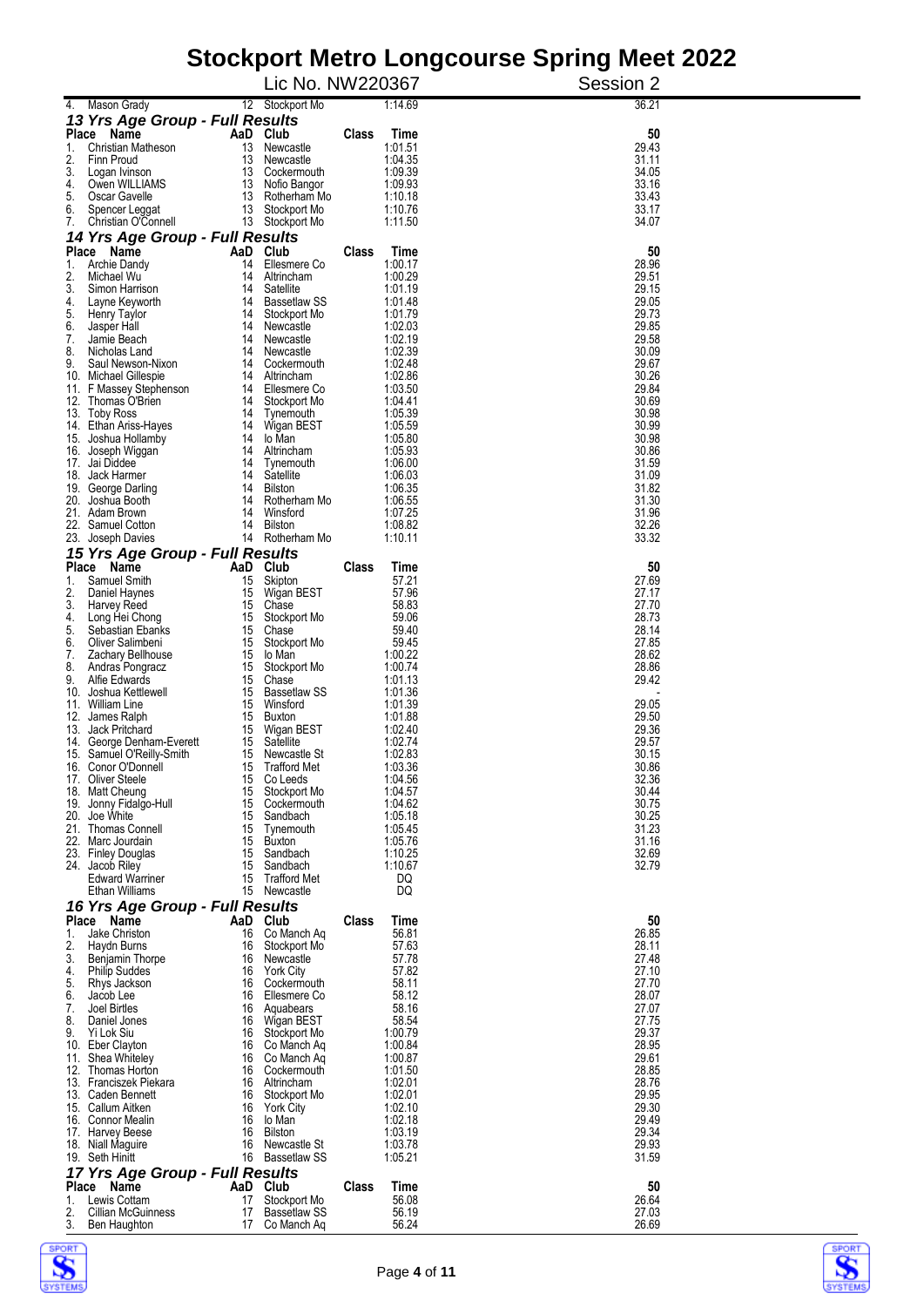|                                                                                      |                                              |                    | Olochport metro Longcourse opinig meet zuzz |
|--------------------------------------------------------------------------------------|----------------------------------------------|--------------------|---------------------------------------------|
|                                                                                      | Lic No. NW220367                             |                    | Session 2                                   |
| Tom McCabe<br>4.<br><b>Matthew Haynes</b><br>4.                                      | 17<br>Stockport Mo<br>17 Wigan BEST          | 56.48<br>56.48     | 27.38<br>27.03                              |
| 6.<br>Harvey Pennington                                                              | 17 Skipton                                   | 56.73              | 27.05                                       |
| 7.<br>Oliver Covill                                                                  | 17 Ellesmere Co                              | 56.87              | 27.62                                       |
| 8.<br>George Scurry<br>9.<br><b>Oliver Caddick</b>                                   | 17 Stockport Mo<br>17 Chase                  | 57.10<br>57.37     | 27.50<br>27.60                              |
| 10. Cameron Rhodes                                                                   | 17 Rotherham Mo                              | 58.07              | 27.97                                       |
| 11. Harrison Niland                                                                  | 17 Rotherham Mo                              | 58.43<br>58.87     | 27.64<br>28.40                              |
| 12. Kyle Durand<br>13. Zak Howes                                                     | 17 Aquabears<br>17 Bilston                   | 58.94              | 28.41                                       |
| 14. Myles Harding                                                                    | 17 Tynemouth                                 | 1:00.29            | 28.32                                       |
| 15. Leo Baker<br>16. Oliver Hingley                                                  | 17 Aquabears<br>17<br>Sandbach               | 1:02.13<br>1:02.14 | 28.95<br>28.77                              |
| 17. Jack Ledgard                                                                     | 17<br>Stockport Mo                           | 1:02.87            | 29.37                                       |
| 18. Jacob Brookes                                                                    | 17 lo Man                                    | 1:03.55            | 29.56                                       |
| 18 Yrs/Over Age Group - Full Results                                                 | AaD Club<br>Class                            |                    | 50                                          |
| Place Name<br>Danilo Rosafio<br>1.                                                   | 21 Loughboro Un                              | Time<br>53.30      | 25.78                                       |
| 2.<br>Thomas Exall                                                                   | 20<br>Loughboro Un                           | 53.53              | 25.76                                       |
| 3.<br>Thomas Bloor<br>Frankie Docking-Smith<br>4.                                    | 25 Loughboro Un<br>18 Stockport Mo           | 53.62<br>53.68     | 25.04<br>25.58                              |
| 5.<br>Jacob Atkinson                                                                 | 18 Stockport Mo                              | 55.30              | 26.69                                       |
| 6.<br>Evagelos Xynarianos                                                            | 19 Stockport Mo                              | 55.69              | 26.88                                       |
| 7.<br><b>William Timmins</b><br>8.<br>Francis Dyson                                  | 18 Wrekin Coll<br>18 Oldham Agua             | 55.80<br>55.91     | 26.12<br>26.96                              |
| 9.<br>Race Shay                                                                      | 21 Loughboro Un                              | 56.36              | 26.74                                       |
| 10. Jack Ashurst                                                                     | 18 Tynemouth<br>19 Bassetlaw SS              | 56.88<br>56.91     | 27.34<br>27.49                              |
| 11. Malachy McGuinness<br>12. Kristian Ellis                                         | 20 Mold                                      | 57.04              | 27.27                                       |
| 13. Nathan Holmes                                                                    | 18 Preston                                   | 57.34              | 26.92                                       |
| 14. Callum Kettlewell<br>15. James Hayes                                             | 18 Bassetlaw SS<br>18 Tynemouth              | 57.64<br>57.80     | 27.74<br>27.29                              |
| 16. James Rollaston                                                                  | 19 Trafford Met                              | 57.84              | 27.02                                       |
| 17. Thomas Denham-Everett                                                            | 18 Satellite                                 | 59.42              | 28.34                                       |
| 18. Cameron Jettrey<br>19. Zac Oakes                                                 | 19 Satellite<br>18 Newcastle St              | 1:00.11<br>1:02.67 | 29.02<br>29.55                              |
| 20. Ethan Naisbitt                                                                   | 19 Co Manch Aq                               | 9 1:14.37          | 34.93                                       |
| Combined Result - Multi-Classification by British Para-Swimming Points<br>Place Name | AaD Club<br><b>Class</b>                     | Time               | <b>BDPoints</b><br>50                       |
| 1. Ethan Naisbitt                                                                    | 19 Co Manch Ag                               | 9 1:14.37          | 384<br>34.93                                |
|                                                                                      |                                              |                    |                                             |
| <u>EVENT 205 Girl Open 100m Breaststroke</u>                                         |                                              |                    |                                             |
| 10/11 Yrs Age Group - Full Results                                                   |                                              |                    |                                             |
| Place Name                                                                           | AaD Club                                     | Time               | 50                                          |
| 1.<br>Abby Coventry<br>2.<br>Annie Hutchon<br>11                                     | 11 Tynemouth<br>Ellesmere Co                 | 1:28.07<br>1:36.40 | 41.18<br>45.18                              |
| 3. Isabelle Rafferty                                                                 | 11 Bassetlaw SS                              | 1:46.85            | 51.00                                       |
| 12 Yrs Age Group - Full Results                                                      |                                              |                    |                                             |
| Place Name<br>1.<br>Carey Sullivan                                                   | AaD Club<br>12 Co Manch Ag                   | Time<br>1:29.21    | 50<br>41.81                                 |
| 2.<br>Isabella Fowles                                                                | 12<br>Cockermouth                            | 1:30.09            | 42.59                                       |
| 3.<br>Anna Smith                                                                     | 12<br>Workington                             | 1:34.39<br>1:37.04 | 44.93                                       |
| 4.<br>Amber Cowgill<br>5.<br>Anwen Williams                                          | 12<br><b>Trafford Met</b><br>12<br>Buxton    | 1:37.14            | 46.19<br>46.02                              |
| 6.<br>Lilly-Rose Unwin                                                               | 12<br><b>Trafford Met</b>                    | 1:37.42            | 45.23                                       |
| 7.<br>Lara Challinor<br>8.<br>Esmae Noss                                             | 12<br>Stockport Mo<br>12<br>Ellesmere Co     | 1:38.35<br>1:38.60 | 44.32<br>46.14                              |
| 9.<br>Maisie O'Mahony                                                                | 12<br>Cockermouth                            | 1:38.98            | 47.50                                       |
| 10. Megan Edwards                                                                    | Satellite<br>12                              | 1:39.24            | 47.15                                       |
| 11. Megan Ormiston<br>12. Laila Raja                                                 | 12<br>Stockport Mo<br>12<br>Stockport Mo     | 1:39.88<br>1:41.60 | 46.11<br>48.25                              |
| 13. Marina Ambrosio                                                                  | 12<br>Stockport Mo                           | 1:49.59            | 52.00                                       |
| 13 Yrs Age Group - Full Results                                                      |                                              |                    |                                             |
| Place Name<br>Alice Holt<br>1.                                                       | AaD Club<br>13<br>Wigan BEST                 | Time<br>1:21.71    | 50<br>39.14                                 |
| 2.<br><b>Maisie Beattie</b>                                                          | 13<br>Ellesmere Co                           | 1:25.36            | 39.79                                       |
| 3.<br>Eva Webb                                                                       | 13<br>Stockport Mo                           | 1:29.01            | 40.85                                       |
| 4.<br><b>Emily Webb</b><br>5.<br>Alice Cumberlidge                                   | 13<br><b>Bassetlaw SS</b><br>13<br>Satellite | 1:29.06<br>1:29.38 | 41.99<br>42.35                              |
| 6.<br>Olivia Pope                                                                    | 13<br>Buxton                                 | 1:29.45            | 42.89                                       |
| 7.<br>Rachel Lewis<br>8.<br>Cari WILLIAMS                                            | 13<br>Cockermouth<br>13<br>Nofio Bangor      | 1:29.52<br>1:31.81 | 41.78<br>42.94                              |
| 9.<br>Abigail James                                                                  | 13<br><b>York City</b>                       | 1:32.89            | 42.67                                       |
| 10. Lucy McBride                                                                     | 13<br>Ellesmere Co                           | 1:33.51            | 43.98                                       |
| 11. Amber Aston<br>12. Caitlyn Rain                                                  | 13<br>Aquabears<br><b>Trafford Met</b><br>13 | 1:34.31<br>1:34.67 | 44.84<br>42.09                              |
| 13. Ruby Sims                                                                        | 13<br><b>Trafford Met</b>                    | 1:35.68            | 44.86                                       |
| 14. Holly Thistlewood                                                                | 13<br>Stockport Mo                           | 1:36.17<br>1:37.08 | 44.73<br>45.26                              |
| 15. Constance Scurry<br>14 Yrs Age Group - Full Results                              | 13<br>Stockport Mo                           |                    |                                             |
| Place Name<br>AaD                                                                    | Club                                         | Time               | 50                                          |
| 1.<br>Grace Jackson                                                                  | 14<br>Co Salford                             | 1:18.16            | 36.69                                       |
| 2.<br>Gabriella Hunt<br>3.<br>Alissa Boslem                                          | 14<br>Warrington W<br>14<br>Co Salford       | 1:18.54<br>1:18.57 | 36.40<br>37.16                              |
| 4.<br>Megan Mills                                                                    | 14<br><b>York City</b>                       | 1:20.85            | 37.71                                       |
| 5.<br>Niamh Savory<br><b>Yasmin Coulthard</b>                                        | 14<br>Newcastle<br>14                        | 1:21.40            | 37.71<br>37.29                              |
| 6.<br>Olivia O'Mahony<br>7.                                                          | Cockermouth<br>14<br>Cockermouth             | 1:21.69<br>1:23.34 | 39.03                                       |



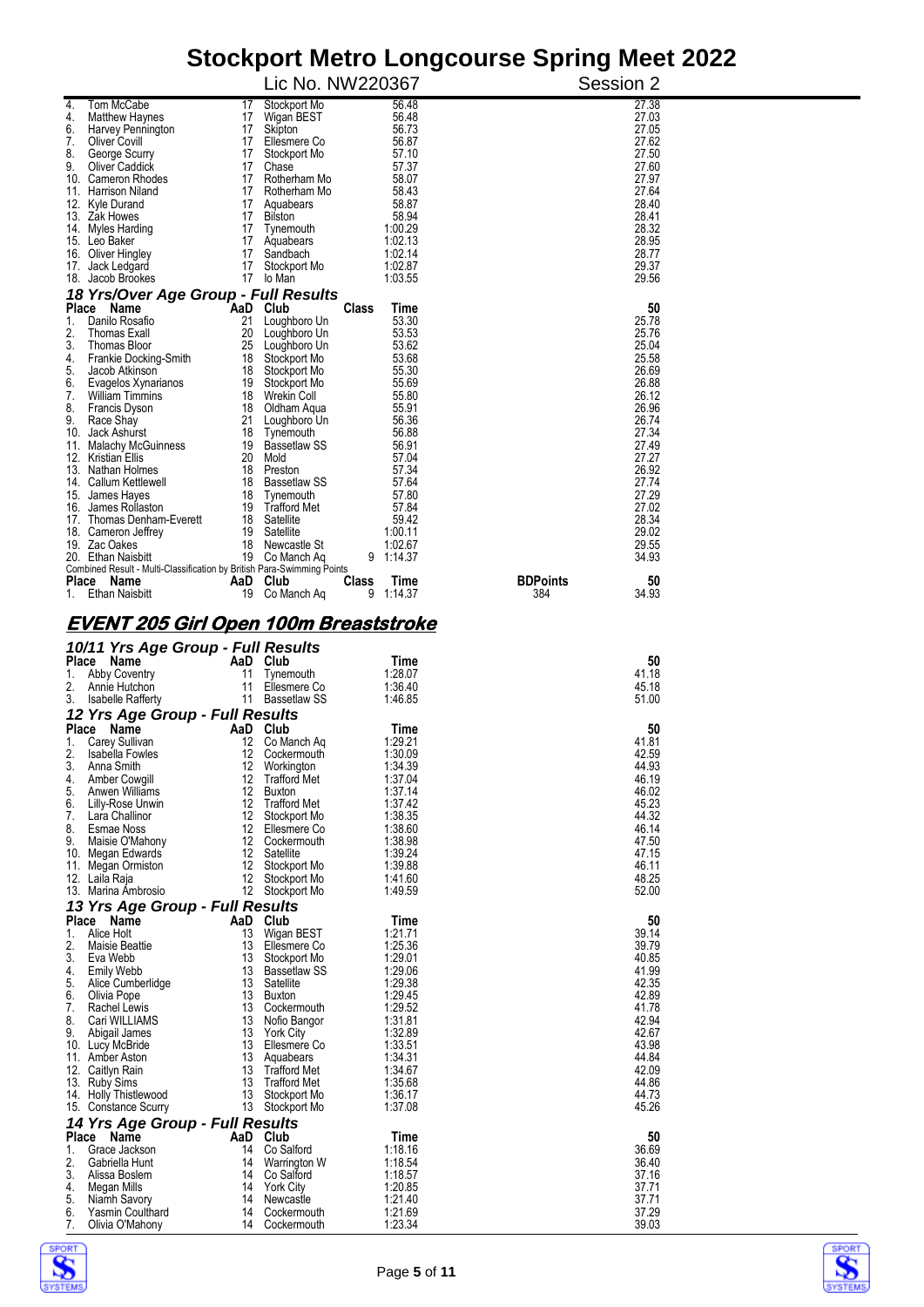|                                                              |                | Lic No. NW220367                    | comport mon o Longoodisc opinig |           |                                                            |
|--------------------------------------------------------------|----------------|-------------------------------------|---------------------------------|-----------|------------------------------------------------------------|
|                                                              |                |                                     |                                 | Session 2 |                                                            |
| 8.<br><b>Kaitlyn Butters</b><br>9.<br><b>Emily Wynne</b>     | 14<br>14       | <b>Bassetlaw SS</b><br>Ellesmere Co | 1:24.30<br>1:24.45              |           | 38.03<br>39.50                                             |
| 10. Beth Richardson                                          | 14             | Tynemouth                           | 1:25.19                         |           | 40.40                                                      |
| 11. Scarlett Hutchinson-Th<br>12. Zara Comb                  | 14<br>14       | <b>Bolton Metro</b><br>Satellite    | 1:25.31<br>1:25.99              |           | 39.77<br>39.69                                             |
| 13. Sienna Quane                                             | 14             | Wigan BEST                          | 1:27.31                         |           | 40.96                                                      |
| 14. Emmie Horwell                                            | 14             | <b>York City</b>                    | 1:27.69                         |           | 39.73                                                      |
| 15. Grace Rowbotham-Keatin<br>16. Raya Harrand               | 14<br>14       | Co Manch Aq<br><b>York City</b>     | 1:28.22<br>1:28.51              |           | 41.01<br>42.09                                             |
| 17. Ellie Cowin                                              | 14             | lo Man                              | 1:29.36                         |           | 41.47                                                      |
| 18. Abigail Cullen<br>19. Olivia Donohue                     | 14<br>14       | Wigan BEST<br>Stockport Mo          | 1:30.91<br>1:31.20              |           | 41.94<br>42.88                                             |
| 20. Molly-Rosanna Young                                      | 14             | Tynemouth                           | 1:32.87                         |           | 43.95                                                      |
| 21. Macee Wiggins                                            | 14             | Cockermouth                         | 1:33.26                         |           | 43.75                                                      |
| 22. Hannah McDonald<br>15 Yrs Age Group - Full Results       | 14             | Stockport Mo                        | 1:33.58                         |           | 43.33                                                      |
| Place Name                                                   | AaD Club       |                                     | Time                            |           | 50                                                         |
| Ellie Wilson<br>1.                                           | 15             | Cockermouth                         | 1:17.70                         |           | 36.59                                                      |
| 2.<br><b>Katie Coventry</b><br>3.<br>Anna Farr               | 15<br>15       | Tynemouth<br>Ellesmere Co           | 1:19.13<br>1:20.11              |           | 36.39<br>37.25                                             |
| <b>Charlotte Surrell</b><br>4.                               | 15             | Chase                               | 1:20.49                         |           | 37.94                                                      |
| 5.<br>Siena Oxby<br>6.<br>Olivia Jones                       | 15<br>15       | Stockport Mo<br>Wigan BEST          | 1:20.88<br>1:21.44              |           | 37.79<br>37.56                                             |
| 7.<br>Lauren Cusick                                          |                | 15 Aquabears                        | 1:21.69                         |           | 35.55                                                      |
| 8.<br>Isobel Munnoch                                         | 15             | Tynemouth                           | 1:23.48                         |           | 39.15                                                      |
| 9.<br>Ellena Walker<br>10. Grace Robinson                    | 15<br>15       | Stockport Mo<br><b>Bolton Metro</b> | 1:26.17<br>1:26.74              |           | 40.51<br>40.65                                             |
| 11. Tia Plumtree                                             | 15             | Rotherham Mo                        | 1:28.16                         |           | 41.47                                                      |
| 12. Millie Reilly<br>13. Rhianna Turner                      | 15<br>15       | Newcastle<br>Stockport Mo           | 1:28.91<br>1:29.23              |           | 41.53<br>40.01                                             |
| 14. Grace Churchill                                          | 15             | Bilston                             | 1:29.93                         |           | 41.96                                                      |
| 15. Willow Halford                                           | 15             | Stockport Mo                        | 1:30.94                         |           | 42.31                                                      |
| 16. Beatrix HELLFELD<br>17. Gracie Smith                     | 15<br>15       | Nofio Bangor<br>Workington          | 1:31.47<br>1:32.97              |           | 43.57<br>43.42                                             |
| 18. Heidi Stansfield                                         | 15             | Satellite                           | 1:33.98                         |           | 42.38                                                      |
| 16 Yrs Age Group - Full Results                              |                |                                     |                                 |           | 50                                                         |
| Place Name<br>Beth Robinson<br>1.                            | AaD<br>16      | Club<br>Stockport Mo                | Time<br>1:17.77                 |           | 35.83                                                      |
| 2.<br>Daisy Purchase                                         | 16             | Rotherham Mo                        | 1:19.29                         |           | 37.20                                                      |
| 3.<br>Jessica Sunderland<br>4.<br><b>Charlotte Mullarkey</b> | 16<br>16       | Aquabears<br>Co Salford             | 1:20.37<br>1:22.82              |           | 37.85<br>38.36                                             |
| 5.<br>Myla Pike                                              | 16             | Newcastle                           | 1:24.43                         |           | 39.35                                                      |
| 6.<br>Charlotte Lund<br>7.<br>Ella Proctor                   | 16             | Stockport Mo                        | 1:25.92<br>1:26.13              |           | 40.38<br>39.91                                             |
| Hannah Sharpe<br>8.                                          | 16<br>16       | Blackpool Aq<br>Newcastle           | 1:26.79                         |           | 41.20                                                      |
| 9.<br>Sophie Webster                                         | 16             | Stockport Mo                        | 1:26.81                         |           | 40.99                                                      |
| 10. Chloe Joyce<br>17 Yrs Age Group - Full Results           | 16             | Stockport Mo                        | 1:32.12                         |           | 42.58                                                      |
| Place Name                                                   | AaD Club       |                                     | Time                            |           | 50                                                         |
| 1.<br>Rebecca Dunn                                           | 17             | Co Bradford                         | 1:16.66                         |           | 35.85                                                      |
| 2.<br>Naomi McGuire<br>3.<br>Alexa Atkinson                  | 17<br>17       | Ellesmere Co<br>Workington          | 1:17.04<br>1:17.51              |           | 36.20<br>37.42                                             |
| T'Neesha-Benét Smith<br>4.                                   | 17             | Bridgefield                         | 1:17.76                         |           | 36.04                                                      |
| 5.<br>Olivia Lloyd-Jones<br>6.<br>Jessica Hussey             | 17<br>17       | Co Manch Aq<br>Ellesmere Co         | 1:18.08<br>1:18.26              |           | 36.57<br>36.98                                             |
| 7.<br>Katie Stobbs                                           | 17             | Tynemouth                           | 1:19.51                         |           | 36.43                                                      |
| 8.<br>Amelia Osborne                                         | 17             | Rotherham Mo                        | 1:20.32                         |           | 37.30                                                      |
| 9.<br>Abigail Febrey<br>10. Mia Smith                        | 17<br>17       | Ellesmere Co<br>Stockport Mo        | 1:20.86<br>1:23.01              |           | 38.45<br>38.65                                             |
| 11. Daisy Guttridge                                          | 17             | Rotherham Mo                        | 1:24.61                         |           | 39.46                                                      |
| 18 Yrs/Over Age Group - Full Results                         |                |                                     |                                 |           |                                                            |
| Place<br>Name<br>1.<br>Denisa-Elena Gogu                     | AaD Club<br>24 | Co Manch Aq                         | Time<br>1:14.61                 |           | 50<br>34.63                                                |
| 2.<br>Lucy Cannavan                                          | 18             | Co Manch Aq                         | 1:16.16                         |           | 35.44                                                      |
| 3.<br>Olivia Herron<br>4.<br>Colleen Devlin                  | 18             | Ellesmere Co                        | 1:16.18                         |           | 35.87                                                      |
| 5.<br>Natasha Proffitt                                       | 18<br>24       | Stockport Mo<br>Satellite           | 1:16.70<br>1:17.98              |           | 36.01<br>35.83                                             |
| 6.<br><b>Caitlin Mills</b>                                   | 22             | Newcastle St                        | 1:22.33                         |           | 38.03                                                      |
| 7.<br>Georgia Heath                                          | 18             | <b>Bolton Metro</b>                 | 1:27.81                         |           | 41.24                                                      |
| <u>EVENT 206 Boy Open 200m Backstroke</u>                    |                |                                     |                                 |           |                                                            |
|                                                              |                |                                     |                                 |           |                                                            |
| 10/11 Yrs Age Group - Full Results<br>Place Name             | AaD Club       |                                     | Time                            |           | 50<br>150<br>100                                           |
| <b>Thomas Rickels</b><br>1.                                  |                | 11 Warrington W                     | 2:38.66                         |           | 37.27<br>1:18.75<br>1:59.87                                |
| 12 Yrs Age Group - Full Results                              |                |                                     |                                 |           |                                                            |
| Place Name<br>1.                                             | 12             | AaD Club                            | Time                            |           | 50<br>100<br>150                                           |
| Caleb Crowe<br>2.<br>Zak Russon                              |                | lo Man<br>12 Bilston                | 2:51.67<br>2:53.80              |           | 39.83<br>1:24.67<br>2:11.29<br>39.81<br>1:24.81<br>2:10.01 |
| 13 Yrs Age Group - Full Results                              |                |                                     |                                 |           |                                                            |
| Place Name                                                   | AaD Club       |                                     | Time                            |           | 150<br>50<br>100                                           |
| 1.<br>Max Offord<br>2.<br>Thomas Bidgood                     | 13             | Altrincham<br>13 Satellite          | 2:33.41<br>2:42.33              |           | 35.96<br>1:15.18<br>1:54.96<br>37.98<br>1:19.36<br>2:01.81 |
| 14 Yrs Age Group - Full Results                              |                |                                     |                                 |           |                                                            |
| Place Name                                                   | AaD Club       |                                     | Time                            |           | 50<br>150<br>100                                           |
| <b>Archie Dandy</b><br>1.<br>2.<br>Henry Taylor              | 14<br>14       | Ellesmere Co<br>Stockport Mo        | 2:23.82<br>2:24.66              |           | 32.62<br>1:10.11<br>1:47.00<br>33.75<br>1:48.80<br>1:10.76 |
|                                                              |                |                                     |                                 |           |                                                            |



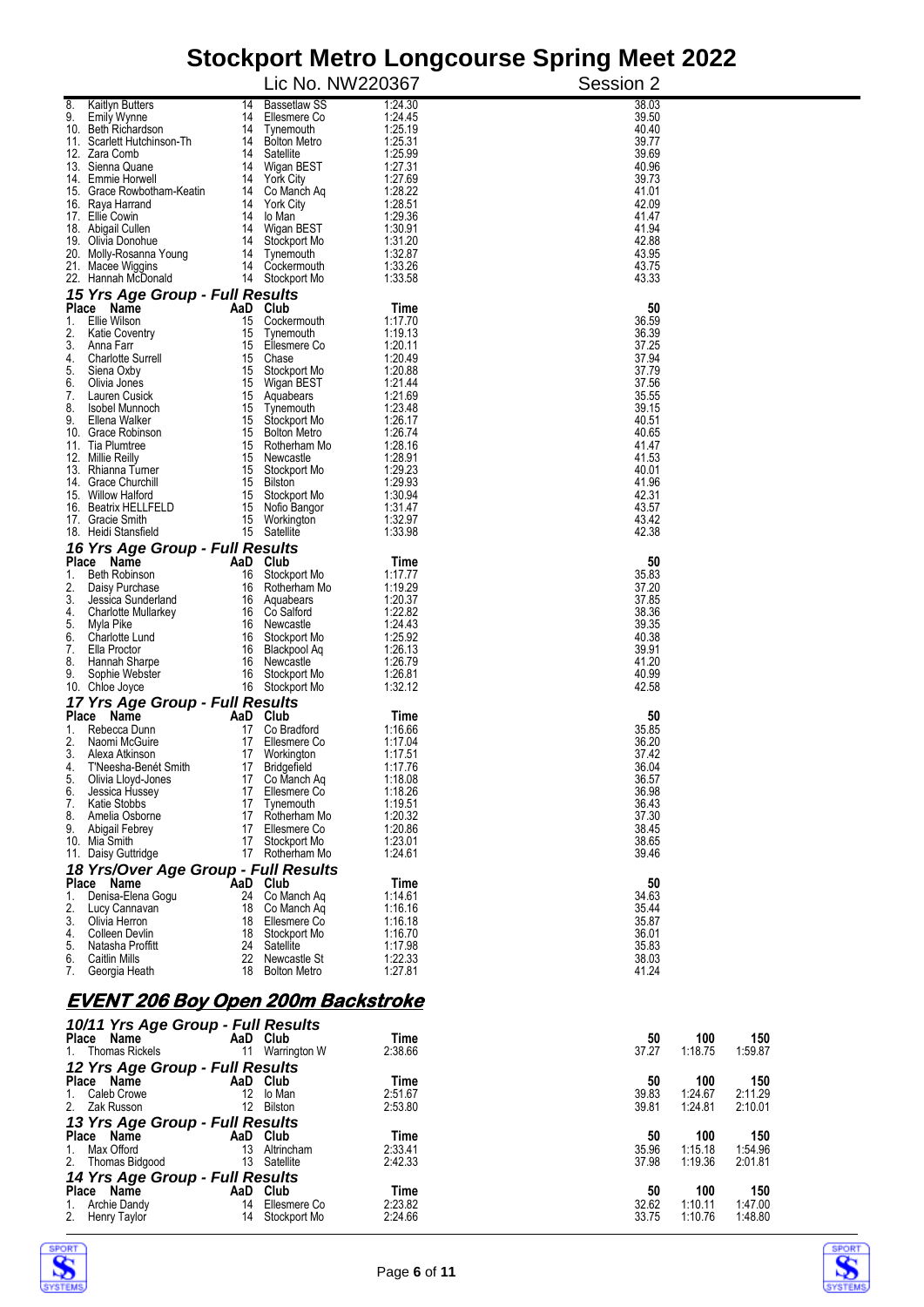|              |                                             |          | Lic No. NW220367                 |                    | Session 2      |                    |                    |
|--------------|---------------------------------------------|----------|----------------------------------|--------------------|----------------|--------------------|--------------------|
| 3.           | Nicholas Land                               | 14       | Newcastle                        | 2:28.80            | 33.87          | 1:11.07            | 1:50.67            |
| 4.           | Joshua Hayes                                | 14       | Wigan BEST                       | 2:32.39            | 35.63          | 1:14.12            | 1:54.06            |
| 5.           | Reuban Fox-Kirkham                          | 14       | Ellesmere Co                     | 2:33.78            | 35.89          | 1:14.19            | 1:54.17            |
| 6.           | Saul Newson-Nixon                           |          | 14 Cockermouth                   | 2:35.61            | 35.64          | 1:14.80            | 1:55.34            |
| 7.           | Simon Harrison                              | 14       | Satellite                        | 2:36.85            | 37.10          | 1:17.43            | 1:58.01            |
| 8.           | Joseph Davies                               | 14       | Rotherham Mo                     | 2:39.61            | 37.99          | 1:18.36            | 1:59.35            |
| 9.           | F Massey Stephenson                         | 14       | Ellesmere Co                     | 2:41.17            | 37.77          | 1:18.44            | 2:00.32            |
|              | 10. Jai Diddee                              |          | 14 Tynemouth                     | 2:41.61            | 36.97          | 1:17.83            | 2:00.20            |
|              | 15 Yrs Age Group - Full Results             |          |                                  |                    |                |                    |                    |
| <b>Place</b> | Name                                        |          | AaD Club                         | Time               | 50             | 100                | 150                |
| 1.           | Zachariah Dale                              | 15       | Newcastle St                     | 2:19.46            | 32.28          | 1:07.81            | 1:44.93            |
| 2.           | <b>Finlay Pope</b>                          | 15       | Stockport Mo                     | 2:21.90            | 32.50          | 1:08.48            | 1:45.67            |
| 3.           | <b>Ethan Williams</b>                       | 15       | Newcastle                        | 2:28.44            | 33.78          | 1:11.04            | 1:50.23            |
| 4.           | Alex Rix                                    |          | 15 Warrington W                  | 2:33.28            | 35.69          | 1:14.98            | 1:54.75            |
| 5.           | George Denham-Everett                       |          | 15 Satellite                     | 2:41.01            | 37.02          | 1:17.69            | 1:59.41            |
|              | 16 Yrs Age Group - Full Results             |          |                                  |                    |                |                    |                    |
| <b>Place</b> | Name                                        | AaD      | Club                             | Time               | 50             | 100                | 150                |
| 1.           | Davey Unwin                                 | 16       | Stockport Mo                     | 2:16.43            | 31.58          | 1:05.65            | 1:41.83            |
| 2.           | Flynn Smith                                 | 16       | Southport                        | 2:17.25            | 31.90          | 1:06.54            | 1:41.60            |
| 3.           | Adam Marshall                               | 16       | Newcastle                        | 2:20.65            | 32.06          | 1:08.16            | 1:44.53            |
| 4.           | Reece Blackett                              | 16       | Newcastle                        | 2:21.84            | 31.72          | 1:07.03            | 1:44.41            |
| 5.           | <b>Charlie Collins</b>                      | 16       | Wigan BEST                       | 2:25.54            | 32.32          | 1:08.50            | 1:46.71            |
| 6.           | <b>Philip Suddes</b>                        | 16       | <b>York City</b>                 | 2:29.41            | 33.87          | 1:11.58            | 1:50.63            |
| 7.           | Rhys Jackson                                | 16       | Cockermouth                      | 2:32.15            | 35.28          | 1:14.40            | 1:53.68            |
| 8.           | <b>Harvey Beese</b>                         | 16       | Bilston                          | 2:34.79            | 36.85          | 1:16.40            | 1:56.37            |
| 9.           | Caden Bennett                               |          | 16 Stockport Mo                  | 2:35.47            | 37.06          | 1:16.62            | 1:56.50            |
|              | 17 Yrs Age Group - Full Results             |          |                                  |                    |                |                    |                    |
|              | Place Name                                  | AaD Club |                                  | Time               | 50             | 100                | 150                |
| 1.           | Benjamin Twynham                            | 17       | Co Derby                         | 2:12.49            | 30.58          | 1:04.59            | 1:38.89            |
| 2.           | Lewis Warner                                | 17       | <b>Bassetlaw SS</b>              | 2:13.47            | 30.62          | 1:05.03            | 1:39.60            |
| 3.           | <b>Benjamin Cross</b>                       | 17       | Co Sheffield                     | 2:14.73            | 31.97          | 1:06.23            | 1:40.83            |
| 4.           | George Scurry                               |          | 17 Stockport Mo                  | 2:22.09            | 33.00          | 1:09.13            | 1:45.71            |
| 5.           | Benjamin Overland                           | 17       | Stretford                        | 2:23.79            | 32.76          | 1:10.96            | 1:49.33            |
| 6.           | Noah Harrison                               | 17       | Stockport Mo                     | 2:26.39            | 33.03          | 1:10.11            | 1:48.63            |
| 7.           | Alastair Jeffrey                            |          | 17 Satellite                     | 2:32.96            | 35.00          | 1:14.11            | 1:54.62            |
|              | 18 Yrs/Over Age Group - Full Results        |          | Club                             |                    | 50             | 100                | 150                |
| Place        | Name                                        | AaD      |                                  | Time               | 29.17          | 1:00.96            | 1:33.84            |
| 1.           | Tom Barden                                  | 19       | Loughboro Un                     | 2:06.43            |                |                    |                    |
| 2.           | Gabriel Taylor-Rimmer                       | 18       | <b>Bolton Metro</b>              | 2:12.09            | 30.10          | 1:03.01            | 1:37.52            |
| 3.           | Roan Greening                               | 20       | Loughboro Un                     | 2:12.62<br>2:13.21 | 29.46<br>30.53 | 1:02.58<br>1:03.92 | 1:37.18<br>1:38.34 |
| 4.           | Jack Allan                                  | 20       | 19 Loughboro Un                  |                    |                |                    |                    |
| 5.           | David Pugh                                  | 21       | Stockport Mo                     | 2:13.98<br>2:15.16 | 31.31<br>30.97 | 1:04.97<br>1:04.55 | 1:39.24<br>1:39.52 |
| 6.           | Oliver Taverner                             |          | Loughboro Un                     |                    |                |                    |                    |
| 7.           | Joel Morley                                 | 19       | Southport                        | 2:17.81            | 32.02          | 1:06.81            | 1:42.81            |
| 8.<br>9.     | <b>Malachy McGuinness</b><br>Spencer Sheard | 19<br>18 | <b>Bassetlaw SS</b><br>Satellite | 2:19.78<br>2:20.54 | 31.57<br>32.16 | 1:07.46<br>1:07.54 | 1:43.53<br>1.44.22 |
|              | 10. Nathaniel Crowther                      | 19       | Co Manch Aq                      | 2:22.61            | 32.12          | 1:07.48            | 1:45.02            |

#### **EVENT 207 Girl Open 50m Butterfly**

|       | 10/11 Yrs Age Group - Full Results |                  |                     |       |
|-------|------------------------------------|------------------|---------------------|-------|
|       | Place<br>Name                      | AaD              | Club                | Time  |
| 1.    | Autum Claxton                      | 11               | Stockport Mo        | 33.60 |
|       | 2. Abby Coventry                   | 11               | Tynemouth           | 35.99 |
|       | 3. Isabelle Rafferty               | 11               | <b>Bassetlaw SS</b> | 39.53 |
| 4.    | Annie Hutchon                      | 11               | Ellesmere Co        | 41.13 |
|       | 12 Yrs Age Group - Full Results    |                  |                     |       |
| Place | Name                               | AaD              | Club                | Time  |
| 1.    | Freya Beach                        | 12               | Tynemouth           | 32.99 |
| 2.    | Carey Sullivan                     | 12               | Co Manch Aq         | 34.76 |
| 3.    | Hannah Gray                        | 12 <sup>°</sup>  | Tynemouth           | 34.87 |
| 4.    | Maisie O'Mahony                    | 12               | Cockermouth         | 35.98 |
|       | 5. Aoife Hughes                    | 12 <sup>°</sup>  | lo Man              | 36.56 |
|       | 6. Megan Ormiston                  | 12 <sup>°</sup>  | Stockport Mo        | 36.66 |
| 7.    | Amber Cowgill                      | 12               | <b>Trafford Met</b> | 37.36 |
| 8.    | Isabella Fowles                    | 12               | Cockermouth         | 37.61 |
| 9.    | Laila Raja                         | 12 <sup>12</sup> | Stockport Mo        | 38.15 |
|       | 10. Matilda Mayo                   | 12 <sup>12</sup> | Aquabears           | 38.43 |
|       | 10. Esmae Noss                     | 12 <sup>12</sup> | Ellesmere Co        | 38.43 |
|       | 12. Lara Challinor                 | 12 <sup>12</sup> | Stockport Mo        | 38.60 |
|       | 13. Anwen Williams                 | 12               | <b>Buxton</b>       | 40.40 |
|       | 14. Marina Ambrosio                | 12               | Stockport Mo        | 44.43 |
|       | 13 Yrs Age Group - Full Results    |                  |                     |       |
|       | Place<br>Name                      | AaD              | Club                | Time  |
| 1.    | Peigi Wu                           | 13               | Stockport Mo        | 31.84 |
| 2.    | Elizabeth Land                     | 13               | Newcastle           | 33.36 |
|       | 3. Evelyn Hallissey                | 13               | Newcastle           | 33.59 |
| 4.    | Rachel Lewis                       | 13               | Cockermouth         | 33.97 |
|       | 5. Ella Faulkner                   | 13               | Stockport Mo        | 34.14 |
|       | 5. Niamh Mussell                   | 13               | Wigan BEST          | 34.14 |
| 7.    | Ruby Sims                          | 13               | <b>Trafford Met</b> | 34.89 |
| 8.    | Olivia McSeveny                    | 13               | <b>York City</b>    | 35.21 |
| 9.    | Amber Aston                        | 13               | Aquabears           | 35.25 |
| 9.    | Eve Parkin                         | 13               | <b>York City</b>    | 35.25 |
|       | 11. Scarlett Smith                 | 13               | Stockport Mo        | 35.28 |
|       | 12. Georgia Cork                   | 13               | <b>Bolton Metro</b> | 36.17 |
|       | 13. Alice Cumberlidge              | 13               | Satellite           | 36.32 |
|       | 14. Letian Wu                      | 13               | <b>Trafford Met</b> | 36.63 |
|       |                                    |                  |                     |       |



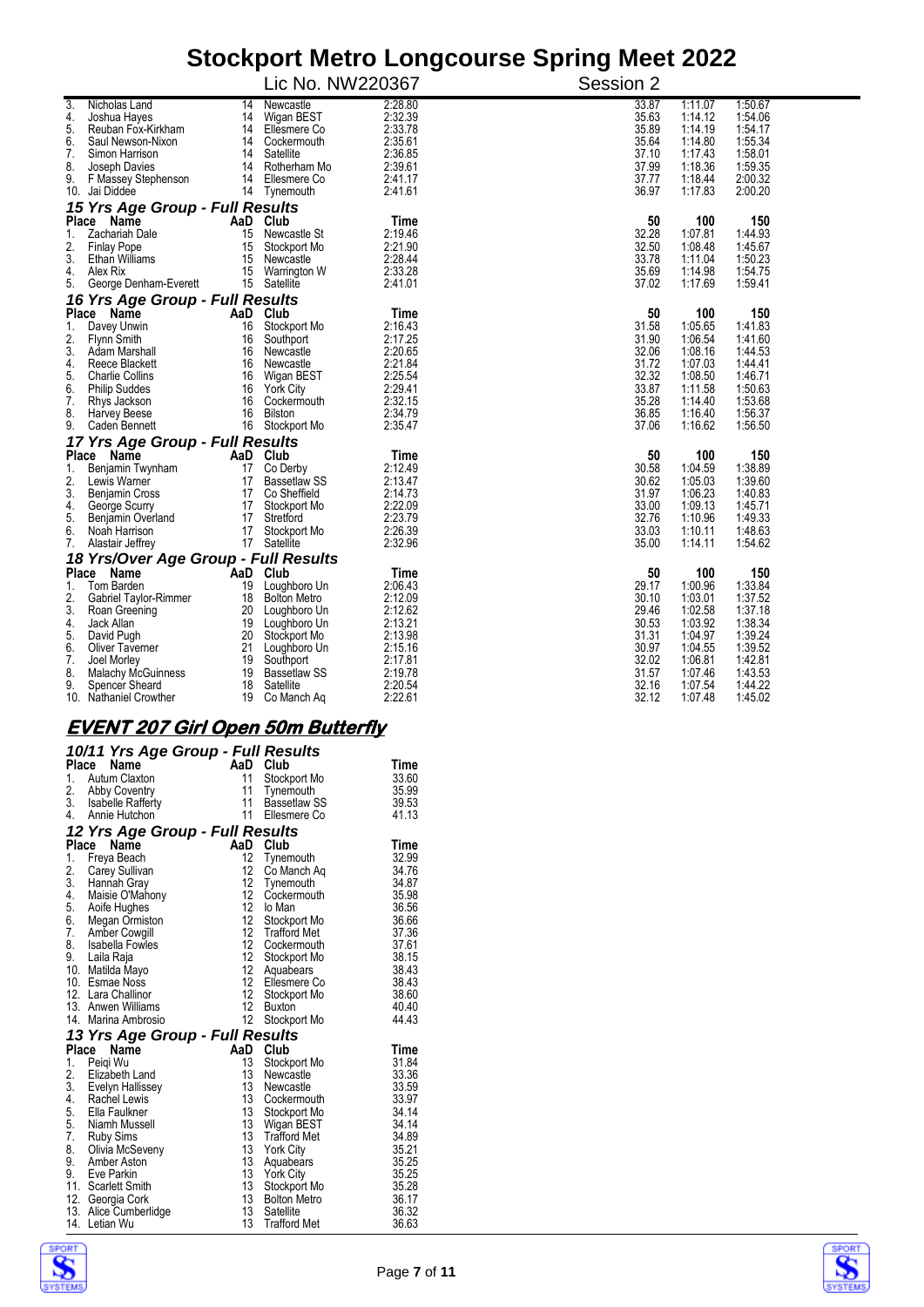|          |                                                     |          |                                            | Lic No. NW220367 | Session 2 |
|----------|-----------------------------------------------------|----------|--------------------------------------------|------------------|-----------|
|          | 15. Abigail James                                   | 13       | <b>York City</b>                           | 36.75            |           |
|          | 16. Constance Scurry<br>17. Cari WILLIAMS           | 13<br>13 | Stockport Mo<br>Nofio Bangor               | 37.41<br>38.67   |           |
|          | 14 Yrs Age Group - Full Results                     |          |                                            |                  |           |
| Place    | Name                                                | AaD      | Club                                       | Time             |           |
| 1.<br>2. | Cici Noss<br>Grace Jackson                          | 14<br>14 | Ellesmere Co<br>Co Salford                 | 29.87<br>31.93   |           |
| 3.       | Georgia Cowgill                                     | 14       | <b>Trafford Met</b>                        | 31.95            |           |
| 4.       | Lucy Vaughan                                        | 14       | Wigan BEST                                 | 32.08            |           |
| 5.<br>6. | Emilia Leslie<br>Amelia Williams-Blake              | 14<br>14 | <b>Trafford Met</b><br><b>Trafford Met</b> | 32.13<br>32.32   |           |
| 7.       | Phoebe Grogan                                       | 14       | Wigan BEST                                 | 32.55            |           |
| 8.<br>9. | Alice Aitken<br>Diana Morosan                       | 14<br>14 | <b>York City</b><br>Newcastle              | 32.74<br>32.80   |           |
|          | 10. Katherine Noble                                 | 14       | Newcastle                                  | 32.95            |           |
|          | 11. Olivia O'Mahony                                 | 14       | Cockermouth                                | 33.02            |           |
|          | 12. Avagrace Hodson<br>13. Anna Fenwick             | 14<br>14 | Wigan BEST<br>Satellite                    | 33.27<br>33.40   |           |
|          | 14. Emmie Horwell                                   | 14       | <b>York City</b>                           | 33.42            |           |
|          | 15. Olivia Grace Snape<br>16. Isabelle HATTON-ELLIS | 14<br>14 | Stockport Mo<br>Nofio Bangor               | 33.51<br>33.57   |           |
|          | 17. Hannah Lee                                      |          | 14 Wigan BEST                              | 33.84            |           |
|          | 18. Grace Edwards                                   | 14       | Satellite                                  | 33.99            |           |
|          | 19. Megan Kenningley<br>20. Raya Harrand            | 14<br>14 | Stockport Mo<br><b>York City</b>           | 34.06<br>34.30   |           |
|          | 20. Emily Wynne                                     | 14       | Ellesmere Co                               | 34.30            |           |
|          | 22. Lilli Tipping<br>23. Keisha McFarlane           | 14<br>14 | Wigan BEST<br><b>Bilston</b>               | 34.40<br>34.46   |           |
|          | 24. Maya Orzechowska                                | 14       | Stockport Mo                               | 34.57            |           |
|          | 25. Amelie Coeuille                                 | 14       | Stockport Mo                               | 34.74            |           |
|          | 26. Amelia Redfearn<br>27. Wendy Du                 | 14<br>14 | Skipton<br>Altrincham                      | 34.84<br>35.00   |           |
|          | 28. Macee Wiggins                                   | 14       | Cockermouth                                | 35.03            |           |
|          | 29. Olivia Donohue                                  | 14<br>14 | Stockport Mo                               | 35.19<br>35.57   |           |
|          | 30. Martha WILLIAMS<br>31. Heidi Dean               | 14       | Nofio Bangor<br><b>Bilston</b>             | 36.13            |           |
|          | 32. Hannah McDonald                                 | 14       | Stockport Mo                               | 36.56            |           |
|          | 33. Matilda Bird-McGowan                            | 14       | lo Man                                     | 36.58            |           |
|          | 15 Yrs Age Group - Full Results<br>Place Name       | AaD      | Club                                       | Time             |           |
| 1.       | Caitlin Maylor                                      | 15       | Wigan BEST                                 | 30.51            |           |
| 2.<br>3. | Millie Wells                                        | 15<br>15 | Ellesmere Co<br><b>Bassetlaw SS</b>        | 30.65<br>31.31   |           |
| 4.       | Freya Peace<br>Lily-Ann Dean                        | 15       | Bilston                                    | 31.54            |           |
| 5.       | Sara Ungar                                          | 15       | <b>York City</b>                           | 32.18            |           |
| 6.<br>7. | Martha Ricketts<br>Macy Walton                      | 15<br>15 | Satellite<br>Ellesmere Co                  | 32.19<br>32.55   |           |
| 8.       | Elizabeth Jacobs                                    | 15       | Stockport Mo                               | 33.13            |           |
| 9.       | <b>Katie Coventry</b>                               | 15<br>15 | Tynemouth                                  | 33.15<br>33.45   |           |
| 11.      | 10. Grace Taylor<br>Ellena Walker                   | 15       | <b>Bolton Metro</b><br>Stockport Mo        | 33.53            |           |
|          | 12. Eloise Ashman                                   | 15       | Stockport Mo                               | 33.71            |           |
|          | 13. Grace Robinson<br>14. Anna Farr                 | 15       | 15 Bolton Metro<br>Ellesmere Co            | 34.22<br>34.24   |           |
|          | 15. Willow Halford                                  | 15       | Stockport Mo                               | 34.43            |           |
|          | 16. Heidi Stansfield                                |          | 15 Satellite<br>15 York City               | 34.75<br>35.00   |           |
|          | 17. Poppy Davis-Coyle<br>18. Rosie Nicholson        |          | 15 Co Manch Aq                             | 35.36            |           |
|          | 19. Grace Churchill                                 |          | 15 Bilston                                 | 35.66            |           |
|          | 20. Tia Plumtree                                    |          | 15 Rotherham Mo                            | 36.43            |           |
|          | 16 Yrs Age Group - Full Results<br>Place Name       |          | AaD Club                                   | Time             |           |
| 1.       | Arianna Stokes                                      |          | 16 Tynemouth                               | 29.70            |           |
| 2.<br>3. | <b>Beth Robinson</b><br>Sophie George               | 16       | Stockport Mo<br>16 Winsford                | 30.32<br>30.50   |           |
| 4.       | Jamie-Leigh Tyson                                   |          | 16 Co Liverpool                            | 31.05            |           |
| 5.       | Francesca Brady                                     |          | 16 Wigan BEST                              | 31.51            |           |
| 6.<br>7. | Millie Duncan<br>Tilly Copeland                     |          | 16 Stockport Mo<br>16 Co Manch Aq          | 31.71<br>31.73   |           |
| 8.       | Mia Mason                                           |          | 16 Co Manch Ag                             | 31.94            |           |
| 9.       | Matilda HELLFELD<br>10. Gabrielle Sampson           |          | 16 Nofio Bangor<br>16 Stockport Mo         | 31.96<br>33.29   |           |
|          | 11. Ella Proctor                                    |          | 16 Blackpool Aq                            | 33.32            |           |
|          | 12. Lauren Heppell                                  |          | 16 Newcastle                               | 33.43            |           |
|          | 13. Emma Holmes<br>14. Grace Whalley                |          | 16 Co Manch Ag<br>16 Satellite             | 33.65<br>34.11   |           |
|          | 15. Myla Pike                                       |          | 16 Newcastle                               | 34.12            |           |
|          | 16. Katie Clewlow<br>17. Sophie Webster             | 16       | 16 Newcastle St                            | 34.43<br>35.20   |           |
|          | 18. Martha Harris-Wood                              |          | Stockport Mo<br>16 Buxton                  | 36.08            |           |
|          | 17 Yrs Age Group - Full Results                     |          |                                            |                  |           |
|          | Place Name                                          |          | AaD Club                                   | Time             |           |
| 1.<br>2. | Olivia Lloyd-Jones<br>Eliza Pinkstone               | 17<br>17 | Co Manch Aq<br>Stockport Mo                | 29.37<br>29.42   |           |
| 2.       | Anna Farrow                                         | 17       | Ellesmere Co                               | 29.42            |           |
| 4.       | Amelia Osborne                                      | 17       | Rotherham Mo                               | 29.92            |           |
| 5.<br>6. | Eloise Brookes<br>Freya Tyas                        | 17       | 17 Chase<br>York City                      | 30.91<br>31.29   |           |
| 7.       | Milly Martin                                        | 17       | Ellesmere Co                               | 31.53            |           |



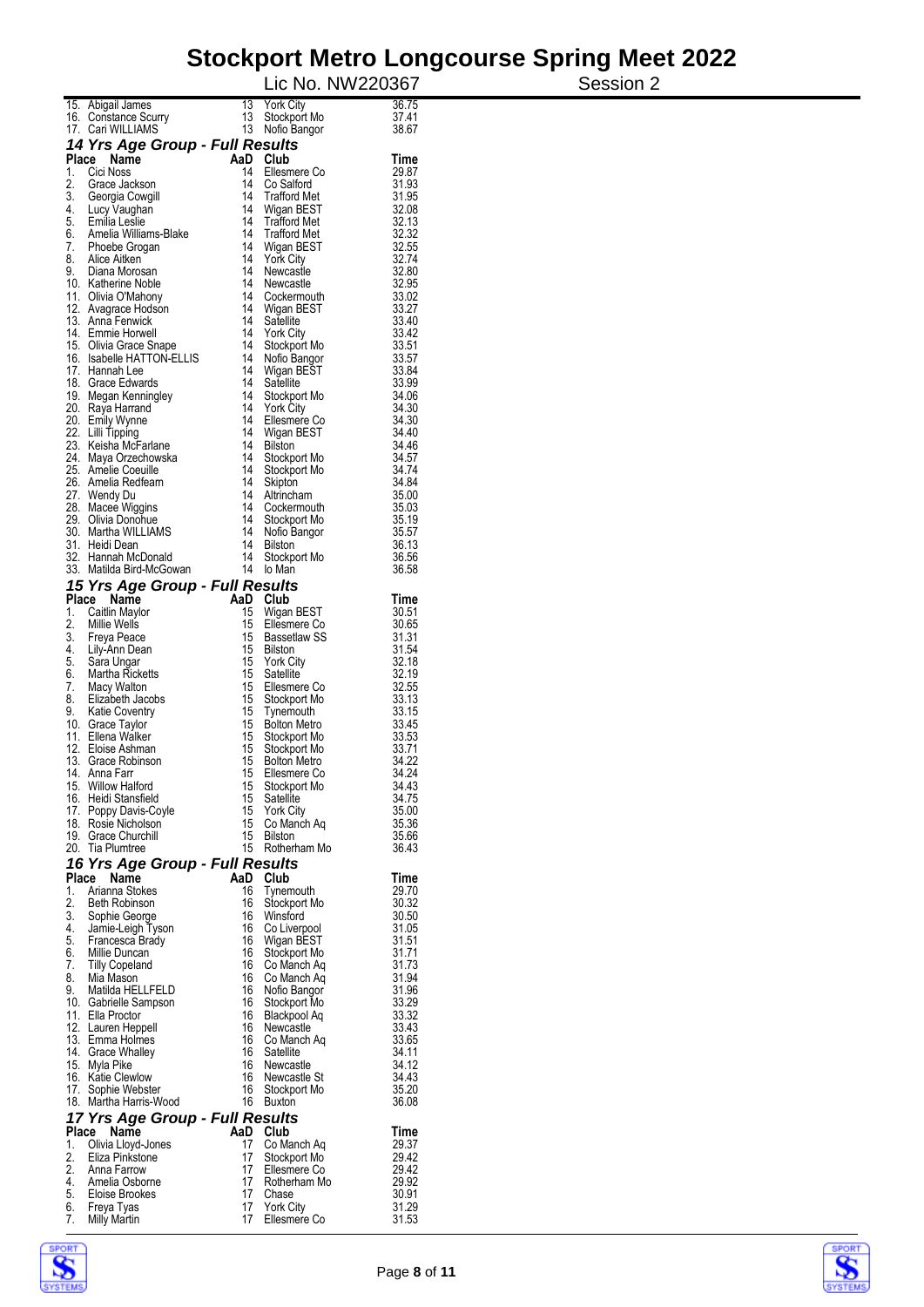|                       |                                                                                                                                                                                                                                |                                        |                                                                                                                              | Session 2                                                                                                  |
|-----------------------|--------------------------------------------------------------------------------------------------------------------------------------------------------------------------------------------------------------------------------|----------------------------------------|------------------------------------------------------------------------------------------------------------------------------|------------------------------------------------------------------------------------------------------------|
| Emily Latham          | 17                                                                                                                                                                                                                             | Aquabears                              | 31.68                                                                                                                        |                                                                                                            |
| Daisy Lewis           |                                                                                                                                                                                                                                | Stretford                              | 31.74                                                                                                                        |                                                                                                            |
|                       |                                                                                                                                                                                                                                |                                        |                                                                                                                              |                                                                                                            |
|                       |                                                                                                                                                                                                                                |                                        |                                                                                                                              |                                                                                                            |
|                       |                                                                                                                                                                                                                                |                                        |                                                                                                                              |                                                                                                            |
|                       |                                                                                                                                                                                                                                |                                        |                                                                                                                              |                                                                                                            |
|                       |                                                                                                                                                                                                                                | Stockport Mo                           |                                                                                                                              |                                                                                                            |
|                       | 17                                                                                                                                                                                                                             | Stockport Mo                           |                                                                                                                              |                                                                                                            |
|                       | 17                                                                                                                                                                                                                             | Altrincham                             | 34.40                                                                                                                        |                                                                                                            |
| Jennifer Mcgarty      | 17                                                                                                                                                                                                                             | Aquabears                              |                                                                                                                              |                                                                                                            |
|                       |                                                                                                                                                                                                                                |                                        |                                                                                                                              |                                                                                                            |
| Name                  |                                                                                                                                                                                                                                |                                        | Time                                                                                                                         |                                                                                                            |
| Lucy Gratton          | 19                                                                                                                                                                                                                             | Loughboro Un                           | 29.32                                                                                                                        |                                                                                                            |
| Rebecca Watt          | 20                                                                                                                                                                                                                             | Loughboro Un                           | 29.47                                                                                                                        |                                                                                                            |
| Maisie Hosking        | 20                                                                                                                                                                                                                             | Co Manch Ag                            | 30.14                                                                                                                        |                                                                                                            |
| Lucy Cannavan         | 18                                                                                                                                                                                                                             | Co Manch Ag                            | 30.16                                                                                                                        |                                                                                                            |
| Olivia Hunter         | 18                                                                                                                                                                                                                             | Ellesmere Co                           | 30.28                                                                                                                        |                                                                                                            |
| <b>Mollie Garratt</b> | 18                                                                                                                                                                                                                             | <b>York City</b>                       |                                                                                                                              |                                                                                                            |
| Olivia Gregory        | 18                                                                                                                                                                                                                             | Co Derby                               | 30.34                                                                                                                        |                                                                                                            |
| Lola Oke              | 18                                                                                                                                                                                                                             | Ellesmere Co                           |                                                                                                                              |                                                                                                            |
| <b>Roisin Davis</b>   |                                                                                                                                                                                                                                | Newcastle St                           |                                                                                                                              |                                                                                                            |
|                       | 20                                                                                                                                                                                                                             | lo Man                                 | 31.44                                                                                                                        |                                                                                                            |
| Amanda Bani           | 18                                                                                                                                                                                                                             | Ellesmere Co                           | 31.49                                                                                                                        |                                                                                                            |
|                       | 18                                                                                                                                                                                                                             | Stockport Mo                           | 31.81                                                                                                                        |                                                                                                            |
|                       | 19                                                                                                                                                                                                                             | Chase                                  | 32.42                                                                                                                        |                                                                                                            |
| 11.<br>12.            | 10.<br>Libby Garnham<br>Francesca Cullen<br>Amelia Stevenson<br>13. Alexa Atkinson<br>13. Megan Goodwin<br>15. Samantha Travis<br>16. Emily Inns<br>17.<br>Place<br>10. Robin Douglas<br>12. Lucy Thompson<br>13. Hannah Buick | 17<br>17<br>17<br>17<br>17<br>17<br>21 | Newcastle St<br><b>Bolton Metro</b><br><b>Bassetlaw SS</b><br>Workington<br>18 Yrs/Over Age Group - Full Results<br>AaD Club | Lic No. NW220367<br>32.34<br>32.59<br>32.60<br>32.71<br>32.71<br>33.19<br>34.73<br>30.29<br>30.49<br>30.51 |

#### **EVENT 208 Boy Open 50m Backstroke**

|                  | 10/11 Yrs Age Group - Full Results         |          |                                |       |                |
|------------------|--------------------------------------------|----------|--------------------------------|-------|----------------|
| Place            | Name                                       | AaD      | Club                           | Class | Time           |
| 1.               | <b>Thomas Rickels</b>                      | 11       | Warrington W                   |       | 36.69          |
| 2.               | Jake Thistlewood                           | 10       | Stockport Mo                   |       | 39.69          |
| 3.               | Georgiy Tymchyshen                         | 11       | Stockport Mo                   |       | 46.78          |
|                  | 12 Yrs Age Group - Full Results            |          |                                |       |                |
| Place            | Name                                       | AaD      | Club                           | Class | Time           |
| 1.               | Caleb Crowe                                | 12       | lo Man                         |       | 36.64          |
| 2.               | Gerard Borrell Shchelo                     | 12       |                                |       | 37.36          |
| $\overline{3}$ . | Mir Al-Dabak                               | 12       | Stockport Mo                   |       | 37.45          |
|                  |                                            | 12       | Stockport Mo<br>Wigan BEST     |       | 37.75          |
|                  | 4 James Vaughan                            | 12       |                                |       | 38.46          |
| 6.               | 5. Joshua Thistlewood<br>Zak Russon        | 12       | Stockport Mo<br><b>Bilston</b> |       |                |
| 7.               | Mason Grady                                | 12       | Stockport Mo                   |       | 39.05<br>39.09 |
| 8.               | <b>Toby Harrison</b>                       | 12       | Stockport Mo                   |       | 40.48          |
|                  |                                            |          |                                |       |                |
|                  | 13 Yrs Age Group - Full Results            |          |                                |       |                |
| Place            | Name                                       | AaD      | Club                           | Class | Time           |
| 1.               | Christian Matheson                         | 13<br>13 | Newcastle                      |       | 33.49          |
| $\overline{2}$ . | Max Offord                                 |          | Altrincham                     |       | 34.05          |
| 3.               | Alfie Owen                                 | 13       | Wigan BEST                     |       | 34.75          |
|                  | 4. Logan Ivinson                           | 13       | Cockermouth                    |       | 36.40          |
|                  | 5. Christian O'Connell<br>6. Owen WILLIAMS | 13       | Stockport Mo                   |       | 36.62          |
|                  |                                            | 13       | Nofio Bangor                   |       | 37.70          |
| 7.               | Thomas Hardy                               | 13       | Cockermouth                    |       | 38.82          |
|                  | 14 Yrs Age Group - Full Results            |          |                                |       |                |
| Place            | Name                                       | AaD      | Club                           | Class | Time           |
| 1.               | <b>Henry Taylor</b>                        | 14       | Stockport Mo                   |       | 31.94          |
| 2.               | Joshua Hayes                               | 14       | Wigan BEST                     |       | 31.99          |
| $\overline{3}$ . | Simon Harrison                             | 14       | Satellite                      |       | 32.89          |
| 4.               | Saul Newson-Nixon                          | 14       | Cockermouth                    |       | 33.57          |
|                  | 5. Jamie Beach                             | 14       | Newcastle                      |       | 34.26          |
|                  | 6. Layne Keyworth                          | 14       | Bassetlaw SS                   |       | 34.33          |
| 7.               | Oliver Moore                               | 14       | Sandbach                       |       | 34.55          |
| 8.               | Joshua Hollamby                            | 14       | lo Man                         |       | 34.62          |
| 9.               | <b>Toby Ross</b>                           | 14       | Tynemouth                      |       | 34.93          |
|                  | 10. Ollie Tranmer                          | 14       | Rotherham Mo                   |       | 35.11          |
|                  | 11. Joseph Wiggan                          | 14       | Altrincham                     |       | 35.30          |
|                  | 12. Samuel Cotton                          | 14       | <b>Bilston</b>                 |       | 35.72          |
|                  | 13. F Massey Stephenson                    | 14       | Ellesmere Co                   |       | 35.77          |
|                  | 13. Jack Harmer                            | 14       | Satellite                      |       | 35.77          |
|                  | 15. Joseph Davies                          | 14       | Rotherham Mo                   |       | 36.05          |
|                  | 16. Max McAllister                         | 14       | Workington                     |       | 37.23          |
|                  | 17. Antoni Piekara                         | 14       | Altrincham                     |       | 37.32          |
|                  | 18. George Darling                         | 14       | Bilston                        |       | 37.33          |
|                  | 15 Yrs Age Group - Full Results            |          |                                |       |                |
|                  | Place Name                                 | AaD      | Club                           | Class | Time           |
| 1.               | Sebastian Ebanks                           | 15       | Chase                          |       | 29.95          |
| 2.               | Harvey Reed                                | 15       | Chase                          |       | 30.73          |
| 3.               | Long Hei Chong                             | 15       | Stockport Mo                   |       | 30.90          |
| 4.               | Finlay Pope                                | 15       | Stockport Mo                   |       | 31.46          |
| 5.               | Ethan Williams                             | 15       | Newcastle                      |       | 32.03          |
| 6.               | Andras Pongracz                            | 15       | Stockport Mo                   |       | 33.01          |
| 7.               | Oliver Steele                              | 15       | Co Leeds                       |       | 33.45          |
| 8.               | Alfie Edwards                              | 15       | Chase                          |       | 33.62          |
| 9.               | Edward Warriner                            | 15       | <b>Trafford Met</b>            |       | 33.91          |
|                  | 10. Zachary Bellhouse                      | 15       | lo Man                         |       | 34.44          |
|                  | 11. Thomas Connell                         | 15       | Tynemouth                      |       | 34.58          |
|                  | 12. Marc Jourdain                          | 15       | <b>Buxton</b>                  |       | 35.11          |
|                  | 13. Jonny Fidalgo-Hull                     | 15       | Cockermouth                    |       | 35.52          |
|                  | 14. Joe White                              | 15       | Sandbach                       |       | 35.64          |
|                  |                                            |          |                                |       |                |



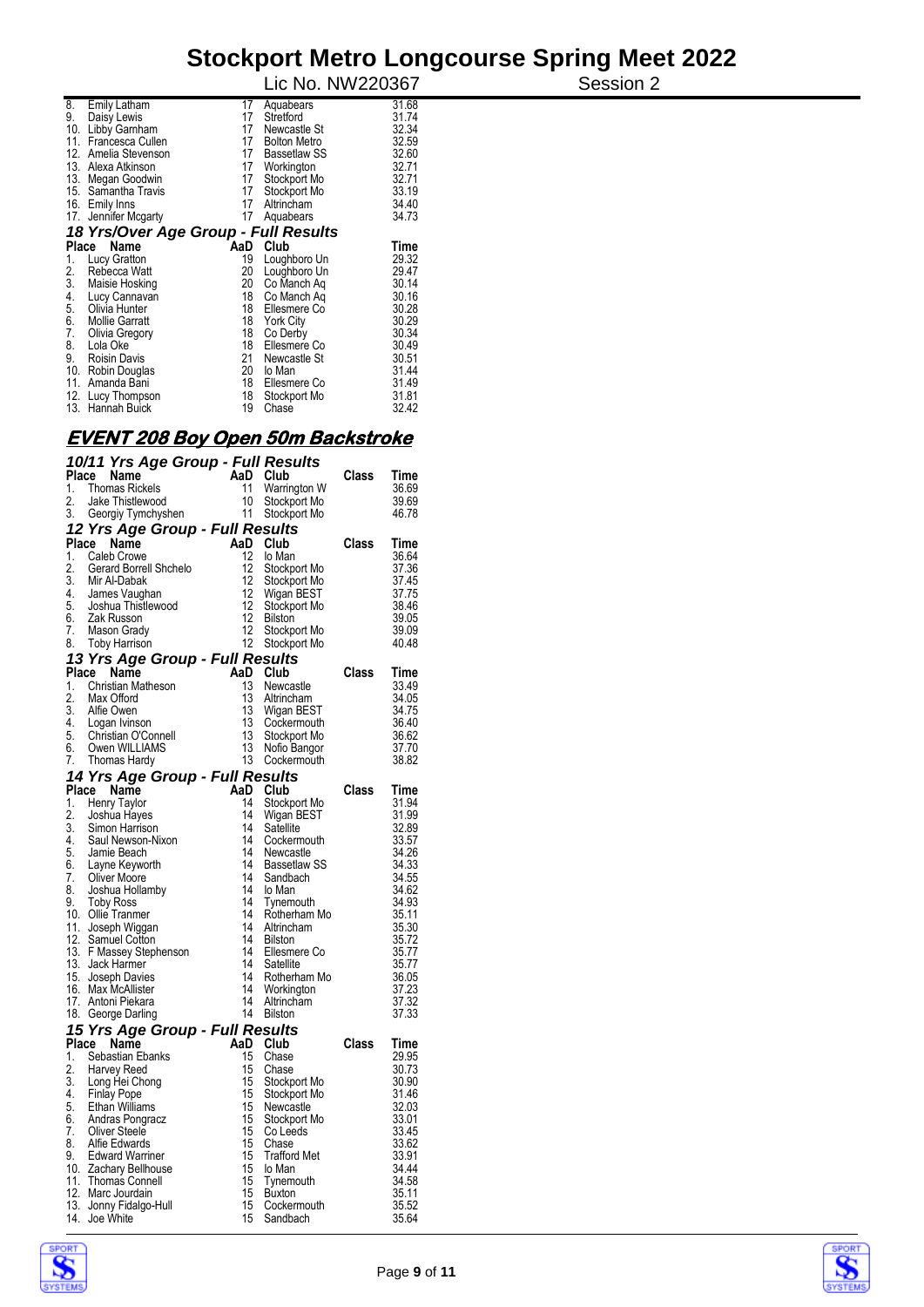|                                                                                         |          | Lic No. NW220367                    |       |                | Session 2                                                     |
|-----------------------------------------------------------------------------------------|----------|-------------------------------------|-------|----------------|---------------------------------------------------------------|
| 15. Finley Douglas<br>16. Jacob Riley                                                   | 15       | Sandbach<br>15 Sandbach             |       | 36.86<br>38.82 |                                                               |
| 16 Yrs Age Group - Full Results                                                         |          |                                     |       |                |                                                               |
| Place Name                                                                              |          | AaD Club                            | Class | Time           |                                                               |
| Flynn Smith<br>1.                                                                       | 16       | Southport                           |       | 29.78          |                                                               |
| 2.<br>Jake Christon                                                                     | 16       | Co Manch Ag                         |       | 30.26          |                                                               |
| 3.<br>Reece Blackett                                                                    | 16       | Newcastle                           |       | 30.40          |                                                               |
| 4.<br>Joel Birtles                                                                      | 16       | Aquabears                           |       | 30.64          |                                                               |
| 5.<br>Jacob Lee                                                                         | 16       | Ellesmere Co                        |       | 30.88          |                                                               |
| 6.<br>Adam Marshall                                                                     | 16       | Newcastle                           |       | 30.92          |                                                               |
| 7.<br>Owen Whiteley                                                                     | 16       | Co Manch Aq                         |       | 30.99          |                                                               |
| 8.<br><b>Charlie Collins</b>                                                            | 16       | Wigan BEST                          |       | 31.10          |                                                               |
| 9.<br>Kemitha Mudalige                                                                  | 16<br>16 | Newcastle                           |       | 31.37<br>32.40 |                                                               |
| 10. Niall Maguire<br>11. Rhys Jackson                                                   | 16       | Newcastle St<br>Cockermouth         |       | 32.64          |                                                               |
| 12. Connor Mealin                                                                       | 16       | lo Man                              |       | 33.42          |                                                               |
| 13. Thomas Horton                                                                       | 16       | Cockermouth                         |       | 33.63          |                                                               |
| Seth Hinitt<br>14.                                                                      | 16       | <b>Bassetlaw SS</b>                 |       | 34.54          |                                                               |
| 17 Yrs Age Group - Full Results                                                         |          |                                     |       |                |                                                               |
| Name<br><b>Place</b>                                                                    |          | AaD Club                            | Class | Time           |                                                               |
| Lewis Warner<br>1.                                                                      | 17       | <b>Bassetlaw SS</b>                 |       | 28.07          |                                                               |
| 2.<br>Zach Walmsley                                                                     | 17       | Blackburn                           |       | 28.71          |                                                               |
| 3.<br>Benjamin Twynham                                                                  | 17       | Co Derby                            |       | 29.27          |                                                               |
| 4.<br>George Scurry                                                                     | 17       | Stockport Mo                        |       | 30.04          |                                                               |
| 5.<br>Oliver Caddick                                                                    | 17       | Chase                               |       | 30.22          |                                                               |
| 6.<br>Benjamin Overland                                                                 | 17       | Stretford                           |       | 30.34          |                                                               |
| Lewis Cottam<br>7.                                                                      | 17       | Stockport Mo                        |       | 30.39          |                                                               |
| 8.<br>Kyle Durand                                                                       | 17       | Aquabears                           |       | 30.66          |                                                               |
| 9.<br>Noah Harrison<br>10. Ethan Blackett                                               | 17<br>17 | Stockport Mo<br>Newcastle           |       | 31.39<br>32.10 |                                                               |
| 11. Harrison Niland                                                                     | 17       | Rotherham Mo                        |       | 32.85          |                                                               |
| 12. Leo Baker                                                                           | 17       | Aquabears                           |       | 32.89          |                                                               |
| 13. Myles Harding                                                                       | 17       | Tynemouth                           |       | 33.97          |                                                               |
| 14. Jacob Brookes                                                                       | 17       | lo Man                              |       | 34.41          |                                                               |
| 18 Yrs/Over Age Group - Full Results                                                    |          |                                     |       |                |                                                               |
| Place Name                                                                              |          | AaD Club                            | Class | Time           |                                                               |
| Tom Barden<br>1.                                                                        | 19       | Loughboro Un                        |       | 27.26          |                                                               |
| 2.<br>Gabriel Taylor-Rimmer<br>3.                                                       | 18<br>20 | <b>Bolton Metro</b><br>Loughboro Un |       | 28.33<br>28.41 |                                                               |
| Roan Greening<br>4.<br><b>Malachy McGuinness</b>                                        | 19       | <b>Bassetlaw SS</b>                 |       | 28.67          |                                                               |
| 5.<br>Joel Morley                                                                       | 19       | Southport                           |       | 28.84          |                                                               |
| 6.<br>James Hayes                                                                       | 18       | Tynemouth                           |       | 28.99          |                                                               |
| 7.<br>Alex Campbell                                                                     | 19       | Oldham Agua                         |       | 29.26          |                                                               |
| 8.<br><b>Francis Dyson</b>                                                              | 18       | Oldham Agua                         |       | 29.32          |                                                               |
| 9.<br>leuan Blackwell                                                                   | 18       | Camforth                            |       | 29.42          |                                                               |
| 10. David Pugh                                                                          | 20       | Stockport Mo                        |       | 29.45          |                                                               |
| Spencer Sheard<br>11.                                                                   | 18       | Satellite                           |       | 29.49          |                                                               |
| 12. Nathaniel Crowther                                                                  | 19       | Co Manch Ag                         |       | 31.07          |                                                               |
| 13. Ethan Naisbitt                                                                      | 19       | Co Manch Aq                         | 9     | 38.81          |                                                               |
| Combined Result - Multi-Classification by British Para-Swimming Points<br>Place<br>Name | AaD      | Club                                | Class | Time           | <b>BDPoints</b>                                               |
| <b>Ethan Naisbitt</b><br>1.                                                             |          | 19 Co Manch Ag                      | 9     | 38.81          | 420                                                           |
|                                                                                         |          |                                     |       |                |                                                               |
|                                                                                         |          |                                     |       |                | EVENT 209 FINAL OF EVENT 203 Girl 14 Yrs/Under 100m Butterfly |

|                | <b>Full Results</b> |     |                     |         |       |
|----------------|---------------------|-----|---------------------|---------|-------|
| <b>Place</b>   | Name                | AaD | Club                | Time    | 50    |
| $\mathbf{1}$ . | Georgia Cowgill     | 14  | <b>Trafford Met</b> | 1:10.96 | 33.15 |
| 2.             | Alice Aitken        | 14  | York City           | 1:11.64 | 32.87 |
| 3.             | Peiai Wu            |     | 13 Stockport Mo     | 1:12.44 | 32.90 |
| 4.             | Emmie Horwell       | 14  | York City           | 1:13.56 | 33.73 |
| 5.             | Anna Fenwick        | 14  | Satellite           | 1:14.11 | 33.72 |
| 6.             | Elizabeth Land      | 13  | Newcastle           | 1:14.17 | 34.40 |
| 7.             | Maisie Beattie      | 13  | Ellesmere Co        | 1:14.81 | 34.84 |
| 8.             | Isabel Llovd        | 14  | Wigan BEST          | 1:15.20 | 34.81 |

#### **EVENT 210 FINAL OF EVENT 203 Girl 15 Yrs/Over 100m Butterfly**

|              | <b>Full Results</b> |     |              |         |       |
|--------------|---------------------|-----|--------------|---------|-------|
| <b>Place</b> | Name                | AaD | Club         | Time    | 50    |
| 1.           | Eliza Pinkstone     |     | Stockport Mo | 1:03.94 | 30.31 |
| 2.           | Amy Corcoran        | 20  | Loughboro Un | 1:04.82 | 30.11 |
| 3.           | Anna Farrow         | 17  | Ellesmere Co | 1:05.70 | 30.42 |
| 4.           | Olivia Hunter       | 18  | Ellesmere Co | 1:06.25 | 31.20 |
| 5.           | Olivia Herron       | 18  | Ellesmere Co | 1:06.55 | 31.31 |
| 6.           | Millie Wells        | 15  | Ellesmere Co | 1:06.89 | 30.73 |
| 7.           | Amelia Osborne      |     | Rotherham Mo | 1:07.31 | 31.34 |
| 8.           | Olivia Lloyd-Jones  | 17  | Co Manch Ag  | 1:07.47 | 30.71 |



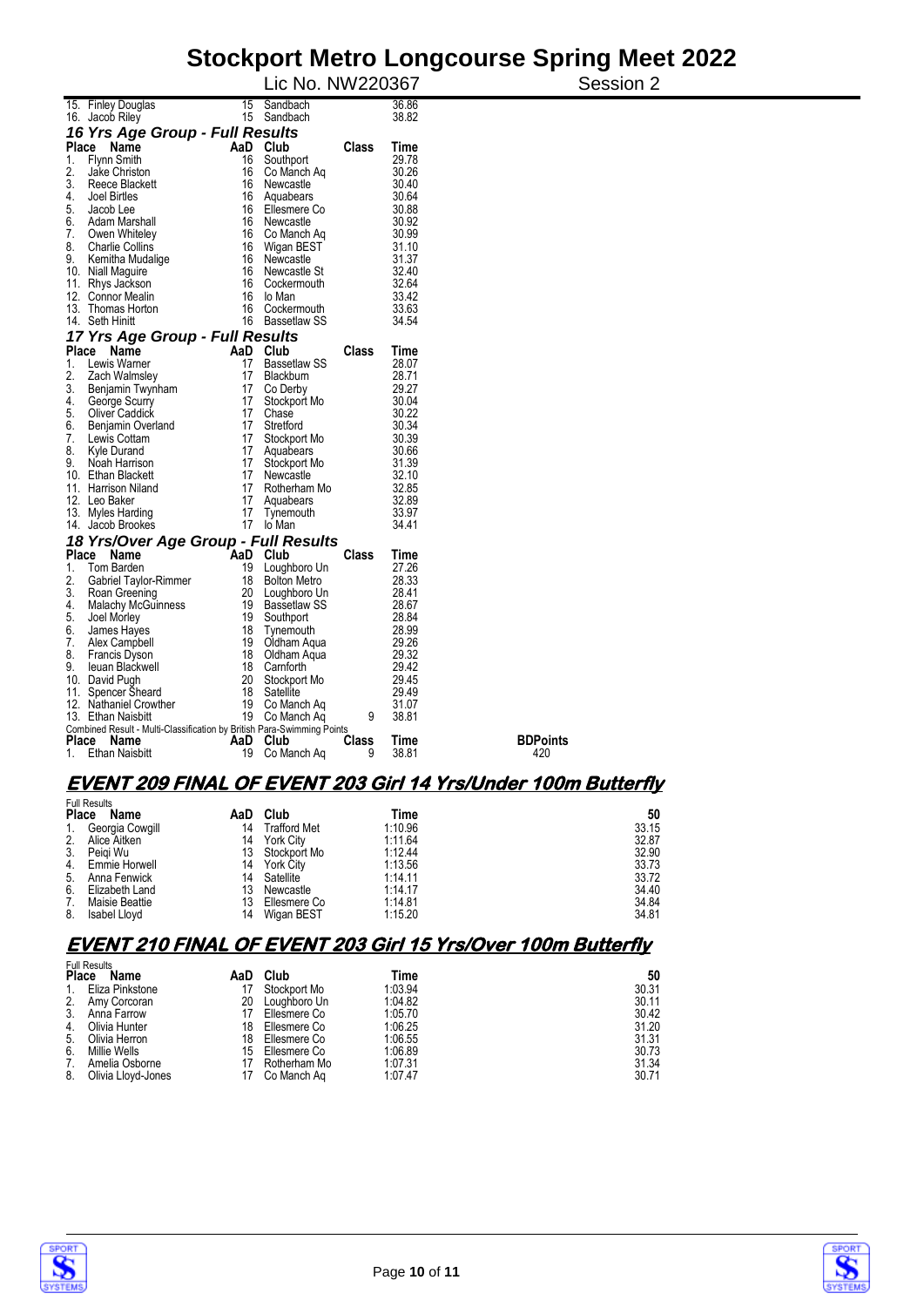$\overline{\phantom{a}}$  Lic No. NW220367

#### **EVENT 211 FINAL OF EVENT 204 Boy 14 Yrs/Under 100m Freestyle**

| <b>Full Results</b> |                     |     |                     |         |       |  |
|---------------------|---------------------|-----|---------------------|---------|-------|--|
| <b>Place</b>        | Name                | AaD | Club                | Time    | 50    |  |
| 1.                  | Archie Dandy        | 14  | Ellesmere Co        | 58.41   | 28.20 |  |
| 2.                  | Michael Wu          | 14  | Altrincham          | 59.92   | 29.16 |  |
| 3.                  | Layne Keyworth      | 14  | <b>Bassetlaw SS</b> | 1:00.20 | 29.39 |  |
| 4.                  | Simon Harrison      | 14  | Satellite           | 1:01.13 | 29.29 |  |
| 5.                  | <b>Henry Taylor</b> | 14  | Stockport Mo        | 1:01.23 | 29.86 |  |
| 6.                  | Jamie Beach         | 14  | Newcastle           | 1:01.33 | 29.58 |  |
|                     | Jasper Hall         | 14  | Newcastle           | 1:01.54 | 29.99 |  |
| 8.                  | Christian Matheson  | 13  | Newcastle           | 1:01.66 | 29.68 |  |

#### **EVENT 212 FINAL OF EVENT 204 Boy 15 Yrs/Over 100m Freestyle**

| <b>Full Results</b> |                          |     |              |       |       |  |
|---------------------|--------------------------|-----|--------------|-------|-------|--|
| <b>Place</b>        | Name                     | AaD | Club         | Time  | 50    |  |
| $1_{\cdot}$         | Danilo Rosafio           | 21  | Loughboro Un | 53.20 | 25.33 |  |
| 2.                  | Thomas Exall             | 20  | Louahboro Un | 53.47 | 25.98 |  |
|                     | 3. Frankie Docking-Smith | 18  | Stockport Mo | 53.79 | 25.67 |  |
| 4.                  | Thomas Bloor             | 25  | Loughboro Un | 53.95 | 25.63 |  |
| 5.                  | Evagelos Xynarianos      | 19  | Stockport Mo | 54.95 | 26.34 |  |
| 6.                  | Jacob Atkinson           | 18  | Stockport Mo | 55.13 | 26.56 |  |
| $7_{\cdot}$         | <b>William Timmins</b>   | 18  | Wrekin Coll  | 55.38 | 26.69 |  |
| 8.                  | Francis Dyson            | 18  | Oldham Agua  | 56.68 | 27.07 |  |

#### **EVENT 213 FINAL OF EVENT 205 Girl 14 Yrs/Under 100m Breaststroke**

| <b>Full Results</b> |                         |     |              |         |       |  |  |
|---------------------|-------------------------|-----|--------------|---------|-------|--|--|
| <b>Place</b>        | Name                    | AaD | Club         | Time    | 50    |  |  |
| 1.                  | Alissa Boslem           | 14  | Co Salford   | 1:18.53 | 37.80 |  |  |
| 2.                  | Grace Jackson           | 14  | Co Salford   | 1:18.54 | 36.79 |  |  |
| 3.                  | Gabriella Hunt          | 14  | Warrington W | 1:18.67 | 36.73 |  |  |
| 4.                  | Megan Mills             | 14  | York City    | 1:19.73 | 38.15 |  |  |
| 5.                  | Niamh Savory            | 14  | Newcastle    | 1:21.12 | 37.57 |  |  |
| 6.                  | <b>Yasmin Coulthard</b> | 14  | Cockermouth  | 1:21.43 | 36.50 |  |  |
| 7.                  | Alice Holt              | 13  | Wigan BEST   | 1:21.61 | 38.80 |  |  |
| 8.                  | Olivia O'Mahony         | 14  | Cockermouth  | 1:26.08 | 40.14 |  |  |

#### **EVENT 214 FINAL OF EVENT 205 Girl 15 Yrs/Over 100m Breaststroke**

| <b>Full Results</b> |                   |    |                |         |       |  |  |
|---------------------|-------------------|----|----------------|---------|-------|--|--|
| <b>Place</b>        | Name              |    | AaD Club       | Time    | 50    |  |  |
| 1.                  | Denisa-Elena Gogu | 24 | Co Manch Ag    | 1:14.20 | 34.29 |  |  |
| 2.                  | Lucy Cannavan     |    | 18 Co Manch Ag | 1:16.36 | 35.30 |  |  |
| 3.                  | Rebecca Dunn      | 17 | Co Bradford    | 1:16.58 | 35.93 |  |  |
| 4.                  | Olivia Herron     | 18 | Ellesmere Co   | 1:16.66 | 36.25 |  |  |
| 5.                  | Colleen Devlin    | 18 | Stockport Mo   | 1:16.78 | 36.79 |  |  |
| 6.                  | Ellie Wilson      |    | 15 Cockermouth | 1:17.58 | 36.40 |  |  |
| 7.                  | Alexa Atkinson    | 17 | Workington     | 1:17.60 | 36.61 |  |  |
| 8.                  | Naomi McGuire     |    | Ellesmere Co   | 1:17.63 | 36.08 |  |  |



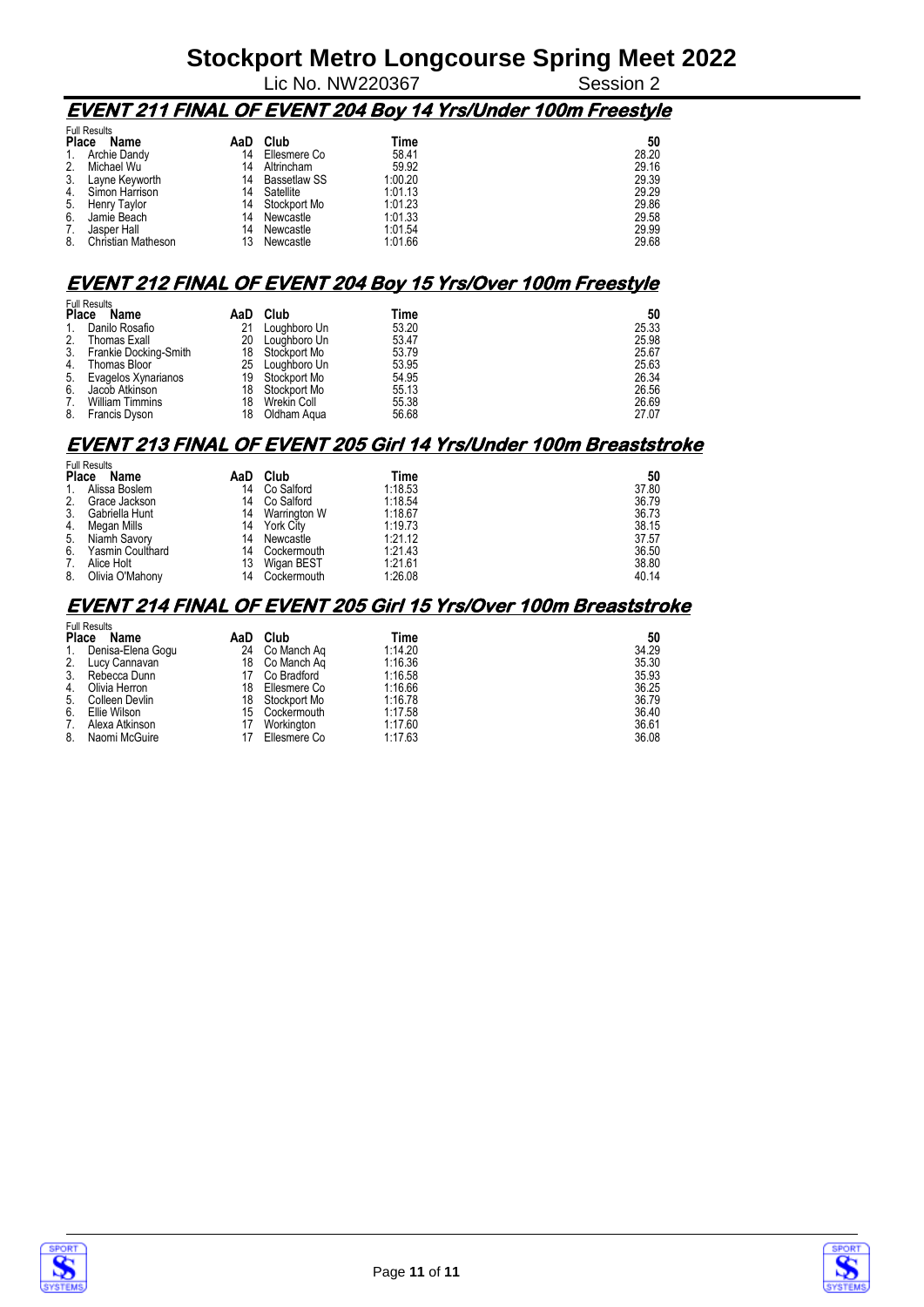# **Stockport Metro Longcourse Spring Meet 2022**<br>Lic No. NW220367 **Session 3**

Lic No. NW220367

#### **EVENT 301 Boy Open 400m Freestyle**

| 10/11 Yrs Age Group - Full Results                           | Time                                                                               |                         |                       |                       |                       |                       |
|--------------------------------------------------------------|------------------------------------------------------------------------------------|-------------------------|-----------------------|-----------------------|-----------------------|-----------------------|
| Place Name<br>1. Thomas Rickels                              | AaD Club<br>Start 11 Warring<br>37.61 100m 1:18.26<br>$\overline{11}$ Warrington W | 5:19.22                 |                       |                       |                       |                       |
| 50m 37.61<br>37.61                                           | 150m 1:59.28<br>40.65<br>41.02                                                     | 200m 2:39.11<br>39.83   | 250m 3:20.42<br>41.31 | 300m 3:59.89<br>39.47 | 350m 4:40.75<br>40.86 | 400m 5:19.22<br>38.47 |
| 12 Yrs Age Group - Full Results                              |                                                                                    |                         |                       |                       |                       |                       |
| Place Name<br>1. Caleb Crowe                                 |                                                                                    | Time<br>5:16.45         |                       |                       |                       |                       |
|                                                              | 150m 1:54.67                                                                       | 200m 2:36.30            | 250m 3:17.92          | 300m 3:59.35          | 350m 4:39.59          | 400m 5:16.45          |
| 2.<br>James Vaughan                                          | 40.64<br>12 Wigan BEST                                                             | 41.63<br>5:18.20        | 41.62                 | 41.43                 | 40.24                 | 36.86                 |
| 50m 36.71<br>36.71                                           | 100m 1:17.38<br>150m 1:59.03<br>40.67<br>41.65                                     | 200m 2:40.54<br>41.51   | 250m 3:21.78<br>41.24 | 300m 4:02.10<br>40.32 | 350m 4:42.02<br>39.92 | 400m 5:18.20<br>36.18 |
| 13 Yrs Age Group - Full Results                              |                                                                                    |                         |                       |                       |                       |                       |
| Place Name<br>1. Finn Proud                                  | 13 Newcastle                                                                       | Time<br>4:59.27         |                       |                       |                       |                       |
| 50m 34.06                                                    | <b>AaD Club</b><br>13 Newca<br>34.06 100m 1:10.91<br>150m 1:49.23                  | 200m 2:28.07            | 250m 3:06.46          | 300m 3:44.92          | 350m 4:22.97          | 400m 4:59.27          |
| 34.06<br>2. Oscar Gavelle                                    | 36.85<br>38.32<br>13 Rotherham Mo                                                  | 38.84<br>5:04.76        | 38.39                 | 38.46                 | 38.05                 | 36.30                 |
| 50m 33.75<br>33.75                                           | 100m 1:11.99<br>150m 1:50.96<br>38.24<br>38.97                                     | 200m 2:30.11<br>39.15   | 250m 3:08.67<br>38.56 | 300m 3:47.56<br>38.89 | 350m 4:26.45<br>38.89 | 400m 5:04.76<br>38.31 |
| 14 Yrs Age Group - Full Results                              |                                                                                    |                         |                       |                       |                       |                       |
| Place Name<br>1.<br>Joshua Keogh                             | me<br>Keogh 14 Bolton<br>50m 28.94 100m 1:01.17<br>14 Bolton Metro                 | Time<br>4:27.00         |                       |                       |                       |                       |
|                                                              | 150m 1:34.78                                                                       | 200m 2:09.68            | 250m 2:45.07          | 300m 3:19.83          | 350m 3:54.32          | 400m 4:27.00          |
| 28.94<br>2.<br>Archie Dandy                                  | 32.23<br>33.61<br>14 Ellesmere Co                                                  | 34.90<br>4:34.36        | 35.39                 | 34.76                 | 34.49                 | 32.68                 |
| 50m <sup>29.60</sup><br>29.60                                | 100m 1:03.74<br>150m 1:39.59<br>34.14<br>35.85                                     | 200m 2:15.83<br>36.24   | 250m 2:52.52<br>36.69 | 300m 3:28.84<br>36.32 | 350m 4:02.33<br>33.49 | 400m 4:34.36<br>32.03 |
| 3. Henry Taylor                                              | 14 Stockport Mo<br>100m 1:07.98<br>150m 1:45.03                                    | 4:50.13<br>200m 2:22.21 | 250m 3:00.49          | 300m 3:37.90          | 350m 4:15.10          | 400m 4:50.13          |
| 50m 31.98<br>31.98                                           | 36.00<br>37.05                                                                     | 37.18                   | 38.28                 | 37.41                 | 37.20                 | 35.03                 |
| Joshua Booth<br>4.<br>50m 31.32                              | 14 Rotherham Mo<br>100m 1:07.41<br>150m 1:43.93                                    | 4:52.82<br>200m 2:21.63 | 250m 2:59.62          | 300m 3:37.64          | 350m 4:15.60          | 400m 4:52.82          |
| 31.32<br>5.<br>Jai Diddee                                    | 36.09<br>36.52<br>14 Tynemouth                                                     | 37.70<br>4:52.93        | 37.99                 | 38.02                 | 37.96                 | 37.22                 |
| 50m 32.65<br>32.65                                           | 100m 1:08.74<br>150m 1:46.44<br>36.09<br>37.70                                     | 200m 2:23.74            | 250m 3:01.53<br>37.79 | 300m 3:39.43<br>37.90 | 350m 4:17.31<br>37.88 | 400m 4:52.93          |
| 6.<br>Simon Harrison                                         | 14 Satellite                                                                       | 37.30<br>4:55.24        |                       |                       |                       | 35.62                 |
| 50m 32.64<br>32.64                                           | 100m 1:09.66<br>150m 1:47.47<br>37.02<br>37.81                                     | 200m 2:25.52<br>38.05   | 250m 3:03.65<br>38.13 | 300m 3:41.32<br>37.67 | 350m 4:18.94<br>37.62 | 400m 4:55.24<br>36.30 |
| 7.<br>Jack Harmer<br>50m 34.15                               | 14 Satellite<br>100m 1:12.85<br>150m 1:51.77                                       | 5:08.93<br>200m 2:31.34 | 250m 3:10.90          | 300m 3:51.62          | 350m 4:31.24          | 400m 5:08.93          |
| 34.15<br>8. Reuban Fox-Kirkham                               | 38.70<br>38.92<br>14 Ellesmere Co                                                  | 39.57<br>5:24.31        | 39.56                 | 40.72                 | 39.62                 | 37.69                 |
| 50m 33.71                                                    | 100m 1:12.41<br>150m 1:53.47                                                       | 200m 2:35.57            | 250m 3:17.73          | 300m 4:00.81          | 350m 4:44.01          | 400m 5:24.31          |
| 33.71<br>15 Yrs Age Group - Full Results                     | 38.70<br>41.06                                                                     | 42.10                   | 42.16                 | 43.08                 | 43.20                 | 40.30                 |
| Place Name                                                   | $A\n\nA\n\n15 Stock$                                                               | Time                    |                       |                       |                       |                       |
| <b>Finlay Pope</b><br>$1_{\ldots}$<br>50m 29.82 100m 1:03.87 | 15 Stockport Mo<br>150m 1:38.08                                                    | 4:26.44<br>200m 2:12.33 | 250m 2:46.08          | 300m 3:20.09          | 350m 3:54.42          | 400m 4:26.44          |
| 29.82<br>2. Jack Finnie                                      | 34.05<br>34.21<br>15 Rotherham Mo                                                  | 34.25<br>4:29.57        | 33.75                 | 34.01                 | 34.33                 | 32.02                 |
| 50m 29.56                                                    | 100m 1:03.28<br>150m 1:38.40                                                       | 200m 2:13.03            | 250m 2:48.01          | 300m 3:22.23          | 350m 3:56.68          | 400m 4:29.57          |
| 29.56<br>3. George Turner                                    | 33.72<br>35.12<br>15 Tynemouth                                                     | 34.63<br>4:32.67        | 34.98                 | 34.22                 | 34.45                 | 32.89                 |
| 50m 30.04<br>30.04                                           | 150m 1:37.18<br>100m 1:02.90<br>32.86<br>34.28                                     | 200m 2:11.74<br>34.56   | 250m 2:47.26<br>35.52 | 300m 3:22.74<br>35.48 | 350m 3:58.51<br>35.77 | 400m 4:32.67<br>34.16 |
| Harvey Reed<br>50m 29.33                                     | 15 Chase<br>100m 1:02.21<br>150m 1:36.64                                           | 4:33.96<br>200m 2:11.91 | 250m 2:47.46          | 300m 3:23.26          | 350m 3:59.54          | 400m 4:33.96          |
| 29.33                                                        | 32.88<br>34.43                                                                     | 35.27                   | 35.55                 | 35.80                 | 36.28                 | 34.42                 |
| Zachariah Dale<br>5.<br>50m 29.06                            | 15 Newcastle St<br>100m 1:02.90<br>150m 1:38.81                                    | 4:34.96<br>200m 2:15.27 | 250m 2:51.11          | 300m 3:26.65          | 350m 4:02.20          | 400m 4:34.96          |
| 29.06<br>Jack Pritchard<br>6.                                | 33.84<br>35.91<br>15 Wigan BEST                                                    | 36.46<br>4:41.46        | 35.84                 | 35.54                 | 35.55                 | 32.76                 |
| 50m 30.53                                                    | 150m 1:41.04<br>100m 1:05.34                                                       | 200m 2:17.31            | 250m 2:54.03          | 300m 3:30.52          | 350m 4:06.69          | 400m 4:41.46<br>34.77 |
| 30.53<br>William Line<br>7.                                  | 34.81<br>35.70<br>15 Winsford                                                      | 36.27<br>4:43.24        | 36.72                 | 36.49                 | 36.17                 |                       |
| 50m 32.21<br>32.21                                           | 100m 1:07.43<br>150m 1:43.55<br>35.22<br>36.12                                     | 200m 2:19.85<br>36.30   | 250m 2:56.01<br>36.16 | 300m 3:32.25<br>36.24 | 350m 4:08.13<br>35.88 | 400m 4:43.24<br>35.11 |
| 8. Oliver Ecob<br>50m 31.38                                  | 15 Stockport Mo<br>100m 1:07.69<br>150m 1:45.90                                    | 4:49.92<br>200m 2:23.19 | 250m 3:00.37          | 300m 3:37.06          | 350m 4:14.33          | 400m 4:49.92          |
| 31.38                                                        | 36.31<br>38.21                                                                     | 37.29                   | 37.18                 | 36.69                 | 37.27                 | 35.59                 |
| 9. Alex Rix<br>50m 32.90                                     | 15 Warrington W<br>100m 1:09.40<br>150m 1:47.20                                    | 4:53.05<br>200m 2:25.01 | 250m 3:03.17          | 300m 3:40.75          | 350m 4:18.31          | 400m 4:53.05          |
| 32.90<br>10. Alexander Hornby                                | 36.50<br>37.80<br>15 Wigan BEST                                                    | 37.81<br>4:56.59        | 38.16                 | 37.58                 | 37.56                 | 34.74                 |
| 50m 32.61<br>32.61                                           | 150m 1:46.84<br>100m 1:09.48<br>36.87<br>37.36                                     | 200m 2:25.09<br>38.25   | 250m 3:03.30<br>38.21 | 300m 3:41.38<br>38.08 | 350m 4:20.14<br>38.76 | 400m 4:56.59<br>36.45 |
| 11. Samuel O'Reilly-Smith                                    | 15 Newcastle St                                                                    | 4:56.63                 |                       |                       |                       |                       |
| 50m 32.21<br>32.21                                           | 100m 1:08.68<br>150m 1:46.47<br>36.47<br>37.79                                     | 200m 2:24.72<br>38.25   | 250m 3:03.29<br>38.57 | 300m 3:41.37<br>38.08 | 350m 4:20.33<br>38.96 | 400m 4:56.63<br>36.30 |
| 12. Felix Benson<br>50m 32.44                                | 15 Stockport Mo<br>100m 1:09.12<br>150m 1:47.47                                    | 4:57.57<br>200m 2:25.84 | 250m 3:04.77          | 300m 3:42.67          | 350m 4:21.09          | 400m 4:57.57          |
| 32.44                                                        | 36.68<br>38.35                                                                     | 38.37                   | 38.93                 | 37.90                 | 38.42                 | 36.48                 |
| 16 Yrs Age Group - Full Results<br>Place Name                | <b>Example 2</b> AaD Club                                                          | Time                    |                       |                       |                       |                       |
| 1. Daniel Jones                                              | 16 Wigan BEST                                                                      | 4:33.67                 |                       |                       |                       |                       |



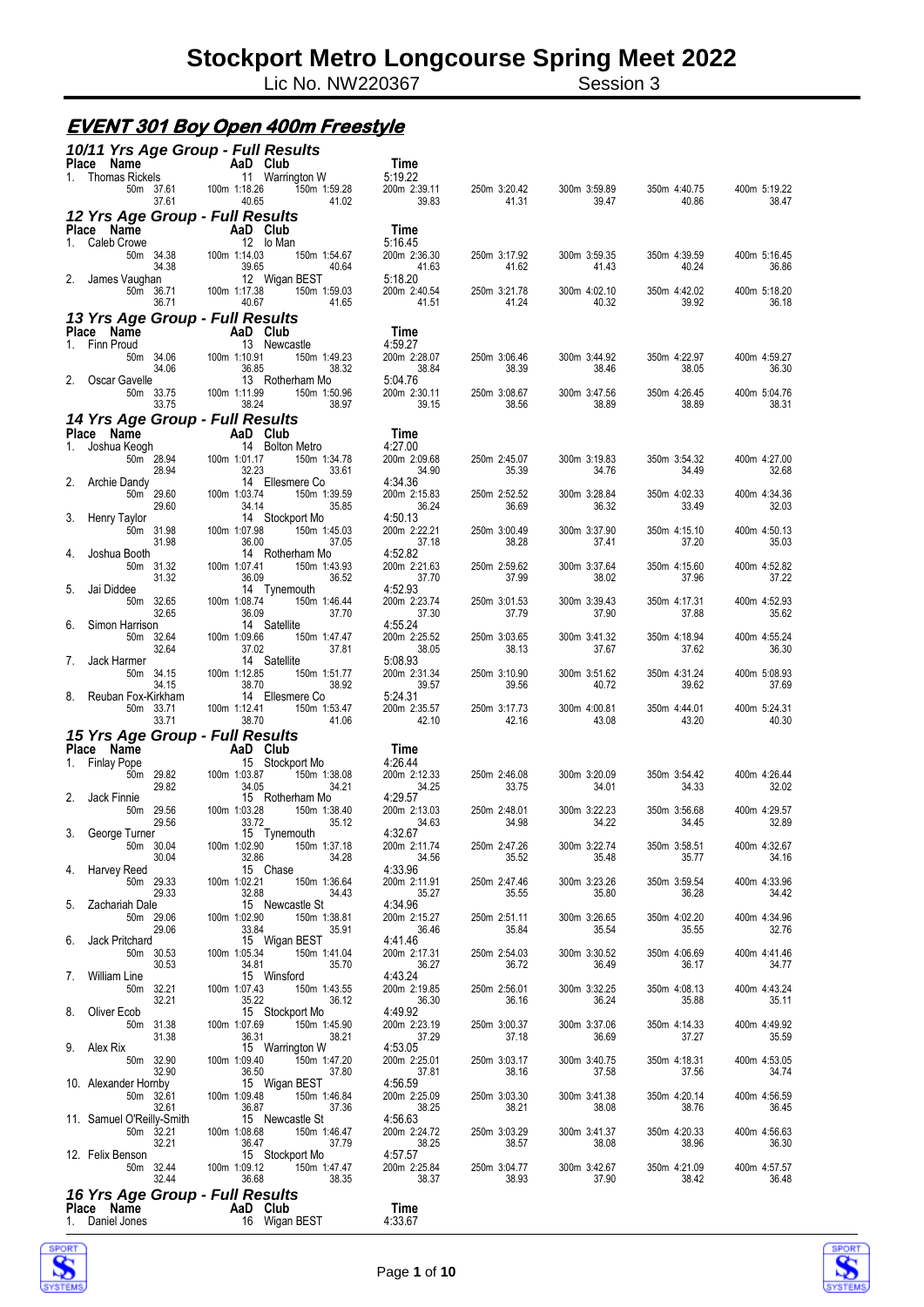|    |                                             | Lic No. NW220367                                                             |                                  |                       | Session 3             |                       |                       |
|----|---------------------------------------------|------------------------------------------------------------------------------|----------------------------------|-----------------------|-----------------------|-----------------------|-----------------------|
|    | 50m 29.67<br>29.67                          | 150m 1:38.79<br>100m 1:03.13<br>35.66<br>33.46                               | 200m 2:14.07<br>35.28            | 250m 2:49.21<br>35.14 | 300m 3:24.61<br>35.40 | 350m 3:59.63<br>35.02 | 400m 4:33.67<br>34.04 |
| 2. | <b>Philip Suddes</b><br>50m 29.97<br>29.97  | 16 York City<br>100m 1:03.66<br>150m 1:38.85<br>35.19                        | 4:34.37<br>200m 2:14.23<br>35.38 | 250m 2:49.69<br>35.46 | 300m 3:25.63<br>35.94 | 350m 4:00.91<br>35.28 | 400m 4:34.37<br>33.46 |
|    | Freddie Brook<br>50m 30.01<br>30.01         | 33.69<br>16 York City<br>100m 1:04.37<br>150m 1:40.18<br>34.36<br>35.81      | 4:41.27<br>200m 2:15.93<br>35.75 | 250m 2:51.99<br>36.06 | 300m 3:28.88<br>36.89 | 350m 4:05.73<br>36.85 | 400m 4:41.27<br>35.54 |
|    | Jake Christon<br>50m 29.62<br>29.62         | 16 Co Manch Aq<br>100m 1:03.31<br>150m 1:38.57<br>33.69<br>35.26             | 4:44.11<br>200m 2:14.78<br>36.21 | 250m 2:51.70<br>36.92 | 300m 3:29.26<br>37.56 | 350m 4:07.39<br>38.13 | 400m 4:44.11<br>36.72 |
| 5. | Seth Hinitt<br>50m 32.50                    | 16 Bassetlaw SS<br>100m 1:09.09<br>150m 1:46.72                              | 4:54.09<br>200m 2:24.54          | 250m 3:02.54          | 300m 3:40.34          | 350m 4:18.11          | 400m 4:54.09          |
|    | 32.50<br>17 Yrs Age Group - Full Results    | 36.59<br>37.63                                                               | 37.82                            | 38.00                 | 37.80                 | 37.77                 | 35.98                 |
|    | Place Name                                  | AaD Club                                                                     | Time                             |                       |                       |                       |                       |
|    | 1. Luke Booth                               | 17 Rotherham Mo                                                              | 4:12.75                          |                       |                       |                       |                       |
| 2. | 50m 28.62<br>28.62<br><b>Luke Critchlow</b> | 100m 59.99<br>150m 1:32.58<br>32.59<br>31.37<br>17 Stockport Mo              | 200m 2:05.27<br>32.69<br>4:12.88 | 250m 2:38.35<br>33.08 | 300m 3:10.92<br>32.57 | 350m 3:42.95<br>32.03 | 400m 4:12.75<br>29.80 |
|    | 50m 29.30<br>29.30                          | 100m 1:00.69<br>150m 1:33.38<br>31.39<br>32.69                               | 200m 2:05.69<br>32.31            | 250m 2:38.06<br>32.37 | 300m 3:09.96<br>31.90 | 350m 3:42.05<br>32.09 | 400m 4:12.88<br>30.83 |
| 3. | Tom McCabe<br>50m 29.29<br>29.29            | 17 Stockport Mo<br>100m 1:01.44<br>150m 1:35.06<br>32.15<br>33.62            | 4:21.30<br>200m 2:08.38<br>33.32 | 250m 2:41.98<br>33.60 | 300m 3:15.75<br>33.77 | 350m 3:50.10<br>34.35 | 400m 4:21.30<br>31.20 |
|    | Matthew Haynes<br>50m 29.04                 | 17 Wigan BEST<br>100m 1:01.85<br>150m 1:35.75                                | 4:24.01<br>200m 2:10.09          | 250m 2:44.66          | 300m 3:18.47          | 350m 3:52.57          | 400m 4:24.01<br>31.44 |
| 5. | 29.04<br>Cillian McGuinness<br>50m 29.22    | 32.81<br>33.90<br>17 Bassetlaw SS<br>100m 1:02.07<br>150m 1:35.79            | 34.34<br>4:24.69<br>200m 2:10.92 | 34.57<br>250m 2:45.69 | 33.81<br>300m 3:18.91 | 34.10<br>350m 3:52.61 | 400m 4:24.69          |
| 6. | 29.22<br>Oliver Caddick<br>50m 29.37        | 32.85<br>17 Chase<br>33.72<br>100m 1:01.57<br>150m 1:35.30                   | 35.13<br>4:25.29<br>200m 2:08.82 | 34.77<br>250m 2:43.02 | 33.22<br>300m 3:17.20 | 33.70<br>350m 3:51.56 | 32.08<br>400m 4:25.29 |
| 7. | 29.37<br><b>Archie Neaves</b>               | 32.20<br>33.73<br>17 Ellesmere Co                                            | 33.52<br>4:26.76                 | 34.20                 | 34.18                 | 34.36                 | 33.73                 |
| 8. | 50m 30.36<br>30.36<br>Lewis Cottam          | 150m 1:37.39<br>100m 1:03.72<br>33.36<br>33.67<br>17 Stockport Mo            | 200m 2:11.30<br>33.91<br>4:30.66 | 250m 2:45.42<br>34.12 | 300m 3:19.37<br>33.95 | 350m 3:53.48<br>34.11 | 400m 4:26.76<br>33.28 |
| 9. | 50m 29.94<br>29.94<br>Cameron Rhodes        | 100m 1:03.62<br>150m 1:38.50<br>33.68<br>34.88<br>17 Rotherham Mo            | 200m 2:13.36<br>34.86<br>4:31.27 | 250m 2:47.95<br>34.59 | 300m 3:22.97<br>35.02 | 350m 3:57.52<br>34.55 | 400m 4:30.66<br>33.14 |
|    | 50m 30.44<br>30.44                          | 100m 1:03.85<br>150m 1:38.68<br>33.41<br>34.83                               | 200m 2:13.55<br>34.87            | 250m 2:48.61<br>35.06 | 300m 3:23.45<br>34.84 | 350m 3:58.04<br>34.59 | 400m 4:31.27<br>33.23 |
|    | 10. Alastair Jeffrey<br>50m 30.50<br>30.50  | 17 Satellite<br>100m 1:05.56<br>150m 1:42.56<br>35.06<br>37.00               | 4:44.43<br>200m 2:20.05<br>37.49 | 250m 2:56.75<br>36.70 | 300m 3:34.20<br>37.45 | 350m 4:09.64<br>35.44 | 400m 4:44.43<br>34.79 |
|    |                                             | 18 Yrs/Over Age Group - Full Results                                         |                                  |                       |                       |                       |                       |
|    | Place Name<br>Evagelos Xynarianos           | AaD Club<br>19 Stockport Mo                                                  | Time<br>4:16.50                  |                       |                       |                       |                       |
| 1. | 50m 29.59<br>29.59                          | 100m 1:02.06<br>150m 1:34.92<br>32.47<br>32.86                               | 200m 2:08.19<br>33.27            | 250m 2:40.81<br>32.62 | 300m 3:13.32<br>32.51 | 350m 3:45.19<br>31.87 | 400m 4:16.50<br>31.31 |
|    | Louis Fenson<br>50m 28.93<br>28.93          | 20 Loughboro Un<br>$\frac{100m}{21.00.57}$<br>150m 1:33.45<br>31.64<br>32.88 | 4:16.56<br>200m 2:06.47<br>33.02 | 250m 2:39.39<br>32.92 | 300m 3:12.14<br>32.75 | 350m 3:44.83<br>32.69 | 400m 4:16.56<br>31.73 |
|    | 3. Ryan Coulthard<br>50m 29.31              | 19 Co Manch Aq<br>100m 1:01.75<br>150m 1:34.68                               | 4:19.33<br>200m 2:08.32          | 250m 2:41.87          | 300m 3:14.79          | 350m 3:47.78          | 400m 4:19.33          |
| 4. | 29.31<br>Jacob Atkinson<br>50m 29.38        | 32.93<br>32.44<br>18 Stockport Mo<br>100m 1:02.03<br>150m 1:35.23            | 33.64<br>4:21.09<br>200m 2:09.02 | 33.55<br>250m 2:42.32 | 32.92<br>300m 3:16.14 | 32.99<br>350m 3:49.62 | 31.55<br>400m 4:21.09 |
| 5. | 29.38<br><b>William Timmins</b>             | 32.65<br>33.20<br>18 Wrekin Coll                                             | 33.79<br>4:22.41                 | 33.30                 | 33.82                 | 33.48                 | 31.47                 |
| 6. | 50m 30.12<br>30.12<br>David Pugh            | 150m 1:36.83<br>100m 1:03.00<br>32.88<br>33.83<br>20 Stockport Mo            | 200m 2:10.63<br>33.80<br>4:24.21 | 250m 2:44.19<br>33.56 | 300m 3:17.46<br>33.27 | 350m 3:50.40<br>32.94 | 400m 4:22.41<br>32.01 |
|    | 50m 29.74<br>29.74                          | 150m 1:36.21<br>100m 1:02.52<br>32.78<br>33.69                               | 200m 2:09.35<br>33.14            | 250m 2:43.45<br>34.10 | 300m 3:17.30<br>33.85 | 350m 3:51.28<br>33.98 | 400m 4:24.21<br>32.93 |

### **EVENT 302 Girl Open 100m Backstroke**

#### *10/11 Yrs Age Group - Full Results*

| Place        | . .<br>Name                     | - 1-<br>AaD | Club                | Class | Time    | 50    |
|--------------|---------------------------------|-------------|---------------------|-------|---------|-------|
| $1_{\cdot}$  | Autum Claxton                   | 11          | Stockport Mo        |       | 1:17.68 | 38.12 |
| 2.           | <b>Abby Coventry</b>            | 11          | Tynemouth           |       | 1:19.04 | 37.42 |
| 3.           | Annie Hutchon                   | 11          | Ellesmere Co        |       | 1:21.53 | 39.11 |
| 4.           | <b>Isabelle Rafferty</b>        | 11          | <b>Bassetlaw SS</b> |       | 1:29.06 | 42.92 |
| 5.           | Mollie Offord                   | 11          | Altrincham          |       | 1:29.67 | 44.07 |
| 6.           | <b>Stansie Crowe</b>            | 11          | Bassetlaw SS        |       | 1:35.62 | 45.64 |
|              | 12 Yrs Age Group - Full Results |             |                     |       |         |       |
| <b>Place</b> | Name                            | AaD         | Club                | Class | Time    | 50    |
| 1.           | Maisie O'Mahony                 | 12          | Cockermouth         |       | 1:17.85 | 38.88 |
| 2.           | <b>Isabella Fowles</b>          | 12          | Cockermouth         |       | 1:18.41 | 38.11 |
| 3.           | Freya Beach                     | 12          | Tynemouth           |       | 1:19.37 | 38.39 |
| 4.           | Florence Ashton                 | 12          | Cockermouth         |       | 1:20.60 | 38.92 |
| 5.           | Lilly-Rose Unwin                | 12          | <b>Trafford Met</b> |       | 1:20.66 | 39.01 |
| 6.           | Hannah Gray                     | 12          | Tvnemouth           |       | 1:21.51 | 38.42 |
| 7.           | Megan Ormiston                  | 12          | Stockport Mo        |       | 1:23.40 | 40.79 |
| 8.           | Rosie Carruthers                | 12          | Cockermouth         |       | 1:23.41 | 39.99 |
| 9.           | Anna Smith                      | 12          | Workington          |       | 1:25.78 | 42.75 |
| 10.          | Chloe Darling                   | 12          | Bilston             |       | 1:26.86 | 42.02 |
| 11.          | Imogen Edwards                  | 12          | Ellesmere Co        |       | 1:27.85 | 42.43 |
|              | 12. Esmae Noss                  | 12          | Ellesmere Co        |       | 1:28.45 | 42.36 |



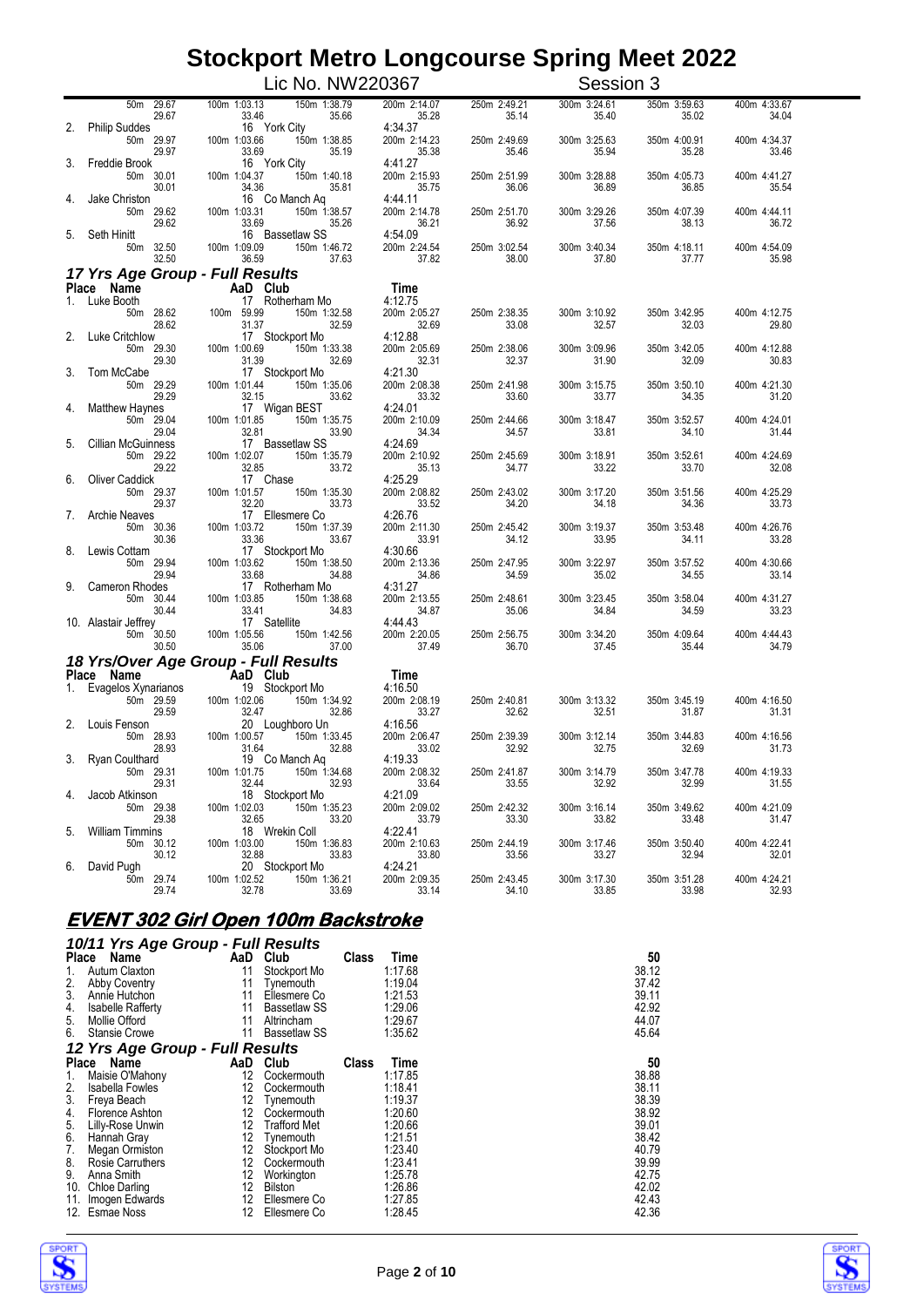| 13 Yrs Age Group - Full Results<br>AaD Club<br>Class<br>50<br>Place<br>Name<br>Time<br>13 Newcastle<br>34.73<br>Evelyn Hallissey<br>1:10.97<br>1.<br>2.<br>1:12.43<br>35.53<br>Peigi Wu<br>13<br>Stockport Mo<br>3.<br>1:14.34<br>36.54<br>Elizabeth Land<br>13<br>Newcastle<br>4.<br>13<br>Eve Parkin<br><b>York City</b><br>1:16.45<br>38.11<br>5.<br>13<br>1:17.32<br>37.37<br>Scarlett Smith<br>Stockport Mo<br>13<br>1:18.52<br>38.20<br>6.<br>Elizabeth Curphey<br>lo Man<br>13<br>7.<br>Ellesmere Co<br>1:18.82<br>37.72<br>Lucy McBride<br>8.<br>13<br>38.15<br>Niamh Mussell<br>Wigan BEST<br>1:18.99<br>9.<br>Esmee Slinn<br>13<br>1:19.16<br>39.26<br>Ellesmere Co<br>13<br>10. Eva Webb<br>1:19.70<br>38.55<br>Stockport Mo<br>13<br>1:20.92<br>39.50<br>11. Ruby Stewart<br>Cockermouth<br>13<br><b>York City</b><br>1:21.39<br>39.11<br>12. Olivia McSeveny<br>13<br><b>Trafford Met</b><br>1:22.31<br>39.50<br>13. Ruby Sims<br>13 Bassetlaw SS<br>1:24.34<br>40.60<br>14. Emily Webb<br>14 Yrs Age Group - Full Results<br>Place<br>AaD Club<br>Class<br>50<br>Name<br>Time<br>14<br>1:09.80<br>33.47<br>1.<br>Megan Mabbott<br>Newcastle<br>2.<br>1:10.90<br>33.92<br>14<br>Niamh Savory<br>Newcastle<br>3.<br>Co Salford<br>34.15<br>Alice Volkovaya<br>14<br>1:11.83<br>4.<br>35.03<br>14<br>Wigan BEST<br>1:12.05<br>Hannah Lee<br>5.<br>Tammi Plumtree<br>14<br>1:12.24<br>34.78<br>Rotherham Mo<br>6.<br>35.93<br>Olivia O'Mahony<br>14<br>Cockermouth<br>1:13.62<br>7.<br>35.38<br>14<br><b>York City</b><br>1:13.75<br>Raya Harrand<br>8.<br>35.37<br>Lacey Grayson<br>14<br>Rotherham Mo<br>1:14.58<br>9.<br>36.13<br>Amelia Redfearn<br>14<br>Skipton<br>1:15.06<br>36.32<br>14<br>Stockport Mo<br>1:15.21<br>10. Megan Kenningley<br>37.11<br>11. Phoebe Grogan<br>14<br>Wigan BEST<br>1:15.30<br>36.22<br>12. Isabelle HATTON-ELLIS<br>14<br>Nofio Bangor<br>1:15.40<br>36.60<br>13. Gabriella Hunt<br>14<br>1:15.65<br>Warrington W<br>37.66<br>14. Amelia Williams-Blake<br>14<br>Trafford Met<br>1:15.75<br>36.96<br>15. Avagrace Hodson<br>14<br>Wigan BEST<br>1:15.89<br>1:15.93<br>36.72<br>14<br>16. Macee Wiggins<br>Cockermouth<br>36.21<br>1:16.32<br>17. Anna Fenwick<br>14<br>Satellite<br>37.33<br>18. Scarlett Hutchinson-Th<br>14<br><b>Bolton Metro</b><br>1:16.74<br>36.67<br>19. Rebecca Line<br>14<br>Winsford<br>1:16.89<br>20. Zara Comb<br>37.32<br>14<br>Satellite<br>1:17.01<br>38.13<br>21. Isabel Lloyd<br>14<br>Wigan BEST<br>1:17.09<br>37.59<br>22. Isla Holland<br>14<br>Wigan BEST<br>1:17.17<br>23. Kaya Reynolds<br>38.10<br>14<br>lo Man<br>1:17.18<br>37.50<br>24. Megan Rickels<br>14<br>Warrington W<br>1:17.21<br>36.97<br>25. Yasmin Coulthard<br>14<br>1:17.31<br>Cockermouth<br>36.84<br>26. Neve Ping<br>14<br>Bassetlaw SS<br>1:17.39<br>37.64<br>27. Alice Aitken<br>14<br><b>York City</b><br>1:17.61<br>37.41<br>28. Maya Orzechowska<br>14<br>Stockport Mo<br>1:17.73<br>37.33<br>29. Sienna Quane<br>14<br>Wigan BEST<br>1:17.90<br>37.89<br>30. Emily Wynne<br>14<br>Ellesmere Co<br>1:18.04<br>38.22<br>31. Wendy Du<br>14<br>Altrincham<br>1:18.22<br>38.54<br>32. Beth Richardson<br>14<br>Tynemouth<br>1:19.22<br>39.30<br>33. Olivia Grace Snape<br>14<br>Stockport Mo<br>1:19.57<br>1:19.59<br>38.30<br>34. Abigail Cullen<br>14<br>Wigan BEST<br>1:20.14<br>35. Hannah McDonald<br>14<br>38.48<br>Stockport Mo<br>36. Ellie Rowson<br>14<br>York City<br>1:22.28<br>40.01<br>1:22.71<br>40.57<br>37. Olivia Donohue<br>14<br>Stockport Mo<br>1:23.69<br>14<br>40.85<br>38. Heidi Dean<br><b>Bilston</b><br>Stockport Mo<br>1:24.13<br>40.41<br>39. Sadie Harrison<br>14<br>Martha WILLIAMS<br>14 Nofio Bangor<br>DQ<br>15 Yrs Age Group - Full Results<br>50<br>Place Name<br>AaD Club<br>Class<br>Time<br>1.<br>Rachel Webb<br>15<br>1:08.88<br>33.21<br><b>Bassetlaw SS</b><br>2.<br>15 Ellesmere Co<br>1:09.65<br>33.61<br>Millie Wells<br>3.<br>15 Wigan BEST<br>1:10.79<br>33.91<br>Leila Morris<br>4.<br>15 Co Manch Aq<br>34.80<br>Abigail Turner<br>1:10.95<br>5.<br>15 Cockermouth<br>1:12.15<br>34.88<br>Emily McDougall<br>6.<br>15 Chase<br>1:12.99<br>34.57<br>Bethan Cooke<br>7.<br>15 Bassetlaw SS<br>1:13.30<br>35.50<br><b>Ruby Credland</b><br>8.<br>15 Stockport Mo<br>1:13.97<br>34.89<br>Eloise Ashman<br>9.<br>15 Wigan BEST<br>1:14.07<br>36.12<br>Caitlin Maylor<br>15 Newcastle<br>1:14.39<br>35.45<br>10. Millie Reilly<br>35.98<br>11. Maia Sturrock<br>15 Aquabears<br>1:15.50<br>15 Bolton Metro<br>1:15.55<br>36.53<br>12. Lisa Barzaghi<br>15 Wigan BEST<br>37.26<br>13. Olivia Jones<br>1:17.06<br>15 Bassetlaw SS<br>37.70<br>14. Eve Milner<br>1:17.65<br>15. Ruby Sheehan<br>15 Wigan BEST<br>1:18.03<br>38.11<br>15 Trafford Met<br>37.49<br>16. Imogen Russell<br>1:18.29<br>37.33<br>17. Katie Adams<br>15<br>Tynemouth<br>1:18.37<br>39.49<br>15<br>1:20.09<br>18. Poppy Davis-Coyle<br>York City<br>38.02<br>19. Mia Stokes<br>15 Buxton<br>1:20.22<br>15 Wigan BEST<br>1:20.95<br>38.06<br>20. Lexie Poole<br>15 York City<br>DQ<br>Sara Ungar<br>16 Yrs Age Group - Full Results<br>Place<br>AaD Club<br><b>Class</b><br>Time<br>50<br>Name<br>32.87<br>16<br>Wigan BEST<br>1:08.03<br>Aimee Crompton-Hesford<br>1.<br>2.<br>1:09.86<br>33.50<br>Olivia Thom<br>16 York City<br>3.<br>1:10.54<br>33.80<br>Millie Sandham<br>16 Cockermouth<br>34.20<br>4.<br>1:11.15<br>Kaye Fenton<br>16<br>Skipton<br>5.<br>34.87<br>Eleanor Broughton<br>16 Ellesmere Co<br>1:11.55<br>6.<br>1:11.70<br>34.83<br>Francesca Brady<br>16 Wigan BEST |  | Lic No. NW220367 |  | s mon o congoodroo<br>פייי יץ<br>Session 3 |  |
|--------------------------------------------------------------------------------------------------------------------------------------------------------------------------------------------------------------------------------------------------------------------------------------------------------------------------------------------------------------------------------------------------------------------------------------------------------------------------------------------------------------------------------------------------------------------------------------------------------------------------------------------------------------------------------------------------------------------------------------------------------------------------------------------------------------------------------------------------------------------------------------------------------------------------------------------------------------------------------------------------------------------------------------------------------------------------------------------------------------------------------------------------------------------------------------------------------------------------------------------------------------------------------------------------------------------------------------------------------------------------------------------------------------------------------------------------------------------------------------------------------------------------------------------------------------------------------------------------------------------------------------------------------------------------------------------------------------------------------------------------------------------------------------------------------------------------------------------------------------------------------------------------------------------------------------------------------------------------------------------------------------------------------------------------------------------------------------------------------------------------------------------------------------------------------------------------------------------------------------------------------------------------------------------------------------------------------------------------------------------------------------------------------------------------------------------------------------------------------------------------------------------------------------------------------------------------------------------------------------------------------------------------------------------------------------------------------------------------------------------------------------------------------------------------------------------------------------------------------------------------------------------------------------------------------------------------------------------------------------------------------------------------------------------------------------------------------------------------------------------------------------------------------------------------------------------------------------------------------------------------------------------------------------------------------------------------------------------------------------------------------------------------------------------------------------------------------------------------------------------------------------------------------------------------------------------------------------------------------------------------------------------------------------------------------------------------------------------------------------------------------------------------------------------------------------------------------------------------------------------------------------------------------------------------------------------------------------------------------------------------------------------------------------------------------------------------------------------------------------------------------------------------------------------------------------------------------------------------------------------------------------------------------------------------------------------------------------------------------------------------------------------------------------------------------------------------------------------------------------------------------------------------------------------------------------------------------------------------------------------------------------------------------------------------------------------------------------------------------------------------------------------------------------------------------------------------------------------------------------------------------------------------------------------------------------------------------------------------------------------------------------------------------------------------------------------------------------------------------------------------------------------------------------------------------------------------------------------------------------------------------------------------------------------------------------------------------------------------------------------------------------------------------------------------------------------------------------------------------------------------------------------------------------------------------------------|--|------------------|--|--------------------------------------------|--|
|                                                                                                                                                                                                                                                                                                                                                                                                                                                                                                                                                                                                                                                                                                                                                                                                                                                                                                                                                                                                                                                                                                                                                                                                                                                                                                                                                                                                                                                                                                                                                                                                                                                                                                                                                                                                                                                                                                                                                                                                                                                                                                                                                                                                                                                                                                                                                                                                                                                                                                                                                                                                                                                                                                                                                                                                                                                                                                                                                                                                                                                                                                                                                                                                                                                                                                                                                                                                                                                                                                                                                                                                                                                                                                                                                                                                                                                                                                                                                                                                                                                                                                                                                                                                                                                                                                                                                                                                                                                                                                                                                                                                                                                                                                                                                                                                                                                                                                                                                                                                                                                                                                                                                                                                                                                                                                                                                                                                                                                                                                                                                                    |  |                  |  |                                            |  |
|                                                                                                                                                                                                                                                                                                                                                                                                                                                                                                                                                                                                                                                                                                                                                                                                                                                                                                                                                                                                                                                                                                                                                                                                                                                                                                                                                                                                                                                                                                                                                                                                                                                                                                                                                                                                                                                                                                                                                                                                                                                                                                                                                                                                                                                                                                                                                                                                                                                                                                                                                                                                                                                                                                                                                                                                                                                                                                                                                                                                                                                                                                                                                                                                                                                                                                                                                                                                                                                                                                                                                                                                                                                                                                                                                                                                                                                                                                                                                                                                                                                                                                                                                                                                                                                                                                                                                                                                                                                                                                                                                                                                                                                                                                                                                                                                                                                                                                                                                                                                                                                                                                                                                                                                                                                                                                                                                                                                                                                                                                                                                                    |  |                  |  |                                            |  |
|                                                                                                                                                                                                                                                                                                                                                                                                                                                                                                                                                                                                                                                                                                                                                                                                                                                                                                                                                                                                                                                                                                                                                                                                                                                                                                                                                                                                                                                                                                                                                                                                                                                                                                                                                                                                                                                                                                                                                                                                                                                                                                                                                                                                                                                                                                                                                                                                                                                                                                                                                                                                                                                                                                                                                                                                                                                                                                                                                                                                                                                                                                                                                                                                                                                                                                                                                                                                                                                                                                                                                                                                                                                                                                                                                                                                                                                                                                                                                                                                                                                                                                                                                                                                                                                                                                                                                                                                                                                                                                                                                                                                                                                                                                                                                                                                                                                                                                                                                                                                                                                                                                                                                                                                                                                                                                                                                                                                                                                                                                                                                                    |  |                  |  |                                            |  |
|                                                                                                                                                                                                                                                                                                                                                                                                                                                                                                                                                                                                                                                                                                                                                                                                                                                                                                                                                                                                                                                                                                                                                                                                                                                                                                                                                                                                                                                                                                                                                                                                                                                                                                                                                                                                                                                                                                                                                                                                                                                                                                                                                                                                                                                                                                                                                                                                                                                                                                                                                                                                                                                                                                                                                                                                                                                                                                                                                                                                                                                                                                                                                                                                                                                                                                                                                                                                                                                                                                                                                                                                                                                                                                                                                                                                                                                                                                                                                                                                                                                                                                                                                                                                                                                                                                                                                                                                                                                                                                                                                                                                                                                                                                                                                                                                                                                                                                                                                                                                                                                                                                                                                                                                                                                                                                                                                                                                                                                                                                                                                                    |  |                  |  |                                            |  |
|                                                                                                                                                                                                                                                                                                                                                                                                                                                                                                                                                                                                                                                                                                                                                                                                                                                                                                                                                                                                                                                                                                                                                                                                                                                                                                                                                                                                                                                                                                                                                                                                                                                                                                                                                                                                                                                                                                                                                                                                                                                                                                                                                                                                                                                                                                                                                                                                                                                                                                                                                                                                                                                                                                                                                                                                                                                                                                                                                                                                                                                                                                                                                                                                                                                                                                                                                                                                                                                                                                                                                                                                                                                                                                                                                                                                                                                                                                                                                                                                                                                                                                                                                                                                                                                                                                                                                                                                                                                                                                                                                                                                                                                                                                                                                                                                                                                                                                                                                                                                                                                                                                                                                                                                                                                                                                                                                                                                                                                                                                                                                                    |  |                  |  |                                            |  |
|                                                                                                                                                                                                                                                                                                                                                                                                                                                                                                                                                                                                                                                                                                                                                                                                                                                                                                                                                                                                                                                                                                                                                                                                                                                                                                                                                                                                                                                                                                                                                                                                                                                                                                                                                                                                                                                                                                                                                                                                                                                                                                                                                                                                                                                                                                                                                                                                                                                                                                                                                                                                                                                                                                                                                                                                                                                                                                                                                                                                                                                                                                                                                                                                                                                                                                                                                                                                                                                                                                                                                                                                                                                                                                                                                                                                                                                                                                                                                                                                                                                                                                                                                                                                                                                                                                                                                                                                                                                                                                                                                                                                                                                                                                                                                                                                                                                                                                                                                                                                                                                                                                                                                                                                                                                                                                                                                                                                                                                                                                                                                                    |  |                  |  |                                            |  |
|                                                                                                                                                                                                                                                                                                                                                                                                                                                                                                                                                                                                                                                                                                                                                                                                                                                                                                                                                                                                                                                                                                                                                                                                                                                                                                                                                                                                                                                                                                                                                                                                                                                                                                                                                                                                                                                                                                                                                                                                                                                                                                                                                                                                                                                                                                                                                                                                                                                                                                                                                                                                                                                                                                                                                                                                                                                                                                                                                                                                                                                                                                                                                                                                                                                                                                                                                                                                                                                                                                                                                                                                                                                                                                                                                                                                                                                                                                                                                                                                                                                                                                                                                                                                                                                                                                                                                                                                                                                                                                                                                                                                                                                                                                                                                                                                                                                                                                                                                                                                                                                                                                                                                                                                                                                                                                                                                                                                                                                                                                                                                                    |  |                  |  |                                            |  |
|                                                                                                                                                                                                                                                                                                                                                                                                                                                                                                                                                                                                                                                                                                                                                                                                                                                                                                                                                                                                                                                                                                                                                                                                                                                                                                                                                                                                                                                                                                                                                                                                                                                                                                                                                                                                                                                                                                                                                                                                                                                                                                                                                                                                                                                                                                                                                                                                                                                                                                                                                                                                                                                                                                                                                                                                                                                                                                                                                                                                                                                                                                                                                                                                                                                                                                                                                                                                                                                                                                                                                                                                                                                                                                                                                                                                                                                                                                                                                                                                                                                                                                                                                                                                                                                                                                                                                                                                                                                                                                                                                                                                                                                                                                                                                                                                                                                                                                                                                                                                                                                                                                                                                                                                                                                                                                                                                                                                                                                                                                                                                                    |  |                  |  |                                            |  |
|                                                                                                                                                                                                                                                                                                                                                                                                                                                                                                                                                                                                                                                                                                                                                                                                                                                                                                                                                                                                                                                                                                                                                                                                                                                                                                                                                                                                                                                                                                                                                                                                                                                                                                                                                                                                                                                                                                                                                                                                                                                                                                                                                                                                                                                                                                                                                                                                                                                                                                                                                                                                                                                                                                                                                                                                                                                                                                                                                                                                                                                                                                                                                                                                                                                                                                                                                                                                                                                                                                                                                                                                                                                                                                                                                                                                                                                                                                                                                                                                                                                                                                                                                                                                                                                                                                                                                                                                                                                                                                                                                                                                                                                                                                                                                                                                                                                                                                                                                                                                                                                                                                                                                                                                                                                                                                                                                                                                                                                                                                                                                                    |  |                  |  |                                            |  |
|                                                                                                                                                                                                                                                                                                                                                                                                                                                                                                                                                                                                                                                                                                                                                                                                                                                                                                                                                                                                                                                                                                                                                                                                                                                                                                                                                                                                                                                                                                                                                                                                                                                                                                                                                                                                                                                                                                                                                                                                                                                                                                                                                                                                                                                                                                                                                                                                                                                                                                                                                                                                                                                                                                                                                                                                                                                                                                                                                                                                                                                                                                                                                                                                                                                                                                                                                                                                                                                                                                                                                                                                                                                                                                                                                                                                                                                                                                                                                                                                                                                                                                                                                                                                                                                                                                                                                                                                                                                                                                                                                                                                                                                                                                                                                                                                                                                                                                                                                                                                                                                                                                                                                                                                                                                                                                                                                                                                                                                                                                                                                                    |  |                  |  |                                            |  |
|                                                                                                                                                                                                                                                                                                                                                                                                                                                                                                                                                                                                                                                                                                                                                                                                                                                                                                                                                                                                                                                                                                                                                                                                                                                                                                                                                                                                                                                                                                                                                                                                                                                                                                                                                                                                                                                                                                                                                                                                                                                                                                                                                                                                                                                                                                                                                                                                                                                                                                                                                                                                                                                                                                                                                                                                                                                                                                                                                                                                                                                                                                                                                                                                                                                                                                                                                                                                                                                                                                                                                                                                                                                                                                                                                                                                                                                                                                                                                                                                                                                                                                                                                                                                                                                                                                                                                                                                                                                                                                                                                                                                                                                                                                                                                                                                                                                                                                                                                                                                                                                                                                                                                                                                                                                                                                                                                                                                                                                                                                                                                                    |  |                  |  |                                            |  |
|                                                                                                                                                                                                                                                                                                                                                                                                                                                                                                                                                                                                                                                                                                                                                                                                                                                                                                                                                                                                                                                                                                                                                                                                                                                                                                                                                                                                                                                                                                                                                                                                                                                                                                                                                                                                                                                                                                                                                                                                                                                                                                                                                                                                                                                                                                                                                                                                                                                                                                                                                                                                                                                                                                                                                                                                                                                                                                                                                                                                                                                                                                                                                                                                                                                                                                                                                                                                                                                                                                                                                                                                                                                                                                                                                                                                                                                                                                                                                                                                                                                                                                                                                                                                                                                                                                                                                                                                                                                                                                                                                                                                                                                                                                                                                                                                                                                                                                                                                                                                                                                                                                                                                                                                                                                                                                                                                                                                                                                                                                                                                                    |  |                  |  |                                            |  |
|                                                                                                                                                                                                                                                                                                                                                                                                                                                                                                                                                                                                                                                                                                                                                                                                                                                                                                                                                                                                                                                                                                                                                                                                                                                                                                                                                                                                                                                                                                                                                                                                                                                                                                                                                                                                                                                                                                                                                                                                                                                                                                                                                                                                                                                                                                                                                                                                                                                                                                                                                                                                                                                                                                                                                                                                                                                                                                                                                                                                                                                                                                                                                                                                                                                                                                                                                                                                                                                                                                                                                                                                                                                                                                                                                                                                                                                                                                                                                                                                                                                                                                                                                                                                                                                                                                                                                                                                                                                                                                                                                                                                                                                                                                                                                                                                                                                                                                                                                                                                                                                                                                                                                                                                                                                                                                                                                                                                                                                                                                                                                                    |  |                  |  |                                            |  |
|                                                                                                                                                                                                                                                                                                                                                                                                                                                                                                                                                                                                                                                                                                                                                                                                                                                                                                                                                                                                                                                                                                                                                                                                                                                                                                                                                                                                                                                                                                                                                                                                                                                                                                                                                                                                                                                                                                                                                                                                                                                                                                                                                                                                                                                                                                                                                                                                                                                                                                                                                                                                                                                                                                                                                                                                                                                                                                                                                                                                                                                                                                                                                                                                                                                                                                                                                                                                                                                                                                                                                                                                                                                                                                                                                                                                                                                                                                                                                                                                                                                                                                                                                                                                                                                                                                                                                                                                                                                                                                                                                                                                                                                                                                                                                                                                                                                                                                                                                                                                                                                                                                                                                                                                                                                                                                                                                                                                                                                                                                                                                                    |  |                  |  |                                            |  |
|                                                                                                                                                                                                                                                                                                                                                                                                                                                                                                                                                                                                                                                                                                                                                                                                                                                                                                                                                                                                                                                                                                                                                                                                                                                                                                                                                                                                                                                                                                                                                                                                                                                                                                                                                                                                                                                                                                                                                                                                                                                                                                                                                                                                                                                                                                                                                                                                                                                                                                                                                                                                                                                                                                                                                                                                                                                                                                                                                                                                                                                                                                                                                                                                                                                                                                                                                                                                                                                                                                                                                                                                                                                                                                                                                                                                                                                                                                                                                                                                                                                                                                                                                                                                                                                                                                                                                                                                                                                                                                                                                                                                                                                                                                                                                                                                                                                                                                                                                                                                                                                                                                                                                                                                                                                                                                                                                                                                                                                                                                                                                                    |  |                  |  |                                            |  |
|                                                                                                                                                                                                                                                                                                                                                                                                                                                                                                                                                                                                                                                                                                                                                                                                                                                                                                                                                                                                                                                                                                                                                                                                                                                                                                                                                                                                                                                                                                                                                                                                                                                                                                                                                                                                                                                                                                                                                                                                                                                                                                                                                                                                                                                                                                                                                                                                                                                                                                                                                                                                                                                                                                                                                                                                                                                                                                                                                                                                                                                                                                                                                                                                                                                                                                                                                                                                                                                                                                                                                                                                                                                                                                                                                                                                                                                                                                                                                                                                                                                                                                                                                                                                                                                                                                                                                                                                                                                                                                                                                                                                                                                                                                                                                                                                                                                                                                                                                                                                                                                                                                                                                                                                                                                                                                                                                                                                                                                                                                                                                                    |  |                  |  |                                            |  |
|                                                                                                                                                                                                                                                                                                                                                                                                                                                                                                                                                                                                                                                                                                                                                                                                                                                                                                                                                                                                                                                                                                                                                                                                                                                                                                                                                                                                                                                                                                                                                                                                                                                                                                                                                                                                                                                                                                                                                                                                                                                                                                                                                                                                                                                                                                                                                                                                                                                                                                                                                                                                                                                                                                                                                                                                                                                                                                                                                                                                                                                                                                                                                                                                                                                                                                                                                                                                                                                                                                                                                                                                                                                                                                                                                                                                                                                                                                                                                                                                                                                                                                                                                                                                                                                                                                                                                                                                                                                                                                                                                                                                                                                                                                                                                                                                                                                                                                                                                                                                                                                                                                                                                                                                                                                                                                                                                                                                                                                                                                                                                                    |  |                  |  |                                            |  |
|                                                                                                                                                                                                                                                                                                                                                                                                                                                                                                                                                                                                                                                                                                                                                                                                                                                                                                                                                                                                                                                                                                                                                                                                                                                                                                                                                                                                                                                                                                                                                                                                                                                                                                                                                                                                                                                                                                                                                                                                                                                                                                                                                                                                                                                                                                                                                                                                                                                                                                                                                                                                                                                                                                                                                                                                                                                                                                                                                                                                                                                                                                                                                                                                                                                                                                                                                                                                                                                                                                                                                                                                                                                                                                                                                                                                                                                                                                                                                                                                                                                                                                                                                                                                                                                                                                                                                                                                                                                                                                                                                                                                                                                                                                                                                                                                                                                                                                                                                                                                                                                                                                                                                                                                                                                                                                                                                                                                                                                                                                                                                                    |  |                  |  |                                            |  |
|                                                                                                                                                                                                                                                                                                                                                                                                                                                                                                                                                                                                                                                                                                                                                                                                                                                                                                                                                                                                                                                                                                                                                                                                                                                                                                                                                                                                                                                                                                                                                                                                                                                                                                                                                                                                                                                                                                                                                                                                                                                                                                                                                                                                                                                                                                                                                                                                                                                                                                                                                                                                                                                                                                                                                                                                                                                                                                                                                                                                                                                                                                                                                                                                                                                                                                                                                                                                                                                                                                                                                                                                                                                                                                                                                                                                                                                                                                                                                                                                                                                                                                                                                                                                                                                                                                                                                                                                                                                                                                                                                                                                                                                                                                                                                                                                                                                                                                                                                                                                                                                                                                                                                                                                                                                                                                                                                                                                                                                                                                                                                                    |  |                  |  |                                            |  |
|                                                                                                                                                                                                                                                                                                                                                                                                                                                                                                                                                                                                                                                                                                                                                                                                                                                                                                                                                                                                                                                                                                                                                                                                                                                                                                                                                                                                                                                                                                                                                                                                                                                                                                                                                                                                                                                                                                                                                                                                                                                                                                                                                                                                                                                                                                                                                                                                                                                                                                                                                                                                                                                                                                                                                                                                                                                                                                                                                                                                                                                                                                                                                                                                                                                                                                                                                                                                                                                                                                                                                                                                                                                                                                                                                                                                                                                                                                                                                                                                                                                                                                                                                                                                                                                                                                                                                                                                                                                                                                                                                                                                                                                                                                                                                                                                                                                                                                                                                                                                                                                                                                                                                                                                                                                                                                                                                                                                                                                                                                                                                                    |  |                  |  |                                            |  |
|                                                                                                                                                                                                                                                                                                                                                                                                                                                                                                                                                                                                                                                                                                                                                                                                                                                                                                                                                                                                                                                                                                                                                                                                                                                                                                                                                                                                                                                                                                                                                                                                                                                                                                                                                                                                                                                                                                                                                                                                                                                                                                                                                                                                                                                                                                                                                                                                                                                                                                                                                                                                                                                                                                                                                                                                                                                                                                                                                                                                                                                                                                                                                                                                                                                                                                                                                                                                                                                                                                                                                                                                                                                                                                                                                                                                                                                                                                                                                                                                                                                                                                                                                                                                                                                                                                                                                                                                                                                                                                                                                                                                                                                                                                                                                                                                                                                                                                                                                                                                                                                                                                                                                                                                                                                                                                                                                                                                                                                                                                                                                                    |  |                  |  |                                            |  |
|                                                                                                                                                                                                                                                                                                                                                                                                                                                                                                                                                                                                                                                                                                                                                                                                                                                                                                                                                                                                                                                                                                                                                                                                                                                                                                                                                                                                                                                                                                                                                                                                                                                                                                                                                                                                                                                                                                                                                                                                                                                                                                                                                                                                                                                                                                                                                                                                                                                                                                                                                                                                                                                                                                                                                                                                                                                                                                                                                                                                                                                                                                                                                                                                                                                                                                                                                                                                                                                                                                                                                                                                                                                                                                                                                                                                                                                                                                                                                                                                                                                                                                                                                                                                                                                                                                                                                                                                                                                                                                                                                                                                                                                                                                                                                                                                                                                                                                                                                                                                                                                                                                                                                                                                                                                                                                                                                                                                                                                                                                                                                                    |  |                  |  |                                            |  |
|                                                                                                                                                                                                                                                                                                                                                                                                                                                                                                                                                                                                                                                                                                                                                                                                                                                                                                                                                                                                                                                                                                                                                                                                                                                                                                                                                                                                                                                                                                                                                                                                                                                                                                                                                                                                                                                                                                                                                                                                                                                                                                                                                                                                                                                                                                                                                                                                                                                                                                                                                                                                                                                                                                                                                                                                                                                                                                                                                                                                                                                                                                                                                                                                                                                                                                                                                                                                                                                                                                                                                                                                                                                                                                                                                                                                                                                                                                                                                                                                                                                                                                                                                                                                                                                                                                                                                                                                                                                                                                                                                                                                                                                                                                                                                                                                                                                                                                                                                                                                                                                                                                                                                                                                                                                                                                                                                                                                                                                                                                                                                                    |  |                  |  |                                            |  |
|                                                                                                                                                                                                                                                                                                                                                                                                                                                                                                                                                                                                                                                                                                                                                                                                                                                                                                                                                                                                                                                                                                                                                                                                                                                                                                                                                                                                                                                                                                                                                                                                                                                                                                                                                                                                                                                                                                                                                                                                                                                                                                                                                                                                                                                                                                                                                                                                                                                                                                                                                                                                                                                                                                                                                                                                                                                                                                                                                                                                                                                                                                                                                                                                                                                                                                                                                                                                                                                                                                                                                                                                                                                                                                                                                                                                                                                                                                                                                                                                                                                                                                                                                                                                                                                                                                                                                                                                                                                                                                                                                                                                                                                                                                                                                                                                                                                                                                                                                                                                                                                                                                                                                                                                                                                                                                                                                                                                                                                                                                                                                                    |  |                  |  |                                            |  |
|                                                                                                                                                                                                                                                                                                                                                                                                                                                                                                                                                                                                                                                                                                                                                                                                                                                                                                                                                                                                                                                                                                                                                                                                                                                                                                                                                                                                                                                                                                                                                                                                                                                                                                                                                                                                                                                                                                                                                                                                                                                                                                                                                                                                                                                                                                                                                                                                                                                                                                                                                                                                                                                                                                                                                                                                                                                                                                                                                                                                                                                                                                                                                                                                                                                                                                                                                                                                                                                                                                                                                                                                                                                                                                                                                                                                                                                                                                                                                                                                                                                                                                                                                                                                                                                                                                                                                                                                                                                                                                                                                                                                                                                                                                                                                                                                                                                                                                                                                                                                                                                                                                                                                                                                                                                                                                                                                                                                                                                                                                                                                                    |  |                  |  |                                            |  |
|                                                                                                                                                                                                                                                                                                                                                                                                                                                                                                                                                                                                                                                                                                                                                                                                                                                                                                                                                                                                                                                                                                                                                                                                                                                                                                                                                                                                                                                                                                                                                                                                                                                                                                                                                                                                                                                                                                                                                                                                                                                                                                                                                                                                                                                                                                                                                                                                                                                                                                                                                                                                                                                                                                                                                                                                                                                                                                                                                                                                                                                                                                                                                                                                                                                                                                                                                                                                                                                                                                                                                                                                                                                                                                                                                                                                                                                                                                                                                                                                                                                                                                                                                                                                                                                                                                                                                                                                                                                                                                                                                                                                                                                                                                                                                                                                                                                                                                                                                                                                                                                                                                                                                                                                                                                                                                                                                                                                                                                                                                                                                                    |  |                  |  |                                            |  |
|                                                                                                                                                                                                                                                                                                                                                                                                                                                                                                                                                                                                                                                                                                                                                                                                                                                                                                                                                                                                                                                                                                                                                                                                                                                                                                                                                                                                                                                                                                                                                                                                                                                                                                                                                                                                                                                                                                                                                                                                                                                                                                                                                                                                                                                                                                                                                                                                                                                                                                                                                                                                                                                                                                                                                                                                                                                                                                                                                                                                                                                                                                                                                                                                                                                                                                                                                                                                                                                                                                                                                                                                                                                                                                                                                                                                                                                                                                                                                                                                                                                                                                                                                                                                                                                                                                                                                                                                                                                                                                                                                                                                                                                                                                                                                                                                                                                                                                                                                                                                                                                                                                                                                                                                                                                                                                                                                                                                                                                                                                                                                                    |  |                  |  |                                            |  |
|                                                                                                                                                                                                                                                                                                                                                                                                                                                                                                                                                                                                                                                                                                                                                                                                                                                                                                                                                                                                                                                                                                                                                                                                                                                                                                                                                                                                                                                                                                                                                                                                                                                                                                                                                                                                                                                                                                                                                                                                                                                                                                                                                                                                                                                                                                                                                                                                                                                                                                                                                                                                                                                                                                                                                                                                                                                                                                                                                                                                                                                                                                                                                                                                                                                                                                                                                                                                                                                                                                                                                                                                                                                                                                                                                                                                                                                                                                                                                                                                                                                                                                                                                                                                                                                                                                                                                                                                                                                                                                                                                                                                                                                                                                                                                                                                                                                                                                                                                                                                                                                                                                                                                                                                                                                                                                                                                                                                                                                                                                                                                                    |  |                  |  |                                            |  |
|                                                                                                                                                                                                                                                                                                                                                                                                                                                                                                                                                                                                                                                                                                                                                                                                                                                                                                                                                                                                                                                                                                                                                                                                                                                                                                                                                                                                                                                                                                                                                                                                                                                                                                                                                                                                                                                                                                                                                                                                                                                                                                                                                                                                                                                                                                                                                                                                                                                                                                                                                                                                                                                                                                                                                                                                                                                                                                                                                                                                                                                                                                                                                                                                                                                                                                                                                                                                                                                                                                                                                                                                                                                                                                                                                                                                                                                                                                                                                                                                                                                                                                                                                                                                                                                                                                                                                                                                                                                                                                                                                                                                                                                                                                                                                                                                                                                                                                                                                                                                                                                                                                                                                                                                                                                                                                                                                                                                                                                                                                                                                                    |  |                  |  |                                            |  |
|                                                                                                                                                                                                                                                                                                                                                                                                                                                                                                                                                                                                                                                                                                                                                                                                                                                                                                                                                                                                                                                                                                                                                                                                                                                                                                                                                                                                                                                                                                                                                                                                                                                                                                                                                                                                                                                                                                                                                                                                                                                                                                                                                                                                                                                                                                                                                                                                                                                                                                                                                                                                                                                                                                                                                                                                                                                                                                                                                                                                                                                                                                                                                                                                                                                                                                                                                                                                                                                                                                                                                                                                                                                                                                                                                                                                                                                                                                                                                                                                                                                                                                                                                                                                                                                                                                                                                                                                                                                                                                                                                                                                                                                                                                                                                                                                                                                                                                                                                                                                                                                                                                                                                                                                                                                                                                                                                                                                                                                                                                                                                                    |  |                  |  |                                            |  |
|                                                                                                                                                                                                                                                                                                                                                                                                                                                                                                                                                                                                                                                                                                                                                                                                                                                                                                                                                                                                                                                                                                                                                                                                                                                                                                                                                                                                                                                                                                                                                                                                                                                                                                                                                                                                                                                                                                                                                                                                                                                                                                                                                                                                                                                                                                                                                                                                                                                                                                                                                                                                                                                                                                                                                                                                                                                                                                                                                                                                                                                                                                                                                                                                                                                                                                                                                                                                                                                                                                                                                                                                                                                                                                                                                                                                                                                                                                                                                                                                                                                                                                                                                                                                                                                                                                                                                                                                                                                                                                                                                                                                                                                                                                                                                                                                                                                                                                                                                                                                                                                                                                                                                                                                                                                                                                                                                                                                                                                                                                                                                                    |  |                  |  |                                            |  |
|                                                                                                                                                                                                                                                                                                                                                                                                                                                                                                                                                                                                                                                                                                                                                                                                                                                                                                                                                                                                                                                                                                                                                                                                                                                                                                                                                                                                                                                                                                                                                                                                                                                                                                                                                                                                                                                                                                                                                                                                                                                                                                                                                                                                                                                                                                                                                                                                                                                                                                                                                                                                                                                                                                                                                                                                                                                                                                                                                                                                                                                                                                                                                                                                                                                                                                                                                                                                                                                                                                                                                                                                                                                                                                                                                                                                                                                                                                                                                                                                                                                                                                                                                                                                                                                                                                                                                                                                                                                                                                                                                                                                                                                                                                                                                                                                                                                                                                                                                                                                                                                                                                                                                                                                                                                                                                                                                                                                                                                                                                                                                                    |  |                  |  |                                            |  |
|                                                                                                                                                                                                                                                                                                                                                                                                                                                                                                                                                                                                                                                                                                                                                                                                                                                                                                                                                                                                                                                                                                                                                                                                                                                                                                                                                                                                                                                                                                                                                                                                                                                                                                                                                                                                                                                                                                                                                                                                                                                                                                                                                                                                                                                                                                                                                                                                                                                                                                                                                                                                                                                                                                                                                                                                                                                                                                                                                                                                                                                                                                                                                                                                                                                                                                                                                                                                                                                                                                                                                                                                                                                                                                                                                                                                                                                                                                                                                                                                                                                                                                                                                                                                                                                                                                                                                                                                                                                                                                                                                                                                                                                                                                                                                                                                                                                                                                                                                                                                                                                                                                                                                                                                                                                                                                                                                                                                                                                                                                                                                                    |  |                  |  |                                            |  |
|                                                                                                                                                                                                                                                                                                                                                                                                                                                                                                                                                                                                                                                                                                                                                                                                                                                                                                                                                                                                                                                                                                                                                                                                                                                                                                                                                                                                                                                                                                                                                                                                                                                                                                                                                                                                                                                                                                                                                                                                                                                                                                                                                                                                                                                                                                                                                                                                                                                                                                                                                                                                                                                                                                                                                                                                                                                                                                                                                                                                                                                                                                                                                                                                                                                                                                                                                                                                                                                                                                                                                                                                                                                                                                                                                                                                                                                                                                                                                                                                                                                                                                                                                                                                                                                                                                                                                                                                                                                                                                                                                                                                                                                                                                                                                                                                                                                                                                                                                                                                                                                                                                                                                                                                                                                                                                                                                                                                                                                                                                                                                                    |  |                  |  |                                            |  |
|                                                                                                                                                                                                                                                                                                                                                                                                                                                                                                                                                                                                                                                                                                                                                                                                                                                                                                                                                                                                                                                                                                                                                                                                                                                                                                                                                                                                                                                                                                                                                                                                                                                                                                                                                                                                                                                                                                                                                                                                                                                                                                                                                                                                                                                                                                                                                                                                                                                                                                                                                                                                                                                                                                                                                                                                                                                                                                                                                                                                                                                                                                                                                                                                                                                                                                                                                                                                                                                                                                                                                                                                                                                                                                                                                                                                                                                                                                                                                                                                                                                                                                                                                                                                                                                                                                                                                                                                                                                                                                                                                                                                                                                                                                                                                                                                                                                                                                                                                                                                                                                                                                                                                                                                                                                                                                                                                                                                                                                                                                                                                                    |  |                  |  |                                            |  |
|                                                                                                                                                                                                                                                                                                                                                                                                                                                                                                                                                                                                                                                                                                                                                                                                                                                                                                                                                                                                                                                                                                                                                                                                                                                                                                                                                                                                                                                                                                                                                                                                                                                                                                                                                                                                                                                                                                                                                                                                                                                                                                                                                                                                                                                                                                                                                                                                                                                                                                                                                                                                                                                                                                                                                                                                                                                                                                                                                                                                                                                                                                                                                                                                                                                                                                                                                                                                                                                                                                                                                                                                                                                                                                                                                                                                                                                                                                                                                                                                                                                                                                                                                                                                                                                                                                                                                                                                                                                                                                                                                                                                                                                                                                                                                                                                                                                                                                                                                                                                                                                                                                                                                                                                                                                                                                                                                                                                                                                                                                                                                                    |  |                  |  |                                            |  |
|                                                                                                                                                                                                                                                                                                                                                                                                                                                                                                                                                                                                                                                                                                                                                                                                                                                                                                                                                                                                                                                                                                                                                                                                                                                                                                                                                                                                                                                                                                                                                                                                                                                                                                                                                                                                                                                                                                                                                                                                                                                                                                                                                                                                                                                                                                                                                                                                                                                                                                                                                                                                                                                                                                                                                                                                                                                                                                                                                                                                                                                                                                                                                                                                                                                                                                                                                                                                                                                                                                                                                                                                                                                                                                                                                                                                                                                                                                                                                                                                                                                                                                                                                                                                                                                                                                                                                                                                                                                                                                                                                                                                                                                                                                                                                                                                                                                                                                                                                                                                                                                                                                                                                                                                                                                                                                                                                                                                                                                                                                                                                                    |  |                  |  |                                            |  |
|                                                                                                                                                                                                                                                                                                                                                                                                                                                                                                                                                                                                                                                                                                                                                                                                                                                                                                                                                                                                                                                                                                                                                                                                                                                                                                                                                                                                                                                                                                                                                                                                                                                                                                                                                                                                                                                                                                                                                                                                                                                                                                                                                                                                                                                                                                                                                                                                                                                                                                                                                                                                                                                                                                                                                                                                                                                                                                                                                                                                                                                                                                                                                                                                                                                                                                                                                                                                                                                                                                                                                                                                                                                                                                                                                                                                                                                                                                                                                                                                                                                                                                                                                                                                                                                                                                                                                                                                                                                                                                                                                                                                                                                                                                                                                                                                                                                                                                                                                                                                                                                                                                                                                                                                                                                                                                                                                                                                                                                                                                                                                                    |  |                  |  |                                            |  |
|                                                                                                                                                                                                                                                                                                                                                                                                                                                                                                                                                                                                                                                                                                                                                                                                                                                                                                                                                                                                                                                                                                                                                                                                                                                                                                                                                                                                                                                                                                                                                                                                                                                                                                                                                                                                                                                                                                                                                                                                                                                                                                                                                                                                                                                                                                                                                                                                                                                                                                                                                                                                                                                                                                                                                                                                                                                                                                                                                                                                                                                                                                                                                                                                                                                                                                                                                                                                                                                                                                                                                                                                                                                                                                                                                                                                                                                                                                                                                                                                                                                                                                                                                                                                                                                                                                                                                                                                                                                                                                                                                                                                                                                                                                                                                                                                                                                                                                                                                                                                                                                                                                                                                                                                                                                                                                                                                                                                                                                                                                                                                                    |  |                  |  |                                            |  |
|                                                                                                                                                                                                                                                                                                                                                                                                                                                                                                                                                                                                                                                                                                                                                                                                                                                                                                                                                                                                                                                                                                                                                                                                                                                                                                                                                                                                                                                                                                                                                                                                                                                                                                                                                                                                                                                                                                                                                                                                                                                                                                                                                                                                                                                                                                                                                                                                                                                                                                                                                                                                                                                                                                                                                                                                                                                                                                                                                                                                                                                                                                                                                                                                                                                                                                                                                                                                                                                                                                                                                                                                                                                                                                                                                                                                                                                                                                                                                                                                                                                                                                                                                                                                                                                                                                                                                                                                                                                                                                                                                                                                                                                                                                                                                                                                                                                                                                                                                                                                                                                                                                                                                                                                                                                                                                                                                                                                                                                                                                                                                                    |  |                  |  |                                            |  |
|                                                                                                                                                                                                                                                                                                                                                                                                                                                                                                                                                                                                                                                                                                                                                                                                                                                                                                                                                                                                                                                                                                                                                                                                                                                                                                                                                                                                                                                                                                                                                                                                                                                                                                                                                                                                                                                                                                                                                                                                                                                                                                                                                                                                                                                                                                                                                                                                                                                                                                                                                                                                                                                                                                                                                                                                                                                                                                                                                                                                                                                                                                                                                                                                                                                                                                                                                                                                                                                                                                                                                                                                                                                                                                                                                                                                                                                                                                                                                                                                                                                                                                                                                                                                                                                                                                                                                                                                                                                                                                                                                                                                                                                                                                                                                                                                                                                                                                                                                                                                                                                                                                                                                                                                                                                                                                                                                                                                                                                                                                                                                                    |  |                  |  |                                            |  |
|                                                                                                                                                                                                                                                                                                                                                                                                                                                                                                                                                                                                                                                                                                                                                                                                                                                                                                                                                                                                                                                                                                                                                                                                                                                                                                                                                                                                                                                                                                                                                                                                                                                                                                                                                                                                                                                                                                                                                                                                                                                                                                                                                                                                                                                                                                                                                                                                                                                                                                                                                                                                                                                                                                                                                                                                                                                                                                                                                                                                                                                                                                                                                                                                                                                                                                                                                                                                                                                                                                                                                                                                                                                                                                                                                                                                                                                                                                                                                                                                                                                                                                                                                                                                                                                                                                                                                                                                                                                                                                                                                                                                                                                                                                                                                                                                                                                                                                                                                                                                                                                                                                                                                                                                                                                                                                                                                                                                                                                                                                                                                                    |  |                  |  |                                            |  |
|                                                                                                                                                                                                                                                                                                                                                                                                                                                                                                                                                                                                                                                                                                                                                                                                                                                                                                                                                                                                                                                                                                                                                                                                                                                                                                                                                                                                                                                                                                                                                                                                                                                                                                                                                                                                                                                                                                                                                                                                                                                                                                                                                                                                                                                                                                                                                                                                                                                                                                                                                                                                                                                                                                                                                                                                                                                                                                                                                                                                                                                                                                                                                                                                                                                                                                                                                                                                                                                                                                                                                                                                                                                                                                                                                                                                                                                                                                                                                                                                                                                                                                                                                                                                                                                                                                                                                                                                                                                                                                                                                                                                                                                                                                                                                                                                                                                                                                                                                                                                                                                                                                                                                                                                                                                                                                                                                                                                                                                                                                                                                                    |  |                  |  |                                            |  |
|                                                                                                                                                                                                                                                                                                                                                                                                                                                                                                                                                                                                                                                                                                                                                                                                                                                                                                                                                                                                                                                                                                                                                                                                                                                                                                                                                                                                                                                                                                                                                                                                                                                                                                                                                                                                                                                                                                                                                                                                                                                                                                                                                                                                                                                                                                                                                                                                                                                                                                                                                                                                                                                                                                                                                                                                                                                                                                                                                                                                                                                                                                                                                                                                                                                                                                                                                                                                                                                                                                                                                                                                                                                                                                                                                                                                                                                                                                                                                                                                                                                                                                                                                                                                                                                                                                                                                                                                                                                                                                                                                                                                                                                                                                                                                                                                                                                                                                                                                                                                                                                                                                                                                                                                                                                                                                                                                                                                                                                                                                                                                                    |  |                  |  |                                            |  |
|                                                                                                                                                                                                                                                                                                                                                                                                                                                                                                                                                                                                                                                                                                                                                                                                                                                                                                                                                                                                                                                                                                                                                                                                                                                                                                                                                                                                                                                                                                                                                                                                                                                                                                                                                                                                                                                                                                                                                                                                                                                                                                                                                                                                                                                                                                                                                                                                                                                                                                                                                                                                                                                                                                                                                                                                                                                                                                                                                                                                                                                                                                                                                                                                                                                                                                                                                                                                                                                                                                                                                                                                                                                                                                                                                                                                                                                                                                                                                                                                                                                                                                                                                                                                                                                                                                                                                                                                                                                                                                                                                                                                                                                                                                                                                                                                                                                                                                                                                                                                                                                                                                                                                                                                                                                                                                                                                                                                                                                                                                                                                                    |  |                  |  |                                            |  |
|                                                                                                                                                                                                                                                                                                                                                                                                                                                                                                                                                                                                                                                                                                                                                                                                                                                                                                                                                                                                                                                                                                                                                                                                                                                                                                                                                                                                                                                                                                                                                                                                                                                                                                                                                                                                                                                                                                                                                                                                                                                                                                                                                                                                                                                                                                                                                                                                                                                                                                                                                                                                                                                                                                                                                                                                                                                                                                                                                                                                                                                                                                                                                                                                                                                                                                                                                                                                                                                                                                                                                                                                                                                                                                                                                                                                                                                                                                                                                                                                                                                                                                                                                                                                                                                                                                                                                                                                                                                                                                                                                                                                                                                                                                                                                                                                                                                                                                                                                                                                                                                                                                                                                                                                                                                                                                                                                                                                                                                                                                                                                                    |  |                  |  |                                            |  |
|                                                                                                                                                                                                                                                                                                                                                                                                                                                                                                                                                                                                                                                                                                                                                                                                                                                                                                                                                                                                                                                                                                                                                                                                                                                                                                                                                                                                                                                                                                                                                                                                                                                                                                                                                                                                                                                                                                                                                                                                                                                                                                                                                                                                                                                                                                                                                                                                                                                                                                                                                                                                                                                                                                                                                                                                                                                                                                                                                                                                                                                                                                                                                                                                                                                                                                                                                                                                                                                                                                                                                                                                                                                                                                                                                                                                                                                                                                                                                                                                                                                                                                                                                                                                                                                                                                                                                                                                                                                                                                                                                                                                                                                                                                                                                                                                                                                                                                                                                                                                                                                                                                                                                                                                                                                                                                                                                                                                                                                                                                                                                                    |  |                  |  |                                            |  |
|                                                                                                                                                                                                                                                                                                                                                                                                                                                                                                                                                                                                                                                                                                                                                                                                                                                                                                                                                                                                                                                                                                                                                                                                                                                                                                                                                                                                                                                                                                                                                                                                                                                                                                                                                                                                                                                                                                                                                                                                                                                                                                                                                                                                                                                                                                                                                                                                                                                                                                                                                                                                                                                                                                                                                                                                                                                                                                                                                                                                                                                                                                                                                                                                                                                                                                                                                                                                                                                                                                                                                                                                                                                                                                                                                                                                                                                                                                                                                                                                                                                                                                                                                                                                                                                                                                                                                                                                                                                                                                                                                                                                                                                                                                                                                                                                                                                                                                                                                                                                                                                                                                                                                                                                                                                                                                                                                                                                                                                                                                                                                                    |  |                  |  |                                            |  |
|                                                                                                                                                                                                                                                                                                                                                                                                                                                                                                                                                                                                                                                                                                                                                                                                                                                                                                                                                                                                                                                                                                                                                                                                                                                                                                                                                                                                                                                                                                                                                                                                                                                                                                                                                                                                                                                                                                                                                                                                                                                                                                                                                                                                                                                                                                                                                                                                                                                                                                                                                                                                                                                                                                                                                                                                                                                                                                                                                                                                                                                                                                                                                                                                                                                                                                                                                                                                                                                                                                                                                                                                                                                                                                                                                                                                                                                                                                                                                                                                                                                                                                                                                                                                                                                                                                                                                                                                                                                                                                                                                                                                                                                                                                                                                                                                                                                                                                                                                                                                                                                                                                                                                                                                                                                                                                                                                                                                                                                                                                                                                                    |  |                  |  |                                            |  |
|                                                                                                                                                                                                                                                                                                                                                                                                                                                                                                                                                                                                                                                                                                                                                                                                                                                                                                                                                                                                                                                                                                                                                                                                                                                                                                                                                                                                                                                                                                                                                                                                                                                                                                                                                                                                                                                                                                                                                                                                                                                                                                                                                                                                                                                                                                                                                                                                                                                                                                                                                                                                                                                                                                                                                                                                                                                                                                                                                                                                                                                                                                                                                                                                                                                                                                                                                                                                                                                                                                                                                                                                                                                                                                                                                                                                                                                                                                                                                                                                                                                                                                                                                                                                                                                                                                                                                                                                                                                                                                                                                                                                                                                                                                                                                                                                                                                                                                                                                                                                                                                                                                                                                                                                                                                                                                                                                                                                                                                                                                                                                                    |  |                  |  |                                            |  |
|                                                                                                                                                                                                                                                                                                                                                                                                                                                                                                                                                                                                                                                                                                                                                                                                                                                                                                                                                                                                                                                                                                                                                                                                                                                                                                                                                                                                                                                                                                                                                                                                                                                                                                                                                                                                                                                                                                                                                                                                                                                                                                                                                                                                                                                                                                                                                                                                                                                                                                                                                                                                                                                                                                                                                                                                                                                                                                                                                                                                                                                                                                                                                                                                                                                                                                                                                                                                                                                                                                                                                                                                                                                                                                                                                                                                                                                                                                                                                                                                                                                                                                                                                                                                                                                                                                                                                                                                                                                                                                                                                                                                                                                                                                                                                                                                                                                                                                                                                                                                                                                                                                                                                                                                                                                                                                                                                                                                                                                                                                                                                                    |  |                  |  |                                            |  |
|                                                                                                                                                                                                                                                                                                                                                                                                                                                                                                                                                                                                                                                                                                                                                                                                                                                                                                                                                                                                                                                                                                                                                                                                                                                                                                                                                                                                                                                                                                                                                                                                                                                                                                                                                                                                                                                                                                                                                                                                                                                                                                                                                                                                                                                                                                                                                                                                                                                                                                                                                                                                                                                                                                                                                                                                                                                                                                                                                                                                                                                                                                                                                                                                                                                                                                                                                                                                                                                                                                                                                                                                                                                                                                                                                                                                                                                                                                                                                                                                                                                                                                                                                                                                                                                                                                                                                                                                                                                                                                                                                                                                                                                                                                                                                                                                                                                                                                                                                                                                                                                                                                                                                                                                                                                                                                                                                                                                                                                                                                                                                                    |  |                  |  |                                            |  |
|                                                                                                                                                                                                                                                                                                                                                                                                                                                                                                                                                                                                                                                                                                                                                                                                                                                                                                                                                                                                                                                                                                                                                                                                                                                                                                                                                                                                                                                                                                                                                                                                                                                                                                                                                                                                                                                                                                                                                                                                                                                                                                                                                                                                                                                                                                                                                                                                                                                                                                                                                                                                                                                                                                                                                                                                                                                                                                                                                                                                                                                                                                                                                                                                                                                                                                                                                                                                                                                                                                                                                                                                                                                                                                                                                                                                                                                                                                                                                                                                                                                                                                                                                                                                                                                                                                                                                                                                                                                                                                                                                                                                                                                                                                                                                                                                                                                                                                                                                                                                                                                                                                                                                                                                                                                                                                                                                                                                                                                                                                                                                                    |  |                  |  |                                            |  |
|                                                                                                                                                                                                                                                                                                                                                                                                                                                                                                                                                                                                                                                                                                                                                                                                                                                                                                                                                                                                                                                                                                                                                                                                                                                                                                                                                                                                                                                                                                                                                                                                                                                                                                                                                                                                                                                                                                                                                                                                                                                                                                                                                                                                                                                                                                                                                                                                                                                                                                                                                                                                                                                                                                                                                                                                                                                                                                                                                                                                                                                                                                                                                                                                                                                                                                                                                                                                                                                                                                                                                                                                                                                                                                                                                                                                                                                                                                                                                                                                                                                                                                                                                                                                                                                                                                                                                                                                                                                                                                                                                                                                                                                                                                                                                                                                                                                                                                                                                                                                                                                                                                                                                                                                                                                                                                                                                                                                                                                                                                                                                                    |  |                  |  |                                            |  |
|                                                                                                                                                                                                                                                                                                                                                                                                                                                                                                                                                                                                                                                                                                                                                                                                                                                                                                                                                                                                                                                                                                                                                                                                                                                                                                                                                                                                                                                                                                                                                                                                                                                                                                                                                                                                                                                                                                                                                                                                                                                                                                                                                                                                                                                                                                                                                                                                                                                                                                                                                                                                                                                                                                                                                                                                                                                                                                                                                                                                                                                                                                                                                                                                                                                                                                                                                                                                                                                                                                                                                                                                                                                                                                                                                                                                                                                                                                                                                                                                                                                                                                                                                                                                                                                                                                                                                                                                                                                                                                                                                                                                                                                                                                                                                                                                                                                                                                                                                                                                                                                                                                                                                                                                                                                                                                                                                                                                                                                                                                                                                                    |  |                  |  |                                            |  |
|                                                                                                                                                                                                                                                                                                                                                                                                                                                                                                                                                                                                                                                                                                                                                                                                                                                                                                                                                                                                                                                                                                                                                                                                                                                                                                                                                                                                                                                                                                                                                                                                                                                                                                                                                                                                                                                                                                                                                                                                                                                                                                                                                                                                                                                                                                                                                                                                                                                                                                                                                                                                                                                                                                                                                                                                                                                                                                                                                                                                                                                                                                                                                                                                                                                                                                                                                                                                                                                                                                                                                                                                                                                                                                                                                                                                                                                                                                                                                                                                                                                                                                                                                                                                                                                                                                                                                                                                                                                                                                                                                                                                                                                                                                                                                                                                                                                                                                                                                                                                                                                                                                                                                                                                                                                                                                                                                                                                                                                                                                                                                                    |  |                  |  |                                            |  |
|                                                                                                                                                                                                                                                                                                                                                                                                                                                                                                                                                                                                                                                                                                                                                                                                                                                                                                                                                                                                                                                                                                                                                                                                                                                                                                                                                                                                                                                                                                                                                                                                                                                                                                                                                                                                                                                                                                                                                                                                                                                                                                                                                                                                                                                                                                                                                                                                                                                                                                                                                                                                                                                                                                                                                                                                                                                                                                                                                                                                                                                                                                                                                                                                                                                                                                                                                                                                                                                                                                                                                                                                                                                                                                                                                                                                                                                                                                                                                                                                                                                                                                                                                                                                                                                                                                                                                                                                                                                                                                                                                                                                                                                                                                                                                                                                                                                                                                                                                                                                                                                                                                                                                                                                                                                                                                                                                                                                                                                                                                                                                                    |  |                  |  |                                            |  |
|                                                                                                                                                                                                                                                                                                                                                                                                                                                                                                                                                                                                                                                                                                                                                                                                                                                                                                                                                                                                                                                                                                                                                                                                                                                                                                                                                                                                                                                                                                                                                                                                                                                                                                                                                                                                                                                                                                                                                                                                                                                                                                                                                                                                                                                                                                                                                                                                                                                                                                                                                                                                                                                                                                                                                                                                                                                                                                                                                                                                                                                                                                                                                                                                                                                                                                                                                                                                                                                                                                                                                                                                                                                                                                                                                                                                                                                                                                                                                                                                                                                                                                                                                                                                                                                                                                                                                                                                                                                                                                                                                                                                                                                                                                                                                                                                                                                                                                                                                                                                                                                                                                                                                                                                                                                                                                                                                                                                                                                                                                                                                                    |  |                  |  |                                            |  |
|                                                                                                                                                                                                                                                                                                                                                                                                                                                                                                                                                                                                                                                                                                                                                                                                                                                                                                                                                                                                                                                                                                                                                                                                                                                                                                                                                                                                                                                                                                                                                                                                                                                                                                                                                                                                                                                                                                                                                                                                                                                                                                                                                                                                                                                                                                                                                                                                                                                                                                                                                                                                                                                                                                                                                                                                                                                                                                                                                                                                                                                                                                                                                                                                                                                                                                                                                                                                                                                                                                                                                                                                                                                                                                                                                                                                                                                                                                                                                                                                                                                                                                                                                                                                                                                                                                                                                                                                                                                                                                                                                                                                                                                                                                                                                                                                                                                                                                                                                                                                                                                                                                                                                                                                                                                                                                                                                                                                                                                                                                                                                                    |  |                  |  |                                            |  |
|                                                                                                                                                                                                                                                                                                                                                                                                                                                                                                                                                                                                                                                                                                                                                                                                                                                                                                                                                                                                                                                                                                                                                                                                                                                                                                                                                                                                                                                                                                                                                                                                                                                                                                                                                                                                                                                                                                                                                                                                                                                                                                                                                                                                                                                                                                                                                                                                                                                                                                                                                                                                                                                                                                                                                                                                                                                                                                                                                                                                                                                                                                                                                                                                                                                                                                                                                                                                                                                                                                                                                                                                                                                                                                                                                                                                                                                                                                                                                                                                                                                                                                                                                                                                                                                                                                                                                                                                                                                                                                                                                                                                                                                                                                                                                                                                                                                                                                                                                                                                                                                                                                                                                                                                                                                                                                                                                                                                                                                                                                                                                                    |  |                  |  |                                            |  |
|                                                                                                                                                                                                                                                                                                                                                                                                                                                                                                                                                                                                                                                                                                                                                                                                                                                                                                                                                                                                                                                                                                                                                                                                                                                                                                                                                                                                                                                                                                                                                                                                                                                                                                                                                                                                                                                                                                                                                                                                                                                                                                                                                                                                                                                                                                                                                                                                                                                                                                                                                                                                                                                                                                                                                                                                                                                                                                                                                                                                                                                                                                                                                                                                                                                                                                                                                                                                                                                                                                                                                                                                                                                                                                                                                                                                                                                                                                                                                                                                                                                                                                                                                                                                                                                                                                                                                                                                                                                                                                                                                                                                                                                                                                                                                                                                                                                                                                                                                                                                                                                                                                                                                                                                                                                                                                                                                                                                                                                                                                                                                                    |  |                  |  |                                            |  |
|                                                                                                                                                                                                                                                                                                                                                                                                                                                                                                                                                                                                                                                                                                                                                                                                                                                                                                                                                                                                                                                                                                                                                                                                                                                                                                                                                                                                                                                                                                                                                                                                                                                                                                                                                                                                                                                                                                                                                                                                                                                                                                                                                                                                                                                                                                                                                                                                                                                                                                                                                                                                                                                                                                                                                                                                                                                                                                                                                                                                                                                                                                                                                                                                                                                                                                                                                                                                                                                                                                                                                                                                                                                                                                                                                                                                                                                                                                                                                                                                                                                                                                                                                                                                                                                                                                                                                                                                                                                                                                                                                                                                                                                                                                                                                                                                                                                                                                                                                                                                                                                                                                                                                                                                                                                                                                                                                                                                                                                                                                                                                                    |  |                  |  |                                            |  |



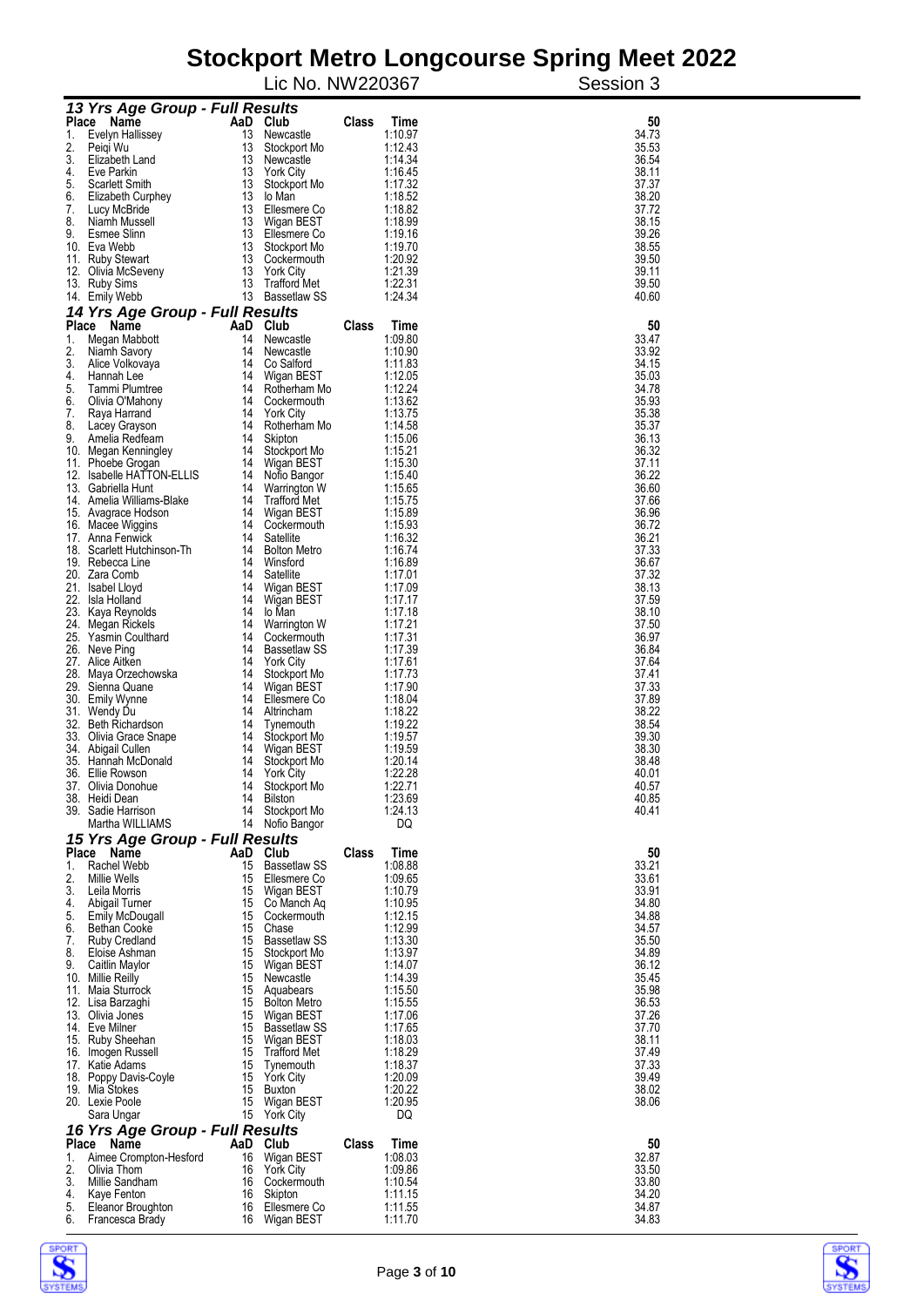|                                                                                      |          |                                         |              |                    | Olochport Metro Longcourse Opinig Meet Zuzz |                    |                    |
|--------------------------------------------------------------------------------------|----------|-----------------------------------------|--------------|--------------------|---------------------------------------------|--------------------|--------------------|
|                                                                                      |          | Lic No. NW220367                        |              |                    | Session 3                                   |                    |                    |
| Millie Duncan<br>7.                                                                  | 16       | Stockport Mo                            |              | 1:14.27            | 35.32                                       |                    |                    |
| 8.<br>lona Robinson<br>9.<br>Jessica Sunderland                                      | 16<br>16 | Cockermouth<br>Aquabears                |              | 1:15.32<br>1:15.71 | 36.88<br>35.72                              |                    |                    |
| 10. Matilda HELLFELD                                                                 | 16       | Nofio Bangor                            |              | 1:17.16            | 37.23                                       |                    |                    |
| 11. Isabella Chalmers-Morr                                                           | 16       | Stockport Mo                            |              | 1:17.23            | 37.42                                       |                    |                    |
| 12. Grace Whalley<br>13. Gabrielle Sampson                                           | 16<br>16 | Satellite<br>Stockport Mo               |              | 1:17.59<br>1:17.81 | 38.35<br>37.18                              |                    |                    |
| 14. Charlotte Lund                                                                   | 16       | Stockport Mo                            |              | 1:20.37            | 37.94                                       |                    |                    |
| 17 Yrs Age Group - Full Results                                                      |          |                                         |              |                    |                                             |                    |                    |
| Place Name                                                                           |          | AaD Club                                | Class        | Time               | 50                                          |                    |                    |
| Anna Farrow<br>1.<br>2.<br>Mia Smith                                                 | 17<br>17 | Ellesmere Co<br>Stockport Mo            |              | 1:07.03<br>1:08.20 | 32.72<br>33.50                              |                    |                    |
| 3.<br><b>Milly Martin</b>                                                            | 17       | Ellesmere Co                            |              | 1:08.37            | 33.34                                       |                    |                    |
| 4.<br>Ruby Macfarlane                                                                | 17       | Co Salford                              |              | 1:09.31            | 33.71                                       |                    |                    |
| 5.<br>Amelia Stevenson<br>6.<br>Francesca Cullen                                     | 17<br>17 | Bassetlaw SS<br><b>Bolton Metro</b>     |              | 1:09.40<br>1:09.65 | 34.05<br>34.03                              |                    |                    |
| 7.<br>Abigail Febrey                                                                 | 17       | Ellesmere Co                            |              | 1:10.09            | 33.86                                       |                    |                    |
| 8.<br>Hannah Camden                                                                  | 17       | Wigan BEST                              |              | 1:10.36            | 34.01                                       |                    |                    |
| 9.<br><b>Charlotte Deniz</b><br>10. Eloise Brookes                                   | 17<br>17 | <b>York City</b><br>Chase               |              | 1:11.90<br>1:12.37 | 33.65<br>34.87                              |                    |                    |
| 11. Daisy Guttridge                                                                  | 17       | Rotherham Mo                            |              | 1:13.33            | 35.08                                       |                    |                    |
| Jasmine Shearer<br>12.                                                               | 17       | Stockport Mo                            |              | 1:14.32            | 34.73                                       |                    |                    |
| 13. Megan Goodwin<br>14. Lydia Keeley                                                | 17<br>17 | Stockport Mo<br>Stockport Mo            |              | 1:16.08<br>1:16.60 | 36.15<br>37.17                              |                    |                    |
| 15. Erin More O'Ferrall                                                              | 17       | Satellite                               |              | 1:17.66            | 37.25                                       |                    |                    |
| 16. Madeleine Hemuss                                                                 | 17       | lo Man                                  |              | 1:19.47            | 38.14                                       |                    |                    |
| 17. Maisie Daniels<br>18. Annabelle Ebanks                                           | 17       | Newcastle St<br>17 Chase                |              | 1:19.99<br>1:24.49 | 38.90<br>39.44                              |                    |                    |
| 18 Yrs/Over Age Group - Full Results                                                 |          |                                         |              |                    |                                             |                    |                    |
| Place Name                                                                           |          | AaD Club                                | Class        | Time               | 50                                          |                    |                    |
| 1.<br>Abbie Low                                                                      | 20       | Loughboro Un                            |              | 1:05.30            | 31.87                                       |                    |                    |
| 2.<br><b>Mollie Garratt</b><br>3.<br>Erica Lau                                       | 18<br>24 | <b>York City</b><br>Loughboro Un        |              | 1:05.31<br>1:06.78 | 31.28<br>32.47                              |                    |                    |
| <b>Eleanor Phesse</b><br>4.                                                          | 21       | Loughboro Un                            |              | 1:07.59            | 32.55                                       |                    |                    |
| 5.<br>Mya Watt                                                                       | 18       | Ellesmere Co                            |              | 1:10.17            | 34.11                                       |                    |                    |
| 6.<br>Olivia Herron<br>7.<br>Isobella Burton                                         | 18<br>22 | Ellesmere Co<br>Winsford                |              | 1:10.83<br>1:11.24 | 34.64<br>34.29                              |                    |                    |
| 8.<br>Elle Pryce                                                                     | 23       | Satellite                               |              | 1:11.35            | 34.05                                       |                    |                    |
| 9.<br>Olivia Gregory                                                                 | 18       | Co Derby                                |              | 1:11.76            | 34.29                                       |                    |                    |
| Hannah Buick<br>10.<br>11.<br>Amanda Bani                                            | 19<br>18 | Chase<br>Ellesmere Co                   |              | 1:12.57<br>1:13.04 | 34.88<br>34.59                              |                    |                    |
| 12. Amy Heron                                                                        | 18       | Tynemouth                               |              | 1:15.87            | 34.90                                       |                    |                    |
| 13. Robin Douglas                                                                    | 20       | lo Man                                  |              | 1:17.42            | 37.95                                       |                    |                    |
| 14. Olivia Hughes<br>15. Caitlin Cooke                                               | 18<br>20 | <b>Bolton Metro</b><br>Chase            |              | 1:18.06<br>1:18.96 | 37.68<br>38.01                              |                    |                    |
| 16. Fallon Cooney                                                                    | 20       | Co Manch Ag                             |              | 10 1:28.47         | 42.64                                       |                    |                    |
| Combined Result - Multi-Classification by British Para-Swimming Points<br>Place Name |          | AaD Club                                |              | Time               | <b>BDPoints</b><br>50                       |                    |                    |
| 1. Fallon Cooney                                                                     | 20       | Co Manch Aq                             | Class<br>10  | 1:28.47            | 412<br>42.64                                |                    |                    |
|                                                                                      |          |                                         |              |                    |                                             |                    |                    |
| <b>EVENT 303 Boy Open 200m Breaststroke</b>                                          |          |                                         |              |                    |                                             |                    |                    |
| 12 Yrs Age Group - Full Results                                                      |          |                                         |              |                    |                                             |                    |                    |
| Place Name                                                                           |          | AaD Club                                | Class        | Time               | 50                                          | 100                | 150                |
| 1. Mason Grady                                                                       |          | 12 Stockport Mo                         |              | 3:26.56            | 46.36                                       | 1:38.31            | 2:33.14            |
| 13 Yrs Age Group - Full Results<br>Place Name                                        |          |                                         |              |                    |                                             |                    |                    |
| 1.<br>Thomas Bidgood                                                                 |          | AaD Club<br>13 Satellite                | Class        | Time<br>2:58.83    | 50<br>39.87                                 | 100<br>1:25.81     | 150<br>2:13.12     |
| 2. Alfie Owen                                                                        |          | 13 Wigan BEST                           |              | 2:59.99            | 40.27                                       | 1:26.85            | 2:14.39            |
| 14 Yrs Age Group - Full Results                                                      |          |                                         |              |                    |                                             |                    |                    |
| Place Name                                                                           | 14       | AaD Club                                | Class        | Time<br>2:41.68    | 50<br>37.25                                 | 100                | 150                |
| 1.<br>Thomas O'Brien<br>2.<br>Jasper Hall                                            | 14       | Stockport Mo<br>Newcastle               |              | 2:44.62            | 37.51                                       | 1:19.17<br>1:19.40 | 2:00.98<br>2:02.19 |
| 3.<br>Nicholas Land                                                                  | 14       | Newcastle                               |              | 2:47.16            | 37.13                                       | 1:19.79            | 2:03.82            |
| 4.<br>Joshua Hayes<br>5.<br>Reuban Fox-Kirkham                                       |          | 14 Wigan BEST<br>14 Ellesmere Co        |              | 3:03.96<br>3:07.23 | 41.24<br>40.68                              | 1:28.06            | 2:16.35<br>2:17.25 |
| 15 Yrs Age Group - Full Results                                                      |          |                                         |              |                    |                                             | 1:27.76            |                    |
| Place Name                                                                           |          | AaD Club                                | Class        | Time               | 50                                          | 100                | 150                |
| 1.<br>Xuanming Guo                                                                   | 15       | Co Manch Aq                             |              | 2:36.91            | 35.44                                       | 1:15.02            | 1:55.62            |
| 2.<br><b>Finlay Pope</b>                                                             | 15       | Stockport Mo                            |              | 2:42.13            | 37.53                                       | 1:19.10            | 2:01.22            |
| 3.<br>Jamie Bleanch<br>4.<br>Jacob Hodkinson                                         | 15<br>15 | <b>York City</b><br><b>Bassetlaw SS</b> |              | 2:47.17<br>2:48.55 | 37.15<br>37.00                              | 1:20.28<br>1:21.20 | 2:03.63<br>2:06.05 |
| 5.<br>Oliver Salimbeni                                                               | 15       | Stockport Mo                            |              | 2:49.24            | 36.59                                       | 1:20.37            | 2:05.53            |
| 6.<br>Caden Wickstone Sutton                                                         | 15       | Chase                                   |              | 2:50.10            | 38.06                                       | 1:21.90            | 2:06.63            |
| 7.<br>Harris Rollaston<br>16 Yrs Age Group - Full Results                            |          | 15 Trafford Met                         |              | 2:57.93            | 39.27                                       | 1:25.53            | 2:14.33            |
| Place Name                                                                           |          | AaD Club                                | <b>Class</b> | Time               | 50                                          | 100                | 150                |
| Matthew Charlesworth<br>1.                                                           | 16       | Blackpool Aq                            |              | 2:37.97            | 35.34                                       | 1:15.37            | 1:56.37            |
| 2.<br>Harry Brancham<br>3.                                                           |          | 16 Bassetlaw SS                         |              | 2:38.51<br>2:40.49 | 35.12<br>35.61                              | 1:15.39<br>1:16.93 | 1:56.84<br>1:58.63 |
| Haydn Burns<br>4.<br>Ben Davidson                                                    | 16       | Stockport Mo<br>16 Trafford Met         |              | 2:44.58            | 35.30                                       | 1:18.71            | 2:01.88            |
| 5.<br>Eber Clayton                                                                   |          | 16 Co Manch Ag                          |              | 2:47.13            | 36.99                                       | 1:20.04            | 2:03.95            |



*17 Yrs Age Group - Full Results*

**Place Name AaD Club Class Time 50 100 150** 1. Oliver Covill 17 Ellesmere Co 2:35.16 34.29 1:13.94 1:54.26 2. Ethan Blackett 17 Newcastle 2:46.29 36.82 1:19.81 2:03.70

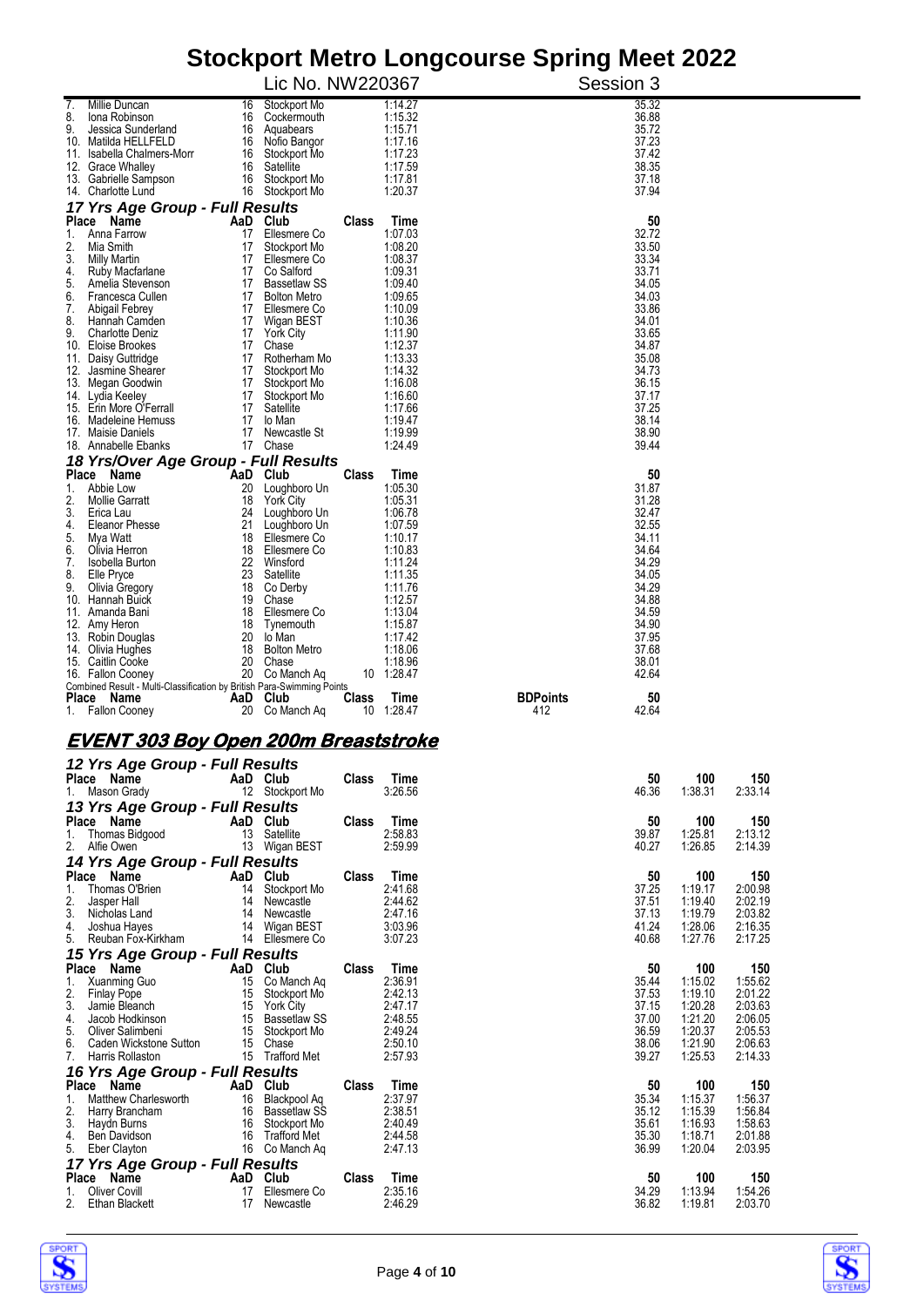|                                                       |           |                                     | s mono congoodroo<br>Lic No. NW220367 | YP'<br>שי<br>Session 3               |                    |
|-------------------------------------------------------|-----------|-------------------------------------|---------------------------------------|--------------------------------------|--------------------|
| 18 Yrs/Over Age Group - Full Results                  |           |                                     |                                       |                                      |                    |
| Place Name                                            |           | AaD Club                            | <b>Class</b><br>Time                  | 100<br>50                            | 150                |
| 1.<br><b>Buddy Deakes</b><br>2.<br><b>Jack Senior</b> | 18<br>18  | Newcastle St<br>Co Leeds            | 2:28.67<br>2:30.92                    | 33.14<br>1:10.69<br>34.79<br>1:13.93 | 1:49.01<br>1:52.27 |
| 3.<br>Adam Jones                                      | 19        | Trafford Met                        | 2:37.43                               | 35.17<br>1:15.44                     | 1:57.15            |
| 4.<br>Toby Ranson                                     | 18        | Co Manch Aq                         | 2:39.26                               | 34.42<br>1:14.90                     | 1:56.64            |
| <u>EVENT 304 Girl Open 200m Freestyle</u>             |           |                                     |                                       |                                      |                    |
| 10/11 Yrs Age Group - Full Results                    |           |                                     |                                       |                                      |                    |
| Place<br>Name                                         | AaD       | Club                                | Time                                  | 50<br>100                            | 150                |
| Autum Claxton<br>1.                                   | 11        | Stockport Mo                        | 2:27.23                               | 34.21<br>1:12.60                     | 1:50.93            |
| 2.<br>Annie Hutchon<br>3.<br><b>Isabelle Rafferty</b> | 11        | Ellesmere Co<br>11 Bassetlaw SS     | 2:40.60<br>2:48.79                    | 37.76<br>1:19.98<br>37.64<br>1:20.54 | 2:02.15<br>2:04.87 |
| 12 Yrs Age Group - Full Results                       |           |                                     |                                       |                                      |                    |
| Place<br>Name                                         | AaD       | Club                                | Time                                  | 100<br>50                            | 150                |
| Maisie O'Mahony<br>1.<br>2.<br>Isabella Fowles        | 12<br>12  | Cockermouth<br>Cockermouth          | 2:28.47<br>2:29.87                    | 34.77<br>1:13.73<br>34.69<br>1:13.43 | 1:52.72<br>1:52.47 |
| 2.<br>Carey Sullivan                                  | 12        | Co Manch Ag                         | 2:29.87                               | 33.71<br>1:11.80                     | 1:52.24            |
| 4.<br>Lilly-Rose Unwin                                |           | 12 Trafford Met                     | 2:31.32                               | 34.38<br>1:13.45                     | 1:53.19            |
| 13 Yrs Age Group - Full Results                       |           |                                     |                                       |                                      |                    |
| Place Name<br>1.<br>Peigi Wu                          | AaD<br>13 | Club<br>Stockport Mo                | Time<br>2:22.57                       | 50<br>100<br>32.90<br>1:09.72        | 150<br>1:48.22     |
| 2.<br>Rachel Lewis                                    | 13        | Cockermouth                         | 2:22.76                               | 33.20<br>1:10.16                     | 1:47.26            |
| 3.<br>Maisie Beattie<br>4.<br>Evelyn Hallissey        | 13<br>13  | Ellesmere Co<br>Newcastle           | 2:23.04<br>2:23.21                    | 33.66<br>1:10.35<br>33.95<br>1:11.49 | 1:47.96<br>1:48.72 |
| 5.<br>Elizabeth Land                                  | 13        | Newcastle                           | 2:24.80                               | 33.13<br>1:10.58                     | 1:48.75            |
| 6.<br>Niamh Mussell                                   | 13        | Wigan BEST                          | 2:27.46                               | 34.17<br>1:11.09                     | 1:50.91            |
| 7.<br>Esmee Slinn<br>8.<br>Eva Webb                   | 13<br>13  | Ellesmere Co<br>Stockport Mo        | 2:28.46<br>2:30.23                    | 33.63<br>1:11.59<br>33.36<br>1:10.80 | 1:50.23<br>1:50.79 |
| 9.<br>Alice Holt                                      | 13        | Wigan BEST                          | 2:30.52                               | 34.82<br>1:12.91                     | 1:52.22            |
| 14 Yrs Age Group - Full Results                       |           |                                     |                                       |                                      |                    |
| Place<br>Name<br>Cici Noss<br>1.                      | AaD<br>14 | Club<br>Ellesmere Co                | Time<br>2:12.90                       | 50<br>100<br>30.78<br>1:05.17        | 150<br>1:39.54     |
| 2.<br>Kerry Hennie                                    | 14        | Warrington W                        | 2:16.67                               | 30.57<br>1:04.39                     | 1:40.24            |
| 3.<br>Katherine Noble                                 | 14        | Newcastle                           | 2:17.45                               | 31.67<br>1:06.49                     | 1:42.48            |
| 4.<br>Jennifer Walker<br>5.<br>Amelia Williams-Blake  | 14<br>14  | Bassetlaw SS<br><b>Trafford Met</b> | 2:18.27<br>2:18.67                    | 31.80<br>1:07.37<br>32.01<br>1:07.07 | 1:43.19<br>1:43.47 |
| 6.<br>Olivia O'Mahony                                 | 14        | Cockermouth                         | 2:19.57                               | 31.64<br>1:07.23                     | 1:44.24            |
| 7.<br>Diana Morosan<br>8.<br>Grace Edwards            | 14<br>14  | Newcastle<br>Satellite              | 2:23.05<br>2:23.06                    | 32.54<br>1:09.30<br>32.50<br>1:08.59 | 1:46.46<br>1:46.40 |
| 9.<br>Lilli Tipping                                   | 14        | Wigan BEST                          | 2:24.25                               | 32.57<br>1:09.22                     | 1:47.62            |
| 10. Isabelle HATTON-ELLIS                             | 14        | Nofio Bangor                        | 2:25.18                               | 34.04<br>1:11.07                     | 1:49.07            |
| 11. Neve Ping<br>Yasmin Coulthard<br>12.              | 14<br>14  | <b>Bassetlaw SS</b><br>Cockermouth  | 2:25.25<br>2:25.60                    | 33.95<br>1:10.79<br>33.24<br>1:10.21 | 1:49.05<br>1:48.68 |
| 13. Molly-Rosanna Young                               | 14        | Tynemouth                           | 2:25.65                               | 32.89<br>1:09.56                     | 1:47.49            |
| 14. Lacey Grayson                                     | 14        | Rotherham Mo                        | 2:25.99<br>2:26.26                    | 34.00<br>1:12.48<br>34.05            | 1:50.48<br>1:49.94 |
| 15. Isabel Lloyd<br>16. Macee Wiggins                 | 14<br>14  | Wigan BEST<br>Cockermouth           | 2:27.75                               | 1:11.61<br>33.74<br>1:11.29          | 1:50.32            |
| 17.<br>Scarlett Hutchinson-Th                         | 14        | <b>Bolton Metro</b>                 | 2:28.32                               | 34.34<br>1:12.64                     | 1:51.46            |
| 18. Megan Mills<br>Megan Rickels<br>19.               | 14<br>14  | <b>York City</b><br>Warrington W    | 2:28.57<br>2:28.81                    | 34.91<br>1:13.42<br>34.47<br>1:12.22 | 1:52.28<br>1:51.15 |
| 20.<br>Zara Comb                                      | 14        | Satellite                           | 2:29.38                               | 34.00<br>1:12.74                     | 1:50.74            |
| 21.<br>Megan Kenningley                               | 14        | Stockport Mo                        | 2:30.23                               | 34.41<br>1:12.60                     | 1:52.03            |
| 22. Ellie Rowson<br>23. Amelia Redfearn               | 14<br>14  | <b>York City</b><br>Skipton         | 2:30.52<br>2:31.18                    | 34.87<br>1:13.47<br>35.11<br>1:13.93 | 1:52.77<br>1:53.22 |
| 15 Yrs Age Group - Full Results                       |           |                                     |                                       |                                      |                    |
| Place Name                                            | AaD       | Club                                | Time                                  | 50<br>100                            | 150                |
| Rachel Webb<br>1.<br>2.<br>Anna Farr                  | 15<br>15  | <b>Bassetlaw SS</b><br>Ellesmere Co | 2:15.22<br>2:15.23                    | 30.98<br>1:05.06<br>31.52<br>1:06.02 | 1:40.62<br>1:40.87 |
| 3.<br>Ellie Wilson                                    | 15        | Cockermouth                         | 2:15.54                               | 31.16<br>1:05.65                     | 1:41.10            |
| 4.<br>Chloe Ridge<br>5.<br><b>Charlotte Surrell</b>   | 15<br>15  | Wigan BEST<br>Chase                 | 2:15.58<br>2:17.96                    | 31.64<br>1:06.36<br>31.91<br>1:06.88 | 1:41.71<br>1:43.02 |
| 6.<br>Martha Ricketts                                 | 15        | Satellite                           | 2:18.11                               | 31.84<br>1:06.70                     | 1:42.92            |
| 7.<br><b>Bethan Cooke</b>                             | 15        | Chase                               | 2:18.30                               | 30.79<br>1:06.01                     | 1:42.35            |
| 8.<br>Emily McDougall<br>9.<br>Macy Walton            | 15<br>15  | Cockermouth<br>Ellesmere Co         | 2:18.70<br>2:19.43                    | 32.33<br>1:07.29<br>31.34<br>1:06.83 | 1:43.44<br>1:43.43 |
| 10. Ruby Credland                                     | 15        | <b>Bassetlaw SS</b>                 | 2:20.23                               | 32.39<br>1:07.81                     | 1:44.61            |
| 11. Darcey Murphy                                     | 15        | Stockport Mo                        | 2:20.37<br>2:21.55                    | 31.88<br>1:07.40<br>32.87<br>1:09.09 | 1:44.09<br>1:45.78 |
| 12.<br>Grace Taylor<br>13. Siena Oxby                 | 15<br>15  | <b>Bolton Metro</b><br>Stockport Mo | 2:23.53                               | 33.99<br>1:10.50                     | 1:47.58            |
| 14. Elizabeth Jacobs                                  | 15        | Stockport Mo                        | 2:23.69                               | 32.65<br>1:08.70                     | 1:46.08            |
| 15. Eve Milner<br>16. Isobel Munnoch                  | 15<br>15  | <b>Bassetlaw SS</b><br>Tynemouth    | 2:23.92<br>2:24.34                    | 33.23<br>1:09.69<br>33.20<br>1:10.34 | 1:47.71<br>1:47.93 |
| 17. Freya Carnell                                     | 15        | Satellite                           | 2:25.85                               | 33.57<br>1:10.84                     | 1:48.71            |
| 18. Ruby Sheehan<br>19. Poppy Davis-Coyle             | 15<br>15  | Wigan BEST<br>York City             | 2:26.97<br>2:27.50                    | 34.10<br>1:11.48<br>34.16<br>1:11.82 | 1:49.80<br>1:50.08 |
| 16 Yrs Age Group - Full Results                       |           |                                     |                                       |                                      |                    |
| Place Name                                            | AaD       | Club                                | Time                                  | 50<br>100                            | 150                |
| Mia Burslem<br>1.                                     | 16        | Co Liverpool                        | 2:11.80                               | 29.59<br>1:02.94                     | 1:37.45            |
| 2.<br>Mia Mason<br>3.<br>Amy Kenworthy                | 16<br>16  | Co Manch Aq<br>Winsford             | 2:13.52<br>2:14.28                    | 30.74<br>1:04.94<br>31.44<br>1:05.16 | 1:39.01<br>1:40.04 |
| 4.<br>Jamie-Leigh Tyson                               | 16        | Co Liverpool                        | 2:15.10                               | 1:05.66<br>31.03                     | 1:40.66            |
| 5.<br>Daisy Purchase<br>6.<br>Olivia Thom             | 16<br>16  | Rotherham Mo<br><b>York City</b>    | 2:15.32<br>2:15.87                    | 30.89<br>1:05.12<br>30.51<br>1:04.87 | 1:41.20<br>1:40.36 |
| 7.<br>Lauren Heppell                                  | 16        | Newcastle                           | 2:18.12                               | 31.43<br>1:06.45                     | 1:42.45            |
| 8.<br>Beth Robinson<br>9.<br>Millie Sandham           | 16<br>16  | Stockport Mo<br>Cockermouth         | 2:18.50<br>2:18.82                    | 31.39<br>1:06.71<br>32.85<br>1:08.53 | 1:42.89<br>1:44.07 |
|                                                       |           |                                     |                                       |                                      |                    |



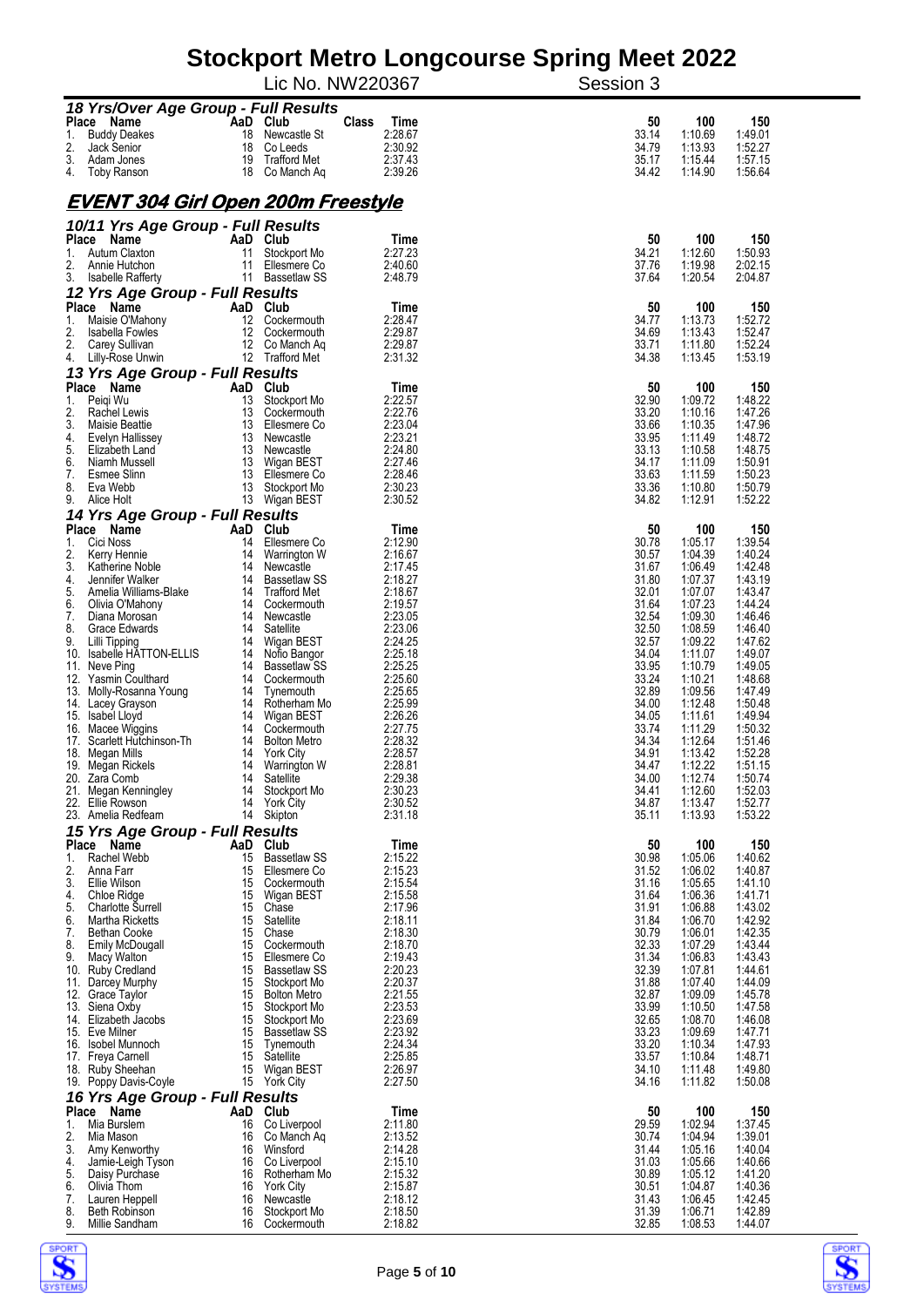|                                                                  | Lic No. NW220367                    |                       | Session 3      |                    |                    |
|------------------------------------------------------------------|-------------------------------------|-----------------------|----------------|--------------------|--------------------|
| 10. Eleanor Broughton<br>16<br>11. Hannah Sharpe<br>16           | Ellesmere Co<br>Newcastle           | 2:20.69<br>2:20.96    | 31.75<br>32.83 | 1:07.14<br>1:08.55 | 1:44.09<br>1:45.11 |
| 12. Amelia Picton<br>16                                          | Wigan BEST                          | 2:21.29               | 32.08          | 1:07.66            | 1:44.74            |
| 13. Tilly Copeland<br>16<br>14. Matilda HELLFELD<br>16           | Co Manch Ag<br>Nofio Bangor         | 2:22.18<br>2:23.94    | 32.15<br>32.44 | 1:07.84<br>1:08.97 | 1:45.64<br>1:46.70 |
| 16<br>15. Emma Holmes<br>16<br>16. Grace Whalley                 | Co Manch Aq<br>Satellite            | 2:24.15<br>2:24.30    | 33.33<br>33.27 | 1:10.19<br>1:09.70 | 1:47.77<br>1:47.44 |
| 16<br>17. Iona Robinson<br>18. Isabella Chalmers-Morr            | Cockermouth<br>16 Stockport Mo      | 2:25.56<br>2:26.15    | 33.82<br>33.19 | 1:10.99<br>1:10.10 | 1:48.98<br>1:48.73 |
| 17 Yrs Age Group - Full Results                                  |                                     |                       |                |                    |                    |
| Place Name<br>1.<br>Anna Farrow<br>17                            | AaD Club<br>Ellesmere Co            | Time<br>2:09.54       | 50<br>29.59    | 100<br>1:02.53     | 150<br>1:36.47     |
| 2.<br>Eliza Pinkstone<br>17<br>3.<br>Amelia Brian                | Stockport Mo<br>17 Ellesmere Co     | 2:09.63<br>2:10.14    | 30.65<br>29.98 | 1:03.24<br>1:03.10 | 1:36.95<br>1:37.22 |
| 4.<br>17<br><b>Mollie Fisher</b>                                 | Rotherham Mo                        | 2:10.86               | 30.39          | 1:03.69            | 1:37.68            |
| 5.<br>17<br>Holly Lamb<br>6.<br>Mia Smith<br>17                  | Ellesmere Co<br>Stockport Mo        | 2:11.80<br>2:14.64    | 31.09<br>31.45 | 1:04.43<br>1:05.90 | 1:38.58<br>1:40.38 |
| 7.<br>17<br>Katie Rawnsley<br>8.<br>Naomi McGuire                | Prescot<br>17 Ellesmere Co          | 2:15.60<br>2:16.71    | 31.04<br>31.08 | 1:05.15<br>1:05.96 | 1:40.36<br>1:41.84 |
| 9.<br>Amelia Osborne<br>17<br>10. Bryony Lowe                    | 17 Rotherham Mo<br>Ellesmere Co     | 2:16.87<br>2:17.24    | 31.41<br>30.97 | 1:05.97<br>1:05.57 | 1:41.80<br>1:41.70 |
| 11. Lucy Dixon                                                   | 17 Co Salford                       | 2:18.96               | 30.86          | 1:05.59            | 1:42.33            |
| 12. Emily Inns<br>17<br>13. Charlotte Grimshaw                   | 17 Altrincham<br>Workington         | 2:19.08<br>2:22.46    | 32.44<br>32.86 | 1:09.44<br>1:09.14 | 1:44.78<br>1:46.66 |
| 14. Lydia Keeley<br>Maisie Daniels                               | 17 Stockport Mo<br>17 Newcastle St  | 2:26.25<br>DQ         | 33.95          | 1:10.93            | 1:49.03            |
| 18 Yrs/Over Age Group - Full Results                             |                                     |                       |                |                    |                    |
| Place Name<br>20<br>Abbie Low<br>1.                              | AaD Club<br>Loughboro Un            | Time<br>2:07.73       | 50<br>29.48    | 100<br>1:02.19     | 150<br>1:34.88     |
| 2.<br>20<br>Amy Corcoran<br>3.<br>18<br>Mya Watt                 | Loughboro Un<br>Ellesmere Co        | 2:10.97<br>2:14.32    | 29.95<br>30.81 | 1:02.87<br>1:04.49 | 1:36.92<br>1:39.60 |
| 4.<br>Lola Oke<br>18<br>5.<br>18<br>Ella Shaw                    | Ellesmere Co<br>Chase               | 2:15.60<br>2:16.63    | 30.84<br>31.07 | 1:04.97<br>1:05.16 | 1:40.31<br>1:40.82 |
| 6.<br>18<br>Olivia Herron                                        | Ellesmere Co                        | 2:18.45               | 31.53          | 1:06.77            | 1:42.85            |
| 7.<br>Colleen Devlin<br>18<br>8.<br>18<br>Georgia Heath          | Stockport Mo<br><b>Bolton Metro</b> | 2:23.05<br>2:23.46    | 31.96<br>31.90 | 1:07.97<br>1:08.06 | 1:45.96<br>1:45.72 |
| <u>EVENT 305 Boy Open 200m Butterfly</u>                         |                                     |                       |                |                    |                    |
| 13 Yrs Age Group - Full Results                                  |                                     |                       |                |                    |                    |
| Place Name<br>Finn Proud<br>13<br>1.                             | AaD Club<br>Newcastle               | Time<br>2:34.77       | 50<br>33.49    | 100<br>1:12.33     | 150<br>1:54.99     |
| 2.<br>13<br>Christian Matheson<br>Thomas Bidgood                 | Newcastle<br>13 Satellite           | 2:35.19<br><b>DNF</b> | 32.69          | 1:11.51            | 1:52.59            |
| 14 Yrs Age Group - Full Results                                  |                                     |                       |                |                    |                    |
| Place Name<br>Lewis Brodie<br>1.                                 | AaD Club<br>14 Stockport Mo         | Time<br>2:30.71       | 50<br>32.54    | 100<br>1:10.68     | 150<br>1:50.98     |
| 2.<br>Jamie Beach<br>3.                                          | 14 Newcastle                        | 2:36.07<br>2:38.98    | 32.45<br>33.39 | 1:10.66<br>1:12.61 | 1:52.86<br>1:55.10 |
| Saul Newson-Nixon<br>4.<br>Daniel Richardson<br>14               | 14 Cockermouth<br>Winsford          | 2:55.66               | 35.97          | 1:18.08            | 2:04.07            |
| 5.<br>Jack Harmer<br>15 Yrs Age Group - Full Results             | 14 Satellite                        | 2:58.82               | 35.03          | 1:17.49            | 2:07.19            |
| Place Name<br><b>Oliver Crooks</b>                               | AaD Club<br>15 Bolton Metro         | <b>Time</b>           | 50             | 100                | 150                |
| 1.<br>2.<br><b>Ethan Williams</b>                                | 15 Newcastle                        | 2:26.21<br>2:29.87    | 31.04<br>32.80 | 1:09.43<br>1:11.89 | 1:49.12<br>1:51.51 |
| 3.<br>Elliot Mitchell<br>16 Yrs Age Group - Full Results         | 15 Oldham Aqua                      | 2:33.50               | 30.95          | 1:07.57            | 1:48.51            |
| Place Name                                                       | AaD Club                            | Time                  | 50             | 100                | 150                |
| 1.<br>James McClure<br>2.<br>Davey Unwin<br>16                   | 16 Co Coventry<br>Stockport Mo      | 2:12.04<br>2:12.66    | 30.05<br>28.94 | 1:03.88<br>1:02.53 | 1:37.72<br>1:38.38 |
| 3.<br>Owen Whiteley<br>4.<br>Shea Whiteley                       | 16 Co Manch Ag<br>16 Co Manch Ag    | 2:24.59<br>2:26.09    | 30.61<br>31.92 | 1:07.88<br>1:09.51 | 1:46.97<br>1:48.28 |
| 5.<br>16<br>Benjamin Thorpe<br>6.<br>Freddie Brook               | Newcastle<br>16 York City           | 2:28.03<br>2:32.88    | 32.17<br>32.60 | 1:10.18<br>1:11.63 | 1:49.71<br>1:52.52 |
| 7.<br>Harry Brancham                                             | 16 Bassetlaw SS                     | 2:44.72               | 33.24          | 1:14.61            | 1:59.20            |
| 17 Yrs Age Group - Full Results<br>Place Name                    | AaD Club                            | Time                  | 50             | 100                | 150                |
| Luke Critchlow<br>1.<br>2.<br>17<br>Thomas Kud                   | 17 Stockport Mo<br>Winsford         | 2:14.00<br>2:17.35    | 29.39<br>29.86 | 1:02.88<br>1:04.53 | 1:38.25<br>1:40.49 |
| 3.<br>17<br>Mason Carter                                         | Wrekin Coll                         | 2:18.18               | 30.66          | 1:05.35            | 1:41.07            |
| 4.<br>Lucas Waligora<br>5.<br>Owen Wing                          | 17 York City<br>17 York City        | 2:21.64<br>2:22.93    | 30.39<br>30.29 | 1:05.32<br>1:05.90 | 1:43.13<br>1:43.65 |
| 6.<br>Cillian McGuinness<br>18 Yrs/Over Age Group - Full Results | 17 Bassetlaw SS                     | 2:27.85               | 29.21          | 1:05.42            | 1:45.15            |
| Place<br>Name                                                    | AaD Club                            | Time                  | 50             | 100                | 150                |
| 20<br>1.<br>Ethan Wright<br>2.<br>18<br>Callum Kettlewell        | Winsford<br><b>Bassetlaw SS</b>     | 2:14.13<br>2:14.95    | 28.95<br>29.02 | 1:02.32<br>1:02.24 | 1:37.82<br>1:37.46 |
| 3.<br>Daniel Menzer<br>18<br>4.<br>James Ross                    | 19 Bo Barnsley<br>Co Salford        | 2:15.67<br>2:16.27    | 29.49<br>30.64 | 1:03.39<br>1:05.18 | 1:39.15<br>1:40.79 |
| 5.<br>18<br>Kyle Offer<br>6.<br>Adam Jones<br>19                 | Co Coventry<br><b>Trafford Met</b>  | 2:17.18<br>2:20.11    | 29.92<br>29.56 | 1:04.79<br>1:04.58 | 1:40.58<br>1:41.60 |
| 7.<br>18<br>Jack Ashurst                                         | Tynemouth                           | 2:27.77               | 29.78          | 1:06.06            | 1:45.73            |
| 8.<br>Cameron Jeffrey                                            | 19 Satellite                        | 2:32.60               | 30.29          | 1:07.59            | 1:49.23            |

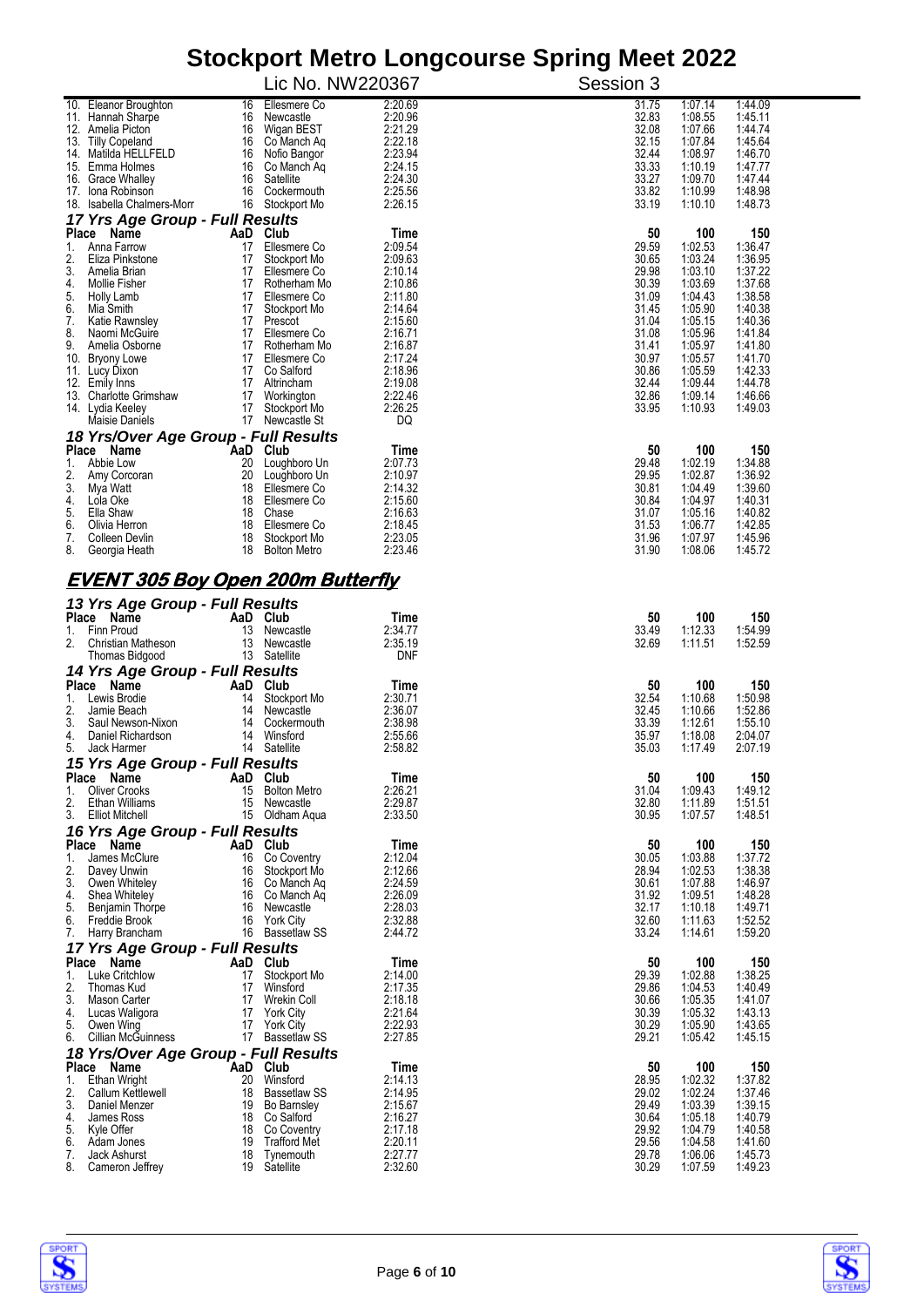Lic No. NW220367 Session 3

#### **EVENT 306 Girl Open 50m Freestyle**

|             | 10/11 Yrs Age Group - Full Results         |           |                                     |       |                |
|-------------|--------------------------------------------|-----------|-------------------------------------|-------|----------------|
| Place       | Name                                       |           | AaD Club                            | Class | Time           |
| 1.          | Autum Claxton                              | 11<br>11  | Stockport Mo                        |       | 31.11          |
| 2.<br>3.    | <b>Abby Coventry</b><br>Viyana Seifi       | 11        | Tynemouth<br>Stockport Mo           |       | 32.60<br>34.25 |
|             | 4. Annie Hutchon                           | 11        | Ellesmere Co                        |       | 34.46          |
|             | 5. Mollie Offord<br>6. Isabelle Rafferty   | 11        | Altrincham                          |       | 35.12          |
|             |                                            | 11        | Bassetlaw SS                        |       | 35.32          |
| 7.          | <b>Charlotte Steel</b><br>8. Stansie Crowe | 11<br>11  | Stockport Mo<br>Bassetlaw SS        |       | 36.09<br>42.57 |
|             | 12 Yrs Age Group - Full Results            |           |                                     |       |                |
| Place       | Name                                       | AaD Club  |                                     | Class | Time           |
| 1.          | Carey Sullivan                             | 12        | Co Manch Aq                         |       | 31.26          |
| 2.          | Freya Beach                                | 12        | Tynemouth                           |       | 31.94          |
| 3.          | Maisie O'Mahony<br>4. Lilly-Rose Unwin     | 12<br>12  | Cockermouth<br>Trafford Met         |       | 32.23<br>32.42 |
|             | 5 Anwen Williams                           | 12        | Buxton                              |       | 32.58          |
|             | 6. Megan Ormiston                          | 12        | Stockport Mo                        |       | 33.00          |
| 7.          | Hannah Gray                                |           | 12 Tynemouth                        |       | 33.08          |
| 8.<br>9.    | Isabella Fowles<br>Florence Ashton         | 12<br>12  | Cockermouth<br>Cockermouth          |       | 33.14<br>33.47 |
|             | 10. Chloe Darling                          |           | 12 Bilston                          |       | 33.49          |
|             | 11. Elizabeth Christian                    | 12        | lo Man                              |       | 33.51          |
|             | 12. Tia Nache                              | 12        | Stockport Mo                        |       | 33.55          |
|             | 12. Amber Cowgill<br>14. Lara Challinor    | 12        | 12 Trafford Met                     |       | 33.55          |
|             | 15. Rosie Carruthers                       | 12        | Stockport Mo<br>Cockermouth         |       | 33.58<br>33.71 |
|             | 16. Megan Edwards                          | 12        | Satellite                           |       | 33.97          |
|             | 17. Imogen Edwards                         | 12        | Ellesmere Co                        |       | 34.09          |
|             | 18. Lily Bailey                            | 12        | Cockermouth<br>12 Bassetlaw SS      |       | 34.27          |
|             | 19. Abigail Betts<br>20. Anna Smith        |           | 12 Workington                       |       | 34.49<br>34.78 |
|             | 21. Matilda Mayo                           | 12        | Aquabears                           |       | 35.16          |
|             | 22. Esmae Noss                             |           | 12 Ellesmere Co                     |       | 36.00          |
|             | 13 Yrs Age Group - Full Results            |           |                                     |       |                |
|             | Place Name                                 | AaD Club  |                                     | Class | Time           |
| 1.<br>2.    | Peiqi Wu<br><b>Ruby Sims</b>               | 13<br>13  | Stockport Mo<br><b>Trafford Met</b> |       | 28.16<br>29.68 |
|             | 3. Elizabeth Land                          | 13        | Newcastle                           |       | 30.57          |
|             | 4. Niamh Mussell                           |           | 13 Wigan BEST                       |       | 30.71          |
|             | 5. Rachel Lewis                            | 13        | Cockermouth                         |       | 31.11          |
| 7.          | 6. Ella Faulkner<br>Holly Thistlewood      | 13<br>13  | Stockport Mo<br>Stockport Mo        |       | 31.12<br>31.54 |
| 8.          | Eve Parkin                                 | 13        | <b>York City</b>                    |       | 31.94          |
| 8.          | Eva Webb                                   | 13        | Stockport Mo                        |       | 31.94          |
|             | 10. Ruby Stewart                           | 13        | Cockermouth                         |       | 32.29          |
|             | 11. Olivia McSeveny<br>12. Scarlett Smith  | 13<br>13  | <b>York City</b><br>Stockport Mo    |       | 32.33<br>32.34 |
|             | 13. Amber Aston                            | 13        | Aquabears                           |       | 32.35          |
|             | 14. Isabelle Dusterloh                     | 13        | Altrincham                          |       | 32.44          |
|             | 15. Emily Smith                            | 13        | Stockport Mo                        |       | 32.48          |
|             | 16. Caitlyn Rain<br>17. Annabel Elliott    | 13<br>13  | Trafford Met<br>Stockport Mo        |       | 32.69<br>32.93 |
| 18.         | <b>Constance Scurry</b>                    | 13        | Stockport Mo                        |       | 32.97          |
|             | 19. Elizabeth Curphey                      |           | 13 lo Man                           |       | 33.00          |
|             | 20. Abigail James                          | 13        | <b>York City</b>                    |       | 33.38          |
| 21.         | Letian Wu<br>22. Olivia Bate               | 13<br>13  | <b>Trafford Met</b><br>Aquabears    |       | 33.56<br>33.83 |
|             | 23. Cari WILLIAMS                          | 13        | Notio Bangor                        |       | 33.84          |
|             | 24. Stephanie Cannavan                     | 13        | Aquabears                           |       | 34.33          |
|             | 14 Yrs Age Group - Full Results            |           |                                     |       |                |
| Place<br>1. | Name<br>Zara Comb                          | AaD<br>14 | Club<br>Satellite                   | Class | Time<br>29.16  |
| 2.          | Olivia O'Mahony                            | 14        | Cockermouth                         |       | 29.30          |
| 3.          | Megan Mabbott                              | 14        | Newcastle                           |       | 29.35          |
| 4.          | Amelia Williams-Blake                      | 14        | <b>Trafford Met</b>                 |       | 29.36          |
| 5.          | Alice Volkovaya                            | 14<br>14  | Co Salford                          |       | 29.38          |
| 6.<br>7.    | Cici Noss<br>Avagrace Hodson               | 14        | Ellesmere Co<br>Wigan BEST          |       | 29.44<br>29.46 |
| 8.          | Gabriella Hunt                             | 14        | Warrington W                        |       | 29.49          |
| 9.          | Phoebe Grogan                              | 14        | Wigan BEST                          |       | 29.85          |
|             | 10. Diana Morosan                          | 14        | Newcastle                           |       | 29.93          |
| 11.         | Raya Harrand<br>12. Katherine Noble        | 14<br>14  | <b>York City</b><br>Newcastle       |       | 29.96<br>30.19 |
|             | 13. Lilli Tipping                          | 14        | Wigan BEST                          |       | 30.21          |
| 14.         | Georgia Cowgill                            | 14        | <b>Trafford Met</b>                 |       | 30.24          |
|             | 15. Anna Fenwick                           | 14        | Satellite                           |       | 30.26          |
| 17.         | 16. Lacey Grayson<br>Yasmin Coulthard      | 14<br>14  | Rotherham Mo<br>Cockermouth         |       | 30.61<br>30.63 |
|             | 18. Emily Wynne                            | 14        | Ellesmere Co                        |       | 30.76          |
|             | 19. Grace Edwards                          | 14        | Satellite                           |       | 30.77          |
|             | 20. Neve Ping                              | 14        | Bassetlaw SS                        |       | 30.82          |
|             | 21. Macee Wiggins<br>22. Chloe Macdonaid   | 14<br>14  | Cockermouth<br><b>York City</b>     |       | 30.88<br>31.11 |
|             | 23. Alice Aitken                           | 14        | <b>York City</b>                    |       | 31.12          |
|             | 24. Ellie Cowin                            | 14        | lo Man                              |       | 31.41          |



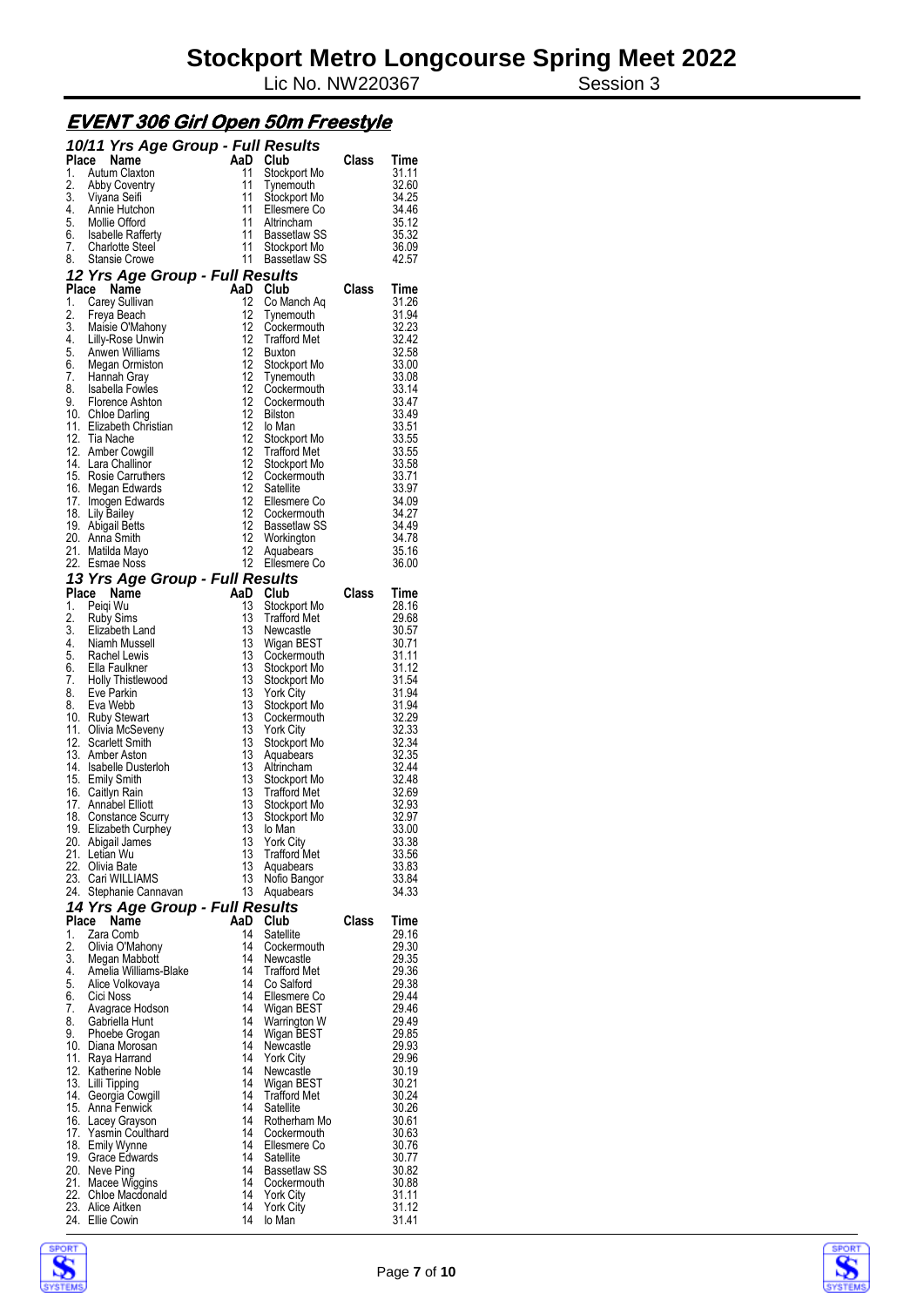### **Stockport Metro Longcourse Spring Meet 2022**  Session 3

|          |                                                     |                  | Lic No. NW220367                    |       |                |
|----------|-----------------------------------------------------|------------------|-------------------------------------|-------|----------------|
|          | 25. Beth Richardson                                 | 14               | Tynemouth                           |       | 31.46          |
|          | 26. Molly-Rosanna Young                             | 14<br>14         | Tynemouth                           |       | 31.50          |
|          | 27. Tammi Plumtree<br>28. Megan Mills               | 14               | Rotherham Mo<br>York City           |       | 31.52<br>31.53 |
|          | 29. Emmie Horwell                                   | 14               | York City                           |       | 31.67          |
|          | 30. Olivia Donohue                                  | 14               | Stockport Mo                        |       | 31.80          |
|          | 31. Isla Holland<br>32. Martha WILLIAMS             | 14<br>14         | Wigan BEST<br>Notio Bangor          |       | 32.05<br>32.07 |
|          | 33. Matilda Bird-McGowan                            | 14               | lo Man                              |       | 32.19          |
|          | 34. Olivia Grace Snape                              | 14               | Stockport Mo                        |       | 32.20          |
|          | 35. Heidi Dean<br>36. Chloe Howes                   | 14<br>14         | Bilston                             |       | 32.28<br>32.37 |
|          | 37. Amelie Coeuille                                 | 14               | <b>Bilston</b><br>Stockport Mo      |       | 32.81          |
|          | 38. Amelia Redfearn                                 | 14               | Skipton                             |       | 32.98          |
|          | 39. Rebecca Line                                    | 14               | Winsford                            |       | 33.23          |
|          | 40. Rebecca Nicols<br>41. Sadie Harrison            | 14<br>14         | Cockermouth<br>Stockport Mo         |       | 33.73<br>35.05 |
|          | Eva Sewards                                         | 14               | Altrincham                          |       | DQ             |
|          | Hannah McDonald                                     | 14               | Stockport Mo                        |       | DQ             |
|          | Keisha McFarlane<br>15 Yrs Age Group - Full Results | 14               | <b>Bilston</b>                      |       | DQ             |
|          | Place Name                                          | AaD Club         |                                     | Class | Time           |
| 1.       | <b>Bethan Cooke</b>                                 | 15               | Chase                               |       | 28.25          |
| 2.<br>3. | Lauren Cusick                                       | 15<br>15         | Aquabears<br>Co Salford             |       | 28.43<br>28.95 |
|          | Nicole Adeyeye<br>4. Daisy Boyer                    | 15               | Stockport Mo                        |       | 29.23          |
|          | 5. Caitlin Maylor                                   | 15               | Wigan BEST                          |       | 29.42          |
| 6.       | Anna Farr                                           | 15               | Ellesmere Co                        |       | 29.57          |
| 7.       | Macy Walton<br>8. Emily McDougall                   | 15<br>15         | Ellesmere Co<br>Cockermouth         |       | 29.89<br>30.12 |
| 9.       | Darcey Murphy                                       | 15               | Stockport Mo                        |       | 30.36          |
|          | 10. Eve Milner                                      | 15               | <b>Bassetlaw SS</b>                 |       | 30.53          |
|          | 11. Ruby Credland<br>12. Millie Reilly              | 15<br>15         | <b>Bassetlaw SS</b><br>Newcastle    |       | 30.85<br>30.93 |
|          | 13. Isobel Munnoch                                  | 15 <sub>15</sub> | Tynemouth                           |       | 31.05          |
|          | 13. Eloise Ashman                                   | 15               | Stockport Mo                        |       | 31.05          |
|          | 15. Katie Coventry                                  | 15               | Tynemouth                           |       | 31.17          |
|          | 16. Rhianna Turner<br>17. Mia Stokes                | 15<br>15         | Stockport Mo<br><b>Buxton</b>       |       | 31.58<br>31.77 |
|          | 18. Daniella Simpson                                | 15               | Satellite                           |       | 31.78          |
|          | 19. Martha Ricketts                                 | 15               | Satellite                           |       | 31.85          |
|          | 20. Imogen Brash<br>21. Ellena Walker               | 15<br>15         | <b>Trafford Met</b>                 |       | 31.90<br>32.10 |
|          | 22. Imogen Russell                                  | 15               | Stockport Mo<br><b>Trafford Met</b> |       | 32.15          |
|          | 23. Freya Carnell                                   | 15               | Satellite                           |       | 32.31          |
|          | 24. Lexie Poole<br>25. Gracie Smith                 | 15               | Wigan BEST                          |       | 32.45          |
|          | 26. Willow Halford                                  | 15<br>15         | Workington<br>Stockport Mo          |       | 32.48<br>32.76 |
|          | 27. Grace Churchill                                 | 15               | <b>Bilston</b>                      |       | 33.81          |
|          | 16 Yrs Age Group - Full Results                     |                  |                                     |       |                |
| 1.       | Place<br>Name<br>Arianna Stokes                     | AaD<br>16        | Club<br>Tynemouth                   | Class | Time<br>27.65  |
| 2.       | Carys Roberts                                       | 16               | Winsford                            |       | 28.12          |
| 3.       | Beth Robinson                                       | 16               | Stockport Mo                        |       | 28.30          |
| 4.       | Jamie-Leigh Tyson                                   | 16               | Co Liverpool                        |       | 28.86          |
| 5.<br>6. | Sophie George<br>Aimee Crompton-Hesford             | 16<br>16         | Winsford<br>Wigan BEST              |       | 29.20<br>29.23 |
| 7.       | <b>Tilly Copeland</b>                               | 16               | Co Manch Aq                         |       | 29.43          |
| 8.       | Tinashe Zinyemba                                    | 16               | Newcastle St                        |       | 30.01          |
| 9.       | <b>Charlotte Lund</b><br>10. Lauren Heppell         | 16<br>16         | Stockport Mo<br>Newcastle           |       | 30.32<br>30.46 |
|          | 11. Emma Holmes                                     | 16               | Co Manch Aq                         |       | 30.54          |
|          | 12. Myla Pike                                       | 16               | Newcastle                           |       | 30.60          |
|          | 13. Hannah Sharpe<br>14. Grace Whalley              | 16<br>16         | Newcastle<br>Satellite              |       | 30.64<br>31.20 |
|          | 15. Iona Robinson                                   | 16               | Cockermouth                         |       | 31.37          |
|          | 16. Gabrielle Sampson                               | 16               | Stockport Mo                        |       | 31.78          |
|          | 17. Martha Harris-Wood<br>18. Katie Clewlow         | 16<br>16         | <b>Buxton</b><br>Newcastle St       |       | 31.89<br>32.88 |
|          | Sophie Webster                                      | 16               | Stockport Mo                        |       | DQ             |
|          | 17 Yrs Age Group - Full Results                     |                  |                                     |       |                |
| Place    | Name                                                | AaD Club         |                                     | Class | Time           |
| 1.<br>2. | Olivia Lloyd-Jones<br>Anna Farrow                   | 17<br>17         | Co Manch Aq<br>Ellesmere Co         |       | 27.48<br>27.67 |
| 3.       | <b>Mollie Fisher</b>                                | 17               | Rotherham Mo                        |       | 28.82          |
| 4.       | Milly Martin                                        | 17               | Ellesmere Co                        |       | 28.86          |
| 5.       | Katie Stobbs                                        | 17<br>17         | Tynemouth                           |       | 28.97          |
| 6.<br>7. | Eliza Pinkstone<br>Katie Rawnsley                   | 17               | Stockport Mo<br>Prescot             |       | 29.08<br>29.13 |
| 8.       | Abigail Febrey                                      | 17               | Ellesmere Co                        |       | 29.37          |
| 9.       | <b>Charlotte Deniz</b><br>10. Amelia Osborne        | 17<br>17         | <b>York City</b>                    |       | 29.42<br>29.51 |
|          | 11. Eloise Brookes                                  | 17               | Rotherham Mo<br>Chase               |       | 29.56          |
|          | 12. Daisy Lewis                                     | 17               | Stretford                           |       | 29.60          |
|          | 12. Bryony Lowe                                     | 17               | Ellesmere Co                        |       | 29.60          |
|          | 14. Georgiana Bot<br>15. Amelia Stevenson           | 17<br>17         | <b>Bolton Metro</b><br>Bassetlaw SS |       | 29.71<br>29.78 |
|          | 16. Lucy Dixon                                      | 17               | Co Salford                          |       | 29.91          |
|          | 17. Erin More O'Ferrall                             | 17               | Satellite                           |       | 30.22          |



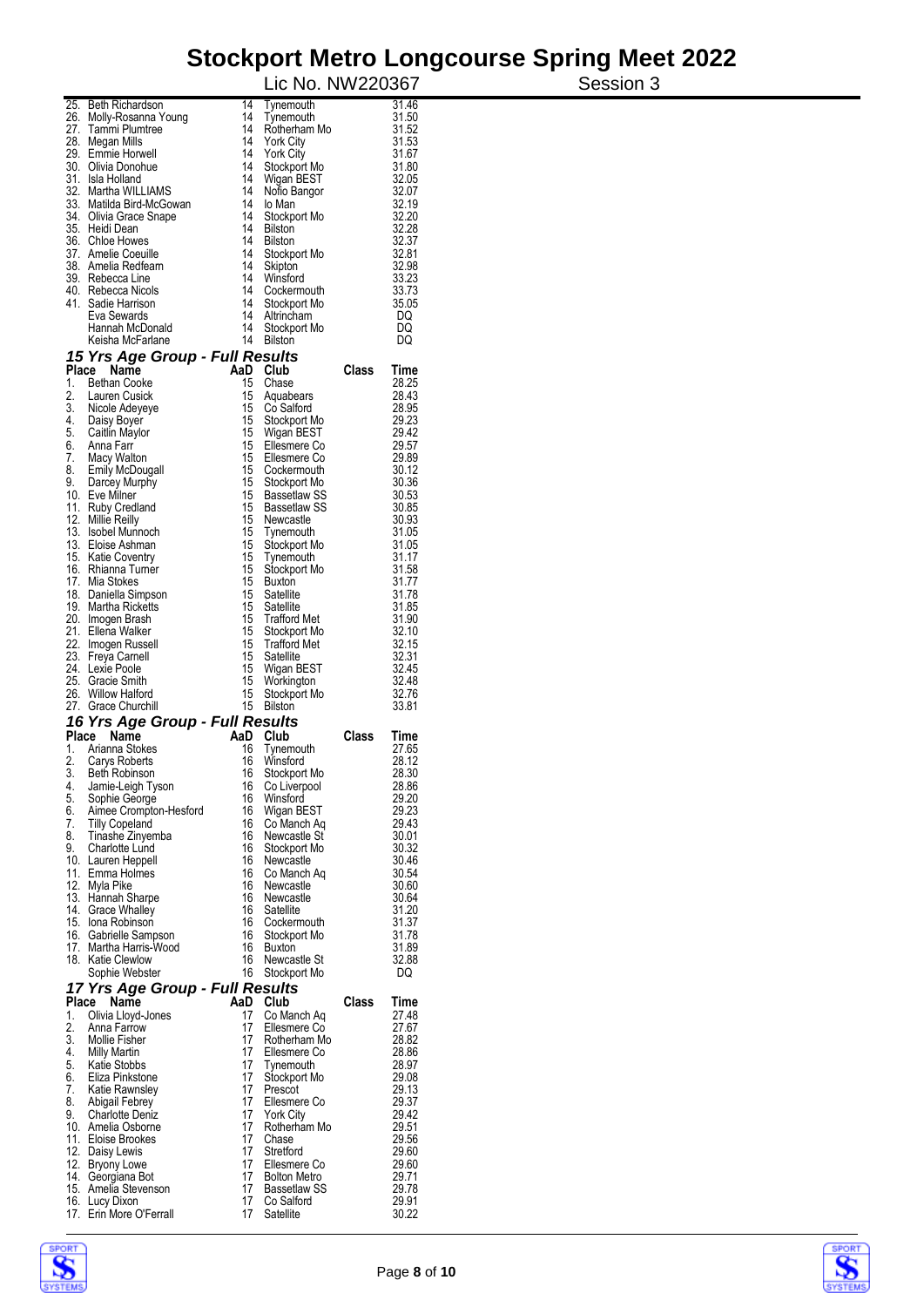|                       |                                                                                                                                                                                                                                                                                                                                                                                                                                                                                  |                                                                                                                                               |                                                                                                                                                                                                                                                                                                                                           |                                                                                                                               | Session 3                                                                                                                                                                                                                                        |
|-----------------------|----------------------------------------------------------------------------------------------------------------------------------------------------------------------------------------------------------------------------------------------------------------------------------------------------------------------------------------------------------------------------------------------------------------------------------------------------------------------------------|-----------------------------------------------------------------------------------------------------------------------------------------------|-------------------------------------------------------------------------------------------------------------------------------------------------------------------------------------------------------------------------------------------------------------------------------------------------------------------------------------------|-------------------------------------------------------------------------------------------------------------------------------|--------------------------------------------------------------------------------------------------------------------------------------------------------------------------------------------------------------------------------------------------|
|                       | 17                                                                                                                                                                                                                                                                                                                                                                                                                                                                               | Stockport Mo                                                                                                                                  |                                                                                                                                                                                                                                                                                                                                           | 30.31                                                                                                                         |                                                                                                                                                                                                                                                  |
|                       | 17                                                                                                                                                                                                                                                                                                                                                                                                                                                                               | Newcastle St                                                                                                                                  |                                                                                                                                                                                                                                                                                                                                           | 30.44                                                                                                                         |                                                                                                                                                                                                                                                  |
|                       |                                                                                                                                                                                                                                                                                                                                                                                                                                                                                  | Altrincham                                                                                                                                    |                                                                                                                                                                                                                                                                                                                                           |                                                                                                                               |                                                                                                                                                                                                                                                  |
|                       |                                                                                                                                                                                                                                                                                                                                                                                                                                                                                  |                                                                                                                                               |                                                                                                                                                                                                                                                                                                                                           |                                                                                                                               |                                                                                                                                                                                                                                                  |
|                       |                                                                                                                                                                                                                                                                                                                                                                                                                                                                                  |                                                                                                                                               |                                                                                                                                                                                                                                                                                                                                           |                                                                                                                               |                                                                                                                                                                                                                                                  |
|                       |                                                                                                                                                                                                                                                                                                                                                                                                                                                                                  |                                                                                                                                               |                                                                                                                                                                                                                                                                                                                                           |                                                                                                                               |                                                                                                                                                                                                                                                  |
|                       |                                                                                                                                                                                                                                                                                                                                                                                                                                                                                  |                                                                                                                                               |                                                                                                                                                                                                                                                                                                                                           |                                                                                                                               |                                                                                                                                                                                                                                                  |
|                       |                                                                                                                                                                                                                                                                                                                                                                                                                                                                                  |                                                                                                                                               |                                                                                                                                                                                                                                                                                                                                           |                                                                                                                               |                                                                                                                                                                                                                                                  |
|                       |                                                                                                                                                                                                                                                                                                                                                                                                                                                                                  |                                                                                                                                               |                                                                                                                                                                                                                                                                                                                                           |                                                                                                                               |                                                                                                                                                                                                                                                  |
|                       |                                                                                                                                                                                                                                                                                                                                                                                                                                                                                  |                                                                                                                                               |                                                                                                                                                                                                                                                                                                                                           |                                                                                                                               |                                                                                                                                                                                                                                                  |
|                       |                                                                                                                                                                                                                                                                                                                                                                                                                                                                                  |                                                                                                                                               |                                                                                                                                                                                                                                                                                                                                           |                                                                                                                               |                                                                                                                                                                                                                                                  |
|                       |                                                                                                                                                                                                                                                                                                                                                                                                                                                                                  |                                                                                                                                               | Class                                                                                                                                                                                                                                                                                                                                     | Time                                                                                                                          |                                                                                                                                                                                                                                                  |
| Rebecca Watt          | 20                                                                                                                                                                                                                                                                                                                                                                                                                                                                               | Loughboro Un                                                                                                                                  |                                                                                                                                                                                                                                                                                                                                           | 26.37                                                                                                                         |                                                                                                                                                                                                                                                  |
| Lucy Gratton          |                                                                                                                                                                                                                                                                                                                                                                                                                                                                                  |                                                                                                                                               |                                                                                                                                                                                                                                                                                                                                           |                                                                                                                               |                                                                                                                                                                                                                                                  |
| <b>Mollie Garratt</b> |                                                                                                                                                                                                                                                                                                                                                                                                                                                                                  | <b>York City</b>                                                                                                                              |                                                                                                                                                                                                                                                                                                                                           |                                                                                                                               |                                                                                                                                                                                                                                                  |
| Maisie Hosking        |                                                                                                                                                                                                                                                                                                                                                                                                                                                                                  | Co Manch Ag                                                                                                                                   |                                                                                                                                                                                                                                                                                                                                           |                                                                                                                               |                                                                                                                                                                                                                                                  |
|                       |                                                                                                                                                                                                                                                                                                                                                                                                                                                                                  |                                                                                                                                               |                                                                                                                                                                                                                                                                                                                                           |                                                                                                                               |                                                                                                                                                                                                                                                  |
|                       |                                                                                                                                                                                                                                                                                                                                                                                                                                                                                  |                                                                                                                                               |                                                                                                                                                                                                                                                                                                                                           |                                                                                                                               |                                                                                                                                                                                                                                                  |
|                       |                                                                                                                                                                                                                                                                                                                                                                                                                                                                                  |                                                                                                                                               |                                                                                                                                                                                                                                                                                                                                           |                                                                                                                               |                                                                                                                                                                                                                                                  |
|                       |                                                                                                                                                                                                                                                                                                                                                                                                                                                                                  |                                                                                                                                               |                                                                                                                                                                                                                                                                                                                                           |                                                                                                                               |                                                                                                                                                                                                                                                  |
|                       |                                                                                                                                                                                                                                                                                                                                                                                                                                                                                  |                                                                                                                                               |                                                                                                                                                                                                                                                                                                                                           |                                                                                                                               |                                                                                                                                                                                                                                                  |
|                       |                                                                                                                                                                                                                                                                                                                                                                                                                                                                                  |                                                                                                                                               |                                                                                                                                                                                                                                                                                                                                           |                                                                                                                               |                                                                                                                                                                                                                                                  |
|                       |                                                                                                                                                                                                                                                                                                                                                                                                                                                                                  |                                                                                                                                               |                                                                                                                                                                                                                                                                                                                                           |                                                                                                                               |                                                                                                                                                                                                                                                  |
|                       |                                                                                                                                                                                                                                                                                                                                                                                                                                                                                  |                                                                                                                                               |                                                                                                                                                                                                                                                                                                                                           |                                                                                                                               |                                                                                                                                                                                                                                                  |
|                       |                                                                                                                                                                                                                                                                                                                                                                                                                                                                                  |                                                                                                                                               |                                                                                                                                                                                                                                                                                                                                           |                                                                                                                               |                                                                                                                                                                                                                                                  |
|                       |                                                                                                                                                                                                                                                                                                                                                                                                                                                                                  |                                                                                                                                               |                                                                                                                                                                                                                                                                                                                                           |                                                                                                                               |                                                                                                                                                                                                                                                  |
|                       |                                                                                                                                                                                                                                                                                                                                                                                                                                                                                  |                                                                                                                                               |                                                                                                                                                                                                                                                                                                                                           |                                                                                                                               |                                                                                                                                                                                                                                                  |
|                       |                                                                                                                                                                                                                                                                                                                                                                                                                                                                                  |                                                                                                                                               |                                                                                                                                                                                                                                                                                                                                           |                                                                                                                               |                                                                                                                                                                                                                                                  |
|                       |                                                                                                                                                                                                                                                                                                                                                                                                                                                                                  |                                                                                                                                               |                                                                                                                                                                                                                                                                                                                                           |                                                                                                                               |                                                                                                                                                                                                                                                  |
|                       |                                                                                                                                                                                                                                                                                                                                                                                                                                                                                  |                                                                                                                                               |                                                                                                                                                                                                                                                                                                                                           |                                                                                                                               | <b>BDPoints</b>                                                                                                                                                                                                                                  |
| <b>Fallon Cooney</b>  | 20                                                                                                                                                                                                                                                                                                                                                                                                                                                                               | Co Manch Ag                                                                                                                                   | 10                                                                                                                                                                                                                                                                                                                                        | 34.43                                                                                                                         | 502                                                                                                                                                                                                                                              |
|                       | 18. Megan Goodwin<br>19. Libby Gamham<br>20. Emily Inns<br>Madeleine Hemuss<br>Jennifer Mcgarty<br>23. Daisy Guttridge<br>24. Jasmine Shearer<br><b>Maisie Daniels</b><br>26. Molly Gilkison<br>Annabelle Ebanks<br>Place Name<br>Lola Oke<br>Elle Pryce<br>Olivia Hunter<br>Amanda Bani<br>Hannah Buick<br>Isobella Burton<br>Lola Milburn<br>Colleen Devlin<br>13. Amy Heron<br>14. Robin Douglas<br>15. Olivia Hughes<br>16. Georgia Heath<br>17. Fallon Cooney<br>Place Name | 17<br>17<br>17<br>17<br>17<br>17<br>17<br>19<br>18<br>20<br>18<br>23<br>18<br>18<br>19<br>22<br>18<br>18<br>18<br>20<br>18<br>18<br>20<br>AaD | lo Man<br>Aquabears<br>17<br>Rotherham Mo<br>Stockport Mo<br>Newcastle St<br>Satellite<br>Chase<br>AaD Club<br>Loughboro Un<br>Ellesmere Co<br>Satellite<br>Ellesmere Co<br>Ellesmere Co<br>Chase<br>Winsford<br>Stockport Mo<br>Stockport Mo<br>Tynemouth<br>lo Man<br><b>Bolton Metro</b><br><b>Bolton Metro</b><br>Co Manch Aq<br>Club | 18 Yrs/Over Age Group - Full Results<br>10<br>Combined Result - Multi-Classification by British Para-Swimming Points<br>Class | Lic No. NW220367<br>30.60<br>30.64<br>30.73<br>31.21<br>31.36<br>31.66<br>32.16<br>32.62<br>27.60<br>28.31<br>28.43<br>28.71<br>28.88<br>28.90<br>29.30<br>29.30<br>29.32<br>29.48<br>29.61<br>29.65<br>29.89<br>30.38<br>30.67<br>34.43<br>Time |

#### **EVENT 307 Boy Open 50m Breaststroke**

|    | 12 Yrs Age Group - Full Results                                                                                                                                                                                |                                         |                     |              |               |
|----|----------------------------------------------------------------------------------------------------------------------------------------------------------------------------------------------------------------|-----------------------------------------|---------------------|--------------|---------------|
|    | Place<br>Name<br><b>Place Name</b><br>1. James Vaughan<br>2. Mason Grady<br>2. Mason Grady<br>3. Caleb Crowe<br>4. Gerard Borrell Shchelo<br>5. Zak Russon<br>6. Toby Harrison<br>6. Toby Harrison<br>2. 2. 2. |                                         | AaD Club            | Class        | Time          |
|    |                                                                                                                                                                                                                |                                         | Wigan BEST          |              | 42.38         |
|    |                                                                                                                                                                                                                |                                         | Stockport Mo        |              | 42.62         |
|    |                                                                                                                                                                                                                |                                         | lo Man              |              | 43.01         |
|    |                                                                                                                                                                                                                |                                         | Stockport Mo        |              | 43.25         |
|    |                                                                                                                                                                                                                |                                         | <b>Bilston</b>      |              | 45.22         |
|    |                                                                                                                                                                                                                |                                         | Stockport Mo        |              | 47.30         |
|    | 13 Yrs Age Group - Full Results                                                                                                                                                                                |                                         |                     |              |               |
|    | Place<br>Name                                                                                                                                                                                                  | AaD Club                                |                     | Class        |               |
| 1. | Alfie Owen                                                                                                                                                                                                     | 13                                      | Wigan BEST          |              | Time<br>38.30 |
|    |                                                                                                                                                                                                                |                                         |                     |              | 38.52         |
|    |                                                                                                                                                                                                                |                                         |                     |              | 38.55         |
|    |                                                                                                                                                                                                                |                                         |                     |              | 41.12         |
|    |                                                                                                                                                                                                                |                                         |                     |              | 42.04         |
|    |                                                                                                                                                                                                                |                                         |                     |              | 43.37         |
|    | 2. Max Offord<br>2. Max Offord<br>3. Thomas Bidgood<br>4. George Benson<br>5. Logan Ivinson<br>6. Christian O'Connell<br>5. Cockermouth<br>6. Christian O'Connell<br>7. Stockport Mo                           |                                         |                     |              |               |
|    | 14 Yrs Age Group - Full Results                                                                                                                                                                                |                                         |                     |              |               |
|    | Place Name                                                                                                                                                                                                     |                                         | AaD Club            | Class        | Time          |
| 1. | Thomas O'Brien                                                                                                                                                                                                 | 14                                      | Stockport Mo        |              | 33.91         |
| 2. | Archie Dandy                                                                                                                                                                                                   | 14                                      | Ellesmere Co        |              | 35.64         |
|    |                                                                                                                                                                                                                | 14                                      | Wigan BEST          |              | 35.74         |
|    | 3. Joshua Hayes<br>4. Nicholas Land                                                                                                                                                                            | 14                                      | Newcastle           |              | 36.10         |
|    | 4. Notional Sales Hall<br>5. Joshua Hollamby<br>7. Layne Keyworth<br>8. Adam Cotterell<br>9. Joseph Wiggan<br>10. Ollie Tranmer<br>14. Isi Diddee                                                              | 14                                      | Newcastle           |              | 36.30         |
|    |                                                                                                                                                                                                                | 14                                      | lo Man              |              | 38.24         |
|    |                                                                                                                                                                                                                | $\begin{array}{c} 14 \\ 14 \end{array}$ | Bassetlaw SS        |              | 38.26         |
|    |                                                                                                                                                                                                                |                                         | Altrincham          |              | 38.47         |
|    |                                                                                                                                                                                                                |                                         | Altrincham          |              | 39.55         |
|    |                                                                                                                                                                                                                |                                         | Rotherham Mo        |              | 39.66         |
|    | 11. Jai Diddee                                                                                                                                                                                                 |                                         | Tynemouth           |              | 39.96         |
|    | 12. Antoni Piekara                                                                                                                                                                                             | $\frac{14}{14}$<br>$\frac{14}{14}$      | Altrincham          |              | 40.51         |
|    | 13. Saul Newson-Nixon                                                                                                                                                                                          |                                         | Cockermouth         |              | 41.71         |
|    | 15 Yrs Age Group - Full Results                                                                                                                                                                                |                                         |                     |              |               |
|    | Place<br>Name                                                                                                                                                                                                  | AaD                                     | Club                | <b>Class</b> | Time          |
| 1. | Xuanming Guo                                                                                                                                                                                                   |                                         | Co Manch Ag         |              | 33.02         |
| 2. | Jack Finnie                                                                                                                                                                                                    |                                         | Rotherham Mo        |              | 33.81         |
|    |                                                                                                                                                                                                                | 15                                      | Co Manch Aq         |              | 34.23         |
|    |                                                                                                                                                                                                                | 15                                      | Stockport Mo        |              | 34.29         |
|    |                                                                                                                                                                                                                | 15                                      | Stockport Mo        |              | 34.35         |
|    |                                                                                                                                                                                                                | 15                                      | <b>Trafford Met</b> |              | 34.79         |
| 7. | Jacob Hodkinson                                                                                                                                                                                                | 15                                      | Bassetlaw SS        |              | 34.99         |
|    | 8. Jamie Bleanch                                                                                                                                                                                               | 15                                      | <b>York City</b>    |              | 35.24         |
| 9. | Caden Wickstone Sutton                                                                                                                                                                                         | 15                                      | Chase               |              | 35.56         |
|    | 10. Edward Warriner                                                                                                                                                                                            | 15                                      | <b>Trafford Met</b> |              | 35.78         |
|    | 11. Zachary Bellhouse                                                                                                                                                                                          | 15                                      | lo Man              |              | 36.65         |
|    | 12. Joshua Kettlewell                                                                                                                                                                                          | 15                                      | <b>Bassetlaw SS</b> |              | 36.72         |
|    | 13. Oliver Crooks                                                                                                                                                                                              | 15                                      | <b>Bolton Metro</b> |              | 37.20         |
|    | 14. Alfie Edwards                                                                                                                                                                                              | 15                                      | Chase               |              | 37.72         |
|    | 15. Sebastian Ebanks                                                                                                                                                                                           | 15                                      | Chase               |              | 37.75         |
|    | 16. Marc Jourdain                                                                                                                                                                                              | 15                                      | Buxton              |              | 37.89         |
|    | 17. Felix Benson                                                                                                                                                                                               | 15                                      | Stockport Mo        |              | 37.99         |
|    | 18. Brendan Cavanagh                                                                                                                                                                                           | 15                                      | Satellite           |              | 38.41         |
|    | 19. Harvey Reed                                                                                                                                                                                                | - 15                                    | Chase               |              | 39.22         |
|    |                                                                                                                                                                                                                |                                         | Cockermouth         |              | 39.44         |
|    | ci<br>15<br><u>21. George Denham-Everett</u> 15                                                                                                                                                                |                                         | Satellite           |              | 40.39         |

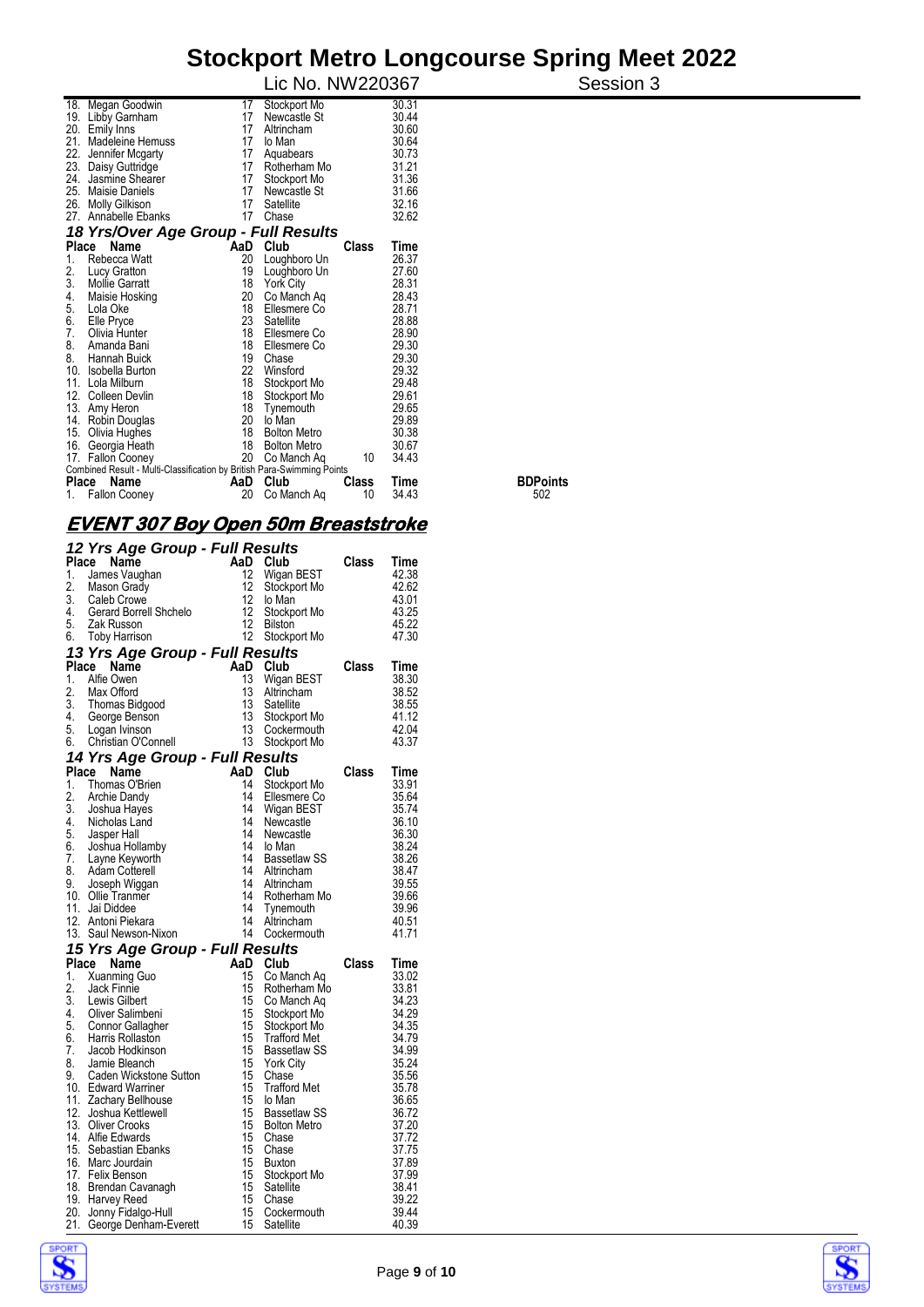#### **Stockport Metro Longcourse Spring Meet 2022**  Lic No. NW220367 Session 3

|              | 16 Yrs Age Group - Full Results                                        |     |                     |       |       |             |
|--------------|------------------------------------------------------------------------|-----|---------------------|-------|-------|-------------|
| <b>Place</b> | Name                                                                   | AaD | Club                | Class | Time  |             |
| 1.           | Ewan Weaver                                                            | 16  | Aquabears           |       | 31.76 |             |
| 2.           | Haydn Burns                                                            | 16  | Stockport Mo        |       | 31.98 |             |
| 3.           | Oscar Smith                                                            | 16  | Co Manch Ag         |       | 32.81 |             |
| 4.           | Connor Mealin                                                          | 16  | lo Man              |       | 33.40 |             |
| 5.           | Eber Clayton                                                           | 16  | Co Manch Aq         |       | 33.46 |             |
| 6.           | Keelan Behan                                                           | 16  | Skipton             |       | 33.55 |             |
| 7.           | <b>Ben Davidson</b>                                                    | 16  | <b>Trafford Met</b> |       | 34.03 |             |
| 8.           | Yi Lok Siu                                                             | 16  | Stockport Mo        |       | 34.57 |             |
| 9.           | Harry Brancham                                                         |     | 16 Bassetlaw SS     |       | 35.06 |             |
|              | 10. Kemitha Mudalige                                                   |     | 16 Newcastle        |       | 35.93 |             |
| 11.          | Thomas Horton                                                          | 16  | Cockermouth         |       | 36.08 |             |
| 12.          | Benjamin Thorpe                                                        | 16  | Newcastle           |       | 37.37 |             |
|              | Franciszek Piekara                                                     | 16  | Altrincham          |       | DQ    |             |
|              | 17 Yrs Age Group - Full Results                                        |     |                     |       |       |             |
|              | Place<br>Name                                                          | AaD | Club                | Class | Time  |             |
| 1.           | Oliver Covill                                                          | 17  | Ellesmere Co        |       | 31.81 |             |
| 2.           | <b>Oliver Caddick</b>                                                  | 17  | Chase               |       | 32.06 |             |
| 3.           | <b>Guy Tinwell</b>                                                     | 17  | Newcastle St        |       | 32.75 |             |
| 4.           | Cameron Rhodes                                                         |     | 17 Rotherham Mo     |       | 32.98 |             |
| 5.           | Zak Howes                                                              | 17  | <b>Bilston</b>      |       | 33.66 |             |
| 6.           | George Oxby                                                            | 17  | Stockport Mo        | 14    | 34.61 |             |
| 7.           | Jacob Brookes                                                          | 17  | lo Man              |       | 35.64 |             |
| 8.           | Jack Ledgard                                                           | 17  | Stockport Mo        |       | 36.92 |             |
|              | <b>Ethan Blackett</b>                                                  | 17  | Newcastle           |       | DQ    |             |
|              | 18 Yrs/Over Age Group - Full Results                                   |     |                     |       |       |             |
| Place        | Name                                                                   | AaD | Club                | Class | Time  |             |
| 1.           | <b>Oliver Taverner</b>                                                 | 21  | Loughboro Un        |       | 29.35 |             |
| 2.           | <b>Tomos Knowles</b>                                                   | 19  | Leatherhead         |       | 31.22 |             |
| 3.           | <b>Buddy Deakes</b>                                                    | 18  | Newcastle St        |       | 31.30 |             |
| 4.           | <b>Ben Middleton</b>                                                   |     | 19 Stockport Mo     |       | 31.32 |             |
| 5.           | <b>Toby Ranson</b>                                                     | 18  | Co Manch Ag         |       | 31.42 |             |
| 6.           | <b>Charles Kelly</b>                                                   | 18  | Southport           |       | 32.07 |             |
| 7.           | Jack Ashurst                                                           | 18  | Tynemouth           |       | 32.53 |             |
| 8.           | James Rollaston                                                        | 19  | <b>Trafford Met</b> |       | 32.68 |             |
| 9.           | Zac Oakes                                                              | 18  | Newcastle St        |       | 34.41 |             |
|              | Combined Result - Multi-Classification by British Para-Swimming Points |     |                     |       |       |             |
| Place        | Name                                                                   | AaD | Club                | Class | Time  | <b>BDPo</b> |
| 1.           | George Oxby                                                            | 17  | Stockport Mo        | 14    | 34.61 | 657         |

**BDPoints 657** 



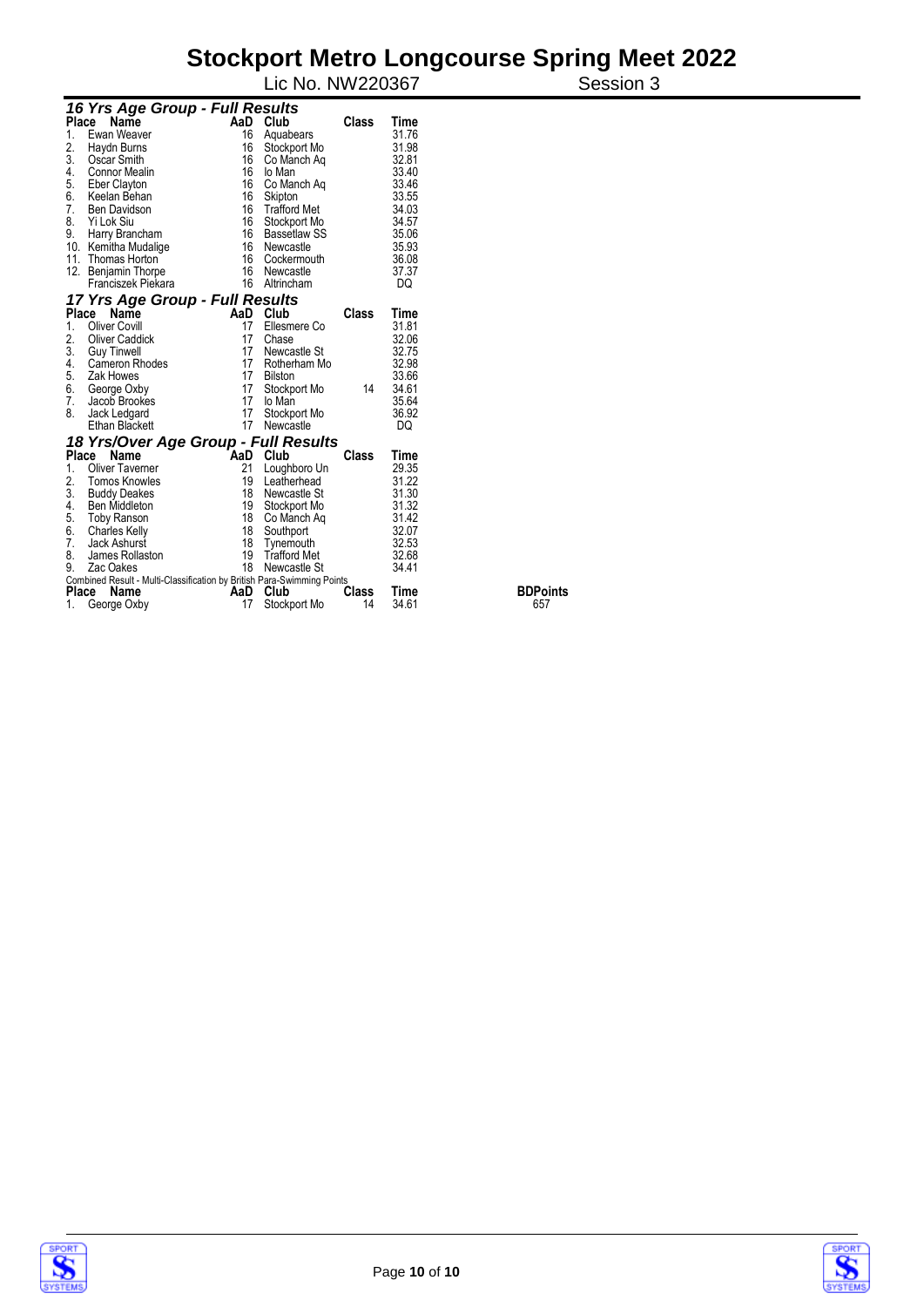Lic No. NW220367 Session 4

#### **EVENT 401 Boy Open 400m IM**

| 12 Yrs Age Group - Full Results                                           |                                                                          | Time                             |                       |                       |                                      |                       |
|---------------------------------------------------------------------------|--------------------------------------------------------------------------|----------------------------------|-----------------------|-----------------------|--------------------------------------|-----------------------|
| riace Name<br>1. James Vaughan<br>1. James Vaughan<br>1. 1. James Vaughan | 12 Wigan BEST<br>100m 1:22.04<br>150m 2:07.27                            | 5:52.04<br>200m 2:52.68          | 250m 3:41.16          | 300m 4:32.83          | 350m 5:13.67                         | 400m 5:52.04          |
| 50m 35.92<br>35.92                                                        | 46.12<br>45.23                                                           | 45.41                            | 48.48                 | 51.67                 | 40.84                                | 38.37                 |
| 13 Yrs Age Group - Full Results<br>Place Name                             | AaD Club                                                                 | Time                             |                       |                       |                                      |                       |
| 1. Alexander Tew<br>50m 33.26                                             | AaD Club<br>13 York City<br>100m 1:12.95<br>150m 1:53.53                 | 5:32.28<br>200m 2:34.13          | 250m 3:25.43          | 300m 4:17.80          | 350m 4:55.66                         | 400m 5:32.28          |
| 33.26<br>2.<br>Alfie Owen                                                 | 39.69<br>40.58<br>13 Wigan BEST                                          | 40.60<br>5:34.81                 | 51.30                 | 52.37                 | 37.86                                | 36.62                 |
| 50m 34.65<br>34.65                                                        | 100m 1:17.37<br>150m 2:00.64<br>42.72<br>43.27                           | 200m 2:43.42<br>42.78            | 250m 3:30.98<br>47.56 | 300m 4:20.11<br>49.13 | 350m 4:58.05<br>37.94                | 400m 5:34.81<br>36.76 |
| 3.<br>Thomas Bidgood<br>50 <sub>m</sub> 35.41<br>35.41                    | 13 Satellite<br>100m 1:18.82<br>150m 2:04.82<br>43.41<br>46.00           | 5:50.98<br>200m 2:49.97<br>45.15 | 250m 3:38.33<br>48.36 | 300m 4:28.75<br>50.42 | 350m 5:10.49<br>41.74                | 400m 5:50.98<br>40.49 |
| 14 Yrs Age Group - Full Results<br>Place Name                             |                                                                          | Time                             |                       |                       |                                      |                       |
| 1. Archie Dandy                                                           | $AaD$ $Club$<br>14 Ellesmere Co                                          | 5:14.04                          |                       |                       |                                      |                       |
| 50m 30.06<br>30.06                                                        | 100m 1:06.32<br>150m 1:46.39<br>36.26<br>40.07                           | 200m 2:25.43<br>39.04            | 250m 3:13.02<br>47.59 | 300m 4:01.62<br>48.60 | 350m 4:38.14<br>36.52                | 400m 5:14.04<br>35.90 |
| 2.<br>Jasper Hall<br>50m 32.83<br>32.83                                   | 14 Newcastle<br>100m 1:11.80<br>150m 1:54.10<br>38.97<br>42.30           | 5:16.81<br>200m 2:37.98<br>43.88 | 250m 3:19.83<br>41.85 | 300m 4:03.56<br>43.73 | 350m 4:40.78<br>37.22                | 400m 5:16.81<br>36.03 |
| 3. Lewis Brodie<br>50m 33.48                                              | 14 Stockport Mo<br>100m 1:12.28<br>$150m$ 1:54.29                        | 5:25.64<br>200m 2:35.83          | 250m 3:23.64          | 300m 4:11.47          | 350m 4:49.31                         | 400m 5:25.64          |
| 33.48<br>15 Yrs Age Group - Full Results                                  | 38.80<br>42.01                                                           | 41.54                            | 47.81                 | 47.83                 | 37.84                                | 36.33                 |
| Place Name                                                                | $A$ an Club<br>Aan Club<br>$15$ Stockport Mo                             | Time                             |                       |                       |                                      |                       |
| 1. Finlay Pope<br>50m 31.15                                               | 100m 1:09.10<br>150m 1:47.05                                             | 5:00.51<br>200m 2:24.21          | 250m 3:07.91          | 300m 3:52.60          | 350m 4:27.25                         | 400m 5:00.51          |
| 31.15<br>2. Zachariah Dale                                                | 37.95<br>37.95<br>15 Newcastle St                                        | 37.16<br>5:00.85                 | 43.70                 | 44.69                 | 34.65                                | 33.26                 |
| 50m 29.91<br>29.91<br>3. Harvey Reed                                      | 100m 1:06.14<br>150m 1:44.27<br>36.23<br>38.13<br>15 Chase               | 200m 2:21.42<br>37.15<br>5:13.43 | 250m 3:05.60<br>44.18 | 300m 3:50.50<br>44.90 | 350m 4:26.70<br>36.20                | 400m 5:00.85<br>34.15 |
| 50m 30.19<br>30.19<br>Oliver Crooks                                       | 100m 1:06.20<br>150m 1:46.24<br>36.01<br>40.04                           | 200m 2:25.73<br>39.49<br>5:22.13 | 250m 3:12.77<br>47.04 | 300m 4:01.25<br>48.48 | 350m 4:37.56<br>36.31                | 400m 5:13.43<br>35.87 |
| 4.<br>50m 31.40<br>31.40                                                  | 15 Bolton Metro<br>100m 1:10.00<br>150m 1:52.33<br>38.60<br>42.33        | 200m 2:34.82<br>42.49            | 250m 3:23.44<br>48.62 | 300m 4:11.76<br>48.32 | 350m 4:47.43<br>35.67                | 400m 5:22.13<br>34.70 |
| 16 Yrs Age Group - Full Results<br>Place Name                             |                                                                          | Time                             |                       |                       |                                      |                       |
| 1. Davey Unwin<br>50m 29.55<br>29.55                                      | AaD Club<br>16 Stocks<br>16 Stockport Mo<br>100m 1:03.86<br>150m 1:42.03 | 4:48.40<br>200m 2:20.00          | 250m 3:00.88          | 300m 3:43.25          | 350m 4:16.85                         | 400m 4:48.40          |
| 2.<br>Shea Whiteley                                                       | 34.31<br>38.17<br>16 Co Manch Aq                                         | 37.97<br>5:12.87                 | 40.88                 | 42.37                 | 33.60                                | 31.55                 |
| 50m 31.95<br>31.95<br>3.<br>Benjamin Thorpe                               | 100m 1:09.24<br>150m 1:48.64<br>37.29<br>39.40<br>16 Newcastle           | 200m 2:27.87<br>39.23<br>5:15.61 | 250m 3:14.58<br>46.71 | 300m 4:02.40<br>47.82 | 350m 4:38.09<br>35.69                | 400m 5:12.87<br>34.78 |
| 50m 30.99<br>30.99<br>4. Harry Brancham                                   | 100m 1:07.48<br>150m 1:50.25<br>36.49<br>42.77<br>16 Bassetlaw SS        | 200m 2:33.88<br>43.63<br>5:24.15 | 250m 3:21.35<br>47.47 | 300m 4:09.67<br>48.32 | 350m 4:43.25<br>33.58                | 400m 5:15.61<br>32.36 |
| 50m 34.31<br>34.31                                                        | 100m 1:16.24<br>150m 2:00.20<br>41.93<br>43.96                           | 200m 2:42.24<br>42.04            | 250m 3:24.34<br>42.10 | 300m 4:07.69<br>43.35 | 350m 4:47.14<br>39.45                | 400m 5:24.15<br>37.01 |
| 17 Yrs Age Group - Full Results<br>Place Name                             | AaD Club                                                                 | Time                             |                       |                       |                                      |                       |
| Luke Critchlow<br>1.                                                      | 17 Stockport Mo                                                          | 4:51.69                          |                       |                       |                                      |                       |
| 50m 29.43<br>29.43<br>2.<br><b>Oliver Caddick</b>                         | 100m 1:03.17<br>150m 1:42.56<br>33.74<br>39.39<br>17 Chase               | 200m 2:21.45<br>38.89<br>4:55.83 | 250m 3:03.57<br>42.12 | 300m 3:46.14<br>42.57 | 350m 4:19.48<br>33.34                | 400m 4:51.69<br>32.21 |
| 50m 29.40<br>29.40                                                        | 100m 1:03.60<br>150m 1:41.56<br>34.20<br>37.96                           | 200m 2:19.06<br>37.50            | 250m 3:01.74<br>42.68 | 300m 3:46.23<br>44.49 | 350m 4:21.30<br>35.07                | 400m 4:55.83<br>34.53 |
| 3.<br>Lucas Waligora<br>50m 30.25<br>30.25                                | 17 York City<br>100m 1:05.67<br>150m 1:44.68<br>35.42<br>39.01           | 4:57.01<br>200m 2:22.50<br>37.82 | 250m 3:05.37<br>42.87 | 300m 3:48.60<br>43.23 | 350m 4:23.57<br>34.97                | 400m 4:57.01<br>33.44 |
| 4. Archie Neaves<br>50m 31.52<br>31.52                                    | 17 Ellesmere Co<br>100m 1:09.14<br>150m 1:47.28<br>37.62<br>38.14        | 5:04.09<br>200m 2:27.34<br>40.06 | 250m 3:10.68<br>43.34 | 300m 3:55.97<br>45.29 | 350m 4:30.48<br>34.51                | 400m 5:04.09<br>33.61 |
| 18 Yrs/Over Age Group - Full Results                                      |                                                                          |                                  |                       |                       |                                      |                       |
| Place Name<br>1.<br>Ethan Wright                                          | AaD Club<br>20 Winsford                                                  | Time<br>4:52.34                  |                       |                       |                                      |                       |
| 50m 29.92<br>29.92                                                        | 100m 1:04.40<br>150m 1:43.85<br>34.48<br>39.45                           | 200m 2:22.91<br>39.06            | 250m 3:05.01<br>42.10 | 300m 3:46.45<br>41.44 | 350m 4:20.11<br>33.66                | 400m 4:52.34<br>32.23 |
| Ryan Coulthard                                                            | 19 Co Manch Ag                                                           | DQ                               |                       |                       |                                      |                       |
|                                                                           | <u>EVENT 402 Girl Open 200m IM</u>                                       |                                  |                       |                       |                                      |                       |
| 10/11 Yrs Age Group - Full Results<br>Place Name                          | AaD Club                                                                 | Time                             |                       |                       | 50<br>100                            | 150                   |
| Autum Claxton<br>1.<br>2.<br>Abby Coventry                                | 11<br>Stockport Mo<br>11<br>Tynemouth                                    | 2:46.53<br>2:48.26               |                       |                       | 35.29<br>1:16.99<br>35.33<br>1:17.89 | 2:08.64<br>2:09.35    |
| 3.<br>Annie Hutchon                                                       | 11 Ellesmere Co                                                          | 2:56.74                          |                       |                       | 39.41<br>1:21.10                     | 2:14.92               |
| 12 Yrs Age Group - Full Results<br>Place Name                             | AaD Club                                                                 | Time                             |                       |                       | 50<br>100                            | 150                   |
| 1. Carey Sullivan                                                         | 12 Co Manch Ag                                                           | 2:49.89                          |                       |                       | 37.30<br>1:21.10                     | 2:12.80               |



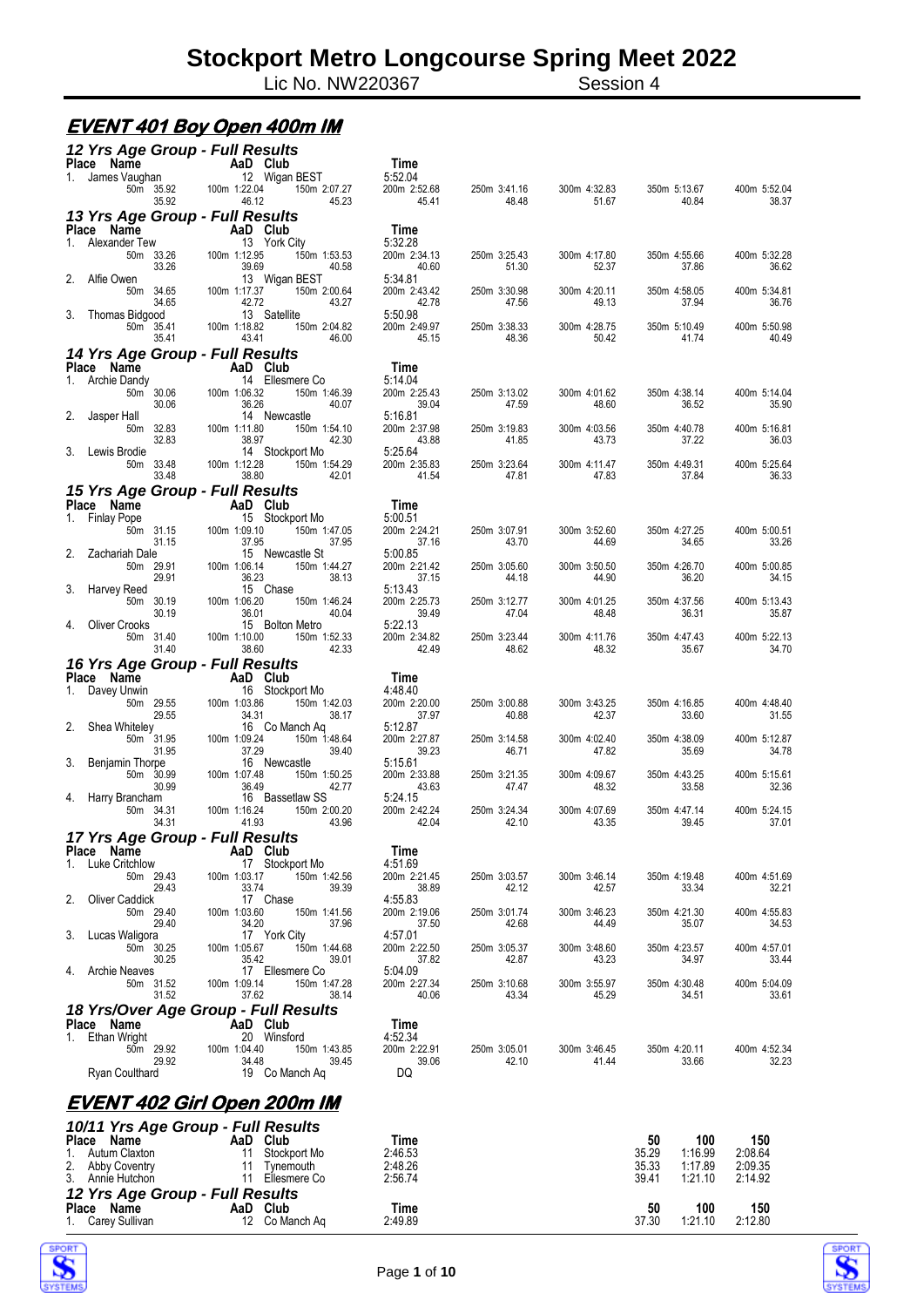|                                                          |                | Lic No. NW220367                   |                    | Session 4      |                    |                    |
|----------------------------------------------------------|----------------|------------------------------------|--------------------|----------------|--------------------|--------------------|
| $\overline{2}$ .<br>Maisie O'Mahony                      |                | 12 Cockermouth                     | 2:50.66            | 37.16          | 1:20.16            | 2:14.65            |
| 3.<br>Isabella Fowles<br>13 Yrs Age Group - Full Results |                | 12 Cockermouth                     | 2:50.95            | 37.86          | 1:20.99            | 2:11.68            |
| Place Name                                               | AaD Club       |                                    | Time               | 50             | 100                | 150                |
| Peigi Wu<br>1.<br>2.<br>Maisie Beattie                   | 13<br>13       | Stockport Mo<br>Ellesmere Co       | 2:38.83<br>2:43.97 | 33.84<br>34.38 | 1:14.34<br>1:16.92 | 2:05.05<br>2:04.83 |
| 3.<br>Alice Holt                                         |                | 13 Wigan BEST                      | 2:46.13            | 37.66          | 1:22.83            | 2:07.35            |
| 14 Yrs Age Group - Full Results                          |                |                                    |                    |                |                    |                    |
| Place Name<br>Cici Noss<br>1.                            | AaD Club<br>14 | Ellesmere Co                       | Time<br>2:31.75    | 50<br>31.59    | 100<br>1:12.22     | 150<br>1:55.97     |
| 2.<br>Olivia O'Mahony<br>3.                              |                | 14 Cockermouth                     | 2:39.60            | 35.39          | 1:16.55            | 2:04.99            |
| Amelia Williams-Blake<br>4.<br>Clara Spence              |                | 14 Trafford Met<br>14 Camforth     | 2:39.79<br>2:41.80 | 33.86<br>34.65 | 1:16.32<br>1:15.69 | 2:02.94<br>2:04.96 |
| 5.<br>Isabel Lloyd                                       |                | 14 Wigan BEST                      | 2:42.41            | 35.03          | 1:16.16            | 2:05.25            |
| 6.<br>Niamh Savory<br>7.<br>Jennifer Walker              |                | 14 Newcastle<br>14 Bassetlaw SS    | 2:42.47<br>2:43.82 | 32.58<br>32.04 | 1:12.83<br>1:14.87 | 2:02.13<br>2:06.45 |
| 8.<br>Macee Wiggins                                      |                | 14 Cockermouth                     | 2:44.59            | 36.55          | 1:17.15            | 2:07.05            |
| 9.<br>Yasmin Coulthard<br>10. Isabelle HATTON-ELLIS      |                | 14 Cockermouth<br>14 Nofio Bangor  | 2:44.89<br>2:45.51 | 36.13<br>36.49 | 1:18.28<br>1:18.89 | 2:06.17<br>2:08.53 |
| 11. Amelia Redfearn                                      |                | 14 Skipton                         | 2:46.15            | 35.01          | 1:15.43            | 2:05.83            |
| 12. Diana Morosan<br>13. Tammi Plumtree                  |                | 14 Newcastle<br>14 Rotherham Mo    | 2:47.14<br>2:47.91 | 33.50<br>37.13 | 1:15.33<br>1:17.60 | 2:10.01<br>2:09.60 |
| 14. Grace Edwards                                        |                | 14 Satellite                       | 2:50.37            | 34.99          | 1:19.49            | 2:12.81            |
| 15. Emmie Horwell                                        |                | 14 York City                       | 2:51.22            | 34.04          | 1:18.71            | 2:09.83            |
| 15 Yrs Age Group - Full Results<br>Place Name            | AaD Club       |                                    | Time               | 50             | 100                | 150                |
| Ellie Wilson<br>1.                                       | 15             | Cockermouth                        | 2:28.61            | 32.22          | 1:11.70            | 1:54.61            |
| 2.<br>Chloe Ridge<br>3.<br>Martha Ricketts               | 15<br>15       | Wigan BEST<br>Satellite            | 2:34.04<br>2:34.73 | 32.74<br>32.69 | 1:12.25<br>1:11.47 | 1:57.88<br>1:58.81 |
| 4.<br>Anna Farr                                          |                | 15 Ellesmere Co                    | 2:36.37            | 33.55          | 1:12.66            | 1:58.05            |
| 5.<br><b>Charlotte Surrell</b><br>6.<br>Abigail Turner   |                | 15 Chase<br>15 Co Manch Aq         | 2:36.96<br>2:38.11 | 33.41<br>33.16 | 1:14.02<br>1:13.89 | 1:59.97<br>2:01.16 |
| 7.<br>Freya Peace                                        |                | 15 Bassetlaw SS                    | 2:38.30            | 32.63          | 1:13.11            | 2:01.48            |
| 8.<br>Bethan Cooke                                       |                | 15 Chase                           | 2:38.80<br>2:45.41 | 34.56<br>35.72 | 1:16.61            | 2:01.90            |
| 9.<br>Isobel Munnoch<br>10. Sara Ungar                   | 15             | Tynemouth<br>15 York City          | 2:45.68            | 34.41          | 1:20.74<br>1:15.26 | 2:07.66<br>2:06.65 |
| 16 Yrs Age Group - Full Results                          |                |                                    |                    |                |                    |                    |
| Place Name<br>1.<br>Beth Robinson                        | AaD Club<br>16 | Stockport Mo                       | Time<br>2:28.35    | 50<br>30.48    | 100<br>1:09.24     | 150<br>1:51.65     |
| 2.<br>Eleanor Broughton                                  | 16             | Ellesmere Co                       | 2:29.19            | 31.99          | 1:09.03            | 1:53.68            |
| 3.<br>Daisy Purchase                                     |                | 16 Rotherham Mo                    | 2:30.18            | 32.94          | 1:12.86            | 1:56.13            |
| Mia Mason<br>4.<br>5.<br>Francesca Brady                 |                | 16 Co Manch Aq<br>16 Wigan BEST    | 2:34.09<br>2:35.84 | 32.45<br>31.50 | 1:12.64<br>1:10.39 | 1:59.23<br>1:58.72 |
| 6.<br>Millie Duncan                                      |                | 16 Stockport Mo                    | 2:36.99            | 33.05          | 1:12.87            | 1:59.97            |
| 7.<br>Eleanor Ma<br>8.<br>Hannah Sharpe                  |                | 16 Winsford<br>16 Newcastle        | 2:38.21<br>2:40.81 | 32.99<br>33.22 | 1:13.00<br>1:16.28 | 2:01.81<br>2:04.94 |
| 9.<br>Millie Sandham                                     |                | 16 Cockermouth                     | 2:41.45            | 33.74          | 1:13.44            | 2:04.55            |
| 10. Myla Pike<br>11. Matilda HELLFELD                    | 16             | Newcastle<br>16 Nofio Bangor       | 2:41.67<br>2:45.70 | 34.56<br>34.64 | 1:17.06<br>1:17.44 | 2:03.66<br>2:07.85 |
| 17 Yrs Age Group - Full Results                          |                |                                    |                    |                |                    |                    |
| Place Name                                               |                | AaD Club                           | Time               | 50             | 100                | 150                |
| 1. Anna Farrow<br>2.<br>Olivia Lloyd-Jones               | 17             | 17 Ellesmere Co<br>Co Manch Aq     | 2:27.18<br>2:27.98 | 30.70<br>30.59 | 1:07.59<br>1:09.88 | 1:52.37<br>1:54.21 |
| 3.<br>Mia Smith                                          | 17             | Stockport Mo                       | 2:30.00            | 32.42          | 1:09.89            | 1:54.87            |
| Mollie Fisher<br>4.<br>5.<br>Holly Lamb                  |                | 17 Rotherham Mo<br>17 Ellesmere Co | 2:30.18<br>2:31.62 | 31.76<br>32.15 | 1:11.03<br>1:12.19 | 1:56.61<br>1:58.18 |
| 6.<br>Eliza Pinkstone                                    |                | 17 Stockport Mo                    | 2:32.04            | 30.47          | 1:09.00            | 1:55.48            |
| 7.<br>Katie Rawnsley<br>8.                               | 17             | 17 Prescot                         | 2:32.44<br>2:35.52 | 32.47<br>31.37 | 1:13.53<br>1:11.33 | 1:57.31<br>1:57.53 |
| Amelia Osborne<br>9.<br>Lauren Jones                     |                | Rotherham Mo<br>17 Warrington W    | 2:36.54            | 34.04          | 1:16.09            | 2:01.54            |
| 10. Katie Stobbs                                         |                | 17 Tynemouth                       | 2:37.59            | 32.13          | 1:14.06            | 1:59.26            |
| 11. Eloise Brookes<br>12. Rosie Grain                    | 17             | Chase<br>17 Newcastle St           | 2:38.19<br>2:42.17 | 32.75<br>33.79 | 1:13.87<br>1:15.95 | 2:01.87<br>2:04.76 |
| 13. Lydia Keeley                                         |                | 17 Stockport Mo                    | 2:42.37            | 34.35          | 1:16.37            | 2:03.70            |
| 14. Daisy Guttridge<br>15. Charlotte Deniz               | 17             | Rotherham Mo<br>17 York City       | 2:44.58<br>2:46.16 | 34.90<br>34.28 | 1:16.57<br>1:13.58 | 2:05.02<br>2:06.87 |
| 18 Yrs/Over Age Group - Full Results                     |                |                                    |                    |                |                    |                    |
| Place Name                                               | AaD Club       |                                    | Time               | 50             | 100                | 150                |
| 1.<br>Amy Corcoran<br>2.<br>Ellisha Cookson              | 20             | Loughboro Un<br>18 South Lincs     | 2:27.70<br>2:28.42 | 30.73<br>31.68 | 1:08.84<br>1:11.43 | 1:52.31<br>1:52.86 |
| 3.<br>Lucy Cannavan                                      |                | 18 Co Manch Aq                     | 2:29.09            | 32.50          | 1:11.57            | 1:53.49            |
| 4.<br>Olivia Hunter                                      |                | 18 Ellesmere Co                    | 2:29.16<br>2:31.41 | 31.77<br>32.63 | 1:09.96            | 1:55.80<br>1:54.67 |
| 5.<br>Olivia Molden<br>6.<br>Olivia Gregory              |                | 18 Stockport Mo<br>18 Co Derby     | 2:36.72            | 32.66          | 1:10.44<br>1:12.55 | 1:59.67            |
| 7.<br>Hannah Buick                                       |                | 19 Chase                           | 2:38.93            | 32.95          | 1:13.35            | 2:00.72            |
| 8.<br>Ella Shaw<br>9.<br>Georgia Heath                   | 18<br>18       | Chase<br><b>Bolton Metro</b>       | 2:40.19<br>2:43.76 | 33.55<br>34.65 | 1:14.78<br>1:16.80 | 2:03.51<br>2:04.95 |
|                                                          |                |                                    |                    |                |                    |                    |

#### **EVENT 403 Boy Open 100m Butterfly**

#### *13 Yrs Age Group - Full Results*

| $10 - 110$ $\mu$ gu Uru $\mu$ $\mu$ and $\mu$ |                    |     |           |         |       |
|-----------------------------------------------|--------------------|-----|-----------|---------|-------|
| <b>Place</b>                                  | Name               | AaD | Club      | Time    | 50    |
|                                               | Christian Matheson | 13  | Newcastle | 1:08.55 | 31.14 |
| 2.                                            | Finn Proud         | 13  | Newcastle | 1:09.67 | 33.13 |
| 3.                                            | Alexander Tew      | 13  | York City | 1:11.08 | 32.85 |
| 4.                                            | Edward Ma          | 13  | Winsford  | 1:18.46 | 34.29 |



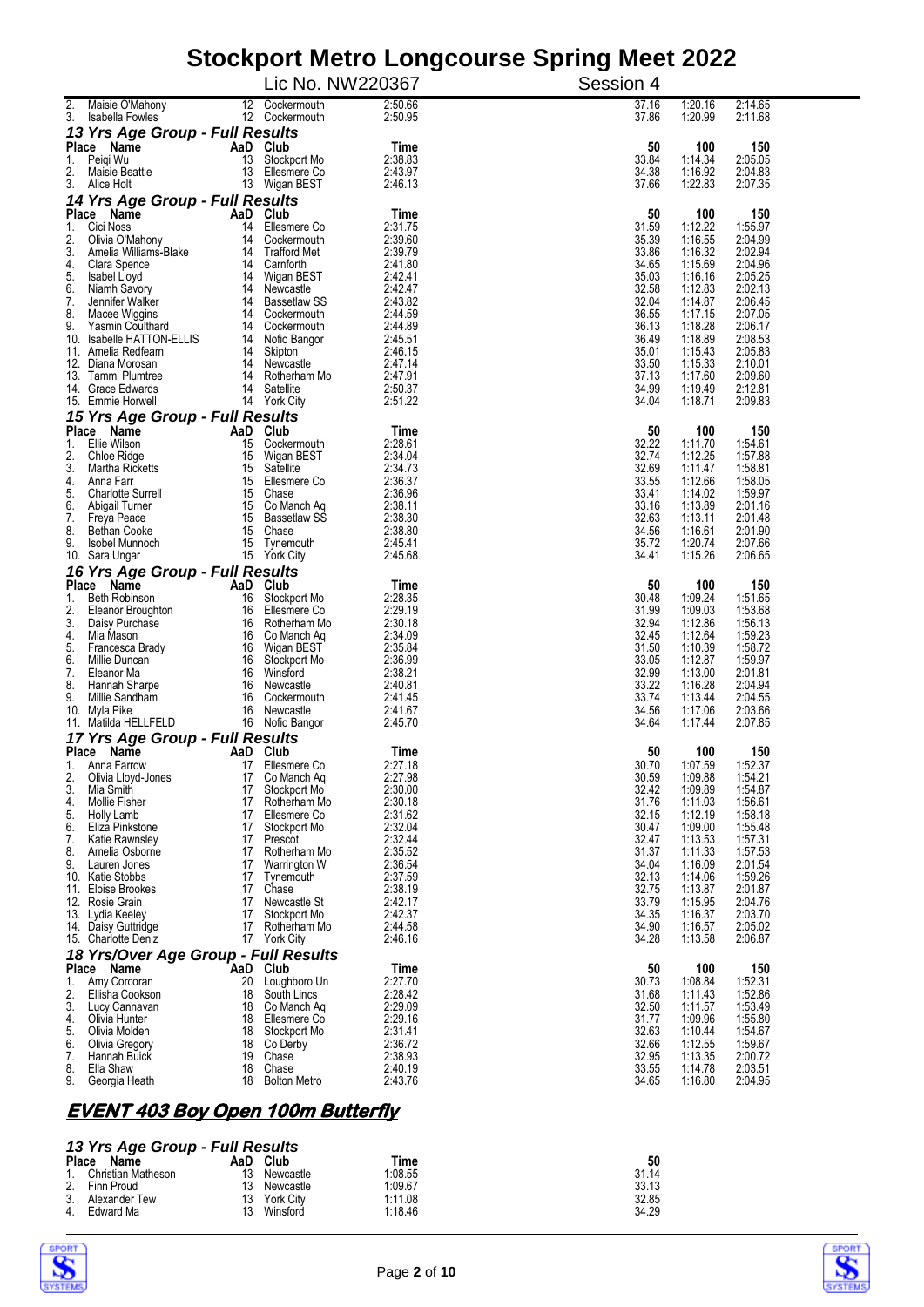|                                                     |                |                                  | Lic No. NW220367     | Session 4      |
|-----------------------------------------------------|----------------|----------------------------------|----------------------|----------------|
| 14 Yrs Age Group - Full Results                     |                |                                  |                      |                |
| Place Name                                          | AaD Club       |                                  | Time                 | 50             |
| 1.<br>Jamie Beach                                   | 14             | Newcastle                        | 1:05.97              | 30.55          |
| 2.<br>Layne Keyworth                                | 14             | Bassetlaw SS                     | 1:09.61              | 30.63          |
| 3.<br>Michael Gillespie                             |                | 14 Altrincham                    | 1:11.60              | 32.18          |
| 15 Yrs Age Group - Full Results                     |                |                                  |                      |                |
| Place Name<br>1.<br>Samuel Smith                    | AaD Club<br>15 | Skipton                          | Time<br>1:02.47      | 50<br>28.24    |
| 2.<br>Sebastian Ebanks                              | 15             | Chase                            | 1:03.65              | 29.12          |
| 3.<br>Ethan Williams                                | 15             | Newcastle                        | 1:04.03              | 30.05          |
| 4.<br>Elliot Mitchell                               | 15             | Oldham Aqua                      | 1:05.80              | 30.13          |
| 5.<br><b>Oliver Crooks</b>                          |                | 15 Bolton Metro                  | 1:05.99              | 30.27          |
| 6.<br>Daniel Haynes                                 | 15             | Wigan BEST                       | 1:06.09              | 29.64          |
| 7.<br>Joshua Kettlewell                             |                | 15 Bassetlaw SS                  | 1:09.02              | 30.06          |
| 8.<br><b>Finlay Pope</b>                            |                | 15 Stockport Mo                  | 1:09.12              | 31.78          |
| 16 Yrs Age Group - Full Results                     |                |                                  |                      |                |
| Place Name                                          | AaD Club       |                                  | Time                 | 50             |
| 1.<br><b>Charlie Collins</b><br>2.<br>Adam Marshall | 16<br>16       | Wigan BEST<br>Newcastle          | 1:01.93<br>1:02.83   | 28.72<br>28.48 |
| 3.<br>Angelo Giani Contini                          | 16             | Newcastle                        | 1:02.86              | 29.05          |
| 4.<br>James Escolme                                 | 16             | Kendal                           | 1:03.87              | 29.13          |
| 5.<br>Daniel Jones                                  | 16             | Wigan BEST                       | 1:05.13              | 30.14          |
| 6.<br>Reece Blackett                                |                | 16 Newcastle                     | 1:05.30              | 30.34          |
| 7.<br>Freddie Brook                                 |                | 16 York City                     | 1:07.63              | 31.24          |
| 17 Yrs Age Group - Full Results                     |                |                                  |                      |                |
| Place Name                                          | AaD Club       |                                  | Time                 | 50             |
| 1.<br>Tom McCabe                                    | 17             | Stockport Mo                     | 1:01.04              | 28.60          |
| 2.<br>Lewis Warner                                  |                | 17 Bassetlaw SS                  | 1:01.54              | 28.99          |
| 3.<br>Luke Critchlow<br>4.<br><b>Matthew Haynes</b> |                | 17 Stockport Mo<br>17 Wigan BEST | 1:01.62<br>1:01.90   | 28.91<br>28.04 |
| 5.<br><b>Cillian McGuinness</b>                     |                | 17 Bassetlaw SS                  | 1:02.17              | 28.24          |
| 6.<br>Ben Haughton                                  |                | 17 Co Manch Ag                   | 1:02.64              | 28.64          |
| 7.<br>Owen Wing                                     |                | 17 York City                     | 1:03.47              | 29.06          |
| 8.<br>Lewis Cottam                                  | 17             | Stockport Mo                     | 1:05.34              | 28.80          |
| 9.<br>Harrison Niland                               |                | 17 Rotherham Mo                  | 1:07.09              | 30.15          |
| 18 Yrs/Over Age Group - Full Results                |                |                                  |                      |                |
| Place Name                                          | AaD Club       |                                  | Time                 | 50             |
| 1.<br>Jack Allan                                    | 19             | Loughboro Un                     | 57.93                | 26.66          |
| 2.<br>Thomas Bloor<br>3.<br>Sean Penter             | 25<br>20       | Loughboro Un<br>Stockport Mo     | 57.94<br>59.10       | 26.12<br>27.59 |
| 4.<br>Jack Ashurst                                  | 18             | Tynemouth                        | 59.18                | 27.22          |
| 5.<br>Frankie Docking-Smith                         | 18             | Stockport Mo                     | 59.31                | 27.34          |
| 6.<br>Callum Kettlewell                             | 18             | Bassetlaw SS                     | 1:00.74              | 28.21          |
| 7.<br>Evagelos Xynarianos                           |                | 19 Stockport Mo                  | 1:02.22              | 29.15          |
| 8.<br>Malachy McGuinness                            |                | 19 Bassetlaw SS                  | 1:02.53              | 28.32          |
| 9.<br><b>Kristian Ellis</b>                         |                | 20 Mold                          | 1:02.63              | 28.59          |
| 10. James Hayes                                     |                | 18 Tynemouth                     | 1:02.64              | 27.99          |
| 11. Cameron Jeffrey<br>Adam Jones                   | 19<br>19       | Satellite<br><b>Trafford Met</b> | 1:03.51<br>DQ        | 29.35          |
|                                                     |                |                                  |                      |                |
| <u>EVENT 404 Girl Open 100m Freestyle</u>           |                |                                  |                      |                |
| 10/11 Yrs Age Group - Full Results                  |                |                                  |                      |                |
| Diaco Namo                                          | An Club        |                                  | Close<br><b>Timo</b> | БΛ.            |

| <b>Place</b> | Name                            | AaD | Club                | Class | Time    | 50    |  |  |  |
|--------------|---------------------------------|-----|---------------------|-------|---------|-------|--|--|--|
|              | Autum Claxton                   | 11  | Stockport Mo        |       | 1:07.91 | 33.13 |  |  |  |
|              | Annie Hutchon                   | 11  | Ellesmere Co        |       | DQ      |       |  |  |  |
|              | 12 Yrs Age Group - Full Results |     |                     |       |         |       |  |  |  |
| Place        | Name                            | AaD | Club                | Class | Time    | 50    |  |  |  |
| 1.           | Carey Sullivan                  | 12  | Co Manch Aq         |       | 1:07.93 | 32.66 |  |  |  |
| 2.           | Lilly-Rose Unwin                | 12  | <b>Trafford Met</b> |       | 1:09.74 | 32.74 |  |  |  |
| 3.           | Maisie O'Mahony                 | 12  | Cockermouth         |       | 1:10.03 | 34.19 |  |  |  |
| 4.           | Isabella Fowles                 | 12  | Cockermouth         |       | 1:11.00 | 34.30 |  |  |  |
| 5.           | Jessica Brudenell               | 12  | Satellite           |       | 1:13.68 | 34.81 |  |  |  |
|              | 13 Yrs Age Group - Full Results |     |                     |       |         |       |  |  |  |
| <b>Place</b> | Name                            | AaD | Club                | Class | Time    | 50    |  |  |  |
| 1.           | Peigi Wu                        | 13  | Stockport Mo        |       | 1:02.19 | 29.77 |  |  |  |
| 2.           | <b>Ruby Sims</b>                | 13  | <b>Trafford Met</b> |       | 1:05.49 | 30.74 |  |  |  |
| 3.           | Elizabeth Land                  | 13  | Newcastle           |       | 1:06.18 | 31.64 |  |  |  |
| 4.           | <b>Rachel Lewis</b>             | 13  | Cockermouth         |       | 1:06.42 | 31.30 |  |  |  |
| 5.           | <b>Esmee Slinn</b>              | 13  | Ellesmere Co        |       | 1:07.97 | 32.64 |  |  |  |
| 6.           | Ella Faulkner                   | 13  | Stockport Mo        |       | 1:08.08 | 32.65 |  |  |  |
| 7.           | Eva Webb                        | 13  | Stockport Mo        |       | 1:08.25 | 32.44 |  |  |  |
| 8.           | Niamh Mussell                   | 13  | Wigan BEST          |       | 1:09.68 | 32.80 |  |  |  |
| 9.           | Katy Otterson                   | 13  | Tynemouth           |       | 1:10.47 | 33.43 |  |  |  |
| 10.          | Lucy McBride                    | 13  | Ellesmere Co        |       | 1:11.22 | 34.10 |  |  |  |
| 11.          | Abigail James                   | 13  | <b>York City</b>    |       | 1:12.72 | 34.80 |  |  |  |
|              | Maisie Beattie                  | 13  | Ellesmere Co        |       | DQ      |       |  |  |  |
|              | 14 Yrs Age Group - Full Results |     |                     |       |         |       |  |  |  |
| Place        | Name                            | AaD | Club                | Class | Time    | 50    |  |  |  |
| 1.           | Amelia Williams-Blake           | 14  | <b>Trafford Met</b> |       | 1:03.25 | 30.69 |  |  |  |
| 2.           | Katherine Noble                 | 14  | Newcastle           |       | 1:03.56 | 31.24 |  |  |  |
| 3.           | Gabriella Hunt                  | 14  | Warrington W        |       | 1:03.99 | 30.13 |  |  |  |
| 4.           | Georgia Cowgill                 | 14  | <b>Trafford Met</b> |       | 1:04.52 | 31.05 |  |  |  |
| 5.           | Olivia O'Mahony                 | 14  | Cockermouth         |       | 1:04.62 | 30.84 |  |  |  |
| 6.           | Diana Morosan                   | 14  | Newcastle           |       | 1:04.96 | 30.79 |  |  |  |
| 7.           | Neve Ping                       | 14  | <b>Bassetlaw SS</b> |       | 1:05.22 | 31.71 |  |  |  |
| 8.           | Raya Harrand                    | 14  | <b>York City</b>    |       | 1:05.58 | 31.66 |  |  |  |



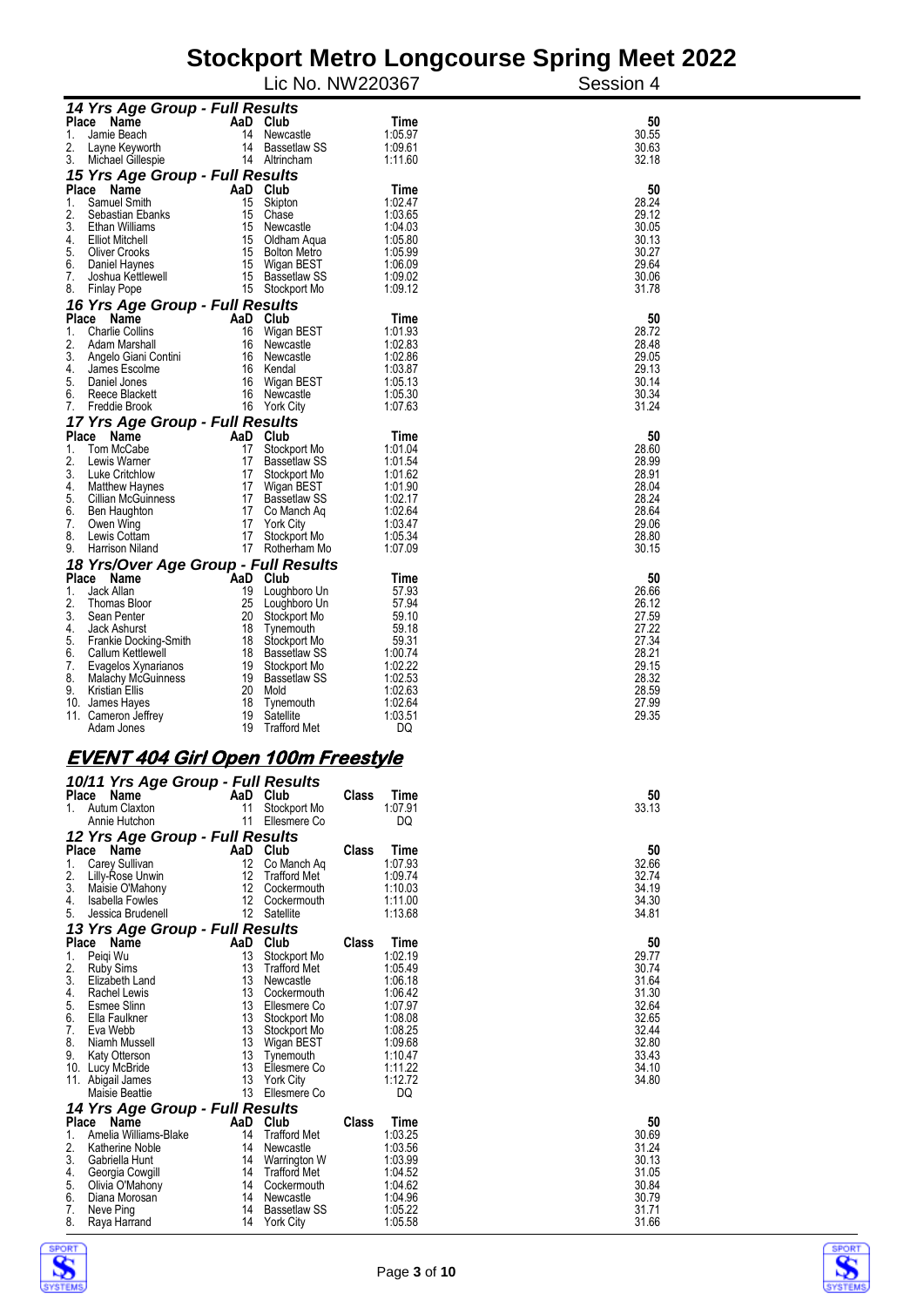|          | Olochport Metro Longcourse Opinig Meet Zuzz<br>Lic No. NW220367 |                                          |       |                    |                |  |  |  |
|----------|-----------------------------------------------------------------|------------------------------------------|-------|--------------------|----------------|--|--|--|
|          |                                                                 |                                          |       |                    | Session 4      |  |  |  |
| 9.       | Phoebe Grogan<br>14<br>10. Avagrace Hodson                      | Wigan BEST<br>14 Wigan BEST              |       | 1:05.65<br>1:05.67 | 31.42<br>31.48 |  |  |  |
|          | 11. Lilli Tipping                                               | 14 Wigan BEST                            |       | 1:06.09            | 31.57          |  |  |  |
|          | 12. Grace Rowbotham-Keatin<br>13. Anna Fenwick<br>14            | 14<br>Co Manch Ag<br>Satellite           |       | 1:06.16<br>1:06.28 | 31.54<br>31.60 |  |  |  |
|          | 14. Yasmin Coulthard<br>14                                      | Cockermouth                              |       | 1:06.55            | 31.71          |  |  |  |
|          | 15. Megan Mills<br>14                                           | 14<br><b>York City</b>                   |       | 1:06.75<br>1:07.03 | 31.99<br>32.02 |  |  |  |
|          | 16. Grace Edwards<br>17. Lacey Grayson<br>14                    | Satellite<br>Rotherham Mo                |       | 1:07.25            | 31.86          |  |  |  |
|          | 14<br>18. Alice Aitken                                          | <b>York City</b>                         |       | 1:07.35            | 31.94          |  |  |  |
|          | 19. Macee Wiggins<br>14<br>20. Chloe Macdonald<br>14            | Cockermouth<br><b>York City</b>          |       | 1:08.12<br>1:08.50 | 32.83<br>32.46 |  |  |  |
|          | 21. Kaitlyn White<br>14                                         | <b>York City</b>                         |       | 1:10.01            | 32.65          |  |  |  |
|          | 22. Ellie Rowson<br>14<br>Zara Comb                             | <b>York City</b><br>14<br>Satellite      |       | 1:10.21<br>DQ      | 34.55          |  |  |  |
|          | 15 Yrs Age Group - Full Results                                 |                                          |       |                    |                |  |  |  |
|          | Place Name                                                      | AaD Club                                 | Class | Time               | 50             |  |  |  |
| 1.<br>2. | <b>Bethan Cooke</b><br>15<br>Lauren Cusick                      | Chase                                    |       | 1:02.10<br>1:02.18 | 29.35<br>29.32 |  |  |  |
| 3.       | 15<br>Anna Farr<br>15                                           | Aquabears<br>Ellesmere Co                |       | 1:03.27            | 30.10          |  |  |  |
| 4.       | Macy Walton<br>15                                               | Ellesmere Co                             |       | 1:04.01            | 30.49          |  |  |  |
| 5.<br>6. | Emily McDougall<br>15<br>Caitlin Maylor                         | 15<br>Cockermouth<br>Wigan BEST          |       | 1:04.02<br>1:04.53 | 30.64<br>31.15 |  |  |  |
| 7.       | <b>Isabel Brierley</b><br>15                                    | Blackpool Aq                             |       | 1:04.81            | 31.59          |  |  |  |
| 8.<br>9. | <b>Charlotte Surrell</b><br>15<br>15                            | Chase                                    |       | 1:05.04<br>1:05.20 | 31.30<br>31.35 |  |  |  |
|          | Darcey Murphy<br>10. Hannah O'Brien<br>15                       | Stockport Mo<br>Blackpool Aq             |       | 1:05.27            | 31.25          |  |  |  |
|          | 11. Eve Milner<br>15                                            | <b>Bassetlaw SS</b>                      |       | 1:05.32            | 31.20          |  |  |  |
|          | 12. Eloise Ashman<br>15<br>13. Daisy Boyer                      | Stockport Mo<br>Stockport Mo<br>15       |       | 1:05.35<br>1:05.91 | 30.77<br>30.32 |  |  |  |
|          | 14. Grace Taylor<br>15                                          | <b>Bolton Metro</b>                      |       | 1:06.03            | 31.86          |  |  |  |
|          | 15. Scarlet Tinwell<br>15<br>16. Beatrix HELLFELD<br>15         | Newcastle St<br>Nofio Bangor             |       | 1:06.52<br>1:06.85 | 32.29<br>31.93 |  |  |  |
|          | 17. Millie Reilly<br>15                                         | Newcastle                                |       | 1:07.04            | 31.79          |  |  |  |
|          | 18. Isobel Munnoch                                              | 15 Tynemouth                             |       | 1:07.25            | 32.36          |  |  |  |
|          | 19. Beatrice Roberts<br>15<br>20. Grace Robinson<br>15          | <b>York City</b><br><b>Bolton Metro</b>  |       | 1:07.29<br>1:07.41 | 32.00<br>31.77 |  |  |  |
|          | 21. Poppy Davis-Coyle                                           | 15 York City                             |       | 1:07.51            | 32.82          |  |  |  |
|          | 22. Siena Oxby<br>15<br>23. Annabelle Loft<br>15                | Stockport Mo<br><b>York City</b>         |       | 1:07.54<br>1:07.56 | 33.18<br>32.25 |  |  |  |
|          | 24. Freya Carnell<br>15                                         | Satellite                                |       | 1:08.72            | 33.12          |  |  |  |
|          | 25. Emilia Jones<br>15                                          | <b>York City</b>                         |       | 1:08.98<br>1:09.00 | 31.98<br>32.76 |  |  |  |
|          | 26. Imogen Russell<br>16 Yrs Age Group - Full Results           | 15 Trafford Met                          |       |                    |                |  |  |  |
|          | Place Name                                                      | AaD Club                                 | Class | Time               | 50             |  |  |  |
| 1.       | Mia Burslem<br>16                                               | Co Liverpool                             |       | 1:00.46            | 29.01          |  |  |  |
| 2.<br>3. | Olivia Thom<br>16<br>Arianna Stokes<br>16                       | <b>York City</b><br>Tynemouth            |       | 1:01.38<br>1:02.09 | 29.71<br>29.19 |  |  |  |
| 4.       | Mia Mason<br>16                                                 | Co Manch Ag                              |       | 1:02.22            | 30.10          |  |  |  |
| 5.<br>6. | Carys Roberts<br>16<br>Jamie-Leigh Tyson<br>16                  | Winsford<br>Co Liverpool                 |       | 1:02.23<br>1:02.49 | 29.16<br>29.93 |  |  |  |
| 7.       | <b>Beth Robinson</b><br>16                                      | Stockport Mo                             |       | 1:03.16            | 30.36          |  |  |  |
| ၓ.<br>9. | Aimee Crompton-Hesford<br>16<br>16                              | Wigan BEST<br>Co Manch Aq                |       | 1:04.05<br>1:04.06 | 30.12<br>31.16 |  |  |  |
|          | <b>Tilly Copeland</b><br>10. Lauren Heppell<br>16               | Newcastle                                |       | 1:04.65            | 30.77          |  |  |  |
|          | 11. Hannah Sharpe<br>16                                         | Newcastle                                |       | 1:05.68            | 31.26          |  |  |  |
|          | 12. Tinashe Zinyemba<br>16<br>13. Matilda HELLFELD<br>16        | Newcastle St<br>Nofio Bangor             |       | 1:06.37<br>1:06.42 | 31.17<br>31.23 |  |  |  |
|          | 14. Charlotte Lund<br>16                                        | Stockport Mo                             |       | 1:07.06            | 31.59          |  |  |  |
|          | 15. Grace Whalley<br>16<br>16. Iona Robinson<br>16              | Satellite<br>Cockermouth                 |       | 1:07.22<br>1:07.87 | 32.47<br>32.57 |  |  |  |
|          | 17. Zara Butterworth                                            | 16 Aquabears                             |       | 1:08.14            | 32.27          |  |  |  |
|          | 17 Yrs Age Group - Full Results                                 |                                          |       |                    |                |  |  |  |
| 1.       | Place Name<br>Amelia Brian<br>17                                | AaD Club<br>Ellesmere Co                 | Class | Time<br>1:00.46    | 50<br>29.09    |  |  |  |
| 2.       | 17<br>Olivia Lloyd-Jones                                        | Co Manch Ag                              |       | 1:01.14            | 29.78          |  |  |  |
| 3.       | Milly Martin<br><b>Mollie Fisher</b>                            | 17<br>Ellesmere Co                       |       | 1:01.85            | 29.34          |  |  |  |
| 4.<br>4. | <b>Holly Lamb</b>                                               | Rotherham Mo<br>17<br>17<br>Ellesmere Co |       | 1:01.89<br>1:01.89 | 29.75<br>29.83 |  |  |  |
| 6.       | Eliza Pinkstone                                                 | 17<br>Stockport Mo                       |       | 1:03.05            | 30.52          |  |  |  |
| 7.<br>8. | Katie Rawnsley<br>Mia Smith                                     | 17 Prescot<br>17<br>Stockport Mo         |       | 1:03.08<br>1:03.15 | 30.73<br>30.58 |  |  |  |
| 9.       | Abigail Febrey                                                  | 17<br>Ellesmere Co                       |       | 1:03.41            | 30.83          |  |  |  |
|          | 10. Emily Inns                                                  | 17 Altrincham                            |       | 1:03.48            | 30.40          |  |  |  |
|          | 11. Bryony Lowe<br>17<br>12. Charlotte Deniz                    | Ellesmere Co<br>17 York City             |       | 1:03.66<br>1:05.47 | 30.70<br>30.89 |  |  |  |
|          | 13. Rosie Grain                                                 | Newcastle St<br>17                       |       | 1:05.58            | 31.25          |  |  |  |
|          | 14. Erin More O'Ferrall<br>17<br>15. Eloise Brookes             | Satellite<br>17<br>Chase                 |       | 1:06.03<br>1:06.48 | 30.70<br>31.71 |  |  |  |
|          | 16. Lauren Jones                                                | 17<br>Warrington W                       |       | 1:06.50            | 32.26          |  |  |  |
|          | 17. Madeleine Hemuss<br>17                                      | lo Man                                   |       | 1:07.19            | 32.11          |  |  |  |
|          | 18. Megan Goodwin<br>19. Lydia Keeley                           | 17<br>Stockport Mo<br>17 Stockport Mo    |       | 1:07.61<br>1:08.79 | 31.55<br>33.09 |  |  |  |
|          | 18 Yrs/Over Age Group - Full Results                            |                                          |       |                    |                |  |  |  |
|          | Place Name                                                      | AaD Club                                 | Class | Time               | 50             |  |  |  |
| 1.<br>2. | Rebecca Watt<br>20<br>Abbie Low<br>20                           | Loughboro Un<br>Loughboro Un             |       | 58.65<br>59.25     | 28.02<br>28.70 |  |  |  |
| 3.       | Lucy Gratton<br>19                                              | Loughboro Un                             |       | 59.73              | 28.75          |  |  |  |
| 4.       | <b>Mollie Garratt</b>                                           | 18 York City                             |       | 1:00.34            | 28.88          |  |  |  |



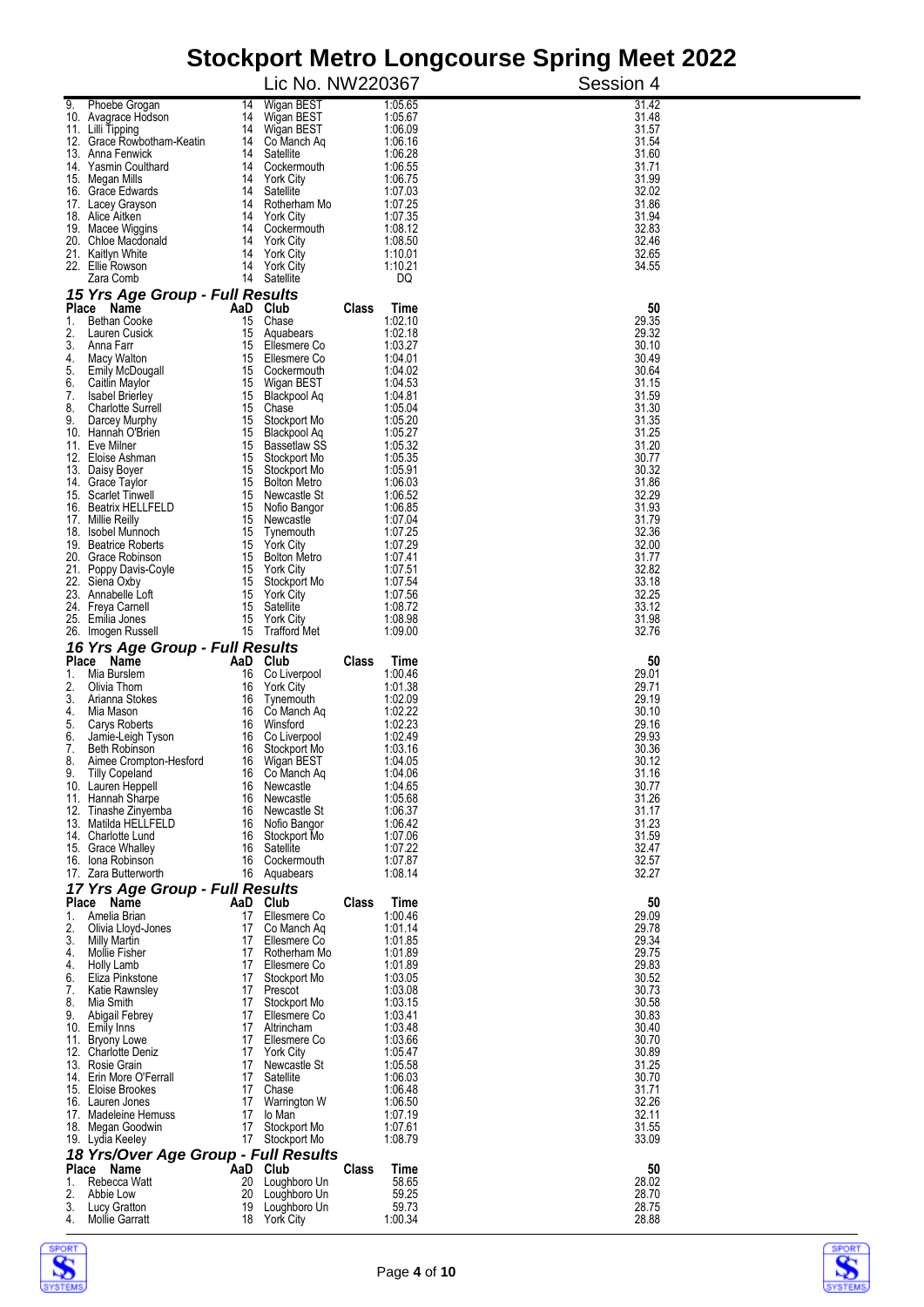|                                                                        | Stockport Metro Longcourse Spring Meet 2022 |                       |                        |                                                            |  |  |  |  |  |
|------------------------------------------------------------------------|---------------------------------------------|-----------------------|------------------------|------------------------------------------------------------|--|--|--|--|--|
|                                                                        | Lic No. NW220367                            |                       | Session 4              |                                                            |  |  |  |  |  |
| Olivia Hunter<br>5.<br>18                                              | Ellesmere Co                                | 1:01.53               |                        | 30.01                                                      |  |  |  |  |  |
| 6.<br>Maisie Hosking<br>20<br>7.<br>23<br>Elle Pryce                   | Co Manch Ag<br>Satellite                    | 1:01.64<br>1:01.86    |                        | 29.86<br>29.51                                             |  |  |  |  |  |
| 8.<br>Lola Oke<br>18                                                   | Ellesmere Co                                | 1:01.97               |                        | 30.02                                                      |  |  |  |  |  |
| 9.<br>Mya Watt                                                         | 18 Ellesmere Co                             | 1:02.47               |                        | 30.16                                                      |  |  |  |  |  |
| Ella Shaw<br>10.<br>11. Hannah Buick<br>19                             | 18 Chase<br>Chase                           | 1:02.84<br>1:04.11    |                        | 30.12<br>30.20                                             |  |  |  |  |  |
| 22<br>12. Isobella Burton                                              | Winsford                                    | 1:04.15               |                        | 30.98                                                      |  |  |  |  |  |
| 21<br>13. Roisin Davis                                                 | Newcastle St                                | 1:06.14               |                        | 31.22<br>32.06                                             |  |  |  |  |  |
| 14. Annabel Blainey<br>15. Fallon Cooney                               | 18 Newcastle St<br>20 Co Manch Aq           | 1:07.32<br>10 1:14.95 |                        | 35.69                                                      |  |  |  |  |  |
| Combined Result - Multi-Classification by British Para-Swimming Points |                                             |                       |                        |                                                            |  |  |  |  |  |
| Place Name<br>1. Fallon Cooney                                         | AaD Club<br><b>Class</b><br>20 Co Manch Ag  | Time<br>10 1:14.95    | <b>BDPoints</b><br>492 | 50<br>35.69                                                |  |  |  |  |  |
|                                                                        |                                             |                       |                        |                                                            |  |  |  |  |  |
| <u>EVENT 405 Boy Open 100m Breaststroke</u>                            |                                             |                       |                        |                                                            |  |  |  |  |  |
| Place Name                                                             | AaD Club                                    | Time                  |                        | 50                                                         |  |  |  |  |  |
| Gerard Borrell Shchelo<br>1.                                           | 12 Stockport Mo                             | 1:32.38               |                        | 43.57                                                      |  |  |  |  |  |
| 13 Yrs Age Group - Full Results                                        |                                             |                       |                        |                                                            |  |  |  |  |  |
| Place Name<br>1.<br>Thomas Bidgood                                     | AaD Club<br>13 Satellite                    | Time<br>1:22.04       |                        | 50<br>38.45                                                |  |  |  |  |  |
| 2.<br>Alfie Owen                                                       | 13 Wigan BEST                               | 1:26.34               |                        | 40.22                                                      |  |  |  |  |  |
| 14 Yrs Age Group - Full Results                                        |                                             |                       |                        |                                                            |  |  |  |  |  |
| Place Name                                                             | AaD Club                                    | Time                  |                        | 50                                                         |  |  |  |  |  |
| 1.<br>Thomas O'Brien<br>14<br>2.<br>Jasper Hall<br>14                  | Stockport Mo<br>Newcastle                   | 1:15.46<br>1:18.29    |                        | 35.52<br>36.76                                             |  |  |  |  |  |
| 3.<br>Archie Dandy<br>14                                               | Ellesmere Co                                | 1:19.06               |                        | 36.70                                                      |  |  |  |  |  |
| 4.<br>Jonathon Waters                                                  | 14 Blackpool Ag                             | 1:19.14               |                        | 36.69                                                      |  |  |  |  |  |
| 5.<br>Joshua Hayes<br>Jai Diddee<br>6.                                 | 14 Wigan BEST<br>14 Tynemouth               | 1:20.00<br>1:26.65    |                        | 36.67<br>40.17                                             |  |  |  |  |  |
| 15 Yrs Age Group - Full Results                                        |                                             |                       |                        |                                                            |  |  |  |  |  |
| Place Name                                                             | AaD Club                                    | Time                  |                        | 50                                                         |  |  |  |  |  |
| 1.<br>Xuanming Guo<br>15                                               | Co Manch Aq                                 | 1:12.16               |                        | 33.76                                                      |  |  |  |  |  |
| 2.<br>Jamie Bleanch                                                    | 15 York City                                | 1:15.70               |                        | 35.33                                                      |  |  |  |  |  |
| 3.<br>Jacob Hodkinson<br>15<br>4.<br>Caden Wickstone Sutton            | Bassetlaw SS<br>15 Chase                    | 1:15.79<br>1:16.81    |                        | 35.47<br>35.72                                             |  |  |  |  |  |
| 5.<br>Harris Rollaston                                                 | 15 Trafford Met                             | 1:18.06               |                        | 38.17                                                      |  |  |  |  |  |
| 6.<br>Connor Gallagher<br>15                                           | Stockport Mo                                | 1:18.42               |                        | 34.87                                                      |  |  |  |  |  |
| 7.<br>Oliver Salimbeni                                                 | 15 Stockport Mo                             | 1:18.81               |                        | 35.79                                                      |  |  |  |  |  |
| 16 Yrs Age Group - Full Results<br>Place Name                          | AaD Club                                    | Time                  |                        | 50                                                         |  |  |  |  |  |
| Matthew Charlesworth<br>1.<br>16                                       | Blackpool Aq                                | 1:10.04               |                        | 32.97                                                      |  |  |  |  |  |
| 2.<br>Haydn Burns<br>16                                                | Stockport Mo                                | 1:12.75               |                        | 33.82                                                      |  |  |  |  |  |
| 3.<br>Oscar Smith<br>4.<br>James Escolme<br>16                         | 16 Co Manch Ag<br>Kendal                    | 1:13.73<br>1:13.76    |                        | 34.37<br>33.88                                             |  |  |  |  |  |
| 5.<br>Eber Clayton<br>16                                               | Co Manch Aq                                 | 1:14.83               |                        | 34.59                                                      |  |  |  |  |  |
| 6.<br>Harry Brancham<br>16                                             | <b>Bassetlaw SS</b>                         | 1:15.79               |                        | 35.49                                                      |  |  |  |  |  |
| 7.<br>Yi Lok Siu<br>16<br>8.<br>Connor Mealin<br>16                    | Stockport Mo<br>lo Man                      | 1:16.86<br>1:17.48    |                        | 35.32<br>35.02                                             |  |  |  |  |  |
| 9.<br>Ben Davidson<br>16                                               | <b>Trafford Met</b>                         | 1:17.61               |                        | 34.79                                                      |  |  |  |  |  |
| 17 Yrs Age Group - Full Results                                        |                                             |                       |                        |                                                            |  |  |  |  |  |
| Place Name                                                             | AaD Club                                    | Time                  |                        | 50                                                         |  |  |  |  |  |
| <b>Oliver Covill</b><br>1.                                             | 17 Ellesmere Co                             | 1:10.63               |                        | 32.41                                                      |  |  |  |  |  |
| 2.<br>Oliver Caddick<br>17<br>3.<br><b>Guy Tinwell</b>                 | Chase<br>17 Newcastle St                    | 1:10.82<br>1:16.12    |                        | 32.71<br>34.84                                             |  |  |  |  |  |
| 4.<br>Zak Howes                                                        | 17 Bilston                                  | 1:16.30               |                        | 35.92                                                      |  |  |  |  |  |
| 18 Yrs/Over Age Group - Full Results                                   |                                             |                       |                        |                                                            |  |  |  |  |  |
| Place Name                                                             | AaD Club                                    | Time                  |                        | 50                                                         |  |  |  |  |  |
| Oliver Taverner<br>1.<br>2.<br><b>Buddy Deakes</b><br>18               | 21 Loughboro Un<br>Newcastle St             | 1:06.74<br>1:08.08    |                        | 30.20<br>31.64                                             |  |  |  |  |  |
| 3.<br>18<br>Aidan Fothergill                                           | <b>York City</b>                            | 1:08.73               |                        | 31.51                                                      |  |  |  |  |  |
| 4.<br><b>Toby Ranson</b>                                               | 18 Co Manch Aq                              | 1:10.86               |                        | 32.17                                                      |  |  |  |  |  |
| 5.<br>19<br>Ben Middleton<br>6.<br>18<br><b>Charles Kelly</b>          | Stockport Mo<br>Southport                   | 1:11.06<br>1:11.08    |                        | 32.92<br>32.72                                             |  |  |  |  |  |
| 7.<br>James Rollaston<br>19                                            | <b>Trafford Met</b>                         | 1:14.77               |                        | 33.87                                                      |  |  |  |  |  |
|                                                                        |                                             |                       |                        |                                                            |  |  |  |  |  |
| <u>EVENT 406 Girl Open 200m Backstroke</u>                             |                                             |                       |                        |                                                            |  |  |  |  |  |
| 10/11 Yrs Age Group - Full Results                                     |                                             |                       |                        |                                                            |  |  |  |  |  |
| Place Name<br>1.<br>Annie Hutchon                                      | AaD Club<br>11 Ellesmere Co                 | Time<br>2:54.82       |                        | 50<br>100<br>150<br>41.60<br>1:26.30<br>2:11.63            |  |  |  |  |  |
| 12 Yrs Age Group - Full Results                                        |                                             |                       |                        |                                                            |  |  |  |  |  |
| Place Name                                                             | AaD Club                                    | Time                  |                        | 50<br>100<br>150                                           |  |  |  |  |  |
| 1.<br>Maisie O'Mahony                                                  | 12 Cockermouth                              | 2:43.96               |                        | 39.58<br>1:21.90<br>2:04.37                                |  |  |  |  |  |
| 2.<br>Isabella Fowles<br>3.                                            | 12 Cockermouth<br>12 Trafford Met           | 2:46.83<br>2:53.66    |                        | 38.88<br>1:21.89<br>2:05.21<br>39.91<br>1:24.71<br>2:10.59 |  |  |  |  |  |
| Lilly-Rose Unwin<br>13 Yrs Age Group - Full Results                    |                                             |                       |                        |                                                            |  |  |  |  |  |
| Place Name                                                             | AaD Club                                    | Time                  |                        | 100<br>50<br>150                                           |  |  |  |  |  |
| 1.<br>Evelyn Hallissey<br>13                                           | Newcastle                                   | 2:31.98               |                        | 35.81<br>1:14.84<br>1:54.15                                |  |  |  |  |  |
| 2.<br>Elizabeth Land<br>13                                             | Newcastle                                   | 2:36.52               |                        | 37.13<br>1:16.59<br>1.57.22                                |  |  |  |  |  |
| 3.<br>13<br><b>Scarlett Smith</b><br>4.<br>Esmee Slinn                 | Stockport Mo<br>13 Ellesmere Co             | 2:43.74<br>2:44.15    |                        | 37.98<br>1:19.48<br>2:01.95<br>39.32<br>1:21.02<br>2:02.75 |  |  |  |  |  |
| 5.<br>Lauren Watson                                                    | 13 Wigan BEST                               | 2:45.36               |                        | 38.69<br>1:20.52<br>2:03.62                                |  |  |  |  |  |
| 6.<br>Olivia McSeveny                                                  | 13 York City                                | 2:49.07               |                        | 39.64<br>1:22.71<br>2:06.32                                |  |  |  |  |  |



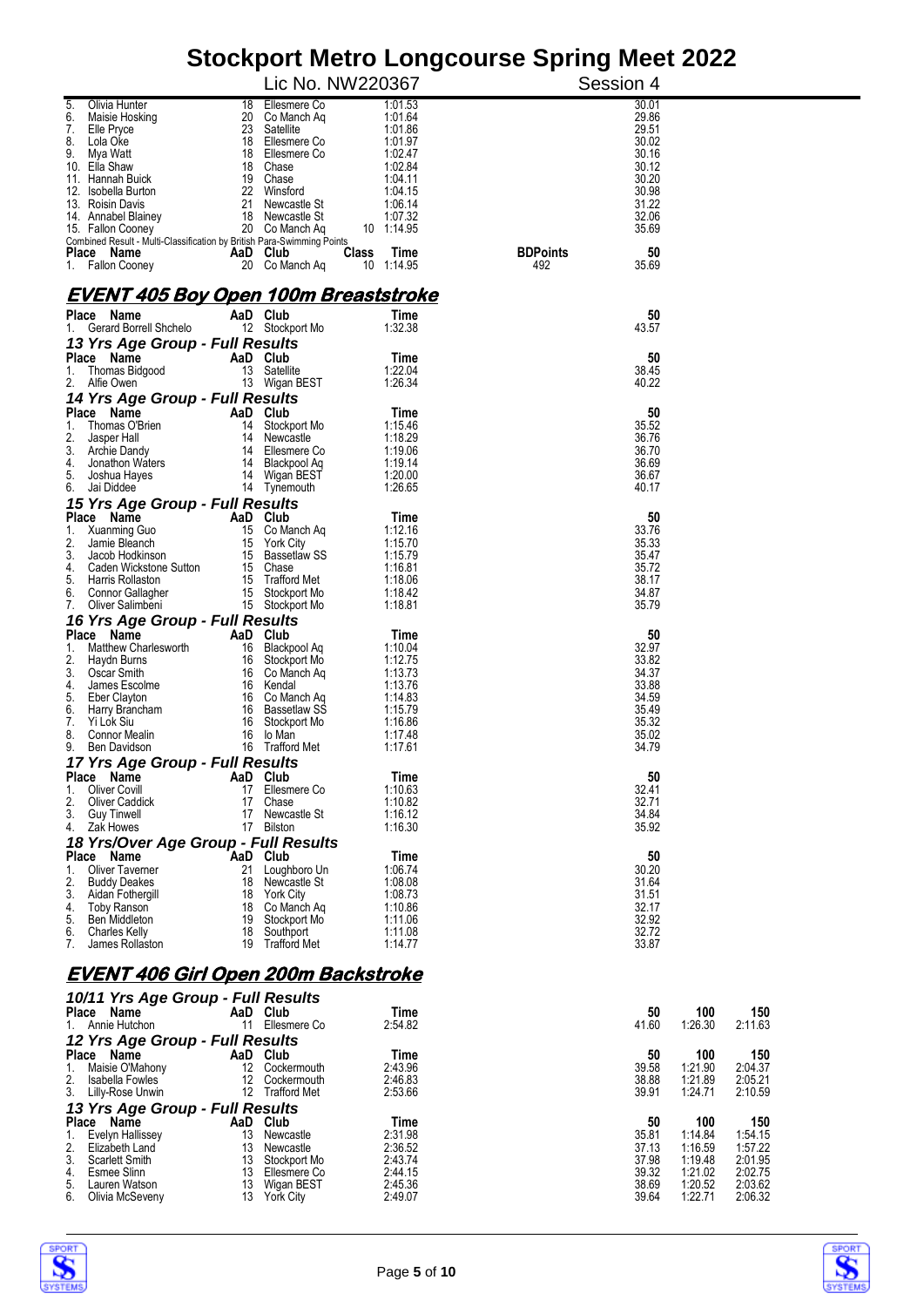|                    |                                         |     |                            | Lic No. NW220367 | Session 4 |         |                |  |  |  |
|--------------------|-----------------------------------------|-----|----------------------------|------------------|-----------|---------|----------------|--|--|--|
|                    | 14 Yrs Age Group - Full Results         |     |                            |                  |           |         |                |  |  |  |
|                    | Place Name                              |     | AaD Club                   | Time             | 50        | 100     | 150            |  |  |  |
| 1.                 | Megan Mabbott                           | 14  | Newcastle                  | 2:29.57          | 34.38     | 1:11.90 | 1:51.61        |  |  |  |
| 2.                 | Hannah Lee                              | 14  | Wigan BEST                 | 2:33.09          | 35.75     | 1:14.99 | 1:54.37        |  |  |  |
| 3.                 | Tammi Plumtree                          | 14  | Rotherham Mo               | 2:36.54          | 36.03     | 1:15.62 | 1:56.64        |  |  |  |
| 4.                 | Anna Fenwick                            | 14  | Satellite                  | 2:37.85          | 35.97     | 1:16.36 | 1:57.54        |  |  |  |
| 5.                 | Megan Kenningley                        | 14  | Stockport Mo               | 2:39.06          | 36.93     | 1:16.92 | 1:58.45        |  |  |  |
| 6.                 | Megan Rickels                           | 14  | Warrington W               | 2:39.30          | 36.86     | 1:16.78 | 1:58.21        |  |  |  |
| 7.                 | Lacey Grayson                           | 14  | Rotherham Mo               | 2:39.79          | 37.01     | 1:17.70 | 2:00.25        |  |  |  |
| 8.                 | Olivia O'Mahony                         | 14  | Cockermouth                | 2:40.21          | 37.75     | 1:18.35 | 1:59.64        |  |  |  |
| 9.                 | Amelia Williams-Blake                   | 14  | <b>Trafford Met</b>        | 2:40.27          | 38.18     | 1:18.71 | 2:00.24        |  |  |  |
| 10.                | Alice Aitken                            | 14  | <b>York City</b>           | 2:41.16          | 37.05     | 1:18.84 | 2:01.24        |  |  |  |
| 11.                | Amelia Redfearn                         | 14  | Skipton                    | 2:41.87          | 37.31     | 1:18.44 | 1:59.97        |  |  |  |
| 12.                | <b>Isabel Lloyd</b>                     | 14  | Wigan BEST                 | 2:42.36          | 38.01     | 1:19.02 | 2:01.57        |  |  |  |
| 13.                | Macee Wiggins                           | 14  | Cockermouth                | 2:43.41          | 37.79     | 1:19.18 | 2:01.82        |  |  |  |
| 14.                | Isla Holland                            | 14  | Wigan BEST                 | 2:43.78          | 37.65     | 1:18.90 | 2:02.34        |  |  |  |
|                    | 15. Rebecca Line                        | 14  | Winsford                   | 2:44.40          | 38.18     | 1:20.03 | 2:02.32        |  |  |  |
|                    | 15 Yrs Age Group - Full Results         |     |                            |                  |           |         |                |  |  |  |
|                    | Place Name                              |     | AaD Club                   | Time             | 50        | 100     | 150            |  |  |  |
| 1.                 | Rachel Webb                             | 15  | <b>Bassetlaw SS</b>        | 2:26.18          | 33.37     | 1:10.11 | 1:48.14        |  |  |  |
| 2.                 | Millie Wells                            | 15  | Ellesmere Co               | 2:27.77          | 34.17     | 1:11.38 | 1:49.82        |  |  |  |
| 3.                 | Macy Walton                             | 15  | Ellesmere Co               | 2:34.99          | 36.38     | 1:14.90 | 1:54.91        |  |  |  |
| 4.                 | Leila Morris                            | 15  | Wigan BEST                 | 2:35.29          | 34.94     | 1:14.80 | 1:55.62        |  |  |  |
| 5.                 | Ruby Credland                           | 15  | <b>Bassetlaw SS</b>        | 2:36.24          | 36.13     | 1:15.18 | 1:56.08        |  |  |  |
| 6.                 | Anna Farr                               | 15  | Ellesmere Co               | 2:37.19          | 37.22     | 1:17.31 | 1:57.59        |  |  |  |
| 7.                 | Emily McDougall                         | 15  | Cockermouth                | 2:38.18          | 37.68     | 1:17.67 | 1:57.96        |  |  |  |
| 8.                 | <b>Beatrice Roberts</b>                 | 15  | <b>York City</b>           | 2:40.44          | 37.91     | 1:18.92 | 2:00.27        |  |  |  |
| 9.                 | Maia Sturrock                           | 15  | Aquabears                  | 2:42.51          | 37.54     | 1:19.65 | 2:01.82        |  |  |  |
|                    | 10. Millie Reilly                       | 15  | Newcastle                  | 2:43.07          | 37.46     | 1:18.68 | 2:01.20        |  |  |  |
|                    | 16 Yrs Age Group - Full Results         |     |                            |                  |           |         |                |  |  |  |
| <b>Place</b>       | Name                                    | AaD | Club                       | Time             | 50        | 100     | 150            |  |  |  |
| 1.                 | Olivia Thom                             | 16  | <b>York City</b>           | 2:32.38          | 35.79     | 1:15.26 | 1:54.39        |  |  |  |
| 2.                 | Millie Sandham                          | 16  | Cockermouth                | 2:32.86          | 35.49     | 1:14.10 | 1:54.20        |  |  |  |
| 3.                 | Eleanor Broughton                       | 16  | Ellesmere Co               | 2:33.40          | 35.59     | 1:14.49 | 1:54.29        |  |  |  |
| 4.                 | Eleanor Ma                              | 16  | Winsford                   | 2:40.21          | 36.19     | 1:15.97 | 1:57.78        |  |  |  |
| 5.                 | Jona Robinson                           | 16  | Cockermouth                | 2:41.36          | 38.28     | 1:19.43 | 2:00.99        |  |  |  |
| 6.                 | Isabella Chalmers-Morr                  | 16  | Stockport Mo               | 2:45.37          | 38.27     | 1:20.54 | 2:03.88        |  |  |  |
|                    | 17 Yrs Age Group - Full Results<br>Name |     | AaD Club                   |                  | 50        | 100     |                |  |  |  |
| <b>Place</b><br>1. | Amelia Stevenson                        | 17  | <b>Bassetlaw SS</b>        | Time<br>2:22.16  | 34.11     | 1:09.88 | 150<br>1:46.01 |  |  |  |
| 2.                 | Anna Farrow                             | 17  | Ellesmere Co               | 2:25.31          | 33.67     | 1:09.89 | 1:47.94        |  |  |  |
| 3.                 | Francesca Cullen                        | 17  | <b>Bolton Metro</b>        | 2:27.90          | 34.93     | 1:13.12 | 1:51.05        |  |  |  |
| 4.                 | Eliza Pinkstone                         | 17  |                            | 2:31.39          | 34.93     | 1:12.75 | 1:52.74        |  |  |  |
| 5.                 | Hannah Camden                           | 17  | Stockport Mo               | 2:33.59          | 34.57     | 1:12.33 | 1:52.56        |  |  |  |
| 6.                 |                                         | 17  | Wigan BEST<br>Ellesmere Co | 2:34.83          | 36.16     | 1:15.22 | 1:55.68        |  |  |  |
| 7.                 | Abigail Febrey<br>Freya Tyas            | 17  | <b>York City</b>           | 2:36.01          | 36.17     | 1:15.80 | 1:56.57        |  |  |  |
| 8.                 | <b>Charlotte Grimshaw</b>               | 17  | Workington                 | 2:36.10          | 36.64     | 1:16.39 | 1:56.80        |  |  |  |
| 9.                 |                                         | 17  | Ellesmere Co               | 2:39.79          | 36.92     | 1:17.59 | 1:59.34        |  |  |  |
| 10.                | <b>Bryony Lowe</b><br>Jasmine Shearer   | 17  | Stockport Mo               | 2:42.70          | 35.54     | 1:16.04 | 1:58.86        |  |  |  |
|                    | 18 Yrs/Over Age Group - Full Results    |     |                            |                  |           |         |                |  |  |  |
| <b>Place</b>       | Name                                    | AaD | Club                       | Time             | 50        | 100     | 150            |  |  |  |
| 1.                 | Abbie Low                               | 20  | Loughboro Un               | 2:20.28          | 32.82     | 1:07.95 | 1:44.04        |  |  |  |
| 2.                 | Mya Watt                                | 18  | Ellesmere Co               | 2:30.24          | 35.25     | 1:13.60 | 1:52.48        |  |  |  |
| 3.                 | Olivia Molden                           | 18  | Stockport Mo               | 2:31.90          | 35.80     | 1:14.04 | 1:52.86        |  |  |  |

### **EVENT 407 Boy Open 50m Butterfly**

|               | 10/11 Yrs Age Group - Full Results<br>raille<br>1. Thomas Rickels<br>4. M | AaD      | Club                              | Class | Time           |
|---------------|---------------------------------------------------------------------------|----------|-----------------------------------|-------|----------------|
|               |                                                                           | 11       | Warrington W                      |       | 37.43          |
|               | 12 Yrs Age Group - Full Results                                           |          |                                   |       |                |
|               | Place Name                                                                | AaD      | Club                              | Class | Time           |
| 1.            | James Vaughan                                                             | 12<br>12 | Wigan BEST<br>lo Man              |       | 34.65          |
| 2.<br>3.      | Caleb Crowe<br>Samuel Green                                               | 12       | Bassetlaw SS                      |       | 35.07<br>35.59 |
| 4.            | Gerard Borrell Shchelo                                                    | 12       | Stockport Mo                      |       | 36.87          |
| 5.            | Mason Grady                                                               | 12       | Stockport Mo                      |       | 36.99          |
| 6.            | Oscar Leroux                                                              | 12       | Altrincham                        |       | 37.40          |
|               | 13 Yrs Age Group - Full Results                                           |          |                                   |       |                |
| Place         | Name                                                                      | AaD      | Club                              | Class | Time           |
| 1.            | <b>Christian Matheson</b>                                                 | 13       | Newcastle                         |       | 30.99          |
| 2.            | Finn Proud                                                                | 13       | Newcastle                         |       | 31.18          |
| 3.            | Edward Ma                                                                 | 13       | Winsford                          |       | 33.48          |
| $\frac{4}{5}$ | Thomas Bidgood                                                            | 13       | Satellite                         |       | 33.74          |
| 6.            | Osian Spence                                                              | 13<br>13 | Carnforth                         |       | 34.72          |
| 7.            | Christian O'Connell<br>Thomas Hardy                                       | 13       | Stockport Mo<br>Cockermouth       |       | 34.79<br>36.13 |
| 7.            | Owen WILLIAMS                                                             | 13       | Nofio Bangor                      |       | 36.13          |
| 9.            | Logan Ivinson                                                             | 13       | Cockermouth                       |       | 36.78          |
|               | 14 Yrs Age Group - Full Results                                           |          |                                   |       |                |
|               | Place Name                                                                | AaD Club |                                   | Class | Time           |
| 1.            | Jonathon Waters                                                           | 14       | Blackpool Aq                      |       | 29.99          |
| 2.            | Jamie Beach                                                               | 14       | Newcastle                         |       | 30.12          |
| 3.            | Saul Newson-Nixon                                                         | 14       | Cockermouth                       |       | 30.34          |
| 4.            | Joshua Keogh                                                              | 14       | <b>Bolton Metro</b>               |       | 30.50          |
| 5.<br>6.      | Michael Wu<br>Layne Keyworth                                              | 14<br>14 | Altrincham<br><b>Bassetlaw SS</b> |       | 30.74<br>30.82 |
|               |                                                                           |          |                                   |       |                |



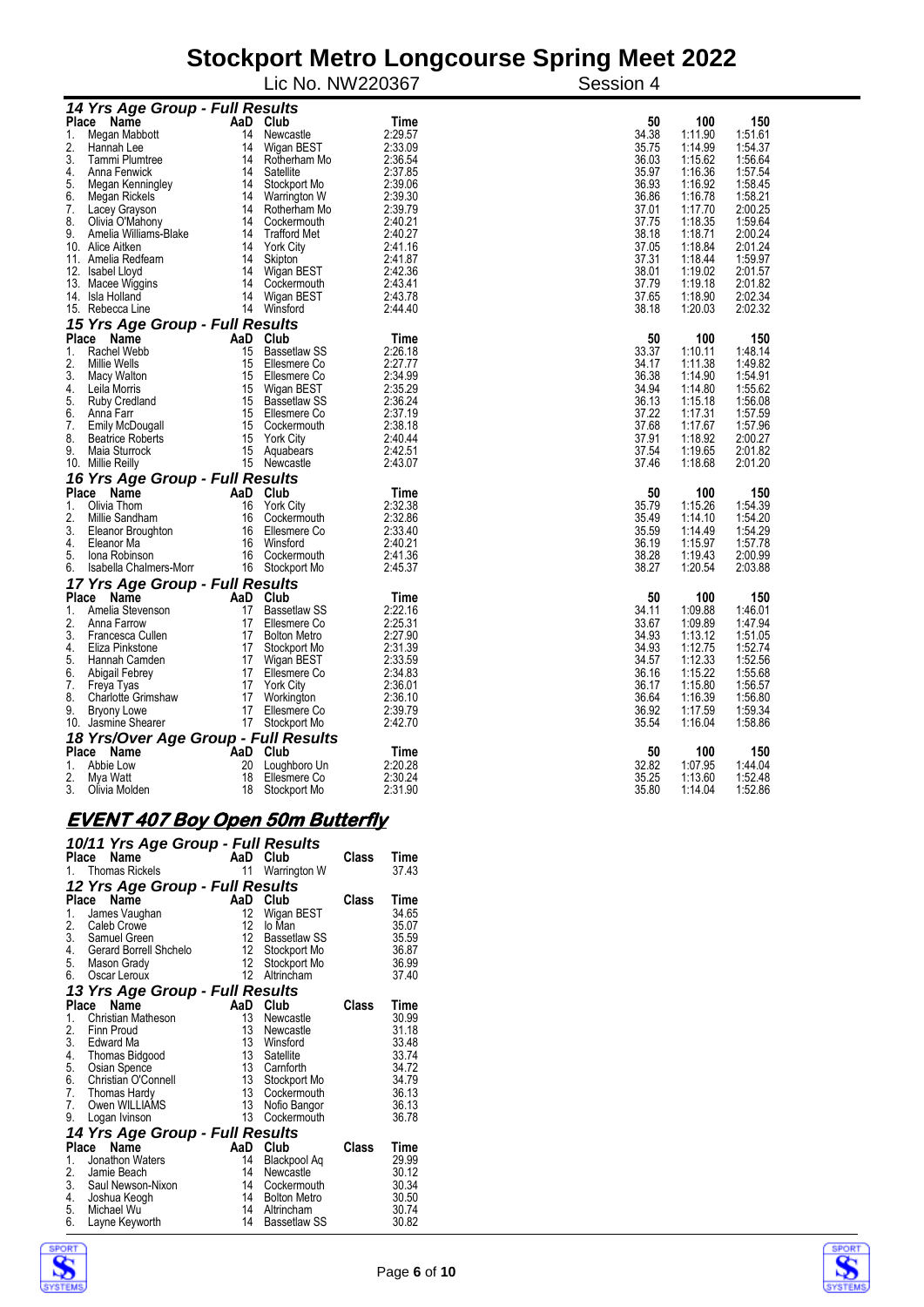|             |                                            |          | Lic No. NW220367                 |       |                | Session 4 |
|-------------|--------------------------------------------|----------|----------------------------------|-------|----------------|-----------|
| 7.          | Michael Gillespie                          | 14       | Altrincham                       |       | 31.04          |           |
| 8.<br>9.    | Joshua Hayes<br>Jack Harmer                | 14<br>14 | Wigan BEST<br>Satellite          |       | 31.08<br>31.90 |           |
|             | 10. Antoni Piekara                         | 14       | Altrincham                       |       | 32.40          |           |
|             | 11. F Massey Stephenson                    | 14       | Ellesmere Co                     |       | 32.64          |           |
|             | 12. Lewis Brodie<br>13. Oliver Moore       | 14<br>14 | Stockport Mo<br>Sandbach         |       | 32.78<br>33.05 |           |
|             | 14. Joseph Wiggan                          | 14       | Altrincham                       |       | 33.65          |           |
| 15.         | Joshua Hollamby                            | 14       | lo Man                           |       | 33.69          |           |
|             | 15 Yrs Age Group - Full Results            |          |                                  |       |                |           |
| 1.          | Place Name<br>AaD<br>Samuel Smith          | 15       | Club<br>Skipton                  | Class | Time<br>28.20  |           |
| 2.          | Xuanming Guo                               | 15       | Co Manch Aq                      |       | 28.47          |           |
| 3.          | Ethan Williams                             | 15       | Newcastle                        |       | 28.79          |           |
| 4.<br>5.    | Zachariah Dale<br><b>Elliot Mitchell</b>   | 15<br>15 | Newcastle St<br>Oldham Aqua      |       | 28.88<br>29.12 |           |
| 6.          | Sebastian Ebanks                           | 15       | Chase                            |       | 29.23          |           |
| 7.          | Joshua Kettlewell                          | 15       | Bassetlaw SS                     |       | 29.33          |           |
| 8.<br>9.    | Harvey Reed<br>Oliver Salimbeni            | 15<br>15 | Chase<br>Stockport Mo            |       | 29.38<br>29.86 |           |
|             | 10. Oliver Crooks                          | 15       | <b>Bolton Metro</b>              |       | 29.95          |           |
|             | 11. Alfie Edwards                          | 15       | Chase                            |       | 30.34          |           |
|             | 12. Joseph Burgess<br>13. Finlay Pope      | 15<br>15 | Skipton<br>Stockport Mo          |       | 30.85<br>31.19 |           |
|             | 14. Samuel O'Reilly-Smith                  | 15       | Newcastle St                     |       | 31.23          |           |
|             | 15. Jacob Hodkinson                        | 15       | <b>Bassetlaw SS</b>              |       | 31.39          |           |
|             | 16. Thomas Connell<br>17. Edward Warriner  | 15<br>15 | Tynemouth<br><b>Trafford Met</b> |       | 31.98<br>32.66 |           |
|             | 18. Jonny Fidalgo-Hull                     | 15       | Cockermouth                      |       | 32.79          |           |
|             | 19. Marc Jourdain                          | 15       | <b>Buxton</b>                    |       | 32.89          |           |
|             | 20. Oliver Steele<br>21. Alexander Hornby  | 15<br>15 | Co Leeds<br>Wigan BEST           |       | 33.15<br>33.36 |           |
|             | 22. Matt Cheung                            | 15       | Stockport Mo                     |       | 33.47          |           |
|             | Daniel Haynes                              | 15       | Wigan BEST                       |       | DQ             |           |
|             | 16 Yrs Age Group - Full Results            |          |                                  |       |                |           |
| Place<br>1. | AaD<br>Name<br>Davey Unwin                 | 16       | Club<br>Stockport Mo             | Class | Time<br>27.69  |           |
| 2.          | <b>Charlie Collins</b>                     | 16       | Wigan BEST                       |       | 27.78          |           |
| 3.<br>4.    | Owen Whiteley<br>Joel Birtles              | 16<br>16 | Co Manch Aq                      |       | 27.80<br>27.83 |           |
| 5.          | Adam Marshall                              | 16       | Aquabears<br>Newcastle           |       | 28.31          |           |
| 6.          | Benjamin Thorpe                            | 16       | Newcastle                        |       | 28.60          |           |
| 7.<br>8.    | James Escolme<br>Angelo Giani Contini      | 16<br>16 | Kendal<br>Newcastle              |       | 28.67<br>28.70 |           |
| 9.          | Ewan Weaver                                | 16       | Aquabears                        |       | 28.93          |           |
|             | 10. Jacob Lee                              | 16       | Ellesmere Co                     |       | 29.32          |           |
|             | 11. Reece Blackett<br>12. Kemitha Mudalige | 16<br>16 | Newcastle<br>Newcastle           |       | 29.33<br>29.58 |           |
|             | 13. Caden Bennett                          | 16       | Stockport Mo                     |       | 29.72          |           |
|             | 14. Daniel Jones                           | 16       | Wigan BEST                       |       | 30.41          |           |
|             | 15. Freddie Brook<br>16. Rhys Jackson      | 16<br>16 | <b>York City</b><br>Cockermouth  |       | 30.53<br>30.62 |           |
|             | 17. Shea Whitelev                          |          | 16 Co Manch Aq                   |       | 30.70          |           |
|             | 18. Franciszek Piekara                     |          | 16 Altrincham                    |       | 31.30          |           |
| Place       | 17 Yrs Age Group - Full Results<br>Name    |          | AaD Club                         | Class | Time           |           |
| 1.          | Zach Walmsley                              | 17       | Blackburn                        |       | 27.25          |           |
| 2.          | Tom McCabe                                 | 17       | Stockport Mo                     |       | 27.37          |           |
| 3.<br>4.    | <b>Oliver Caddick</b><br>Ben Haughton      | 17<br>17 | Chase<br>Co Manch Aq             |       | 27.52<br>27.68 |           |
| 5.          | <b>Matthew Haynes</b>                      | 17       | Wigan BEST                       |       | 27.81          |           |
| 6.<br>7.    | Lewis Warner                               | 17<br>17 | <b>Bassetlaw SS</b>              |       | 28.02<br>28.20 |           |
| 8.          | <b>Cillian McGuinness</b><br>Kyle Durand   |          | Bassetlaw SS<br>17 Aquabears     |       | 28.60          |           |
| 9.          | Lewis Cottam                               | 17       | Stockport Mo                     |       | 28.62          |           |
|             | 10. Oliver Covill<br>11. Owen Wing         | 17<br>17 | Ellesmere Co<br><b>York City</b> |       | 28.77<br>28.89 |           |
|             | 12. Omar Elgengehy                         | 17       | Camforth                         |       | 29.18          |           |
|             | 13. Harrison Niland                        | 17       | Rotherham Mo                     |       | 29.76          |           |
|             | 14. Jack Ledgard<br>15. Lucas Stabler      | 17<br>17 | Stockport Mo<br><b>York City</b> |       | 30.11<br>30.13 |           |
|             | 16. Adam Stansfield                        | 17       | Kendal                           |       | 30.34          |           |
|             | 17. Zak Howes                              | 17       | <b>Bilston</b>                   |       | 30.44          |           |
|             | 18. Noah Harrison                          | 17       | Stockport Mo                     | 14    | 30.64          |           |
|             | 19. George Oxby<br>19. Myles Harding       | 17<br>17 | Stockport Mo<br>Tynemouth        |       | 30.90<br>30.90 |           |
|             | 21. Ethan Blackett                         | 17       | Newcastle                        |       | 31.25          |           |
|             | 22. Jacob Brookes<br>23. Oliver Hingley    | 17<br>17 | lo Man<br>Sandbach               |       | 31.34<br>31.62 |           |
|             | 24. Nicolas Rojas Daza                     | 17       | Trafford Met                     |       | 32.80          |           |
|             | 18 Yrs/Over Age Group - Full Results       |          |                                  |       |                |           |
| Place       | Name                                       |          | AaD Club                         | Class | Time           |           |
| 1.<br>2.    | Thomas Bloor<br>Race Shay                  | 25<br>21 | Loughboro Un<br>Loughboro Un     |       | 25.96<br>26.16 |           |
| 3.          | Jack Allan                                 | 19       | Loughboro Un                     |       | 26.22          |           |
| 4.<br>5.    | Thomas Exall                               | 20<br>18 | Loughboro Un                     |       | 26.47<br>26.59 |           |
| 6.          | Frankie Docking-Smith<br>Jacob Atkinson    | 18       | Stockport Mo<br>Stockport Mo     |       | 26.75          |           |
| 7.          | Sean Penter                                |          | 20 Stockport Mo                  |       | 27.06          |           |



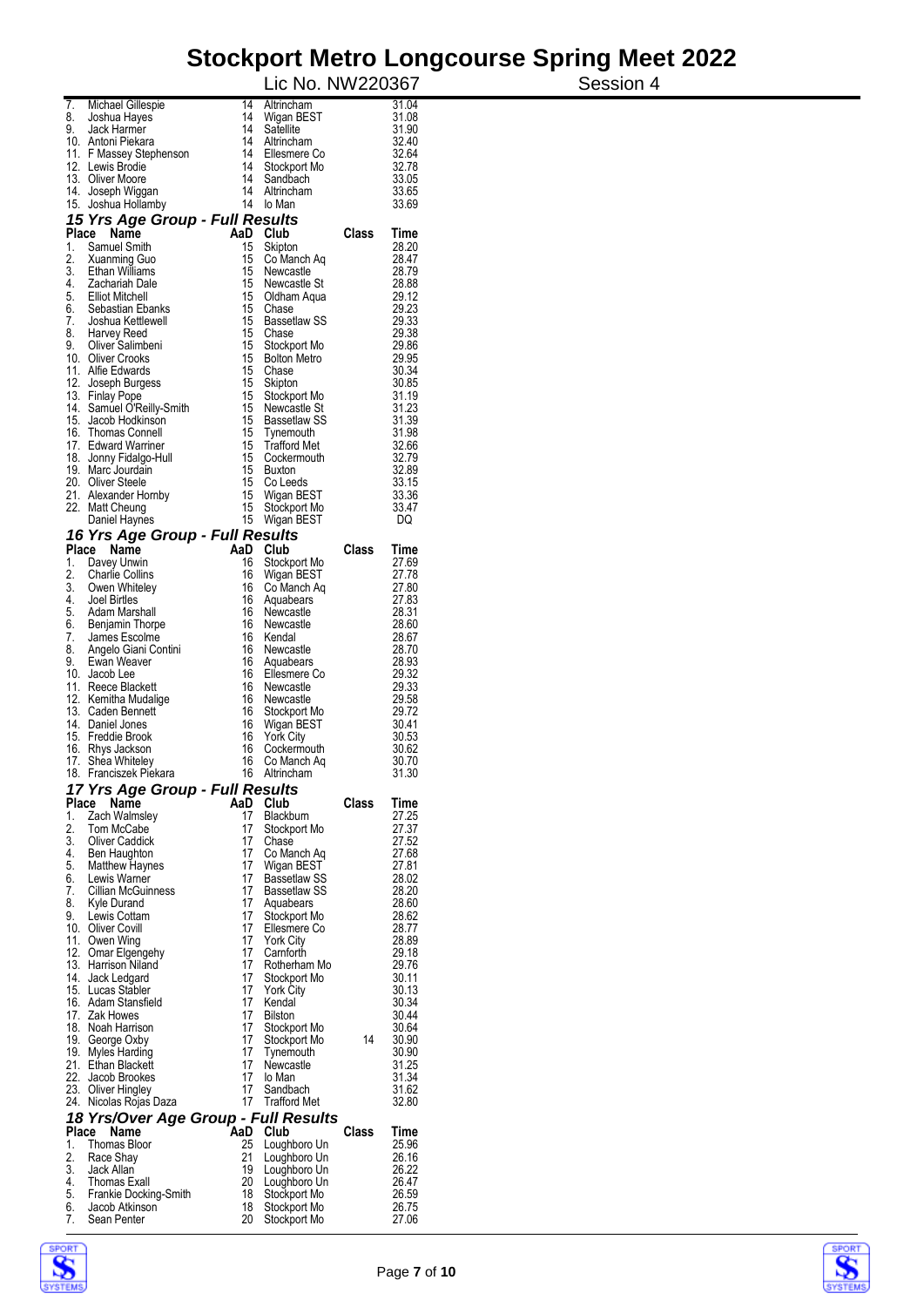|     |                                                                        |     | Lic No. NW220367    |              |       | Session 4       |
|-----|------------------------------------------------------------------------|-----|---------------------|--------------|-------|-----------------|
| 8.  | Jack Ashurst                                                           | 18  | Tynemouth           |              | 27.12 |                 |
| 9.  | James Hayes                                                            | 18  | Tynemouth           |              | 27.18 |                 |
| 10. | <b>Kristian Ellis</b>                                                  | 20  | Mold                |              | 27.47 |                 |
|     | 11. Alex Campbell                                                      | 19  | Oldham Agua         |              | 27.65 |                 |
|     | 12. Adam Jones                                                         | 19  | <b>Trafford Met</b> |              | 27.66 |                 |
|     | 13. Ethan Wright                                                       | 20  | Winsford            |              | 27.73 |                 |
|     | 14. Malachy McGuinness                                                 | 19  | Bassetlaw SS        |              | 27.77 |                 |
|     | 15. leuan Blackwell                                                    | 18  | Camforth            |              | 27.82 |                 |
|     | 16. Callum Kettlewell                                                  | 18  | <b>Bassetlaw SS</b> |              | 27.87 |                 |
|     | 17. Buddy Deakes                                                       | 18  | Newcastle St        |              | 27.95 |                 |
|     | 18. Charles Kelly                                                      | 18  | Southport           |              | 28.18 |                 |
|     | 19. Aidan Fothergill                                                   | 18  | York City           |              | 28.37 |                 |
|     | 20. Evagelos Xynarianos                                                | 19  | Stockport Mo        |              | 28.44 |                 |
|     | 21. Cameron Jeffrey                                                    | 19  | Satellite           |              | 28.89 |                 |
|     | 22. Lewis Adams                                                        | 25  | Newcastle St        |              | 29.05 |                 |
|     | 23. Callum Hurst                                                       | 21  | Newcastle St        |              | 30.26 |                 |
|     | Combined Result - Multi-Classification by British Para-Swimming Points |     |                     |              |       |                 |
|     | Place Name                                                             | AaD | Club                | <b>Class</b> | Time  | <b>BDPoints</b> |
| 1.  | George Oxby                                                            |     | Stockport Mo        | 14           | 30.90 | 663             |

#### **EVENT 408 Girl Open 50m Backstroke**

|     | 10/11 Yrs Age Group - Full Results                                                                                                                   |                   |                               |                |
|-----|------------------------------------------------------------------------------------------------------------------------------------------------------|-------------------|-------------------------------|----------------|
|     | Place<br>Name                                                                                                                                        |                   | AaD Club                      | Time           |
| 1.  | Abby Coventry                                                                                                                                        | 11                | Tynemouth                     | 36.44          |
| 2.  | <b>Autum Claxton</b>                                                                                                                                 | 11                | Stockport Mo                  | 36.62          |
|     | 3. Annie Hutchon                                                                                                                                     | 11                | Ellesmere Co                  | 39.42          |
|     |                                                                                                                                                      | 11                | Altrincham                    | 40.98          |
|     | 4. Mollie Offord<br>5. Viyana Seifi<br>6. Stansie Crowe                                                                                              | 11                | Stockport Mo                  | 41.68          |
|     |                                                                                                                                                      | 11                | Bassetlaw SS                  | 42.23          |
| 7.  | Ayla McCrory                                                                                                                                         |                   | 10 Stockport Mo               | 43.46          |
|     | 12 Yrs Age Group - Full Results                                                                                                                      |                   |                               |                |
|     | Place Name                                                                                                                                           |                   | AaD Club                      | Time           |
|     | 1. Freya Beach                                                                                                                                       | 12                | Tynemouth                     | 34.54          |
|     |                                                                                                                                                      | 12                | Cockermouth                   | 36.93          |
|     |                                                                                                                                                      | 12                | Cockermouth                   | 37.53          |
|     |                                                                                                                                                      | 12                | Cockermouth                   | 37.61          |
|     |                                                                                                                                                      | 12                | <b>Trafford Met</b>           | 37.68          |
|     |                                                                                                                                                      | $12 \overline{ }$ | Tynemouth                     | 37.86          |
|     | 1. Figure Discolarion<br>2. Isabella Fowles<br>3. Maisie O'Mahony<br>4. Rosie Carruthers<br>5. Lilly-Rose Unwin<br>7. Megan Ormiston<br>8. Tia Nache | 12                | Stockport Mo                  | 38.09          |
|     | 8. Tia Nache<br>9. Esmae Noss                                                                                                                        | 12                | Stockport Mo                  | 39.50          |
|     |                                                                                                                                                      | $12 \overline{ }$ | Ellesmere Co                  | 39.58          |
|     | 10. Anna Smith                                                                                                                                       | 12<br>12          | Workington                    | 39.66          |
|     | 11. Jessica Brundenell                                                                                                                               | $12 \overline{ }$ | Satellite                     | 40.74          |
|     | 12. Elizabeth Christian<br>13. Lily Bailey                                                                                                           | 12                | lo Man<br>Cockermouth         | 40.98<br>41.08 |
|     | 14. Marina Ambrosio                                                                                                                                  | 12                | Stockport Mo                  | 43.60          |
|     |                                                                                                                                                      |                   |                               |                |
|     | 13 Yrs Age Group - Full Results                                                                                                                      |                   |                               |                |
|     | Place Name                                                                                                                                           |                   | AaD Club                      | <b>Time</b>    |
|     | 1. Peiqi Wu                                                                                                                                          | 13<br>13          | Stockport Mo                  | 31.12<br>33.73 |
|     | 2. Evelyn Hallissey<br>3. Elizabeth Curphey                                                                                                          | 13                | Newcastle<br>lo Man           | 36.04          |
|     | 3.<br>14. Niamh Mussell<br>15. Olivia McSeveny<br>5. Clivia McSeveny<br>7. Ella Faulkner<br>8. Ruby Stewart<br>16. Link: Thiothuage                  | 13                | Wigan BEST                    | 36.09          |
|     |                                                                                                                                                      | 13                | <b>York City</b>              | 37.44          |
|     |                                                                                                                                                      | 13                | <b>Trafford Met</b>           | 37.48          |
|     |                                                                                                                                                      | 13                | Stockport Mo                  | 37.52          |
|     |                                                                                                                                                      | 13                | Cockermouth                   | 37.59          |
|     |                                                                                                                                                      | 13                | Bassetlaw SS                  | 38.06          |
|     | 10. Holly Thistlewood                                                                                                                                | 13                | Stockport Mo                  | 38.11          |
|     | 11. Letian Wu                                                                                                                                        | 13                | <b>Trafford Met</b>           | 38.20          |
|     | 12. Jasmine Rolle                                                                                                                                    | 13                | <b>Bolton Metro</b>           | 38.86          |
|     | 13. Caitlyn Rain                                                                                                                                     | 13                | <b>Trafford Met</b>           | 38.91          |
|     | 14. Aimee Rolle                                                                                                                                      | 13                | <b>Bolton Metro</b>           | 39.63          |
|     | 15. Naomi Elliott                                                                                                                                    | 13                | Camforth                      | 40.15          |
|     | 16. Ruby Currington                                                                                                                                  | 13                | <b>Buxton</b>                 | 40.17          |
|     | 17. Iona Watson                                                                                                                                      | 13                | Bassetlaw SS                  | 40.58          |
|     | 18. Constance Scurry<br>19. Cari WILLIAMS                                                                                                            | 13<br>13          | Stockport Mo                  | 41.12<br>41.20 |
|     |                                                                                                                                                      |                   | Nofio Bangor                  |                |
|     | 14 Yrs Age Group - Full Results                                                                                                                      |                   |                               |                |
|     | Place<br>Name                                                                                                                                        | 14                | AaD Club                      | Time           |
|     | 1. Niamh Savory                                                                                                                                      | 14                | Newcastle<br>Newcastle        | 32.93<br>32.99 |
|     | 2. Megan Mabbott<br>3. Raya Harrand<br>4. Zara Comb                                                                                                  | 14                |                               | 33.89          |
|     |                                                                                                                                                      | 14                | <b>York City</b><br>Satellite | 34.14          |
|     |                                                                                                                                                      | 14                | Wigan BEST                    | 34.19          |
|     | 5. Hannah Lee<br>6. Tammi Plumtree                                                                                                                   | 14                | Rotherham Mo                  | 34.28          |
| 7.  | Gabriella Hunt                                                                                                                                       | 14                | Warrington W                  | 34.82          |
| 8.  | Anna Fenwick                                                                                                                                         | 14                | Satellite                     | 35.01          |
| 9.  | Olivia O'Mahony                                                                                                                                      | 14                | Cockermouth                   | 35.02          |
|     | 10. Jennifer Walker                                                                                                                                  | 14                | <b>Bassetlaw SS</b>           | 35.11          |
|     | 11. Lacey Grayson                                                                                                                                    | 14                | Rotherham Mo                  | 35.16          |
|     | 12. Amelia Redfearn                                                                                                                                  | 14                | Skipton                       | 35.25          |
|     | 13. Clara Spence                                                                                                                                     | 14                | Camforth                      | 35.50          |
|     | 14. Kaya Reynolds                                                                                                                                    | 14                | lo Man                        | 35.51          |
| 15. | Lilli Tipping                                                                                                                                        | 14                | Wigan BEST                    | 35.54          |
| 16. | Yasmin Coulthard                                                                                                                                     | 14                | Cockermouth                   | 35.73          |
|     | 17. Rebecca Line                                                                                                                                     | 14                | Winsford                      | 35.76          |
|     | 18. Maya Orzechowska                                                                                                                                 | 14                | Stockport Mo                  | 35.77          |
|     | 19. Avagrace Hodson                                                                                                                                  | 14                | Wigan BEST                    | 35.80          |

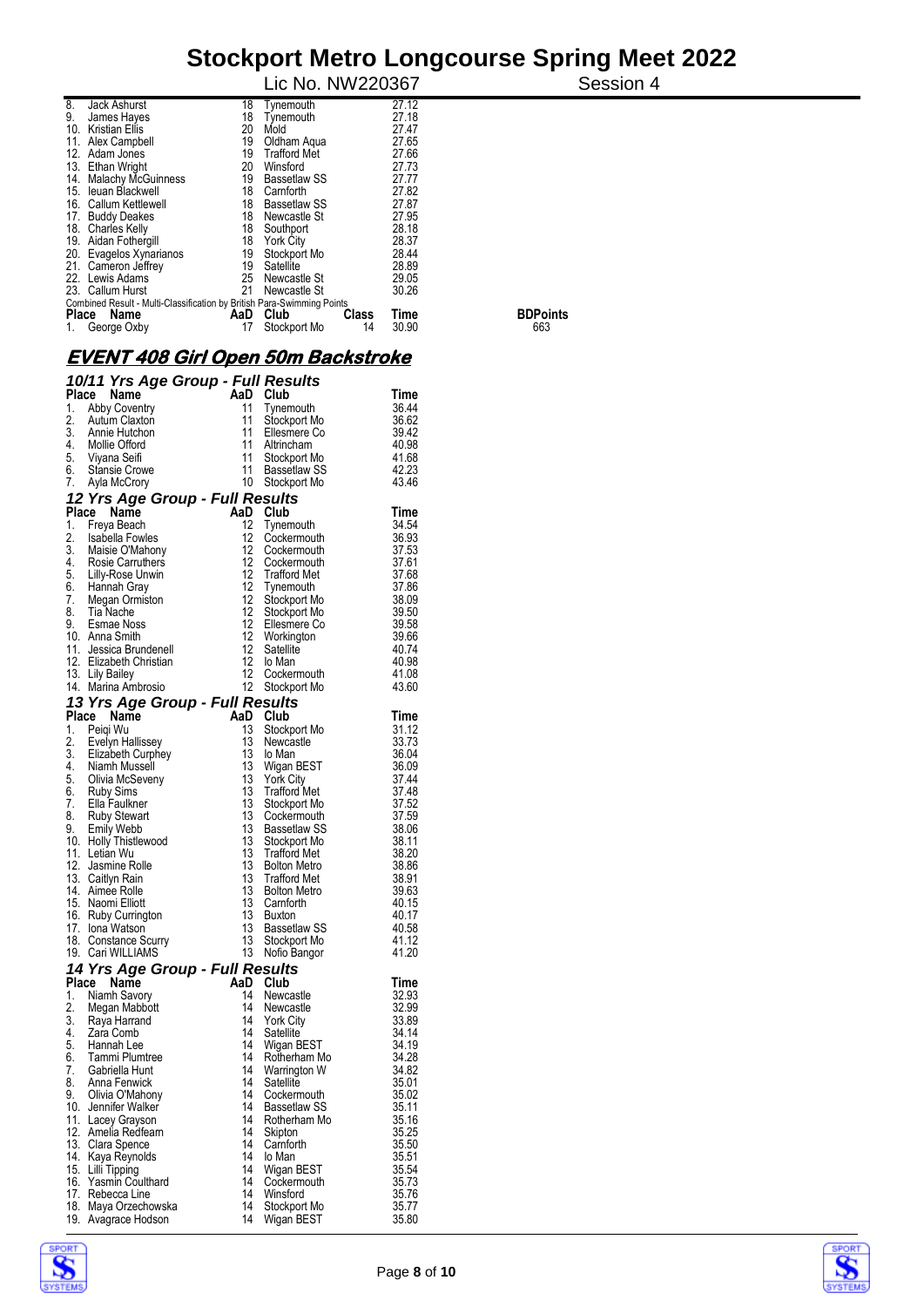# **Stockport Metro Longcourse Spring Meet 2022**<br>**Session 4** Lic No. NW220367

|          |                                                         |          |                                         | Lic No. NW220367 | Session 4 |
|----------|---------------------------------------------------------|----------|-----------------------------------------|------------------|-----------|
|          | 20. Wendy Du                                            | 14       | Altrincham                              | 35.81            |           |
|          | 21. Macee Wiggins                                       | 14       | Cockermouth                             | 35.84            |           |
|          | 22. Olivia Grace Snape<br>23. Hannah McDonald           | 14<br>14 | Stockport Mo                            | 35.92<br>36.10   |           |
|          | 24. Isla Holland                                        | 14       | Stockport Mo<br>Wigan BEST              | 36.23            |           |
|          | 25. Neve Ping                                           | 14       | <b>Bassetlaw SS</b>                     | 36.34            |           |
|          | 26. Beth Richardson                                     | 14       | Tynemouth                               | 36.45            |           |
|          | 27. Abigail Cullen<br>28. Sienna Quane                  | 14<br>14 | Wigan BEST<br>Wigan BEST                | 36.51<br>36.63   |           |
|          | 29. Kaitlyn White                                       | 14       | <b>York City</b>                        | 36.86            |           |
|          | 30. Lojain Elgengehy                                    | 14       | Camforth                                | 36.88            |           |
|          | 31. Chloe Macdonald<br>32. Martha WILLIAMS              | 14<br>14 | <b>York City</b><br>Nofio Bangor        | 37.36<br>37.83   |           |
|          | 33. Matilda Bird-McGowan                                | 14       | lo Man                                  | 37.88            |           |
|          | 34. Amelie Coeuille                                     | 14       | Stockport Mo                            | 37.93            |           |
|          | 35. Ellie Rowson                                        | 14<br>14 | <b>York City</b>                        | 38.11<br>38.72   |           |
|          | 36. Ellie Cowin<br>37. Evie White                       | 14       | lo Man<br>Workington                    | 39.60            |           |
|          | 38. Sadie Harrison                                      | 14       | Stockport Mo                            | 39.72            |           |
|          | 39. Emmie Horwell                                       | 14       | York City                               | 40.31            |           |
|          | 15 Yrs Age Group - Full Results<br>Name                 |          |                                         |                  |           |
| 1.       | Place<br>Rachel Webb                                    | 15       | AaD Club<br><b>Bassetlaw SS</b>         | Time<br>32.37    |           |
| 2.       | Nicole Adeyeye                                          | 15       | Co Salford                              | 32.77            |           |
| 3.       | <b>Bethan Cooke</b>                                     | 15       | Chase                                   | 33.30            |           |
| 4.<br>5. | Eloise Ashman<br>Abigail Turner                         | 15<br>15 | Stockport Mo<br>Co Manch Aq             | 33.34<br>33.40   |           |
| 6.       | Leila Morris                                            | 15       | Wigan BEST                              | 33.48            |           |
| 7.       | Millie Wells                                            | 15       | Ellesmere Co                            | 33.69            |           |
| 8.       | Freya Peace                                             | 15       | <b>Bassetlaw SS</b>                     | 33.94            |           |
| 9.       | Caitlin Maylor<br>10. Millie Reilly                     | 15<br>15 | Wigan BEST<br>Newcastle                 | 34.00<br>34.04   |           |
|          | 11. Sara Ungar                                          | 15       | <b>York City</b>                        | 34.26            |           |
|          | 12. Maia Sturrock                                       | 15       | Aquabears                               | 34.29            |           |
|          | 13. Emily McDougall<br>14. Macy Walton                  | 15       | 15 Cockermouth<br>Ellesmere Co          | 34.39<br>34.59   |           |
|          | 15. Beatrice Roberts                                    | 15       | <b>York City</b>                        | 34.89            |           |
|          | 16. Imogen Russell                                      | 15       | <b>Trafford Met</b>                     | 35.19            |           |
|          | 17. Ruby Credland<br>18. Hannah O'Brien                 | 15<br>15 | Bassetlaw SS<br>Blackpool Aq            | 35.73<br>35.80   |           |
|          | 19. Katie Adams                                         | 15       | Tynemouth                               | 36.15            |           |
|          | 20. Olivia Jones                                        | 15       | Wigan BEST                              | 36.36            |           |
|          | 21. Isabel Brierley                                     | 15       | Blackpool Aq                            | 36.68            |           |
|          | 22. Mia Stokes<br>23. Eve Milner                        | 15<br>15 | Buxton<br>Bassetlaw SS                  | 36.87<br>36.98   |           |
|          | 24. Lexie Poole                                         | 15       | Wigan BEST                              | 37.09            |           |
|          | 25. Rhianna Turner                                      | 15       | Stockport Mo                            | 37.19            |           |
|          | 26. Poppy Davis-Coyle<br>27. Grace Robinson             | 15<br>15 | <b>York City</b><br><b>Bolton Metro</b> | 37.33<br>37.42   |           |
|          | 28. Annabelle Loft                                      | 15       | <b>York City</b>                        | 38.32            |           |
|          | 29. Willow Halford                                      | 15       | Stockport Mo                            | 38.62            |           |
|          | Emilia Jones                                            | 15       | <b>York City</b>                        | DQ               |           |
|          | 16 Yrs Age Group - Full Results<br>AaD<br>Place<br>Name |          | Club                                    | Time             |           |
| 1.       | Aimee Crompton-Hesford                                  | 16       | Wigan BEST                              | 32.10            |           |
| 2.       | Peta Chilton                                            | 16       | Blackpool Aq                            | 32.31            |           |
| 3.<br>4. | Carys Roberts<br>Jamie-Leigh Tyson                      | 16<br>16 | Winsford<br>Co Liverpool                | 32.71<br>33.38   |           |
| 5.       | Francesca Brady                                         | 16       | Wigan BEST                              | 33.48            |           |
| 6.       | Eleanor Ma                                              | 16       | Winsford                                | 34.14            |           |
| 7.<br>8. | Millie Duncan<br>Jessica Sunderland                     | 16<br>16 | Stockport Mo                            | 34.29<br>34.70   |           |
| 9.       | Zara Butterworth                                        | 16       | Aquabears<br>Aquabears                  | 34.78            |           |
|          | 10. Gabrielle Sampson                                   | 16       | Stockport Mo                            | 34.97            |           |
|          | 11. Millie Sandham                                      | 16       | Cockermouth                             | 35.25            |           |
|          | 12. Iona Robinson<br>13. Isabella Chalmers-Morr         | 16<br>16 | Cockermouth<br>Stockport Mo             | 36.01<br>36.11   |           |
|          | 14. Grace Whalley                                       | 16       | Satellite                               | 37.08            |           |
|          | 15. Lauren Heppell                                      | 16       | Newcastle                               | 37.14            |           |
|          | 16. Emma Holmes<br>17. Charlotte Lund                   | 16<br>16 | Co Manch Aq<br>Stockport Mo             | 37.52<br>37.57   |           |
|          | 18. Katie Clewlow                                       | 16       | Newcastle St                            | 37.76            |           |
|          | 17 Yrs Age Group - Full Results                         |          |                                         |                  |           |
|          | Place Name                                              |          | AaD Club                                | Time             |           |
| 1.       | Milly Martin                                            | 17<br>17 | Ellesmere Co<br><b>Bolton Metro</b>     | 32.20            |           |
| 2.<br>3. | Georgiana Bot<br>Abigail Febrey                         | 17       | Ellesmere Co                            | 32.47<br>32.55   |           |
| 4.       | <b>Charlotte Deniz</b>                                  | 17       | <b>York City</b>                        | 32.57            |           |
| 5.       | Amelia Stevenson                                        | 17       | <b>Bassetlaw SS</b>                     | 33.18            |           |
| 6.<br>7. | Eloise Brookes<br>Francesca Cullen                      | 17<br>17 | Chase<br><b>Bolton Metro</b>            | 33.35<br>33.61   |           |
| 8.       | Daisy Guttridge                                         | 17       | Rotherham Mo                            | 33.72            |           |
| 9.       | Amelia Osborne                                          | 17       | Rotherham Mo                            | 34.16            |           |
|          | 10. Jasmine Shearer<br>11. Erin More O'Ferrall          | 17<br>17 | Stockport Mo<br>Satellite               | 35.62<br>35.74   |           |
|          | 12. Megan Goodwin                                       | 17       | Stockport Mo                            | 35.94            |           |
|          | 13. Jennifer Mcgarty                                    | 17       | Aquabears                               | 36.50            |           |
|          | 14. Madeleine Hemuss<br>15. Annabelle Ebanks            | 17<br>17 | lo Man<br>Chase                         | 37.24<br>37.53   |           |
|          |                                                         |          |                                         |                  |           |



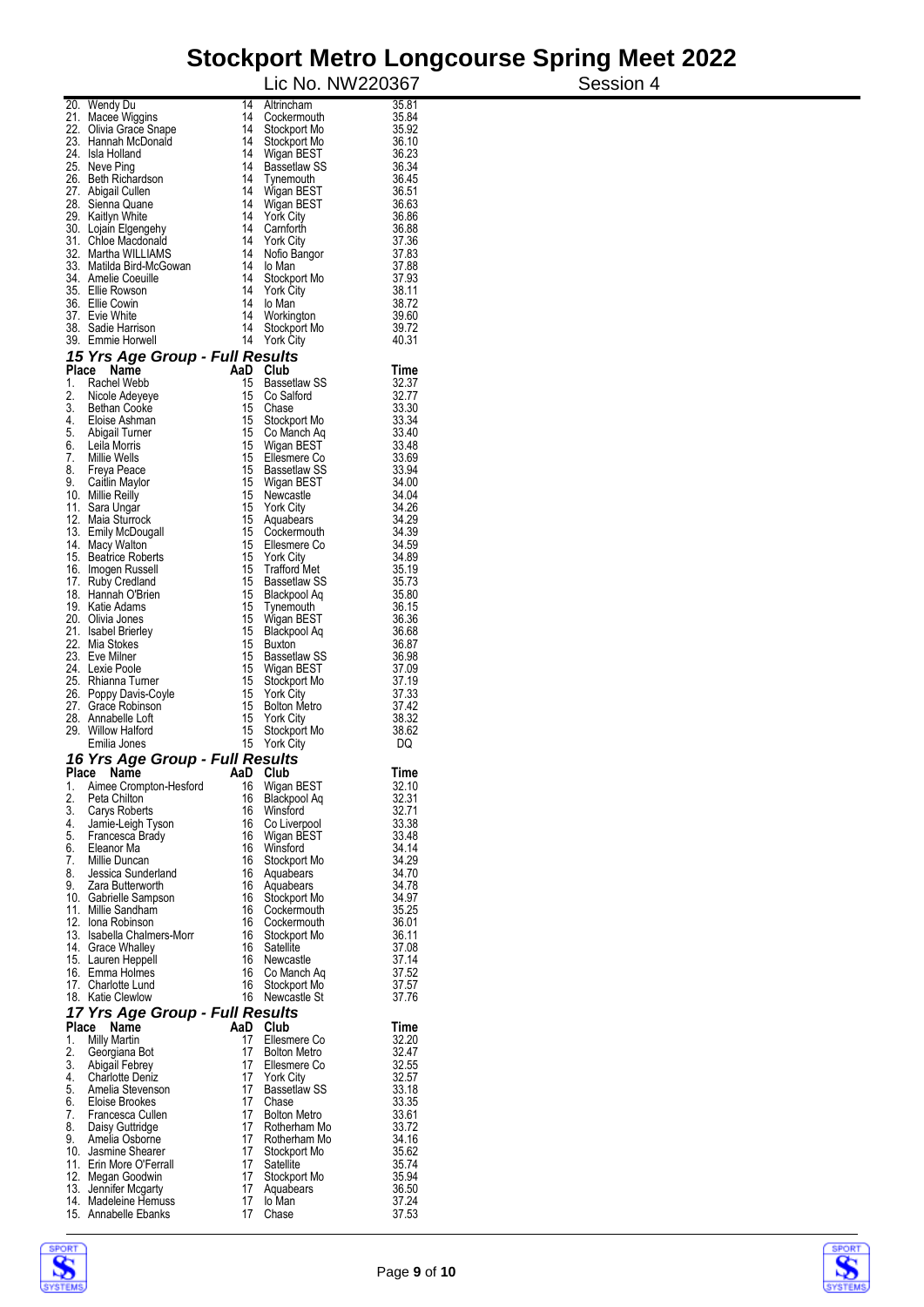Lic No. NW220367 Session 4

| 18 Yrs/Over Age Group - Full Results |                       |     |                     |             |  |  |  |  |  |
|--------------------------------------|-----------------------|-----|---------------------|-------------|--|--|--|--|--|
| <b>Place</b>                         | Name                  | AaD | Club                | <b>Time</b> |  |  |  |  |  |
|                                      | <b>Mollie Garratt</b> | 18  | <b>York City</b>    | 30.41       |  |  |  |  |  |
| 2.                                   | Erica Lau             | 24  | Loughboro Un        | 30.56       |  |  |  |  |  |
| 3.                                   | Eleanor Phesse        | 21  | Loughboro Un        | 31.15       |  |  |  |  |  |
| 4.                                   | Olivia Gregory        | 18  | Co Derby            | 32.23       |  |  |  |  |  |
| 5.                                   | Elle Pryce            | 23  | Satellite           | 32.40       |  |  |  |  |  |
| 6.                                   | Lucy Cannavan         | 18  | Co Manch Aq         | 32.72       |  |  |  |  |  |
| 7.                                   | Isobella Burton       | 22  | Winsford            | 32.90       |  |  |  |  |  |
| 8.                                   | Amy Heron             | 18  | Tynemouth           | 33.79       |  |  |  |  |  |
| 9.                                   | Amanda Bani           | 18  | Ellesmere Co        | 33.99       |  |  |  |  |  |
|                                      | 10. Olivia Hughes     | 18  | <b>Bolton Metro</b> | 34.75       |  |  |  |  |  |
|                                      | 11. Robin Douglas     | 20  | lo Man              | 35.37       |  |  |  |  |  |

#### **EVENT 409 FINAL OF EVENT 403 Boy 14 Yrs/Under 100m Butterfly**

| <b>Full Results</b> |                    |     |              |         |       |  |  |
|---------------------|--------------------|-----|--------------|---------|-------|--|--|
| <b>Place</b>        | Name               | AaD | Club         | Time    | 50    |  |  |
| $1_{-}$             | Jamie Beach        | 14  | Newcastle    | 1:05.86 | 30.25 |  |  |
| 2.                  | Christian Matheson | 13  | Newcastle    | 1:08.04 | 31.60 |  |  |
| 3.                  | Layne Keyworth     | 14  | Bassetlaw SS | 1:09.41 | 31.59 |  |  |
| 4.                  | Finn Proud         | 13  | Newcastle    | 1:10.33 | 32.09 |  |  |
| 5.                  | Alexander Tew      | 13. | York City    | 1:12.57 | 34.47 |  |  |
| 6.                  | Michael Gillespie  | 14  | Altrincham   | 1:14.11 | 33.65 |  |  |

#### **EVENT 410 FINAL OF EVENT 403 Boy 15 Yrs/Over 100m Butterfly**

|              | <b>Full Results</b>      |     |                     |         |       |  |  |
|--------------|--------------------------|-----|---------------------|---------|-------|--|--|
| <b>Place</b> | Name                     | AaD | Club                | Time    | 50    |  |  |
| 1.           | Thomas Bloor             | 25  | Loughboro Un        | 58.29   | 26.55 |  |  |
| 2.           | Jack Allan               | 19  | Loughboro Un        | 59.10   | 27.38 |  |  |
| 3.           | Sean Penter              | 20  | Stockport Mo        | 59.12   | 27.70 |  |  |
| 4.           | Jack Ashurst             | 18  | Tynemouth           | 59.32   | 27.04 |  |  |
|              | 5. Frankie Docking-Smith |     | 18 Stockport Mo     | 59.93   | 27.66 |  |  |
| 6.           | Callum Kettlewell        |     | 18 Bassetlaw SS     | 1:00.46 | 28.51 |  |  |
| 7.           | Tom McCabe               |     | Stockport Mo        | 1:00.70 | 28.57 |  |  |
| 8.           | Lewis Warner             |     | <b>Bassetlaw SS</b> | 1:02.50 | 29.50 |  |  |

#### **EVENT 411 FINAL OF EVENT 404 Girl 14 Yrs/Under 100m Freestyle**

|              | <b>Full Results</b>   |     |                     |         |       |  |  |  |
|--------------|-----------------------|-----|---------------------|---------|-------|--|--|--|
| <b>Place</b> | Name                  | AaD | Club                | Time    | 50    |  |  |  |
| 1.           | Peiai Wu              | 13  | Stockport Mo        | 1:02.75 | 30.72 |  |  |  |
|              | 2. Katherine Noble    | 14  | Newcastle           | 1:03.08 | 30.82 |  |  |  |
| 3.           | Gabriella Hunt        | 14  | Warrington W        | 1:03.27 | 30.16 |  |  |  |
| 4.           | Amelia Williams-Blake | 14  | Trafford Met        | 1:03.37 | 30.35 |  |  |  |
| 5.           | Diana Morosan         | 14  | Newcastle           | 1:04:24 | 30.87 |  |  |  |
| 6.           | Olivia O'Mahony       | 14  | Cockermouth         | 1:04.72 | 30.95 |  |  |  |
| 7.           | Neve Ping             | 14  | <b>Bassetlaw SS</b> | 1:05.20 | 31.90 |  |  |  |
| 8.           | Georgia Cowgill       | 14  | Trafford Met        | 1:05.40 | 31.14 |  |  |  |

#### **EVENT 412 FINAL OF EVENT 404 Girl 15 Yrs/Over 100m Freestyle**

| <b>Full Results</b> |                    |     |                  |         |       |  |
|---------------------|--------------------|-----|------------------|---------|-------|--|
| Place               | Name               | AaD | Club             | Time    | 50    |  |
| $1_{\cdot}$         | Rebecca Watt       | 20  | Loughboro Un     | 59.03   | 27.80 |  |
| 2.                  | Lucy Gratton       | 19  | Loughboro Un     | 59.77   | 28.44 |  |
| 3.                  | Amelia Brian       | 17  | Ellesmere Co     | 59.80   | 29.06 |  |
| 4.                  | Mia Burslem        |     | 16 Co Liverpool  | 1:01.03 | 29.41 |  |
| 5.                  | Olivia Lloyd-Jones | 17  | Co Manch Ag      | 1:01.05 | 29.01 |  |
| 6.                  | Olivia Thom        | 16  | York City        | 1:01.59 | 29.96 |  |
| 7.                  | Olivia Hunter      | 18  | Ellesmere Co     | 1:01.63 | 29.93 |  |
| 8.                  | Mollie Garratt     | 18  | <b>York City</b> | 1:02.95 | 29.96 |  |

#### **EVENT 413 FINAL OF EVENT 405 Boy 14 Yrs/Under 100m Breaststroke**  Full Results

| Name | AaD                                                                                                                                                                     | Club         | Time    | 50    |
|------|-------------------------------------------------------------------------------------------------------------------------------------------------------------------------|--------------|---------|-------|
|      | 14                                                                                                                                                                      | Stockport Mo | 1:15.77 | 35.43 |
|      | 14                                                                                                                                                                      | Newcastle    | 1:16.53 | 36.92 |
|      | 14                                                                                                                                                                      | Ellesmere Co | 1:16.60 | 36.03 |
|      | 14                                                                                                                                                                      | Blackpool Ag | 1:21.07 | 37.89 |
|      | 14                                                                                                                                                                      | Wigan BEST   | 1:21.21 | 37.04 |
|      | 13                                                                                                                                                                      | Satellite    | 1:22.05 | 38.76 |
|      | 13                                                                                                                                                                      | Wigan BEST   | 1:24.51 | 39.24 |
|      | 14                                                                                                                                                                      | Tynemouth    | 1:26.93 | 40.23 |
|      | <b>FUIL RESULS</b><br><b>Place</b><br>Thomas O'Brien<br>Jasper Hall<br>3. Archie Dandy<br>Jonathon Waters<br>Joshua Hayes<br>Thomas Bidgood<br>Alfie Owen<br>Jai Diddee |              |         |       |

#### **EVENT 414 FINAL OF EVENT 405 Boy 15 Yrs/Over 100m Breaststroke**

| <b>Full Results</b> |                      |    |                |         |       |  |
|---------------------|----------------------|----|----------------|---------|-------|--|
| <b>Place</b>        | Name                 |    | AaD Club       | Time    | 50    |  |
| $1_{-}$             | Oliver Taverner      | 21 | Loughboro Un   | 1:05.73 | 29.61 |  |
| 2.                  | <b>Buddy Deakes</b>  | 18 | Newcastle St   | 1:08.30 | 31.63 |  |
| 3.                  | Aidan Fothergill     | 18 | York City      | 1:08.95 | 32.09 |  |
| 4.                  | Oliver Caddick       |    | Chase          | 1:10.55 | 32.55 |  |
| 5.                  | Toby Ranson          |    | 18 Co Manch Ag | 1:11.56 | 33.95 |  |
| 6.                  | Ben Middleton        | 19 | Stockport Mo   | 1:11.96 | 33.84 |  |
| 7.                  | Matthew Charlesworth | 16 | Blackpool Aq   | 1:15.46 | 35.15 |  |



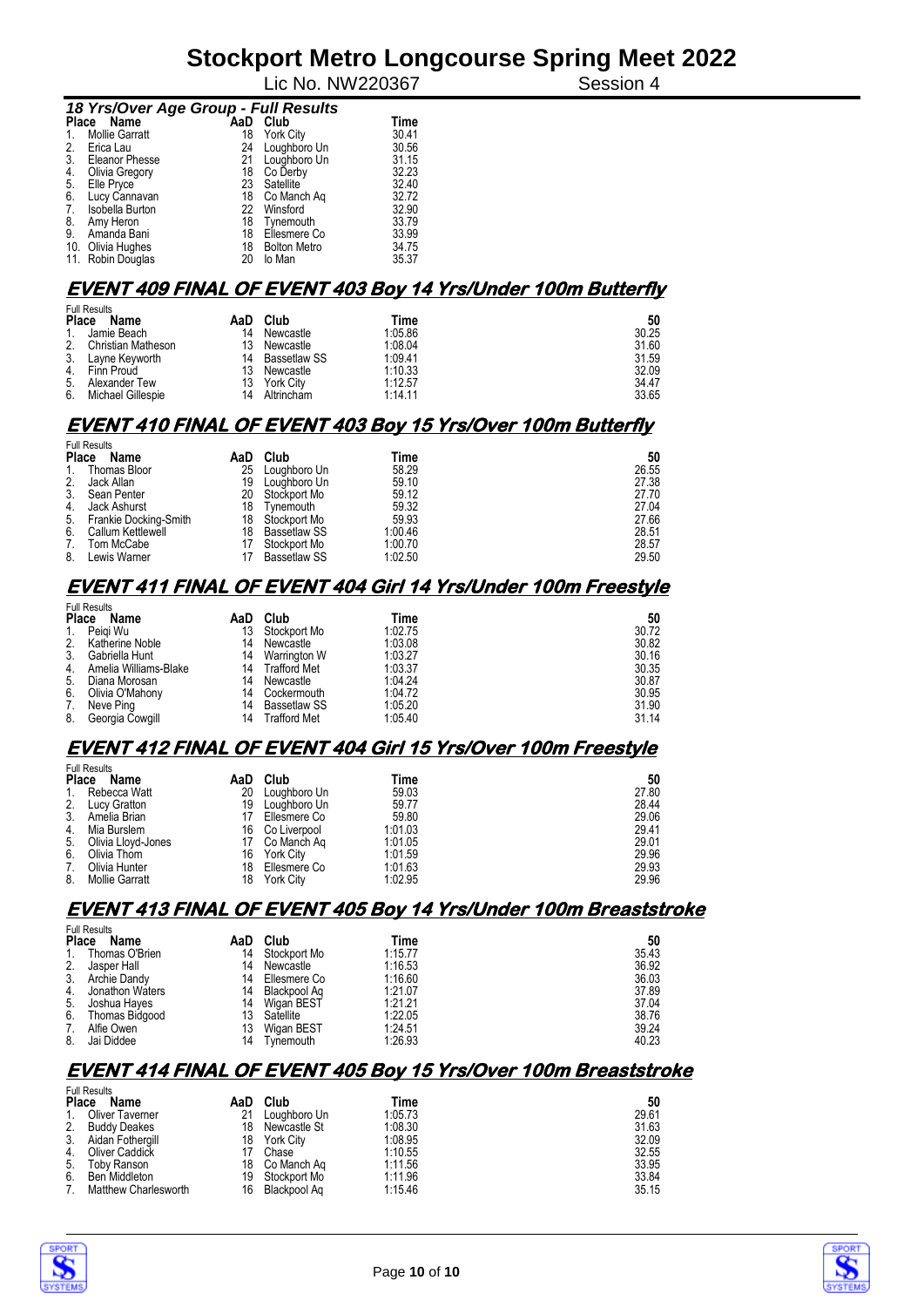Lic No. NW220367 Session 5

#### **EVENT 501 Girl Open 400m Freestyle**

|              | 12 Yrs Age Group - Full Results                                                                                       |                                                       |                                                                   |                                  |                                          |                       |                       |                       |
|--------------|-----------------------------------------------------------------------------------------------------------------------|-------------------------------------------------------|-------------------------------------------------------------------|----------------------------------|------------------------------------------|-----------------------|-----------------------|-----------------------|
|              | Place Name                                                                                                            |                                                       | <b>Class</b><br>AaD Club                                          | Time                             |                                          |                       |                       |                       |
| 1.           | Maisie O'Mahony<br>50m 35.52<br>35.52                                                                                 | 100m 1:15.36<br>39.84                                 | 12 Cockermouth<br>150m 1:55.38<br>40.02                           | 5:14.77<br>200m 2:35.95<br>40.57 | 250m 3:16.26<br>40.31                    | 300m 3:56.97<br>40.71 | 350m 4:37.07<br>40.10 | 400m 5:14.77<br>37.70 |
| 2.           | Lilly-Rose Unwin<br>50m 35.74<br>35.74                                                                                | 100m 1:16.24<br>40.50                                 | 12 Trafford Met<br>150m 1:57.33<br>41.09                          | 5:20.35<br>200m 2:38.70<br>41.37 | 250m 3:19.94<br>41.24                    | 300m 4:01.67<br>41.73 | 350m 4:41.76<br>40.09 | 400m 5:20.35<br>38.59 |
| 3.           | Carey Sullivan<br>50m 36.55<br>36.55                                                                                  | 100m 1:17.63<br>41.08                                 | 12 Co Manch Aq<br>150m 1:59.68<br>42.05                           | 5:24.07<br>200m 2:41.54<br>41.86 | 250m 3:24.06<br>42.52                    | 300m 4:05.64<br>41.58 | 350m 4:46.89<br>41.25 | 400m 5:24.07<br>37.18 |
| 4.           | Jessica Goldsmith<br>50m 37.25                                                                                        | 100m 1:17.67<br>40.42                                 | 12 Winsford<br>150m 1:59.13<br>41.46                              | 5:25.72<br>200m 2:41.10<br>41.97 | 250m 3:22.86                             | 300m 4:04.72<br>41.86 | 350m 4:45.87          | 400m 5:25.72<br>39.85 |
|              | 37.25<br>13 Yrs Age Group - Full Results                                                                              |                                                       |                                                                   |                                  | 41.76                                    |                       | 41.15                 |                       |
|              | Place Name                                                                                                            | AaD Club                                              | <b>Class</b>                                                      | Time                             |                                          |                       |                       |                       |
| 1.           | Evelyn Hallissey<br>50m 34.56                                                                                         | 100m 1:12.51                                          | 13 Newcastle<br>150m 1:51.33                                      | 4:57.66<br>200m 2:29.36          | 250m 3:07.61                             | 300m 3:45.95          | 350m 4:22.54          | 400m 4:57.66          |
|              | 34.56<br>2. Katy Otterson<br>50m 33.87                                                                                | 37.95<br>100m 1:11.95                                 | 38.82<br>13 Tynemouth<br>150m 1:50.80                             | 38.03<br>5:03.49<br>200m 2:29.72 | 38.25<br>250m 3:08.60                    | 38.34<br>300m 3:47.99 | 36.59<br>350m 4:26.37 | 35.12<br>400m 5:03.49 |
|              | 33.87                                                                                                                 | 38.08                                                 | 38.85                                                             | 38.92                            | 38.88                                    | 39.39                 | 38.38                 | 37.12                 |
|              | 3. Esmee Slinn<br>50m 34.35<br>34.35                                                                                  | 100m 1:12.19<br>37.84                                 | 13 Ellesmere Co<br>150m 1:51.83<br>39.64                          | 5:07.64<br>200m 2:30.93<br>39.10 | 250m 3:10.63<br>39.70                    | 300m 3:50.05<br>39.42 | 350m 4:29.38<br>39.33 | 400m 5:07.64<br>38.26 |
| 4.           | Lauren Watson<br>50m 34.64                                                                                            | 100m 1:13.03                                          | 13 Wigan BEST<br>150m 1:52.08                                     | 5:07.89<br>200m 2:31.70          | 250m 3:10.79                             | 300m 3:50.61          | 350m 4:29.72          | 400m 5:07.89          |
|              | 34.64                                                                                                                 | 38.39                                                 | 39.05                                                             | 39.62                            | 39.09                                    | 39.82                 | 39.11                 | 38.17                 |
|              | 14 Yrs Age Group - Full Results                                                                                       |                                                       | Class                                                             |                                  |                                          |                       |                       |                       |
| $1_{\ldots}$ | Place Name<br>Katherine Noble                                                                                         | AaD Club                                              | 14 Newcastle                                                      | Time<br>4:45.54                  |                                          |                       |                       |                       |
| 2.           | 50m 31.65<br>31.65<br>Megan Rickels                                                                                   | 100m 1:06.90<br>35.25                                 | 150m 1:43.71<br>36.81<br>14 Warrington W                          | 200m 2:19.98<br>36.27<br>4:50.40 | 250m 2:57.35<br>37.37                    | 300m 3:34.11<br>36.76 | 350m 4:10.98<br>36.87 | 400m 4:45.54<br>34.56 |
| 3.           | 50m 33.09<br>33.09<br>Jennifer Walker                                                                                 | 100m 1:09.04<br>35.95                                 | 150m 1:45.94<br>36.90<br>14 Bassetlaw SS                          | 200m 2:22.88<br>36.94<br>4:50.62 | 250m 3:00.10<br>37.22                    | 300m 3:37.17<br>37.07 | 350m 4:14.29<br>37.12 | 400m 4:50.40<br>36.11 |
|              | 50m 33.12<br>33.12<br>Grace Rowbotham-Keatin                                                                          | 100m 1:09.88<br>36.76                                 | 150m 1:47.13<br>37.25<br>14 Co Manch Aq                           | 200m 2:23.96<br>36.83<br>4:50.92 | 250m 3:01.08<br>37.12                    | 300m 3:38.44<br>37.36 | 350m 4:15.51<br>37.07 | 400m 4:50.62<br>35.11 |
| 4.           | 50m 33.19<br>33.19                                                                                                    | 100m 1:10.17<br>36.98                                 | 150m 1:46.90<br>36.73                                             | 200m 2:24.16<br>37.26            | 250m 3:01.03<br>36.87                    | 300m 3:37.96<br>36.93 | 350m 4:14.87<br>36.91 | 400m 4:50.92<br>36.05 |
| 5.           | Olivia O'Mahony<br>50m 33.18<br>33.18                                                                                 | 100m 1:10.88<br>37.70                                 | 14 Cockermouth<br>150m 1:49.59<br>38.71                           | 4:58.32<br>200m 2:28.16<br>38.57 | 250m 3:06.70<br>38.54                    | 300m 3:44.82<br>38.12 | 350m 4:22.57<br>37.75 | 400m 4:58.32<br>35.75 |
| 6.           | Diana Morosan<br>50m 34.41<br>34.41                                                                                   | 100m 1:11.53<br>37.12                                 | 14 Newcastle<br>150m 1:49.66<br>38.13                             | 4:58.74<br>200m 2:28.20<br>38.54 | 250m 3:06.61<br>38.41                    | 300m 3:44.78<br>38.17 | 350m 4:22.72<br>37.94 | 400m 4:58.74<br>36.02 |
|              | 7. Avagrace Hodson<br>50m 33.79<br>33.79                                                                              | 100m 1:12.54<br>38.75                                 | 14 Wigan BEST<br>150m 1:52.21<br>39.67                            | 5:06.05<br>200m 2:32.54<br>40.33 | 250m 3:12.86<br>40.32                    | 300m 3:51.25<br>38.39 | 350m 4:30.04<br>38.79 | 400m 5:06.05<br>36.01 |
| 8.           | Anna Fenwick<br>50m 33.14<br>33.14                                                                                    | 100m 1:13.14<br>40.00                                 | 14 Satellite<br>150m 1:53.76<br>40.62                             | 5:10.11<br>200m 2:32.74<br>38.98 | 250m 3:13.39<br>40.65                    | 300m 3:53.08<br>39.69 | 350m 4:32.83<br>39.75 | 400m 5:10.11<br>37.28 |
| 9.           | Molly-Rosanna Young<br>50m 33.24<br>33.24                                                                             | 100m 1:10.77<br>37.53                                 | 14 Tynemouth<br>150m 1:50.04<br>39.27                             | 5:11.11<br>200m 2:29.86<br>39.82 | 250m 3:10.59<br>40.73                    | 300m 3:51.03<br>40.44 | 350m 4:31.35<br>40.32 | 400m 5:11.11<br>39.76 |
|              | <b>15 Yrs Age Group - Full Results<br/> Place Name AaD Club Class Time</b><br>1. Rachel Webb 2010 1.0 15 Bassetlaw SS |                                                       |                                                                   |                                  |                                          |                       |                       |                       |
|              |                                                                                                                       |                                                       |                                                                   | 4:35.23                          |                                          |                       |                       |                       |
|              | 50m 31.43<br>31.43<br>2. Martha Ricketts                                                                              | 100m 1:06.07<br>34.64<br>4.64<br>15 S<br>100m 1:06.97 | 150m 1:41.32<br>35.25<br>15 Satellite                             | 200m 2:16.33<br>35.01<br>4:43.88 | 250m 2:51.62<br>35.29                    | 300m 3:26.93<br>35.31 | 350m 4:02.04<br>35.11 | 400m 4:35.23<br>33.19 |
|              | 50m 31.90<br>31.90<br>3. Ellie Wilson                                                                                 |                                                       | 150m 1:43.24<br>35.07<br>15 Cockermouth<br>36.27                  | 200m 2:19.33<br>36.09<br>4:43.89 | 250m 2:55.74<br>36.41                    | 300m 3:32.16<br>36.42 | 350m 4:08.49<br>36.33 | 400m 4:43.88<br>35.39 |
|              | 50m 31.44<br>31.44<br>4. Charlotte Surrell                                                                            | 100m 1:06.51                                          | 150m 1:42.75<br>35.07<br>15 Chase<br>36.24                        | 200m 2:19.30<br>36.55<br>4:49.94 | 250m 2:55.99<br>36.69                    | 300m 3:32.82<br>36.83 | 350m 4:09.02<br>36.20 | 400m 4:43.89<br>34.87 |
| 5.           | 50m 32.23<br>32.23<br>Bethan Cooke                                                                                    | 100m 1:07.86                                          | :07.86   150m   1:44.48<br>35.63   36.62<br>15 Chase              | 200m 2:21.66<br>37.18<br>4:51.83 | 250m 2:58.60<br>36.94                    | 300m 3:36.31<br>37.71 | 350m 4:13.42<br>37.11 | 400m 4:49.94<br>36.52 |
|              | 50m 31.42<br>31.42<br>6. Abigail Turner                                                                               | 15 C<br>100m 1:07.73<br>36.31                         | 150m 1:45.02<br>37.29<br>15 Co Manch Aq                           | 200m 2:23.20<br>38.18<br>4:51.97 | 250m 3:01.31<br>38.11                    | 300m 3:38.74<br>37.43 | 350m 4:16.19<br>37.45 | 400m 4:51.83<br>35.64 |
|              | 50m 33.15<br>33.15<br>7. Ruby Credland                                                                                | 100m 1:09.00<br>35.85                                 | 150m 1:46.00<br>37.00<br>15 Bassetlaw SS                          | 200m 2:23.32<br>37.32<br>4:52.88 | 250m 3:00.67<br>37.35                    | 300m 3:38.09<br>37.42 | 350m 4:15.29<br>37.20 | 400m 4:51.97<br>36.68 |
|              | 50m 33.31<br>33.31                                                                                                    | 100m 1:09.34<br>36.03                                 | 150m 1:46.54<br>37.20                                             | 200m 2:24.04<br>37.50            | 250m 3:01.62<br>37.58                    | 300m 3:39.79<br>38.17 | 350m 4:17.25<br>37.46 | 400m 4:52.88<br>35.63 |
|              | 8. Isabel Brierley<br>50m 33.75<br>33.75                                                                              | 100m 1:11.33<br>37.58                                 | 15 Blackpool Aq<br>150m 1:49.57<br>38.24                          | 4:55.15<br>200m 2:28.02<br>38.45 | 250m 3:05.70<br>37.68                    | 300m 3:44.19<br>38.49 | 350m 4:20.83<br>36.64 | 400m 4:55.15<br>34.32 |
|              | 9. Freya Carnell<br>50m 33.14<br>33.14                                                                                | 100m 1:10.42                                          | 15 Satellite<br>150m 1:48.81                                      | 4:55.61<br>200m 2:26.46<br>37.65 | 250m 3:04.59<br>38.13                    | 300m 3:42.07<br>37.48 | 350m 4:19.91<br>37.84 | 400m 4:55.61<br>35.70 |
|              | 10. Macy Walton<br>50m 33.30<br>33.30                                                                                 | 100m 1:10.11<br>36.81                                 | 37.28<br>15 Ellesmere Co<br>150m 1:47.85<br>150m 1:47.85<br>37.74 | 4:55.86<br>37.73                 | 200m 2:25.58 250m 3:03.46<br>37.73 37.88 | 300m 3:41.09<br>37.63 | 350m 4:19.33<br>38.24 | 400m 4:55.86<br>36.53 |



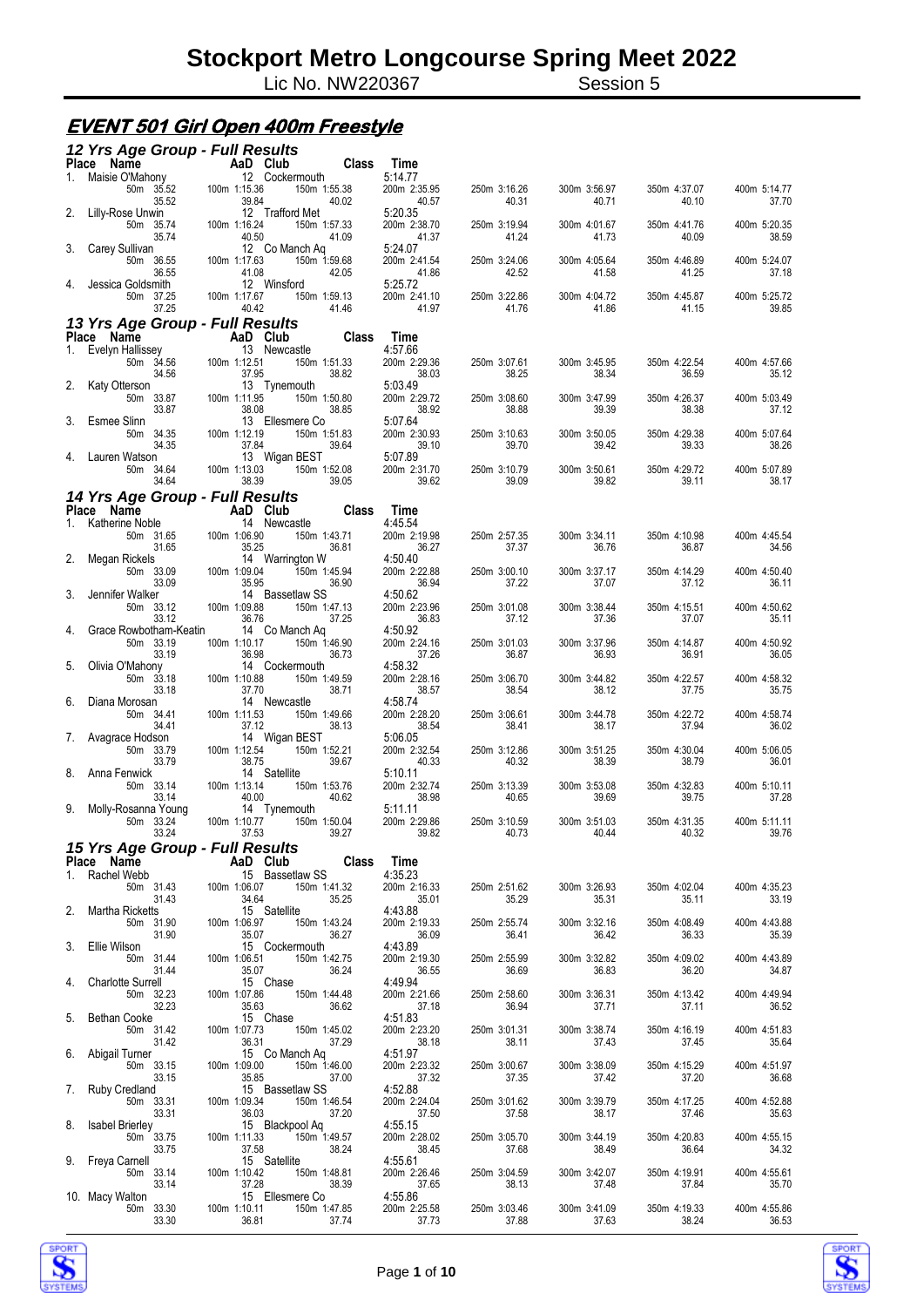|    |                                                       | Lic No. NW220367                                                                                                                                                                                                                                                                                                                   |                                  |                               | Session 5             |                       |                       |
|----|-------------------------------------------------------|------------------------------------------------------------------------------------------------------------------------------------------------------------------------------------------------------------------------------------------------------------------------------------------------------------------------------------|----------------------------------|-------------------------------|-----------------------|-----------------------|-----------------------|
|    | 11. Darcey Murphy<br>50m 32.67<br>32.67               | 15 Stockport Mo<br>150m 1:47.25<br>100m 1:09.55<br>37.70<br>36.88                                                                                                                                                                                                                                                                  | 4:56.34<br>200m 2:25.13<br>37.88 | 250m 3:03.11<br>37.98         | 300m 3:41.43<br>38.32 | 350m 4:19.49<br>38.06 | 400m 4:56.34<br>36.85 |
|    | 12. Emily McDougall<br>50m 33.59<br>33.59             | 15 Cockermouth<br>100m 1:10.79<br>150m 1:48.51<br>37.20<br>37.72                                                                                                                                                                                                                                                                   | 4:59.51<br>200m 2:26.27<br>37.76 | 250m 3:04.24<br>37.97         | 300m 3:42.90<br>38.66 | 350m 4:21.61<br>38.71 | 400m 4:59.51<br>37.90 |
|    | 13. Poppy Davis-Coyle<br>50m 33.62<br>33.62           | 15 York City<br>100m 1:10.14<br>150m 1:48.14<br>36.52<br>38.00                                                                                                                                                                                                                                                                     | 5:03.77<br>200m 2:27.13<br>38.99 | 250m 3:05.83<br>38.70         | 300m 3:45.22<br>39.39 | 350m 4:25.15<br>39.93 | 400m 5:03.77<br>38.62 |
|    | 14. Elizabeth Jacobs<br>50m 33.80<br>33.80            | 15 Stockport Mo<br>100m 1:11.49<br>150m 1:50.27<br>37.69<br>38.78                                                                                                                                                                                                                                                                  | 5:04.69<br>200m 2:29.49<br>39.22 | 250m 3:08.59<br>39.10         | 300m 3:47.60<br>39.01 | 350m 4:26.99<br>39.39 | 400m 5:04.69<br>37.70 |
|    | 15. Beatrix HELLFELD<br>50m 33.32<br>33.32            | 15 Nofio Bangor<br>150m 1:50.36<br>100m 1:10.93<br>37.61<br>39.43                                                                                                                                                                                                                                                                  | 5:09.20<br>200m 2:30.41<br>40.05 | 250m 3:10.52<br>40.11         | 300m 3:51.05<br>40.53 | 350m 4:30.92<br>39.87 | 400m 5:09.20<br>38.28 |
|    | 16 Yrs Age Group - Full Results                       |                                                                                                                                                                                                                                                                                                                                    |                                  |                               |                       |                       |                       |
| 1. | Place Name<br>Amy Kenworthy                           | $\frac{1}{2}$ $\frac{1}{2}$ $\frac{1}{2}$ $\frac{1}{2}$ $\frac{1}{2}$ $\frac{1}{2}$ $\frac{1}{2}$ $\frac{1}{2}$ $\frac{1}{2}$ $\frac{1}{2}$ $\frac{1}{2}$ $\frac{1}{2}$ $\frac{1}{2}$ $\frac{1}{2}$ $\frac{1}{2}$ $\frac{1}{2}$ $\frac{1}{2}$ $\frac{1}{2}$ $\frac{1}{2}$ $\frac{1}{2}$ $\frac{1}{2}$ $\frac{1}{2}$<br>16 Winsford | Time<br>4:35.60                  |                               |                       |                       |                       |
|    | 50m 32.39<br>32.39<br>Olivia Thom                     | 100m 1:07.27<br>150m 1:42.12<br>34.88<br>34.85<br>16 York City                                                                                                                                                                                                                                                                     | 200m 2:17.60<br>35.48<br>4:38.56 | 250m 2:52.22<br>34.62         | 300m 3:27.51<br>35.29 | 350m 4:02.15<br>34.64 | 400m 4:35.60<br>33.45 |
|    | 50m 31.48<br>31.48                                    | 100m 1:06.65<br>150m 1:42.55<br>35.17<br>35.90<br>16 Co Manch Aq                                                                                                                                                                                                                                                                   | 200m 2:18.43<br>35.88<br>4:44.15 | 250m 2:54.08<br>35.65         | 300m 3:29.60<br>35.52 | 350m 4:04.82<br>35.22 | 400m 4:38.56<br>33.74 |
| 3. | Mia Mason<br>50m 31.54<br>31.54                       | 100m 1:06.30<br>150m 1:42.04<br>34.76<br>35.74                                                                                                                                                                                                                                                                                     | 200m 2:18.09<br>36.05            | 250m 2:54.30<br>36.21         | 300m 3:31.08<br>36.78 | 350m 4:07.73<br>36.65 | 400m 4:44.15<br>36.42 |
| 4. | Lauren Heppell<br>50m 31.72<br>31.72                  | 16 Newcastle<br>100m 1:06.87<br>150m 1:43.32<br>35.15<br>36.45                                                                                                                                                                                                                                                                     | 4:51.72<br>200m 2:20.37<br>37.05 | 250m 2:58.18<br>37.81         | 300m 3:36.43<br>38.25 | 350m 4:14.80<br>38.37 | 400m 4:51.72<br>36.92 |
| 5. | Millie Sandham<br>50m 33.32<br>33.32                  | 16 Cockermouth<br>100m 1:09.92<br>150m 1:47.94<br>36.60<br>38.02                                                                                                                                                                                                                                                                   | 4:56.68<br>200m 2:25.49<br>37.55 | 250m 3:04.31<br>38.82         | 300m 3:43.31<br>39.00 | 350m 4:21.37<br>38.06 | 400m 4:56.68<br>35.31 |
| 6. | Hannah Sharpe<br>50m 34.07<br>34.07                   | 16 Newcastle<br>100m 1:11.48<br>150m 1:49.63<br>37.41<br>38.15                                                                                                                                                                                                                                                                     | 4:59.20<br>200m 2:27.69<br>38.06 | 250m 3:06.06<br>38.37         | 300m 3:44.56<br>38.50 | 350m 4:23.33<br>38.77 | 400m 4:59.20<br>35.87 |
| 7. | Ella Proctor<br>50m 33.62<br>33.62                    | 16 Blackpool Aq<br>100m 1:10.93<br>150m 1:49.02<br>37.31<br>38.09                                                                                                                                                                                                                                                                  | 5:02.93<br>200m 2:27.49<br>38.47 | 250m 3:06.65<br>39.16         | 300m 3:45.52<br>38.87 | 350m 4:24.92<br>39.40 | 400m 5:02.93<br>38.01 |
| 8. | Emma Holmes<br>50m 33.92                              | 16 Co Manch Aq<br>100m 1:11.84<br>150m 1:50.83                                                                                                                                                                                                                                                                                     | 5:03.60<br>200m 2:30.37          | 250m 3:08.98                  | 300m 3:48.22          | 350m 4:26.55          | 400m 5:03.60          |
| 9. | 33.92<br><b>Grace Whalley</b><br>$50m$ 33.81          | 37.92<br>38.99<br>16 Satellite<br>100m 1:11.57<br>150m 1:50.57                                                                                                                                                                                                                                                                     | 39.54<br>5:06.23<br>200m 2:29.89 | 38.61<br>250m 3:09.82         | 39.24<br>300m 3:48.91 | 38.33<br>350m 4:28.51 | 37.05<br>400m 5:06.23 |
|    | 33.81<br>10. Iona Robinson<br>50m 34.53               | 37.76<br>39.00<br>16 Cockermouth<br>100m 1:13.30<br>150m 1:52.79                                                                                                                                                                                                                                                                   | 39.32<br>5:09.58<br>200m 2:32.83 | 39.93<br>250m 3:12.50         | 39.09<br>300m 3:52.51 | 39.60<br>350m 4:31.92 | 37.72<br>400m 5:09.58 |
|    | 34.53<br>17 Yrs Age Group - Full Results              | 39.49<br>38.77                                                                                                                                                                                                                                                                                                                     | 40.04                            | 39.67                         | 40.01                 | 39.41                 | 37.66                 |
|    | Place Name                                            | AaD Club<br>17 Ellesmere Co                                                                                                                                                                                                                                                                                                        | Time                             |                               |                       |                       |                       |
|    | 1. Amelia Brian<br>50m 30.71<br>30.71                 | 17 Ellesmere Co<br>100m 1:04.36<br>150m 1:38.92<br>33.65<br>34.56                                                                                                                                                                                                                                                                  | 4:32.72<br>200m 2:13.48<br>34.56 | 250m 2:48.53<br>35.05         | 300m 3:23.82<br>35.29 | 350m 3:58.97<br>35.15 | 400m 4:32.72<br>33.75 |
| 2. | <b>Mollie Fisher</b><br>30.85<br>50m<br>30.85         | 17 Rotherham Mo<br>100m 1:04.88<br>150m 1:40.01<br>34.03<br>35.13                                                                                                                                                                                                                                                                  | 4:37.14<br>200m 2:15.50<br>35.49 | 250m 2:51.50<br>36.00         | 300m 3:27.08<br>35.58 | 350m 4:02.64<br>35.56 | 400m 4:37.14<br>34.50 |
|    | 3. Holly Lamb<br>50m 31.72<br>31.72                   | 17 Ellesmere Co<br>100m 1:06.37   150m 1:41.81<br>34.65<br>35.44                                                                                                                                                                                                                                                                   | 4:39.47<br>200m 2:17.40<br>35.59 | 250m 2:53.25<br>35.85         | 300m 3:29.08<br>35.83 | 350m 4:05.05<br>35.97 | 400m 4:39.47<br>34.42 |
|    | Mia Smith<br>50m 31.90<br>31.90                       | 17 Stockport Mo<br>100m 1:06.37 150m 1:42.04<br>34.47 35.67                                                                                                                                                                                                                                                                        | 4:42.55<br>200m 2:18.22          | 250m 2:54.50<br>36.28         | 300m 3:31.15<br>36.65 | 350m 4:07.64<br>36.49 | 400m 4:42.55<br>34.91 |
|    | 5. Amelia Stevenson<br>50m 32.12                      | 17 Bassetlaw SS<br>100m 1:07.06<br>07.06 150m 1:43.01<br>34.94 35.95                                                                                                                                                                                                                                                               | 36.18<br>4:43.04<br>200m 2:19.25 | 250m 2:55.65                  | 300m 3:31.91          | 350m 4:07.97          | 400m 4:43.04          |
|    | 32.12<br>Katie Rawnsley<br>50 <sub>m</sub> 31.57      | 17 Prescot<br>100m 1:06.88 150m 1:43.15<br>35.31 36.27                                                                                                                                                                                                                                                                             | 36.24<br>4:48.48<br>200m 2:20.08 | 36.40<br>250m 2:57.35         | 36.26<br>300m 3:34.96 | 36.06<br>350m 4:12.79 | 35.07<br>400m 4:48.48 |
|    | 31.57<br>Lauren Jones                                 | 17 Warrington W                                                                                                                                                                                                                                                                                                                    | 36.93<br>4:48.66                 | 37.27                         | 37.61                 | 37.83                 | 35.69                 |
|    | 50m 33.09<br>33.09<br>Bryony Lowe                     | 100m 1:09.24<br>150m 1:45.96<br>36.15<br>36.72<br>17 Ellesmere Co                                                                                                                                                                                                                                                                  | 200m 2:22.95<br>36.99<br>4:49.55 | 250m 2:59.55<br>36.60         | 300m 3:36.08<br>36.53 | 350m 4:12.69<br>36.61 | 400m 4:48.66<br>35.97 |
|    | 50m 32.22<br>32.22<br>9. Charlotte Grimshaw           | 100m 1:07.78<br>150m 1:44.21<br>35.56<br>36.43<br>17 Workington                                                                                                                                                                                                                                                                    | 200m 2:20.92<br>36.71<br>4:56.23 | 250m 2:57.98<br>37.06         | 300m 3:35.56<br>37.58 | 350m 4:12.92<br>37.36 | 400m 4:49.55<br>36.63 |
|    | 50m 33.10<br>33.10                                    | 100m 1:09.91<br>150m 1:47.57<br>36.81<br>17 N<br>37.66                                                                                                                                                                                                                                                                             | 200m 2:25.48<br>37.91            | 250m 3:03.69<br>38.21         | 300m 3:41.42<br>37.73 | 350m 4:19.65<br>38.23 | 400m 4:56.23<br>36.58 |
|    | 10. Maisie Daniels<br>50m 33.59 100m 1:10.00<br>33.59 | 17 Newcastle St<br>150m 1:47.80<br>36.41<br>37.80                                                                                                                                                                                                                                                                                  | 5:00.22<br>200m 2:26.35<br>38.55 | 250m 3:05.81<br>39.46         | 300m 3:45.14<br>39.33 | 350m 4:23.90<br>38.76 | 400m 5:00.22<br>36.32 |
|    | 11. Rosie Grain<br>50m 32.99<br>32.99                 | 17 Newcastle St<br>100m 1:10.07<br>150m 1:48.24<br>37.08<br>38.17                                                                                                                                                                                                                                                                  | 5:00.71<br>200m 2:26.96<br>38.72 | 250m 3:05.84<br>38.88         | 300m 3:45.16<br>39.32 | 350m 4:23.53<br>38.37 | 400m 5:00.71<br>37.18 |
|    |                                                       | 18 Yrs/Over Age Group - Full Results                                                                                                                                                                                                                                                                                               | Time                             |                               |                       |                       |                       |
|    | 50m 30.86                                             | Place Name<br>1. Amy Corcoran 20 I Quahhorn Un                                                                                                                                                                                                                                                                                     | 4:40.43<br>200m 2:16.13          | 250m 2:52.37                  | 300m 3:28.44          | 350m 4:04.86          | 400m 4:40.43          |
|    | 30.86<br>2. Lola Oke                                  | 18 Ellesmere Co                                                                                                                                                                                                                                                                                                                    | 35.77<br>4:45.30                 | 36.24                         | 36.07                 | 36.42                 | 35.57                 |
|    | $\frac{32.19}{2}$ 100m 1:07.36<br>32.19               | 150m 1:42.86<br>35.50<br>35.17<br>18 Ellesmere Co                                                                                                                                                                                                                                                                                  | 200m 2:19.00<br>36.14            | 250m<br>250m 2:55.27<br>36.27 | 300m 3:32.55<br>37.28 | 350m 4:09.53<br>36.98 | 400m 4:45.30<br>35.77 |
|    | 3. Olivia Herron<br>31.62                             | 150m 1:43.66<br>35.71<br>36.33                                                                                                                                                                                                                                                                                                     | 4:52.30<br>200m 2:21.25<br>37.59 | 250m 2:59.10<br>37.85         | 300m 3:37.41<br>38.31 | 350m 4:15.08<br>37.67 | 400m 4:52.30<br>37.22 |



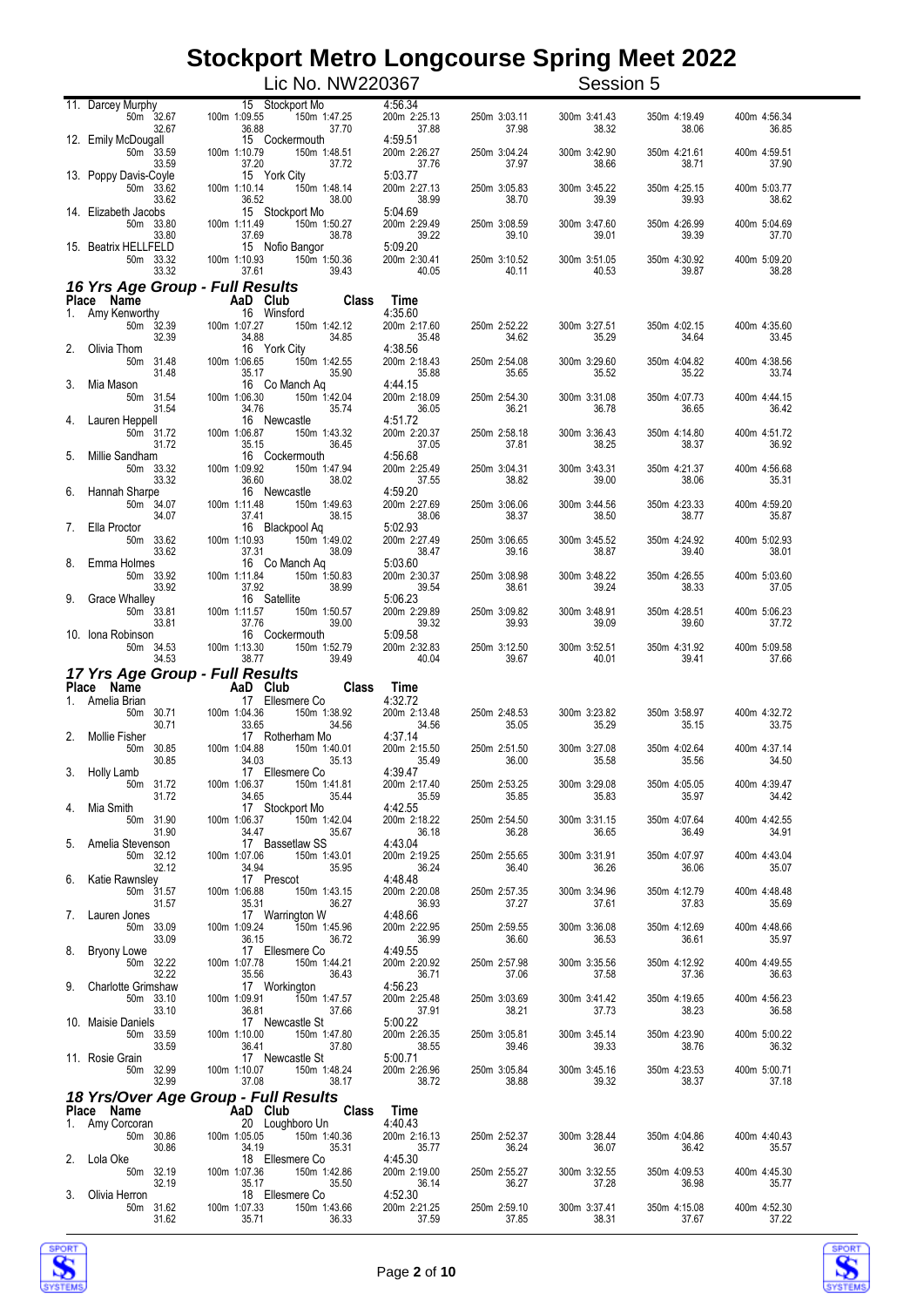|                  |                                                                        |                 | Lic No. NW220367            |              | Session 5       |              |              |              |
|------------------|------------------------------------------------------------------------|-----------------|-----------------------------|--------------|-----------------|--------------|--------------|--------------|
| $\overline{4}$ . | Ella Shaw                                                              | 18 Chase        |                             | 4:59.41      |                 |              |              |              |
|                  | 31.37<br>50m                                                           | 100m 1:06.85    | 150m 1:44.26                | 200m 2:22.26 | 250m 3:01.25    | 300m 3:40.99 | 350m 4:20.47 | 400m 4:59.41 |
|                  | 31.37                                                                  | 35.48           | 37.41                       | 38.00        | 38.99           | 39.74        | 39.48        | 38.94        |
| 5.               | Georgia Heath                                                          | 18              | <b>Bolton Metro</b>         | 5:02.69      |                 |              |              |              |
|                  | 50m<br>33.44                                                           | 1:10.15<br>100m | 150m 1:48.73                | 200m 2:27.05 | 250m 3:05.78    | 300m 3:44.39 | 350m 4:24.39 | 400m 5:02.69 |
|                  | 33.44                                                                  | 36.71           | 38.58                       | 38.32        | 38.73           | 38.61        | 40.00        | 38.30        |
| 6.               | Caitlin O'Brien                                                        | 19              | Blackpool Ag                | 5:04.67      |                 |              |              |              |
|                  | 50m 32.99                                                              | 100m 1:09.59    | 150 <sub>m</sub><br>1:48.03 | 200m 2:27.31 | 250m 3:07.06    | 300m 3:46.94 | 350m 4:26.94 | 400m 5:04.67 |
|                  | 32.99                                                                  | 36.60           | 38.44                       | 39.28        | 39.75           | 39.88        | 40.00        | 37.73        |
| 7.               | <b>Fallon Cooney</b>                                                   | 20 Co Manch Ag  | 10                          | 5:45.05      |                 |              |              |              |
|                  | 50m 37.44                                                              | 1:19.78<br>100m | 150m 2:04.45                | 200m 2:49.26 | 250m 3:33.94    | 300m 4:18.58 | 350m 5:03.35 | 400m 5:45.05 |
|                  | 37.44                                                                  | 42.34           | 44.67                       | 44.81        | 44.68           | 44.64        | 44.77        | 41.70        |
|                  | Combined Result - Multi-Classification by British Para-Swimming Points |                 |                             |              |                 |              |              |              |
|                  | Name<br>Place                                                          | AaD<br>Club     | <b>Class</b>                | Time         | <b>BDPoints</b> |              |              |              |
|                  | <b>Fallon Cooney</b>                                                   | 20 Co Manch Ag  | 10                          | 5:45.05      | 475             |              |              |              |
|                  | 37.44<br>50m                                                           | 100m 1:19.78    | 150m 2:04.45                | 200m 2:49.26 | 250m 3:33.94    | 300m 4:18.58 | 350m 5:03.35 | 400m 5:45.05 |
|                  | 37.44                                                                  | 42.34           | 44.67                       | 44.81        | 44.68           | 44.64        | 44.77        | 41.70        |

#### **EVENT 502 Boy Open 100m Backstroke**

|             | 10/11 Yrs Age Group - Full Results                                                                                                                                                                                                                                          |                |                              |              |                        |                |
|-------------|-----------------------------------------------------------------------------------------------------------------------------------------------------------------------------------------------------------------------------------------------------------------------------|----------------|------------------------------|--------------|------------------------|----------------|
| Place       | Name                                                                                                                                                                                                                                                                        | AaD Club       |                              | <b>Class</b> | Time                   | 50             |
| 1.          | <b>Thomas Rickels</b>                                                                                                                                                                                                                                                       |                | 11 Warrington W              |              | 1:18.06                | 38.44          |
| 2.          | Jake Thistlewood                                                                                                                                                                                                                                                            |                | 10 Stockport Mo              |              | 1:25.11                | 40.92          |
|             | 12 Yrs Age Group - Full Results                                                                                                                                                                                                                                             |                |                              |              |                        |                |
|             | Place<br>Name                                                                                                                                                                                                                                                               | AaD Club       |                              | <b>Class</b> | Time                   | 50             |
| 1.<br>2.    | Caleb Crowe<br>Gerard Borrell Shchelo                                                                                                                                                                                                                                       |                | 12 lo Man<br>12 Stockport Mo |              | 1:19.71<br>1:21.01     | 38.93<br>40.12 |
| 3.          | James Vaughan                                                                                                                                                                                                                                                               |                | 12 Wigan BEST                |              | 1:22.42                | 39.65          |
|             | 13 Yrs Age Group - Full Results                                                                                                                                                                                                                                             |                |                              |              |                        |                |
|             | Place Name                                                                                                                                                                                                                                                                  | AaD Club       |                              | <b>Class</b> | Time                   | 50             |
| 1.          | Alexander Tew                                                                                                                                                                                                                                                               |                | 13 York City                 |              | 1:11.35                | 35.06          |
| 2.          | Max Offord                                                                                                                                                                                                                                                                  | 13             | Altrincham                   |              | 1:12.07                | 34.97          |
| 3.          | Christian Matheson                                                                                                                                                                                                                                                          |                | 13 Newcastle                 |              | 1:13.21                | 35.25          |
| 4.          | Alfie Owen                                                                                                                                                                                                                                                                  |                | 13 Wigan BEST                |              | 1:15.19                | 36.52          |
| 5.          | Archie Fisher                                                                                                                                                                                                                                                               |                |                              |              | 1:18.56                | 38.39          |
| 6.          |                                                                                                                                                                                                                                                                             |                |                              |              | 1:19.73                | 38.65          |
| 8.          | Allie Owen<br>Archie Fisher 13 Wigan BEST<br>Archie Fisher 13 Bolton Metro<br>Cogan Ivinson 13 Cockermouth<br>Christian O'Connell 13 Stockport Mo<br>George Benson 13 Stockport Mo<br>Thomas Hardy 13 Cockermouth<br>7. Logan Ivinson                                       |                |                              |              | 1:20.01<br>1:20.07     | 38.97<br>38.55 |
| 9.          |                                                                                                                                                                                                                                                                             |                |                              |              | 1:21.65                | 39.12          |
|             | 10. Thomas Hardy                                                                                                                                                                                                                                                            |                | 13 Cockermouth               |              | 1:26.98                | 41.83          |
|             | 14 Yrs Age Group - Full Results                                                                                                                                                                                                                                             |                |                              |              |                        |                |
|             | Place Name                                                                                                                                                                                                                                                                  | AaD Club       |                              | <b>Class</b> | Time                   | 50             |
| 1.          | Archie Dandy                                                                                                                                                                                                                                                                |                | 14 Ellesmere Co              |              | 1:06.07                | 32.19          |
| 2.          | Henry Taylor                                                                                                                                                                                                                                                                |                | 14 Stockport Mo              |              | 1:06.08                | 32.13          |
|             |                                                                                                                                                                                                                                                                             |                |                              |              | 1:09.42                | 33.49          |
|             |                                                                                                                                                                                                                                                                             |                |                              |              | 1:10.12                | 33.17          |
|             |                                                                                                                                                                                                                                                                             |                |                              |              | 1:11.27                | 34.56<br>34.76 |
|             |                                                                                                                                                                                                                                                                             |                |                              |              | 1:11.88<br>1:12.08     | 34.94          |
|             |                                                                                                                                                                                                                                                                             |                |                              |              | 1:12.83                | 35.51          |
|             |                                                                                                                                                                                                                                                                             |                |                              |              | 1:15.19                | 36.81          |
|             |                                                                                                                                                                                                                                                                             |                |                              |              | 1:15.98                | 35.61          |
|             |                                                                                                                                                                                                                                                                             |                |                              |              | 1:16.03                | 37.58          |
|             |                                                                                                                                                                                                                                                                             |                |                              |              | 1:16.36                | 36.60          |
|             |                                                                                                                                                                                                                                                                             |                |                              |              | 1:16.63<br>1:17.11     | 36.84<br>37.01 |
|             |                                                                                                                                                                                                                                                                             |                |                              |              | 1:18.33                | 37.53          |
|             |                                                                                                                                                                                                                                                                             |                |                              |              |                        |                |
|             | Henry<br>Joshua Hayes<br>Saul Newson-Nixon<br>Lewis Brodie<br>Saul Newson-Nixon<br>Lewis Brodie<br>Saul Newson-Nixon<br>14 Stockport Mo<br>Simon Harrison<br>14 Staellite<br>Reuban Fox-Kirkham<br>14 Ellesmere Co<br>0. Toby Ross<br>14 Tynemouth<br>1. O<br>Place<br>Name | AaD Club       |                              | <b>Class</b> | Time                   | 50             |
| 1.          | Zachariah Dale                                                                                                                                                                                                                                                              |                | 15 Newcastle St              |              | 1:03.85                | 31.35          |
| 2.          | Harvey Reed                                                                                                                                                                                                                                                                 |                | 15 Chase                     |              | 1:05.06                | 31.60          |
| 3.          | <b>Finlay Pope</b>                                                                                                                                                                                                                                                          |                | 15 Stockport Mo              |              | 1:05.94                | 32.03          |
| 4.          | Long Hei Chong                                                                                                                                                                                                                                                              |                | 15 Stockport Mo              |              | 1:06.30                | 32.23          |
| 5.          | Sebastian Ebanks                                                                                                                                                                                                                                                            |                | 15 Chase                     |              | 1:06.34                | 31.70          |
| 6.<br>7.    | <b>William Line</b>                                                                                                                                                                                                                                                         |                | 15 Winsford<br>15 Skipton    |              | 1:09.97<br>1:10.74     | 33.28<br>34.15 |
| 8.          | Joseph Burgess<br>Lewis Gilbert                                                                                                                                                                                                                                             |                | 15 Co Manch Aq               |              | 1:11.75                | 34.72          |
| 9.          | <b>Edward Warriner</b>                                                                                                                                                                                                                                                      |                | 15 Trafford Met              |              | 1:12.52                | 34.10          |
|             | 10. Alfie Edwards                                                                                                                                                                                                                                                           |                | 15 Chase                     |              | 1:12.56                | 35.12          |
|             | 11. George Denham-Everett                                                                                                                                                                                                                                                   |                | 15 Satellite                 |              | 1:14.16                | 35.63          |
|             | 12. Oliver Steele                                                                                                                                                                                                                                                           |                | 15 Co Leeds                  |              | 1:14.31                | 36.19          |
|             | 13. Thomas Connell                                                                                                                                                                                                                                                          | 15             | Tynemouth                    |              | 1:15.08                | 36.45          |
|             | 14. Alexander Hornby                                                                                                                                                                                                                                                        |                | 15 Wigan BEST                |              | 1:16.98                | 37.42          |
|             | 16 Yrs Age Group - Full Results                                                                                                                                                                                                                                             |                |                              |              |                        |                |
| Place<br>1. | Name<br>Davey Unwin                                                                                                                                                                                                                                                         | AaD Club<br>16 | Stockport Mo                 | <b>Class</b> | <b>Time</b><br>1:03.09 | 50<br>31.02    |
| 2.          | Reece Blackett                                                                                                                                                                                                                                                              | 16             | Newcastle                    |              | 1:04.81                | 31.13          |
| 3.          | Adam Marshall                                                                                                                                                                                                                                                               | 16             | Newcastle                    |              | 1:05.63                | 31.69          |
| 4.          | Jacob Lee                                                                                                                                                                                                                                                                   | 16             | Ellesmere Co                 |              | 1:05.89                | 31.47          |
| 5.          | Maxwell Sturzaker                                                                                                                                                                                                                                                           | 16             | <b>Blackpool Aq</b>          |              | 1:06.14                | 31.64          |
| 6.          | <b>Charlie Collins</b>                                                                                                                                                                                                                                                      | 16             | Wigan BEST                   |              | 1:06.98                | 31.63          |
| 7.<br>8.    | Jake Christon                                                                                                                                                                                                                                                               | 16<br>16       | Co Manch Aq<br>Newcastle     |              | 1:07.13<br>1:08.07     | 31.54<br>32.47 |
| 9.          | Kemitha Mudalige<br>Callum Aitken                                                                                                                                                                                                                                           | 16             | <b>York City</b>             |              | 1:09.01                | 33.10          |
|             | 10. Niall Maguire                                                                                                                                                                                                                                                           | 16             | Newcastle St                 |              | 1:11.15                | 34.44          |
|             | 11. Rhys Jackson                                                                                                                                                                                                                                                            | 16             | Cockermouth                  |              | 1:11.19                | 34.33          |
|             | 12. Caden Bennett                                                                                                                                                                                                                                                           | 16             | Stockport Mo                 |              | 1:11.82                | 35.03          |
|             | 13. Thomas Horton                                                                                                                                                                                                                                                           | 16             | Cockermouth                  |              | 1:11.94                | 35.19          |



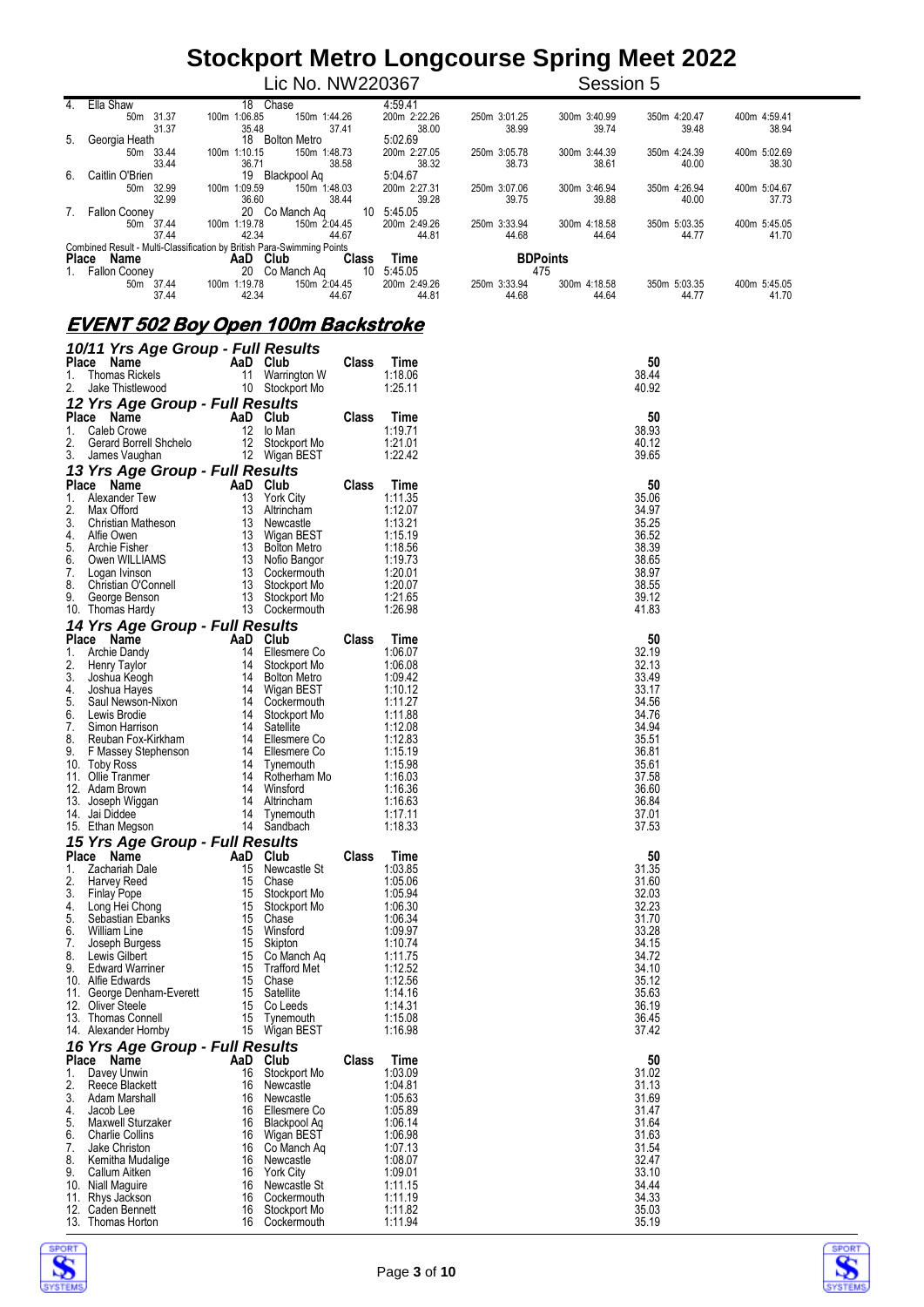| Stockport Metro Longcourse Spring Meet 2022                |                                                 |                          |                                                            |  |  |  |
|------------------------------------------------------------|-------------------------------------------------|--------------------------|------------------------------------------------------------|--|--|--|
|                                                            |                                                 | Lic No. NW220367         | Session 5                                                  |  |  |  |
| 14. Seth Hinitt                                            | 16<br><b>Bassetlaw SS</b>                       | 1:14.66                  | 36.03                                                      |  |  |  |
| 17 Yrs Age Group - Full Results                            |                                                 |                          |                                                            |  |  |  |
| Place Name<br>1.                                           | AaD Club                                        | Class<br>Time<br>1:01.37 | 50<br>29.63                                                |  |  |  |
| Benjamin Twynham<br>2.<br>Lewis Warner                     | 17<br>Co Derby<br>17<br>Bassetlaw SS            | 1:02.23                  | 30.34                                                      |  |  |  |
| 3.<br>Oliver Caddick                                       | 17<br>Chase                                     | 1:03.20                  | 30.59                                                      |  |  |  |
| 4.<br>Benjamin Overland<br>5.<br>Toby Andrews              | 17<br>Stretford<br>17 Trafford Met              | 1:03.83<br>1:04.17       | 30.70<br>30.44                                             |  |  |  |
| 6.<br>Benjamin Cross                                       | 17<br>Co Sheffield                              | 1:04.33                  | 31.39                                                      |  |  |  |
| 7.<br>Zach Walmsley<br>8.<br>George Scurry                 | 17<br>Blackburn<br>17<br>Stockport Mo           | 1:04.76<br>1:05.60       | 30.55<br>31.83                                             |  |  |  |
| 9.<br>Lewis Cottam                                         | 17<br>Stockport Mo                              | 1:05.93                  | 31.74                                                      |  |  |  |
| 10. Noah Harrison                                          | 17<br>Stockport Mo                              | 1:07.63                  | 32.42                                                      |  |  |  |
| 11. Ethan Blackett<br>18 Yrs/Over Age Group - Full Results | 17<br>Newcastle                                 | 1:10.81                  | 34.78                                                      |  |  |  |
| Place Name                                                 | Club<br>AaD                                     | Class<br>Time            | 50                                                         |  |  |  |
| 1.<br>Tom Barden                                           | 19<br>Loughboro Un                              | 58.36                    | 28.16                                                      |  |  |  |
| 2.<br>Roan Greening<br>3.<br><b>Oliver Taverner</b>        | 20<br>Loughboro Un<br>21<br>Loughboro Un        | 1:00.51<br>1:02.23       | 28.81<br>30.15                                             |  |  |  |
| 4.<br>Joel Morley                                          | 19<br>Southport                                 | 1:02.50                  | 29.79                                                      |  |  |  |
| 5.<br>David Pugh<br>6.<br>Jack Allan                       | 20<br>Stockport Mo<br>19                        | 1:02.80<br>1:03.18       | 30.21<br>30.46                                             |  |  |  |
| 7.<br><b>Malachy McGuinness</b>                            | Loughboro Un<br>19<br>Bassetlaw SS              | 1:03.36                  | 30.34                                                      |  |  |  |
| 8.<br>Spencer Sheard                                       | 18<br>Satellite                                 | 1:03.41                  | 30.21                                                      |  |  |  |
| 9.<br>leuan Blackwell<br>10. Francis Dyson                 | 18<br>Camforth<br>18<br>Oldham Aqua             | 1:03.43<br>1:04.05       | 31.11<br>30.51                                             |  |  |  |
| 11. Alex Campbell                                          | 19<br>Oldham Aqua                               | 1:04.62                  | 31.07                                                      |  |  |  |
| 12. James Hayes<br>13. Thomas Denham-Everett               | 18<br>Tynemouth<br>18<br>Satellite              | 1:05.42<br>1:11.30       | 31.04<br>34.37                                             |  |  |  |
| 14. Leon Callaghan                                         | 19<br><b>Bolton Metro</b>                       | 1:13.44                  | 34.59                                                      |  |  |  |
|                                                            |                                                 |                          |                                                            |  |  |  |
| <u>EVENT 503 Girl Open 200m Breaststroke</u>               |                                                 |                          |                                                            |  |  |  |
| 10/11 Yrs Age Group - Full Results                         |                                                 |                          |                                                            |  |  |  |
| Place Name                                                 | AaD Club                                        | Time<br>3:09.32          | 50<br>100<br>150<br>43.05<br>1:31.63<br>2:21.18            |  |  |  |
| Abby Coventry<br>1.<br><b>Holly Warburton</b><br>2.        | 11 Tynemouth<br>11<br>Blackpool Aq              | 3:35.46                  | 47.84<br>1:42.69<br>2:39.69                                |  |  |  |
| 12 Yrs Age Group - Full Results                            |                                                 |                          |                                                            |  |  |  |
| Place Name                                                 | AaD Club                                        | Time                     | 50<br>100<br>150                                           |  |  |  |
| 1.<br>Carey Sullivan<br>2.<br><b>Isabella Fowles</b>       | 12<br>Co Manch Aq<br>12<br>Cockermouth          | 3:10.63<br>3:11.97       | 42.86<br>1:33.68<br>2:23.02<br>42.85<br>1:31.82<br>2:22.46 |  |  |  |
| 3.<br>Florence Ashton                                      | 12<br>Cockermouth                               | 3:26.57                  | 47.99<br>1:38.63<br>2:32.14                                |  |  |  |
| 4.<br>Amber Cowgill<br>5.<br>Lily Bailey                   | 12 Trafford Met<br>12 Cockermouth               | 3:26.94<br>3:27.54       | 48.36<br>1:40.49<br>2:34.73<br>47.51<br>1:39.74<br>2:34.50 |  |  |  |
| 6.<br>Megan Edwards                                        | 12<br>Satellite                                 | 3:28.62                  | 47.39<br>1:40.86<br>2:35.16                                |  |  |  |
| 7.<br>Lara Challinor<br>8.<br>Esmae Noss                   | 12<br>Stockport Mo<br>12 Ellesmere Co           | 3:28.99<br>3:29.28       | 45.54<br>1:39.95<br>2:35.47<br>47.59<br>1:40.51<br>2:36.77 |  |  |  |
| 13 Yrs Age Group - Full Results                            |                                                 |                          |                                                            |  |  |  |
| Place Name                                                 | AaD Club                                        | Time                     | 50<br>100<br>150                                           |  |  |  |
| Alice Holt<br>1.<br>2.                                     | Wigan BEST<br>13                                | 2:49.12<br>3:03.59       | 38.93<br>1:22.53<br>2:05.50<br>41.14<br>1:28.33            |  |  |  |
| Maisie Beattie<br>3.<br>Alice Cumberlidge                  | Ellesmere Co<br>13<br>13<br>Satellite           | 3:09.62                  | 2:16.47<br>43.81<br>1:33.02<br>2:22.17                     |  |  |  |
| 4.<br>Annabel Elliott                                      | 13<br>Stockport Mo                              | 3:10.36                  | 1:33.26<br>2:22.46<br>43.66                                |  |  |  |
| 5.<br><b>Emily Webb</b><br>6.<br>Cari WILLIAMS             | <b>Bassetlaw SS</b><br>13<br>13<br>Nofio Bangor | 3:11.16<br>3:15.22       | 42.91<br>1:32.03<br>2:23.24<br>43.33<br>1:33.51<br>2:24.58 |  |  |  |
| 7.<br>Abigail James                                        | 13<br><b>York City</b>                          | 3:16.91                  | 1:36.72<br>45.20<br>2:27.83                                |  |  |  |
| 8.<br>Jasmine Rolle<br>9.<br>Caitlyn Rain                  | 13<br><b>Bolton Metro</b><br>13<br>Trafford Met | 3:20.24<br>3:22.61       | 43.52<br>1:33.92<br>2:27.19<br>43.92<br>2:28.90<br>1:35.76 |  |  |  |
| 10.<br>Ella Faulkner                                       | 13<br>Stockport Mo                              | 3:23.33                  | 1:38.36<br>2:31.35<br>45.78                                |  |  |  |
| 11. Constance Scurry<br>lona Watson                        | Stockport Mo<br>13<br>13<br><b>Bassetlaw SS</b> | 3:24.03<br>DQ            | 45.43<br>1:37.96<br>2:30.94                                |  |  |  |
| 14 Yrs Age Group - Full Results                            |                                                 |                          |                                                            |  |  |  |
| Place Name                                                 | AaD Club                                        | Time                     | 50<br>150<br>100                                           |  |  |  |
| Alissa Boslem<br>1.                                        | 14<br>Co Salford                                | 2:49.27                  | 39.26<br>2:07.27<br>1:22.86<br>38.92                       |  |  |  |
| 2.<br>Megan Mills<br>3.<br>Gabriella Hunt                  | 14<br><b>York City</b><br>Warrington W<br>14    | 2:49.51<br>2:53.28       | 1:22.79<br>2:06.84<br>39.08<br>1:23.63<br>2:09.21          |  |  |  |
| 4.<br><b>Beth Richardson</b>                               | 14<br>Tynemouth                                 | 3:02.12                  | 41.60<br>1:27.37<br>2:15.40                                |  |  |  |
| 5.<br>Sienna Quane<br>Evie White<br>6.                     | 14<br>Wigan BEST<br>Workington<br>14            | 3:09.48<br>3:12.67       | 41.41<br>1:29.70<br>2:20.46<br>42.92<br>1:31.80<br>2:22.33 |  |  |  |
| 7.<br>Zara Comb                                            | Satellite<br>14                                 | 3:13.17                  | 43.57<br>1:33.96<br>2:25.82                                |  |  |  |
| 8.<br>Rebecca Line<br>Chloe Macdonald<br>9.                | 14<br>Winsford<br>14 York City                  | 3:18.36<br>3:19.11       | 44.48<br>1:34.93<br>2:25.83<br>1:33.58<br>2:27.05<br>43.79 |  |  |  |
| 15 Yrs Age Group - Full Results                            |                                                 |                          |                                                            |  |  |  |
| Place Name                                                 | Club<br>AaD                                     | Time                     | 150<br>50<br>100                                           |  |  |  |
| Anna Farr<br>1.                                            | 15<br>Ellesmere Co                              | 2:50.02                  | 38.60<br>1:21.08<br>2:05.51                                |  |  |  |
| 2.<br>Chloe Ridge<br>3.<br><b>Katie Coventry</b>           | Wigan BEST<br>15<br>15<br>Tynemouth             | 2:51.80<br>2:52.03       | 38.76<br>1:22.64<br>2:07.60<br>38.54<br>1:22.73<br>2:07.93 |  |  |  |
| 4.<br>Hannah Worsdall                                      | 15<br>Rotherham Mo                              | 2:56.27                  | 40.04<br>1:26.12<br>2:11.94                                |  |  |  |
| 5.<br>Ella Wadsworth<br>5.<br><b>Charlotte Surrell</b>     | 15<br>Wigan BEST<br>15<br>Chase                 | 2:56.29<br>2:56.29       | 38.75<br>1:23.23<br>2:09.51<br>39.40<br>1:23.24<br>2:09.41 |  |  |  |
| 7.<br>Olivia Jones                                         | Wigan BEST<br>15                                | 2:57.47                  | 1:23.86<br>38.82<br>2:10.74                                |  |  |  |
| 8.<br>Isobel Munnoch<br>9.                                 | 15<br>Tynemouth                                 | 2:59.82<br>2:59.86       | 41.32<br>1:26.32<br>2:14.31<br>40.50                       |  |  |  |
| Siena Oxby<br>10. Ellena Walker                            | 15<br>Stockport Mo<br>15<br>Stockport Mo        | 3:02.19                  | 1:27.71<br>2:15.25<br>40.38<br>1:27.39<br>2:14.85          |  |  |  |
| 11. Emilia Jones                                           | 15 York City                                    | 3:07.13                  | 41.87<br>1:29.00<br>2:18.61                                |  |  |  |



Grace Robinson<br>Annabelle Loft

14. Annabelle Loft 15 York City 3:13.91 43.45 1:33.21 2:23.23

7. Olivia Jones 15 Wigan BEST 2:57.47 38.82 1:23.86 2:10.74 8. Isobel Munnoch 15 Tynemouth 2:59.82 41.32 1:26.32 2:14.31 9. Siena Oxby 15 Stockport Mo 2:59.86 40.50 1:27.71 2:15.25 10. Ellena Walker 15 Stockport Mo 3:02.19 40.38 1:27.39 2:14.85 11. Emilia Jones 15 York City 3:07.13 41.87 1:29.00 2:18.61 12. Ruby Sheehan 15 Wigan BEST 12. Ruby Sheehan 15 Wigan BEST 12. Ruby Sheehan 15 Wigan BEST 12. Ruby Sheehan 15 Wigan BEST 12. Ruby Sheehan 15 Wigan BEST 13. Grace Robinson 15 Bolton Metro 3:12.82<br>
13. Grace Robinson 15 B

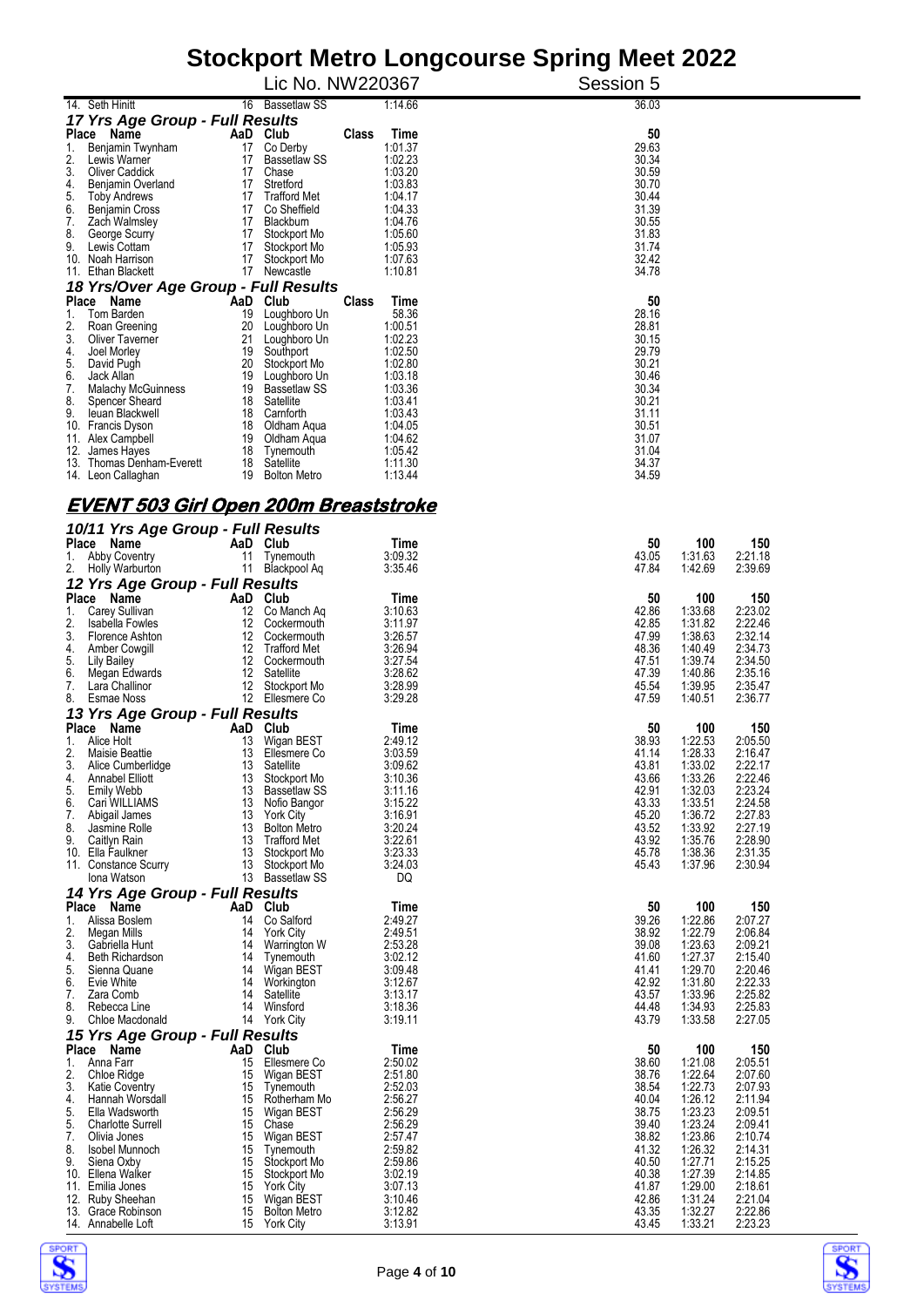|                                                           |          | Lic No. NW220367                    |                    | Session 5      |                    |                    |  |  |  |
|-----------------------------------------------------------|----------|-------------------------------------|--------------------|----------------|--------------------|--------------------|--|--|--|
| 15. Millie Reilly<br>16. Aoife Hallows Armstron           | 15<br>15 | Newcastle<br><b>Bolton Metro</b>    | 3:15.24<br>3:19.75 | 44.21<br>45.16 | 1:35.57<br>1:37.45 | 2:25.05<br>2:29.13 |  |  |  |
| 17. Rhianna Turner                                        |          | 15 Stockport Mo                     | 3:20.01            | 42.00          | 1:31.01            | 2:24.64            |  |  |  |
| 18. Heidi Stansfield<br>16 Yrs Age Group - Full Results   |          | 15 Satellite                        | 3:28.25            | 42.82          | 1:35.58            | 2:31.45            |  |  |  |
| Place Name                                                |          | AaD Club                            | Time               | 50             | 100                | 150                |  |  |  |
| Eleanor Broughton<br>1.<br>2.<br>Beth Robinson            | 16<br>16 | Ellesmere Co<br>Stockport Mo        | 2:47.35<br>2:48.66 | 38.32<br>37.11 | 1:20.91<br>1:20.33 | 2:04.05<br>2:04.26 |  |  |  |
| 3.<br>Jessica Sunderland                                  | 16       | Aquabears                           | 2:55.06<br>3:02.05 | 38.54<br>41.19 | 1:22.41<br>1:28.11 | 2:09.27<br>2:15.29 |  |  |  |
| 4.<br>Myla Pike<br>5.<br>Charlotte Lund                   | 16<br>16 | Newcastle<br>Stockport Mo           | 3:02.88            | 41.15          | 1:27.47            | 2:14.56            |  |  |  |
| 6.<br>Sophie Webster<br>17 Yrs Age Group - Full Results   |          | 16 Stockport Mo                     | 3:05.74            | 41.98          | 1:30.78            | 2:17.69            |  |  |  |
| Place Name                                                |          | AaD Club                            | Time               | 50             | 100                | 150                |  |  |  |
| 1.<br>Alexa Atkinson<br>2.<br>T'Neesha-Benét Smith        | 17<br>17 | Workington<br>Bridgefield           | 2:49.25<br>2:50.67 | 38.28<br>37.52 | 1:21.80<br>1:21.36 | 2:06.30<br>2:05.73 |  |  |  |
| 3.<br>Lauren Jones<br>4.<br>Amelia Osborne                | 17<br>17 | Warrington W<br>Rotherham Mo        | 2:52.86<br>2:56.13 | 40.88<br>38.82 | 1:24.82<br>1:23.22 | 2:09.09<br>2:08.90 |  |  |  |
| 5.<br>Daisy Guttridge                                     | 17       | Rotherham Mo                        | 3:04.67            | 41.01          | 1:28.32            | 2:16.62            |  |  |  |
| 18 Yrs/Over Age Group - Full Results<br>Place Name        | AaD Club |                                     | Time               | 50             | 100                | 150                |  |  |  |
| 1.<br>Denisa-Elena Gogu                                   | 24       | Co Manch Aq                         | 2:42.76            | 35.37          | 1:16.09            | 1:58.54            |  |  |  |
| 2.<br>Ellisha Cookson<br>3.<br>Olivia Herron              | 18<br>18 | South Lincs<br>Ellesmere Co         | 2:44.85<br>2:45.54 | 36.25<br>37.27 | 1:17.55<br>1:19.17 | 2:00.80<br>2:02.92 |  |  |  |
| 4.<br>Colleen Devlin<br>5.<br>Lucy Cannavan               | 18       | Stockport Mo<br>18 Co Manch Aq      | 2:45.62<br>2:46.24 | 36.53<br>37.39 | 1:18.67<br>1:20.10 | 2:02.20<br>2:02.68 |  |  |  |
| 6.<br>Olivia Molden                                       | 18       | Stockport Mo                        | 2:47.62            | 37.68          | 1:19.82            | 2:04.46            |  |  |  |
| 7.<br>Natasha Proffitt<br>8.<br><b>Elizabeth Brierley</b> | 18       | 24 Satellite<br>Blackpool Aq        | 2:49.77<br>2:51.56 | 38.23<br>37.96 | 1:22.66<br>1:22.24 | 2:06.42<br>2:07.07 |  |  |  |
| 9.<br>Abbie Brennand<br>10. Caitlin Mills                 | 19<br>22 | <b>Bolton Metro</b><br>Newcastle St | 3:01.40<br>3:02.25 | 41.89<br>40.04 | 1:28.03<br>1:26.02 | 2:14.96<br>2:13.64 |  |  |  |
|                                                           |          |                                     |                    |                |                    |                    |  |  |  |
| <u>EVENT 504 Boy Open 200m Freestyle</u>                  |          |                                     |                    |                |                    |                    |  |  |  |
| 10/11 Yrs Age Group - Full Results<br>Place Name          |          | AaD Club                            | Time               | 50             | 100                | 150                |  |  |  |
| 1.<br><b>Thomas Rickels</b><br>2.<br>Jake Thistlewood     | 11<br>10 | Warrington W<br>Stockport Mo        | 2:33.43<br>2:41.11 | 35.31<br>36.37 | 1:14.87<br>1:17.97 | 1:55.18<br>2:00.98 |  |  |  |
| 12 Yrs Age Group - Full Results                           |          |                                     |                    |                |                    |                    |  |  |  |
| Place Name                                                |          | AaD Club                            | Time               | 50             | 100                | 150                |  |  |  |
| 1.<br>Caleb Crowe<br>2.<br>Gerard Borrell Shchelo         | 12       | lo Man<br>12 Stockport Mo           | 2:31.50<br>2:32.46 | 34.58<br>34.65 | 1:13.82<br>1:14.85 | 1:54.27<br>1:55.67 |  |  |  |
| 3.<br>James Vaughan<br>13 Yrs Age Group - Full Results    |          | 12 Wigan BEST                       | 2:36.59            | 35.20          | 1:15.00            | 1.56.89            |  |  |  |
| Place<br>Name                                             |          | AaD Club                            | Time               | 50             | 100                | 150                |  |  |  |
| Alexander Tew<br>1.<br>2.<br>Finn Proud                   | 13<br>13 | <b>York City</b><br>Newcastle       | 2:15.15<br>2:20.96 | 31.93<br>31.81 | 1:06.67<br>1:08.02 | 1:41.61<br>1:45.92 |  |  |  |
| 3.<br>Archie Fisher                                       | 13       | <b>Bolton Metro</b>                 | 2:28.48<br>2:28.63 | 33.83          | 1:11.41            | 1:50.21            |  |  |  |
| 4.<br>Logan Ivinson<br>5.<br>Owen WILLIAMS                | 13<br>13 | Cockermouth<br>Nofio Bangor         | 2:31.98            | 34.62<br>33.99 | 1:13.23<br>1:12.89 | 1:52.13<br>1:52.58 |  |  |  |
| 6.<br>Christian O'Connell                                 | 13       | Stockport Mo                        | 2:36.89            | 34.88          | 1:15.23            | 1:57.32            |  |  |  |
| 14 Yrs Age Group - Full Results<br>Place<br>Name          |          | AaD Club                            | Time               | 50             | 100                | 150                |  |  |  |
| Archie Dandy<br>1.<br>2.<br>Joshua Keogh                  | 14<br>14 | Ellesmere Co<br><b>Bolton Metro</b> | 2:07.16<br>2:08.41 | 29.50<br>28.89 | 1:01.91<br>1:01.16 | 1:34.52<br>1:35.30 |  |  |  |
| 3.<br>Jonathon Waters                                     | 14       | Blackpool Aq                        | 2:13.62            | 30.50          | 1:04.77            | 1:40.08            |  |  |  |
| 4.<br>Michael Wu<br>5.<br>Layne Keyworth                  | 14<br>14 | Altrincham<br><b>Bassetlaw SS</b>   | 2:14.08<br>2:14.82 | 31.32<br>30.98 | 1:06.38<br>1:05.65 | 1:41.96<br>1:41.55 |  |  |  |
| 6.<br>Henry Taylor<br>7.<br>Joshua Hayes                  | 14<br>14 | Stockport Mo<br>Wigan BEST          | 2:15.54<br>2:17.02 | 30.61<br>30.06 | 1:05.16<br>1:04.81 | 1:41.03<br>1:41.24 |  |  |  |
| 8.<br>Simon Harrison                                      | 14       | Satellite                           | 2:19.76            | 31.46          | 1:07.83            | 1:45.43            |  |  |  |
| 9.<br>Jai Diddee<br>10. Saul Newson-Nixon                 | 14<br>14 | Tynemouth<br>Cockermouth            | 2:19.77<br>2:20.13 | 32.06<br>31.44 | 1:07.66<br>1:07.48 | 1:44.04<br>1:44.27 |  |  |  |
| 11. Toby Ross<br>12. F Massey Stephenson                  | 14<br>14 | Tynemouth<br>Ellesmere Co           | 2:21.63<br>2:22.44 | 31.91<br>31.50 | 1:07.64<br>1:07.05 | 1:44.67<br>1:44.82 |  |  |  |
| 13. Thomas O'Brien                                        | 14       | Stockport Mo                        | 2:23.78            | 32.68          | 1:09.40            | 1:47.07            |  |  |  |
| 14. Ethan Ariss-Hayes<br>15. Jack Harmer                  | 14<br>14 | Wigan BEST<br>Satellite             | 2:24.59<br>2:24.90 | 32.23<br>32.39 | 1:08.92<br>1:09.71 | 1:47.54<br>1:48.22 |  |  |  |
| 16. Adam Brown                                            | 14       | Winsford                            | 2:25.23            | 32.97          | 1:09.87            | 1:48.11            |  |  |  |
| 15 Yrs Age Group - Full Results<br>Place Name             | AaD      | Club                                | Time               | 50             | 100                | 150                |  |  |  |
| 1.<br>Samuel Smith<br>2.<br><b>Finlay Pope</b>            | 15<br>15 | Skipton<br>Stockport Mo             | 2:04.68<br>2:06.76 | 30.01<br>28.93 | 1:02.36<br>1:01.56 | 1:34.48<br>1:35.28 |  |  |  |
| 3.<br>Harvey Reed                                         | 15       | Chase                               | 2:09.83            | 28.66          | 1:01.58            | 1:35.67            |  |  |  |
| 4.<br>Sebastian Ebanks<br>5.<br>Daniel Haynes             | 15<br>15 | Chase<br>Wigan BEST                 | 2:09.99<br>2:10.57 | 29.09<br>28.45 | 1:01.97<br>1:01.35 | 1:36.29<br>1:36.55 |  |  |  |
| 6.<br>George Turner<br>7.<br>Jackson Dillon               | 15<br>15 | Tynemouth<br>Warrington W           | 2:10.98<br>2:11.48 | 29.78<br>29.43 | 1:03.04<br>1:02.16 | 1:37.13<br>1:36.50 |  |  |  |
| 8.<br>Lewis Gilbert                                       | 15       | Co Manch Aq                         | 2:13.37            | 30.40          | 1:03.88            | 1:39.14            |  |  |  |
| 9.<br>Jack Pritchard<br>10. William Line                  | 15<br>15 | Wigan BEST<br>Winsford              | 2:13.74<br>2:13.83 | 29.94<br>30.16 | 1:04.00<br>1:04.04 | 1:39.19<br>1:38.77 |  |  |  |
| 11. Oliver Crooks<br>12. Oliver Ecob                      | 15<br>15 | <b>Bolton Metro</b><br>Stockport Mo | 2:13.91<br>2:15.43 | 30.51<br>31.48 | 1:05.55<br>1:06.01 | 1:40.41<br>1:41.78 |  |  |  |
| 13. Felix Benson                                          | 15       | Stockport Mo                        | 2:16.90            | 30.64          | 1:04.88            | 1:41.48            |  |  |  |
| 14. Jonny Fidalgo-Hull<br>15. Alfie Edwards               | 15<br>15 | Cockermouth<br>Chase                | 2:17.51<br>2:17.53 | 30.75<br>31.31 | 1:05.76<br>1:06.72 | 1:41.95<br>1:42.86 |  |  |  |
| 16. Joseph Burgess                                        |          | 15 Skipton                          | 2:17.85            | 31.32          | 1:06.32            | 1:42.95            |  |  |  |



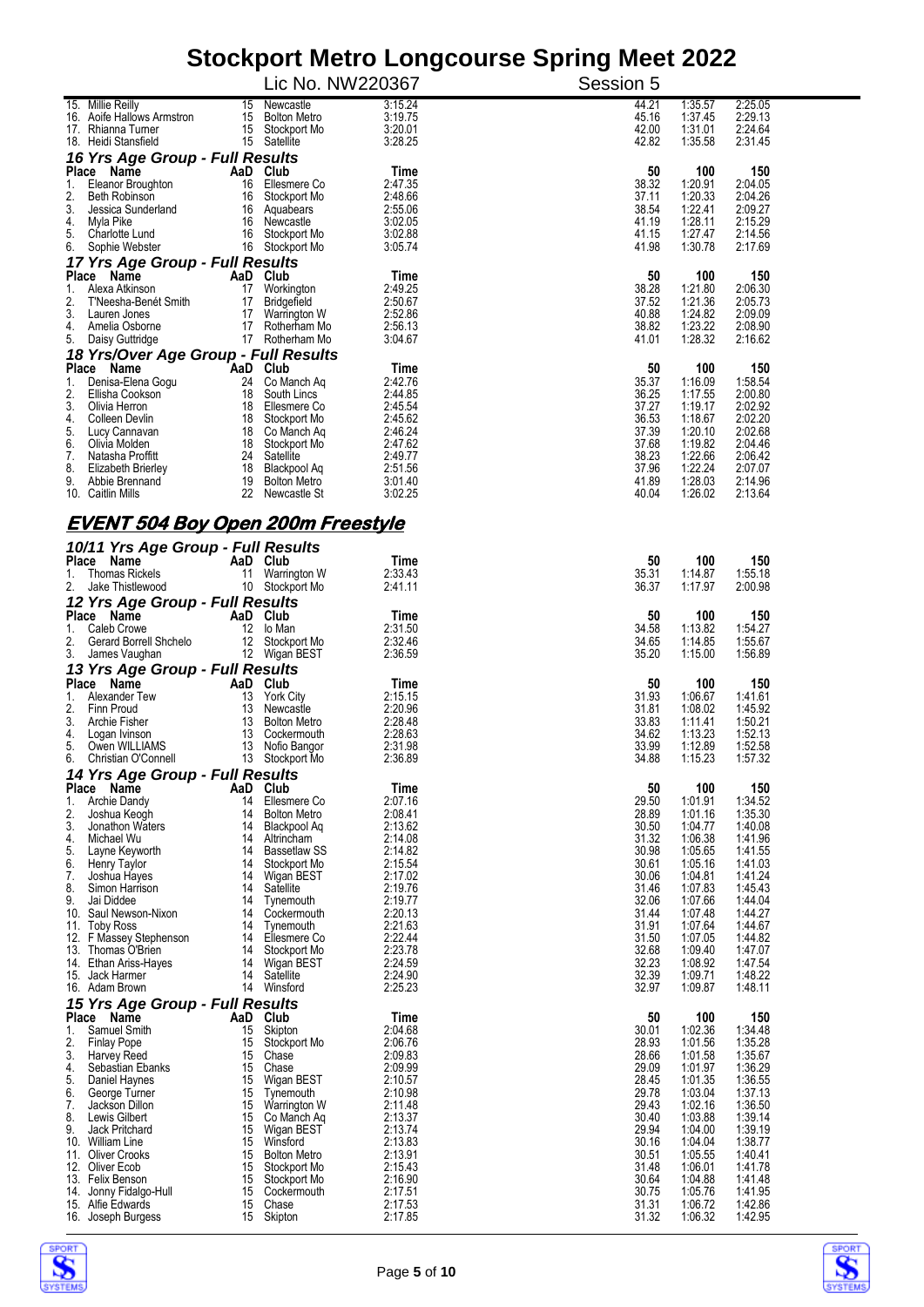|                                                  |           |                                     | otoonport metro Longoodroe opring<br>Lic No. NW220367 | <b>INICAL EAL</b><br>Session 5 |                    |                    |
|--------------------------------------------------|-----------|-------------------------------------|-------------------------------------------------------|--------------------------------|--------------------|--------------------|
| 17. Oliver Steele                                | 15        | Co Leeds                            | 2:20.31                                               | 33.79                          | 1:09.52            | 1:46.37            |
| 18. George Denham-Everett                        | 15        | Satellite                           | 2:20.33                                               | 31.69                          | 1:07.61            | 1:44.74            |
| 19. Alexander Hornby                             | 15        | Wigan BEST                          | 2:20.77                                               | 32.89                          | 1:08.63            | 1:45.63            |
| 20. Alex Rix                                     | 15        | Warrington W                        | 2:20.81                                               | 32.29                          | 1:08.61            | 1:45.48            |
| 21. Conor O'Donnell                              | 15        | Trafford Met                        | 2:22.69                                               | 31.53                          | 1:08.27            | 1:46.29            |
| 16 Yrs Age Group - Full Results                  |           |                                     |                                                       | 50                             |                    |                    |
| Place Name<br>Benjamin Thorpe<br>1.              | AaD<br>16 | Club<br>Newcastle                   | Time<br>2:07.14                                       | 28.65                          | 100<br>1:01.40     | 150<br>1:35.05     |
| 2.<br>Davey Unwin                                | 16        | Stockport Mo                        | 2:08.21                                               | 29.12                          | 1:00.81            | 1:34.60            |
| 3.<br>Jake Christon                              | 16        | Co Manch Aq                         | 2:08.65                                               | 28.89                          | 1:01.10            | 1:35.56            |
| 4.<br>Daniel Jones                               |           | 16 Wigan BEST                       | 2:09.38                                               | 29.15                          | 1:01.49            | 1:35.92            |
| 4.<br>Rhys Jackson<br>6.<br>Freddie Brook        | 16<br>16  | Cockermouth<br><b>York City</b>     | 2:09.38<br>2:09.84                                    | 28.49<br>29.24                 | 1:01.34<br>1:02.11 | 1:35.87<br>1:36.54 |
| 7.<br>Eber Clayton                               | 16        | Co Manch Ag                         | 2:11.33                                               | 29.92                          | 1:02.99            | 1:37.56            |
| 8.<br>Callum Aitken                              | 16        | York City                           | 2:13.97                                               | 29.92                          | 1:04.06            | 1:39.85            |
| 9.<br>Thomas Horton                              | 16        | Cockermouth                         | 2:19.46                                               | 30.79                          | 1:06.13            | 1:42.84            |
| 10. Toby Latimer                                 | 16<br>16  | Winsford<br><b>Bassetlaw SS</b>     | 2:20.15<br>2:22.28                                    | 33.62<br>31.34                 | 1:09.72<br>1:08.72 | 1:46.49            |
| 11. Seth Hinitt<br>12. Niall Maguire             |           | 16 Newcastle St                     | 2:22.61                                               | 31.98                          | 1:08.19            | 1:47.03<br>1:45.70 |
| 17 Yrs Age Group - Full Results                  |           |                                     |                                                       |                                |                    |                    |
| Place Name                                       |           | AaD Club                            | Time                                                  | 50                             | 100                | 150                |
| 1.<br>Luke Critchlow                             | 17        | Stockport Mo                        | 2:01.40                                               | 28.45                          | 59.00              | 1:30.61            |
| 2.<br>Tom McCabe                                 | 17        | Stockport Mo                        | 2:02.26                                               | 27.63                          | 58.85              | 1:30.97            |
| 3.<br>Cillian McGuinness<br>4.<br>Lewis Warner   | 17<br>17  | <b>Bassetlaw SS</b><br>Bassetlaw SS | 2:03.72<br>2:03.80                                    | 28.05<br>29.15                 | 59.22<br>1:00.06   | 1:31.65<br>1:31.53 |
| 5.<br>Matthew Haynes                             | 17        | Wigan BEST                          | 2:04.13                                               | 27.81                          | 59.13              | 1:32.13            |
| 6.<br>Lewis Cottam                               | 17        | Stockport Mo                        | 2:05.12                                               | 28.71                          | 59.78              | 1:32.56            |
| 7.<br>George Scurry                              | 17        | Stockport Mo                        | 2:06.21                                               | 28.52                          | 1:00.39            | 1:33.16            |
| 8.<br>Harvey Pennington<br>9.<br>Toby Ándrews    | 17<br>17  | Skipton<br><b>Trafford Met</b>      | 2:06.32<br>2:06.62                                    | 28.63<br>28.26                 | 1:00.50<br>1:00.90 | 1:33.36<br>1:34.43 |
| 10. Guy Tinwell                                  | 17        | Newcastle St                        | 2:07.85                                               | 28.59                          | 1:00.49            | 1:33.98            |
| 11. Lucas Waligora                               | 17        | <b>York City</b>                    | 2:09.19                                               | 28.71                          | 1:01.15            | 1:35.55            |
| 12. Lucas Stabler                                | 17        | <b>York City</b>                    | 2:10.87                                               | 30.07                          | 1:02.78            | 1:36.89            |
| 13. Alastair Jeffrey<br>14. Zak Howes            | 17<br>17  | Satellite<br><b>Bilston</b>         | 2:11.53<br>2:13.74                                    | 29.88<br>30.70                 | 1:02.90<br>1:04.76 | 1:37.79<br>1:40.70 |
| 15. Omar Elgengehy                               | 17        | Camforth                            | 2:15.93                                               | 30.57                          | 1:05.41            | 1:41.47            |
| 16. Myles Harding                                | 17        | Tynemouth                           | 2:17.23                                               | 30.54                          | 1:04.50            | 1:40.72            |
| 17. Oliver Hingley                               | 17        | Sandbach                            | 2:23.50                                               | 30.77                          | 1:06.72            | 1:45.60            |
| 18 Yrs/Over Age Group - Full Results             |           |                                     |                                                       |                                |                    |                    |
| Place Name<br>Patrick Braddock                   | AaD       | Club                                | Time                                                  | 50                             | 100                | 150                |
| 1.<br>2.<br>Evagelos Xynarianos                  | 18<br>19  | Oldham Aqua<br>Stockport Mo         | 1:58.24<br>1:58.26                                    | 27.12<br>27.83                 | 56.68<br>57.34     | 1:27.59<br>1:27.84 |
| 3.<br>Frankie Docking-Smith                      | 18        | Stockport Mo                        | 1:58.93                                               | 27.78                          | 57.05              | 1:27.74            |
| 4.<br>Jacob Atkinson                             | 18        | Stockport Mo                        | 1:59.85                                               | 27.85                          | 58.14              | 1:29.19            |
| 5.<br>Ethan Wright                               | 20        | Winsford                            | 2:01.36                                               | 28.70                          | 59.77              | 1:31.54            |
| 6.<br>Louis Fenson<br>7.<br>Ryan Coulthard       | 20<br>19  | Loughboro Un<br>Co Manch Aq         | 2:01.99<br>2:02.83                                    | 28.38<br>28.86                 | 59.40<br>1:00.46   | 1:31.08<br>1:32.53 |
| 8.<br><b>William Timmins</b>                     | 18        | Wrekin Coll                         | 2:03.08                                               | 28.56                          | 58.88              | 1:31.47            |
| 9.<br>Thomas Denham-Everett                      | 18        | Satellite                           | 2:13.39                                               | 29.90                          | 1:03.64            | 1:39.05            |
| 10. Leon Callaghan                               | 19        | <b>Bolton Metro</b>                 | 2:14.59                                               | 30.00                          | 1:04.46            | 1:40.30            |
|                                                  |           |                                     |                                                       |                                |                    |                    |
| <u>EVENT 505 Girl Open 200m Butterfly</u>        |           |                                     |                                                       |                                |                    |                    |
| 10/11 Yrs Age Group - Full Results<br>Place Name |           | AaD Club                            | Time                                                  | 50                             | 100                | 150                |
| 1.<br>Autum Claxton                              |           | 11 Stockport Mo                     | 2:57.43                                               | 37.87                          | 1:23.13            | 2:11.19            |
| 13 Yrs Age Group - Full Results                  |           |                                     |                                                       |                                |                    |                    |
| Place Name                                       |           | AaD Club                            | Time                                                  | 50                             | 100                | 150                |
| Alice Cumberlidge                                |           | 13 Satellite                        | DQ                                                    |                                |                    |                    |
| 14 Yrs Age Group - Full Results                  |           |                                     |                                                       |                                |                    |                    |
| Place Name                                       |           | AaD Club                            | Time                                                  | 50                             | 100                | 150                |
| Lucy Vaughan<br>1.<br>2.<br>Alice Aitken         | 14        | Wigan BEST                          | 2:39.26                                               | 33.73                          | 1:16.53            | 1:58.94            |
| 3.<br>Georgia Cowgill                            | 14<br>14  | York City<br><b>Trafford Met</b>    | 2:39.31<br>2:43.56                                    | 35.36<br>34.24                 | 1:16.70<br>1:16.45 | 1:58.95<br>2:00.99 |
| 4.<br>Megan Kenningley                           | 14        | Stockport Mo                        | 2:49.71                                               | 35.81                          | 1:18.69            | 2:05.55            |
| 5.<br>Grace Edwards                              | 14        | Satellite                           | 2:50.45                                               | 35.50                          | 1:18.60            | 2:05.28            |
| 6.<br>Isabel Lloyd                               |           | 14 Wigan BEST                       | 2:51.33                                               | 35.90                          | 1:19.15            | 2:06.39            |
| 15 Yrs Age Group - Full Results                  |           |                                     |                                                       |                                |                    |                    |
| Place Name<br><b>Millie Wells</b><br>1.          | AaD<br>15 | Club<br>Ellesmere Co                | Time<br>2:27.73                                       | 50<br>32.23                    | 100<br>1:09.66     | 150<br>1:48.86     |
| 2.<br>Freya Peace                                | 15        | <b>Bassetlaw SS</b>                 | 2:32.73                                               | 32.77                          | 1:10.46            | 1:51.16            |
| 3.<br>Martha Ricketts                            | 15        | Satellite                           | 2:36.75                                               | 34.02                          | 1:13.82            | 1:55.14            |
| 4.<br>Lily-Ann Dean                              | 15        | Bilston                             | 2:41.96                                               | 33.00                          | 1:12.31            | 1:56.30            |
| 5.<br>Elizabeth Jacobs                           |           | 15 Stockport Mo                     | 2:44.42                                               | 33.99                          | 1:15.15            | 1:58.83            |
| 16 Yrs Age Group - Full Results                  |           |                                     |                                                       |                                |                    |                    |
| Place Name<br>Eleanor Broughton<br>1.            | AaD<br>16 | Club<br>Ellesmere Co                | Time<br>2:34.59                                       | 50<br>32.67                    | 100<br>1:10.33     | 150<br>1:51.83     |
| 2.<br>Amy Kenworthy                              | 16        | Winsford                            | 2:35.42                                               | 34.36                          | 1:13.66            | 1:54.35            |
| 3.<br>Sophie George                              | 16        | Winsford                            | 2:36.35                                               | 32.97                          | 1:11.70            | 1:53.08            |
| 4.<br>Millie Duncan                              | 16        | Stockport Mo                        | 2:40.94                                               | 34.05                          | 1:15.93            | 1:58.35            |
| 5.<br>Amelia Picton<br>6.                        | 16        | Wigan BEST                          | 2:41.74                                               | 34.77                          | 1:16.05            | 1:59.35            |
| <b>Tilly Copeland</b><br>7.<br>Emma Holmes       | 16<br>16  | Co Manch Ag<br>Co Manch Aq          | 2:43.95<br>2:47.80                                    | 34.67<br>35.82                 | 1:17.16<br>1:18.35 | 2:02.34<br>2:01.88 |
| 17 Yrs Age Group - Full Results                  |           |                                     |                                                       |                                |                    |                    |
| Place Name                                       | AaD       | Club                                | Time                                                  | 50                             | 100                | 150                |
| Eliza Pinkstone<br>1.                            | 17        | Stockport Mo                        | 2:26.56                                               | 31.34                          | 1:07.08            | 1:45.62            |
| 2.<br>Freya Tyas                                 | 17        | <b>York City</b>                    | 2:33.00                                               | 33.31                          | 1:11.86            | 1:51.42            |



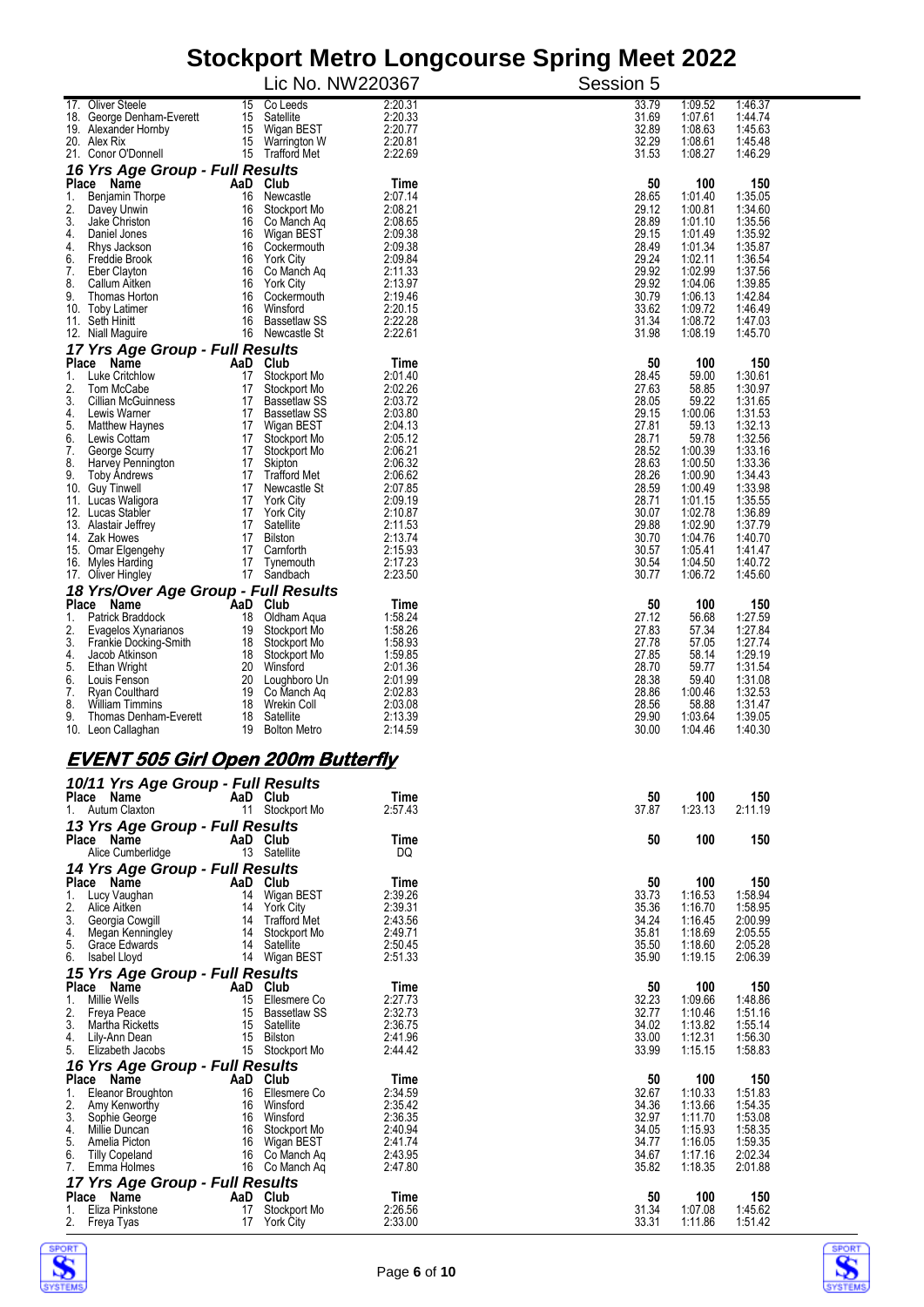|                                         |                   | Lic No. NW220367             |                        | Session 5      |                    |                    |
|-----------------------------------------|-------------------|------------------------------|------------------------|----------------|--------------------|--------------------|
| 3.<br>Samantha Travis<br>4. Rosie Grain |                   | Stockport Mo<br>Newcastle St | 2:33.91<br>2:41.13     | 34.39<br>34.46 | 1:13.92<br>1:15.17 | 1:54.17<br>1:57.95 |
| 5. Charlotte Grimshaw                   |                   | Workington                   | 2:52.47                | 34.26          | 1:17.88            | 2:05.05            |
| 18 Yrs/Over Age Group - Full Results    |                   |                              |                        |                |                    |                    |
| <b>Place</b><br>Name<br>Olivia Hunter   | Club<br>AaD<br>18 | Ellesmere Co                 | <b>Time</b><br>2:22.98 | 50<br>31.66    | 100<br>1:08.32     | 150<br>1:45.86     |
| 2.<br>Olivia Molden                     | 18                | Stockport Mo                 | 2:35.52                | 33.85          | 1:12.65            | 1:53.43            |

#### **EVENT 506 Boy Open 50m Freestyle**

|            | 10/11 Yrs Age Group - Full Results        |     |          |                                     |       |                |
|------------|-------------------------------------------|-----|----------|-------------------------------------|-------|----------------|
| Place      | Name<br>$rac{1}{\sqrt{2}}$                |     |          | AaD Club                            | Class | Time           |
| 1.<br>2.   | <b>Thomas Rickels</b><br>Jake Thistlewood |     | 11<br>10 | Warrington W                        |       | 34.26<br>34.85 |
| 3.         | Archie Honey                              |     | 11       | Stockport Mo<br>Blackpool Aq        |       | 35.05          |
|            | 12 Yrs Age Group - Full Results           |     |          |                                     |       |                |
| Place      | Name                                      |     |          | AaD Club                            | Class | Time           |
| 1.         | Mir Al-Dabak                              |     | 12       | Stockport Mo                        |       | 30.63          |
| 2.         | Caleb Crowe                               |     | 12       | lo Man                              |       | 31.01          |
| 3.         | Gerard Borrell Shchelo                    |     | 12       | Stockport Mo                        |       | 31.16          |
| 4.         | James Vaughan                             |     | 12       | Wigan BEST                          |       | 31.40          |
| 5.         | Samuel Green                              |     | 12<br>12 | Bassetlaw SS                        |       | 32.27          |
| 6.<br>7.   | <b>Toby Harrison</b><br>Mason Grady       |     | 12       | Stockport Mo<br>Stockport Mo        |       | 32.70<br>33.03 |
| 8.         | Oscar Leroux                              |     | 12       | Altrincham                          |       | 35.13          |
| 9.         | Danny Wu                                  |     | 12       | Altrincham                          |       | 35.40          |
|            | 13 Yrs Age Group - Full Results           |     |          |                                     |       |                |
|            | Place<br>Name                             |     |          | AaD Club                            | Class | Time           |
| 1.         | Christian Matheson                        |     | 13       | Newcastle                           |       | 28.94          |
| 2.         | Finn Proud                                |     | 13       | Newcastle                           |       | 29.77          |
| 3.         | Alfie Owen                                |     | 13       | Wigan BEST                          |       | 29.93          |
| 4.         | George Benson                             |     | 13       | Stockport Mo                        |       | 30.33          |
| 5.<br>6.   | Osian Spence<br>Owen WILLIAMS             |     | 13<br>13 | Carnforth                           |       | 31.33<br>31.81 |
| 7.         | Christian O'Connell                       |     | 13       | Nofio Bangor<br>Stockport Mo        |       | 32.14          |
| 8.         | Archie Fisher                             |     | 13       | <b>Bolton Metro</b>                 |       | 32.25          |
| 9.         | Spencer Leggat                            |     | 13       | Stockport Mo                        |       | 32.51          |
|            | 10. Logan Ivinson                         |     | 13       | Cockermouth                         |       | 32.62          |
|            | 11. Logan Warburton                       |     | 13       | Blackpool Aq                        |       | 32.66          |
|            | 12. Thomas Hardy                          |     | 13       | Cockermouth                         |       | 34.37          |
|            | 14 Yrs Age Group - Full Results           |     |          |                                     |       |                |
| Place      | Name                                      | AaD |          | Club                                | Class | Time           |
|            | 1. Layne Keyworth                         |     | 14<br>14 | <b>Bassetlaw SS</b>                 |       | 27.76          |
| 2.<br>3.   | Jonathon Waters<br>Joshua Keogh           |     | 14       | Blackpool Aq<br><b>Bolton Metro</b> |       | 27.77<br>27.97 |
| 4.         | Joshua Hayes                              |     | 14       | Wigan BEST                          |       | 29.01          |
| 5.         | <b>Henry Taylor</b>                       |     | 14       | Stockport Mo                        |       | 29.05          |
| 6.         | Simon Harrison                            |     | 14       | Satellite                           |       | 29.29          |
| 7.         | Saul Newson-Nixon                         |     | 14       | Cockermouth                         |       | 29.33          |
| 8.         | Oliver Moore                              |     | 14       | Sandbach                            |       | 29.40          |
| 9.         | Thomas O'Brien                            |     | 14       | Stockport Mo                        |       | 29.52          |
|            | 10. Ethan Megson<br>11. Joseph Wiggan     |     | 14<br>14 | Sandbach<br>Altrincham              |       | 29.54<br>29.56 |
|            | 12. Joshua Hollamby                       |     | 14       | lo Man                              |       | 29.65          |
| 13.        | Ethan Ariss-Hayes                         |     | 14       | Wigan BEST                          |       | 29.92          |
|            | 14. F Massey Stephenson                   |     | 14       | Ellesmere Co                        |       | 29.94          |
|            | 15. Jack Harmer                           |     | 14       | Satellite                           |       | 29.99          |
| 16.        | <b>Toby Ross</b>                          |     | 14       | Tynemouth                           |       | 30.02          |
| 17.        | Ollie Tranmer<br>18. Jai Diddee           |     | 14<br>14 | Rotherham Mo<br>Tynemouth           |       | 30.45<br>30.81 |
|            | 19. Antoni Piekara                        |     | 14       | Altrincham                          |       | 31.06          |
|            | 20. Adam Cotterell                        |     | 14       | Altrincham                          |       | 31.15          |
|            | 15 Yrs Age Group - Full Results           |     |          |                                     |       |                |
| Place      | Name                                      | AaD |          | Club                                | Class | <b>Time</b>    |
| 1.         | Zachariah Dale                            |     | 15       | Newcastle St                        |       | 26.29          |
| 2.         | Samuel Smith                              |     | 15       | Skipton                             |       | 26.63          |
| 3.         | Daniel Haynes                             |     | 15       | Wigan BEST                          |       | 26.80          |
| 4.         | Oliver Salimbeni                          |     | 15       | Stockport Mo                        |       | 26.91          |
| 5.<br>6.   | Sebastian Ebanks<br>Harvey Reed           |     | 15<br>15 | Chase<br>Chase                      |       | 26.99<br>27.36 |
| 7.         | Long Hei Chong                            |     | 15       | Stockport Mo                        |       | 27.39          |
| 8.         | Zachary Bellhouse                         |     | 15       | lo Man                              |       | 27.41          |
| 9.         | Alfie Edwards                             |     | 15       | Chase                               |       | 27.50          |
|            | 10. William Line                          |     | 15       | Winsford                            |       | 28.04          |
| 11.        | Lewis Gilbert                             |     | 15       | Co Manch Aq                         |       | 28.35          |
| 11.        | Felix Benson                              |     | 15       | Stockport Mo                        |       | 28.35          |
| 13.<br>14. | Jackson Dillon<br>Jack Pritchard          |     | 15<br>15 | Warrington W<br>Wigan BEST          |       | 28.52<br>28.78 |
| 15.        | Samuel O'Reilly-Smith                     |     | 15       | Newcastle St                        |       | 28.88          |
| 16.        | Oliver Ecob                               |     | 15       | Stockport Mo                        |       | 28.94          |
| 17.        | <b>Oliver Crooks</b>                      |     | 15       | Bolton Metro                        |       | 28.97          |
| 18.        | Joseph Burgess                            |     | 15       | Skipton                             |       | 29.02          |
| 19.        | George Denham-Everett                     |     | 15       | Satellite                           |       | 29.16          |
| 20.        | <b>Edward Warriner</b>                    |     | 15       | <b>Trafford Met</b>                 |       | 29.28          |
| 20.        | Matt Cheung<br>22. Conor O'Donnell        |     | 15<br>15 | Stockport Mo<br>Trafford Met        |       | 29.28<br>29.43 |
| 23.        | <b>Oliver Steele</b>                      |     | 15       | Co Leeds                            |       | 29.90          |
|            | 24. Jonny Fidalgo-Hull                    |     | 15       | Cockermouth                         |       | 30.00          |



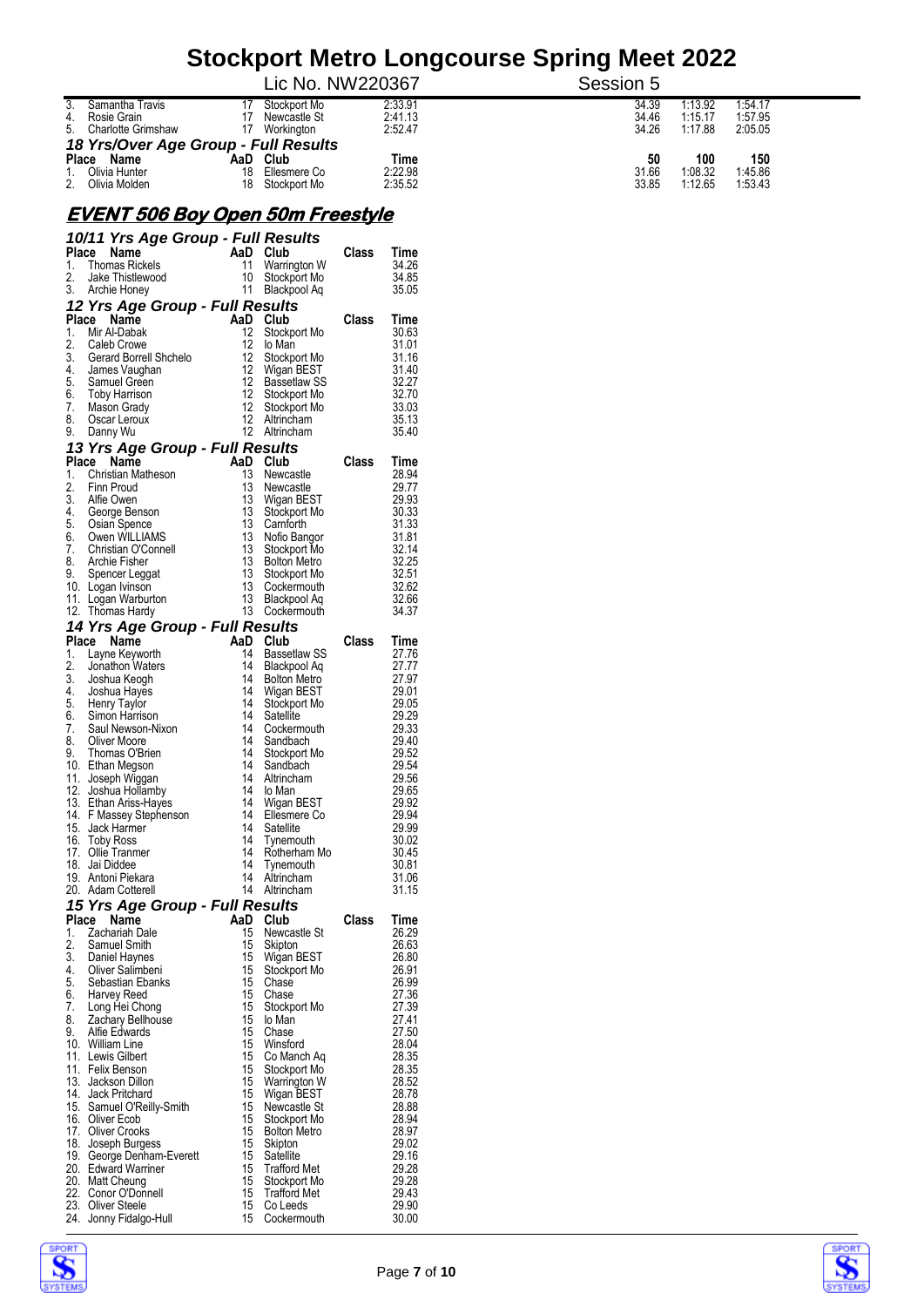#### **Stockport Metro Longcourse Spring Meet 2022**  Session 5

|              |                                                                                              |          | Lic No. NW220367                   |       |                |             |
|--------------|----------------------------------------------------------------------------------------------|----------|------------------------------------|-------|----------------|-------------|
|              | 25. Connor Gallagher                                                                         | 15       | Stockport Mo                       |       | 30.11          |             |
|              | Jacob Riley                                                                                  | 15       | Sandbach                           |       | DQ             |             |
| Place        | 16 Yrs Age Group - Full Results<br>Name                                                      | AaD      | Club                               | Class | Time           |             |
| 1.           | Joel Birtles                                                                                 | 16       | Aquabears                          |       | 25.99          |             |
| 2.           | Jake Christon                                                                                | 16       | Co Manch Aq                        |       | 26.11          |             |
| 3.<br>4.     | Owen Whiteley                                                                                | 16<br>16 | Co Manch Aq<br>Newcastle           |       | 26.15<br>26.49 |             |
| 5.           | Benjamin Thorpe<br>Finlay Goodsall                                                           | 16       | Satellite                          |       | 26.51          |             |
| 6.           | James Escolme                                                                                | 16       | Kendal                             |       | 26.99          |             |
| 7.           | Adam Marshall                                                                                | 16       | Newcastle                          |       | 27.11          |             |
| 8.<br>9.     | Reece Blackett<br>Daniel Jones                                                               | 16<br>16 | Newcastle<br>Wigan BEST            |       | 27.19<br>27.37 |             |
|              | 10. Jacob Lee                                                                                | 16       | Ellesmere Co                       |       | 27.55          |             |
|              | 11. Rhys Jackson                                                                             |          | 16 Cockermouth                     |       | 27.59          |             |
|              | 12. Yi Lok Siu<br>13. Franciszek Piekara                                                     | 16<br>16 | Stockport Mo<br>Altrincham         |       | 27.90<br>27.91 |             |
|              | 14. Shea Whiteley                                                                            | 16       | Co Manch Aq                        |       | 27.98          |             |
|              | 15. Thomas Horton                                                                            | 16       | Cockermouth                        |       | 28.15          |             |
|              | 16. Connor Mealin<br>17. Kemitha Mudalige                                                    | 16<br>16 | lo Man<br>Newcastle                |       | 28.22<br>28.48 |             |
|              | 18. Niall Maguire                                                                            | 16       | Newcastle St                       |       | 28.78          |             |
|              | 19. Seth Hinitt                                                                              | 16       | Bassetlaw SS                       |       | 29.60          |             |
|              | 17 Yrs Age Group - Full Results                                                              |          |                                    |       |                |             |
| Place        | Name                                                                                         | AaD      | Club                               | Class | Time           |             |
| 1.<br>2.     | <b>Toby Andrews</b><br>Ben Haughton                                                          | 17<br>17 | <b>Trafford Met</b><br>Co Manch Aq |       | 25.10<br>25.59 |             |
| 3.           | Zach Walmsley                                                                                | 17       | <b>Blackburn</b>                   |       | 25.89          |             |
| 4.           | Lewis Cottam                                                                                 | 17       | Stockport Mo                       |       | 25.96          |             |
| 5.<br>6.     | Cillian McGuinness<br>Tom McCabe                                                             | 17<br>17 | Bassetlaw SS<br>Stockport Mo       |       | 26.03<br>26.17 |             |
| 7.           | Matthew Haynes                                                                               | 17       | Wigan BEST                         |       | 26.26          |             |
| 8.           | George Scurry                                                                                | 17       | Stockport Mo                       |       | 26.40          |             |
| 9.           | Lewis Wong                                                                                   | 17<br>17 | <b>Bolton Metro</b>                |       | 26.51          |             |
|              | 10. Oliver Caddick<br>11. Harvey Pennington                                                  | 17       | Chase<br>Skipton                   |       | 26.54<br>26.71 |             |
|              | 12. Kyle Durand                                                                              | 17       | Aquabears                          |       | 26.83          |             |
|              | 13. Omar Elgengehy                                                                           | 17       | Camforth                           |       | 27.23          |             |
|              | 14. Zak Howes<br>15. Myles Harding                                                           | 17<br>17 | <b>Bilston</b><br>Tynemouth        |       | 27.27<br>27.40 |             |
|              | 16. Adam Stansfield                                                                          | 17       | Kendal                             |       | 27.51          |             |
|              | 17. Lucas Stabler                                                                            | 17       | <b>York City</b>                   |       | 27.53          |             |
|              | 18. Noah Harrison<br>19. Ethan Blackett                                                      | 17<br>17 | Stockport Mo<br>Newcastle          |       | 27.88<br>28.09 |             |
|              | 20. Jacob Brookes                                                                            | 17       | lo Man                             |       | 28.11          |             |
|              | 21. Jack Ledgard                                                                             | 17       | Stockport Mo                       |       | 28.65          |             |
|              | 22. George Oxby                                                                              | 17       | Stockport Mo<br>17 Trafford Met    | 14    | 29.40<br>29.99 |             |
|              | 23. Nicolas Rojas Daza<br>18 Yrs/Over Age Group - Full Results                               |          |                                    |       |                |             |
| <b>Place</b> | Name                                                                                         | AaD      | Club                               | Class | Time           |             |
| 1.           | Danilo Rosafio                                                                               | 21       | Loughboro Un                       |       | 24.00          |             |
| 2.           | Thomas Exall                                                                                 | 20       | Loughboro Un                       |       | 24.08          |             |
| 3.<br>4.     | Thomas Bloor<br>Frankie Docking-Smith                                                        | 25<br>18 | Loughboro Un<br>Stockport Mo       |       | 24.11<br>24.54 |             |
| 5.           | Tom Barden                                                                                   | 19       | Loughboro Un                       |       | 24.55          |             |
| 6.           | Jacob Atkinson                                                                               | 18       | Stockport Mo                       |       | 25.23          |             |
| 7.<br>8.     | Race Shay<br>Francis Dyson                                                                   | 21<br>18 | Loughboro Un<br>Oldham Aqua        |       | 25.42<br>25.56 |             |
| 9.           | Ben Middleton                                                                                | 19       | Stockport Mo                       |       | 25.58          |             |
|              | 10. William Timmins                                                                          | 18       | Wrekin Coll                        |       | 25.63          |             |
|              | 11. Jack Ashurst<br>12. Patrick Braddock                                                     | 18<br>18 | Tynemouth<br>Oldham Aqua           |       | 25.80<br>25.84 |             |
|              | 13. Malachy McGuinness                                                                       | 19       | Bassetlaw SS                       |       | 25.86          |             |
|              | 14. Evagelos Xynarianos                                                                      | 19       | Stockport Mo                       |       | 25.87          |             |
|              | 15. James Rollaston<br>16. James Hayes                                                       | 19<br>18 | <b>Trafford Met</b><br>Tynemouth   |       | 26.09<br>26.10 |             |
|              | 17. Charles Kelly                                                                            | 18       | Southport                          |       | 26.49          |             |
|              | 18. Spencer Sheard                                                                           | 18       | Satellite                          |       | 26.61          |             |
|              | 19. Lewis Adams                                                                              | 25       | Newcastle St                       |       | 27.34          |             |
|              | 20. Thomas Denham-Everett<br>21. Alex Campbell                                               | 18<br>19 | Satellite<br>Oldham Aqua           |       | 27.50<br>27.73 |             |
|              | 22. Zac Oakes                                                                                | 18       | Newcastle St                       |       | 27.90          |             |
|              | 23. Callum Hurst                                                                             | 21       | Newcastle St                       |       | 27.95          |             |
|              | 24. Ethan Naisbitt<br>Combined Result - Multi-Classification by British Para-Swimming Points | 19       | Co Manch Aq                        | 9     | 33.90          |             |
| Place        | Name                                                                                         | AaD      | Club                               | Class | Time           | <b>BDPo</b> |
| 1.           | George Oxby                                                                                  | 17       | Stockport Mo                       | 14    | 29.40          | 582         |
| 2.           | Ethan Naisbitt                                                                               | 19       | Co Manch Aq                        | 9     | 33.90          | 354         |

**BDPoints**<br>582<br>354

### **EVENT 507 Girl Open 50m Breaststroke**

| 10/11 Yrs Age Group - Full Results |  |                 |       |  |  |  |  |  |  |
|------------------------------------|--|-----------------|-------|--|--|--|--|--|--|
| Place Name                         |  | AaD Club        | Time  |  |  |  |  |  |  |
| 1. Abby Coventry                   |  | 11 Tynemouth    | 40.69 |  |  |  |  |  |  |
| 2. Autum Claxton                   |  | 11 Stockport Mo | 44.61 |  |  |  |  |  |  |
| 3. Holly Warburton                 |  | 11 Blackpool Ag | 45.85 |  |  |  |  |  |  |
| 4. Annie Hutchon                   |  | 11 Ellesmere Co | 46.30 |  |  |  |  |  |  |
| 5. Stansie Crowe                   |  | 11 Bassetlaw SS | 51.75 |  |  |  |  |  |  |
| 12 Yrs Age Group - Full Results    |  |                 |       |  |  |  |  |  |  |



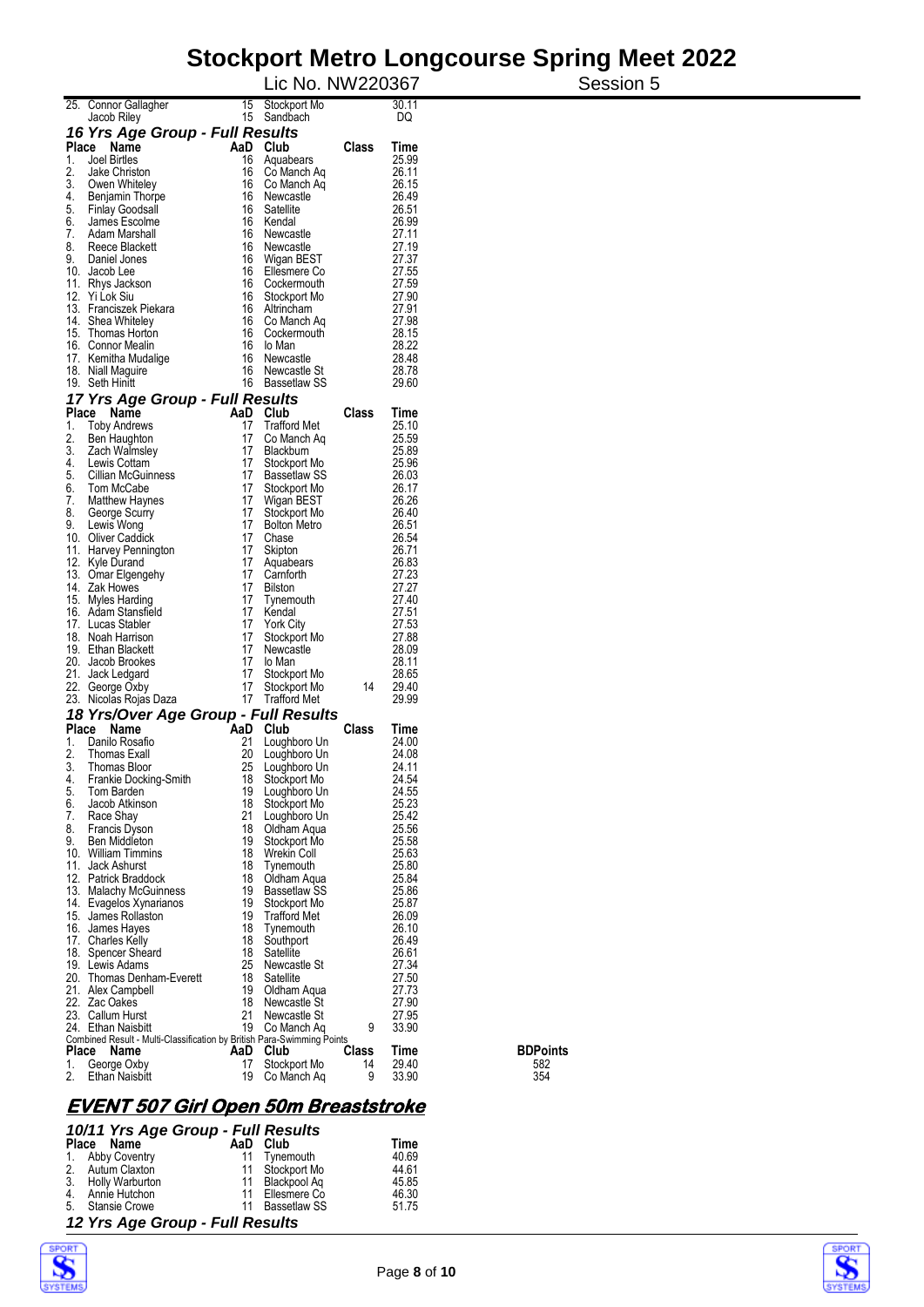|                      |                                                      |          |                                    | Lic No. NW220367 | Session 5 |
|----------------------|------------------------------------------------------|----------|------------------------------------|------------------|-----------|
| <b>Place</b>         | <b>Name</b>                                          | AaD      | Club                               | Time             |           |
| 1.                   | Carey Sullivan                                       | 12       | Co Manch Aq                        | 40.04            |           |
| 2.<br>3.             | Isabella Fowles<br>Anna Smith                        | 12<br>12 | Cockermouth<br>Workington          | 41.86<br>43.36   |           |
| 4.                   | Lilly-Rose Unwin                                     | 12       | <b>Trafford Met</b>                | 43.77            |           |
| 5.                   | Freya Beach                                          | 12       | Tynemouth                          | 44.07            |           |
| 6.                   | Megan Ormiston                                       |          | 12 Stockport Mo                    | 44.23            |           |
| 7.<br>8.             | Lily Oddy<br>Lara Challinor                          | 12<br>12 | Skipton<br>Stockport Mo            | 44.25<br>44.37   |           |
| 9.                   | Hannah Gray                                          |          | 12 Tynemouth                       | 45.08            |           |
|                      | 10. Florence Ashton                                  |          | 12 Cockermouth                     | 45.19            |           |
| 11. Laila Raja       |                                                      | 12       | Stockport Mo<br>12 Cockermouth     | 45.23<br>45.48   |           |
| 12. Lily Bailey      | 13. Megan Edwards                                    | 12       | Satellite                          | 45.94            |           |
|                      | 14. Esmae Noss                                       | 12       | Ellesmere Co                       | 46.59            |           |
|                      | 15. Amber Cowgill<br>13 Yrs Age Group - Full Results |          | 12 Trafford Met                    | 46.71            |           |
| Place                | Name                                                 | AaD      | Club                               | Time             |           |
| 1.                   | Alice Holt                                           | 13       | Wigan BEST                         | 39.40            |           |
| 2.<br>3.             | <b>Emily Webb</b><br>Rachel Lewis                    | 13<br>13 | <b>Bassetlaw SS</b><br>Cockermouth | 40.35<br>41.08   |           |
| 4.                   | Eva Webb                                             | 13       | Stockport Mo                       | 41.17            |           |
| 5.                   | Abigail James                                        | 13       | <b>York City</b>                   | 41.48            |           |
| 6.                   | <b>Ruby Sims</b>                                     | 13       | <b>Trafford Met</b>                | 42.51            |           |
| 7.<br>8.             | Annabel Elliott<br>Alice Cumberlidge                 | 13<br>13 | Stockport Mo<br>Satellite          | 42.59<br>42.77   |           |
| 9.                   | Jasmine Rolle                                        | 13       | <b>Bolton Metro</b>                | 42.96            |           |
| 10. Caitlyn Rain     |                                                      | 13       | <b>Trafford Met</b>                | 43.13            |           |
|                      | 11. Holly Thistlewood                                | 13       | Stockport Mo                       | 43.75            |           |
|                      | 12. Lucy McBride                                     |          | 13 Ellesmere Co                    | 44.38<br>45.15   |           |
|                      | 13. Constance Scurry<br>14. Blossom Oddy             | 13<br>13 | Stockport Mo<br>Skipton            | 45.64            |           |
| 15. Aimee Rolle      |                                                      |          | 13 Bolton Metro                    | 46.03            |           |
|                      | 14 Yrs Age Group - Full Results                      |          |                                    |                  |           |
| <b>Place</b><br>1.   | Name<br>Kaitlyn Butters                              | 14       | AaD Club<br>Bassetlaw SS           | Time<br>36.13    |           |
| 1.                   | Alissa Boslem                                        | 14       | Co Salford                         | 36.13            |           |
| 3.                   | Gabriella Hunt                                       | 14       | Warrington W                       | 36.20            |           |
| 4.                   | Megan Mills                                          | 14       | <b>York City</b>                   | 37.03            |           |
| 5.<br>6.             | <b>Beth Richardson</b><br>Zara Comb                  | 14<br>14 | Tynemouth<br>Satellite             | 38.24<br>38.80   |           |
| 7.                   | Aimee Bunn                                           | 14       | Sandbach                           | 38.83            |           |
| 8.                   | Sienna Quane                                         | 14       | Wigan BEST                         | 40.18            |           |
| 9.                   | Grace Rowbotham-Keatin                               | 14       | Co Manch Aq                        | 40.22            |           |
|                      | 10. Avagrace Hodson<br>11. Clara Spence              | 14       | 14 Wigan BEST<br>Camforth          | 40.34<br>40.46   |           |
|                      | 12. Lucy Vaughan                                     | 14       | Wigan BEST                         | 40.53            |           |
| 13. Evie White       |                                                      |          | 14 Workington                      | 41.27            |           |
|                      | 14. Lojain Elgengehy                                 | 14       | Camforth                           | 42.18            |           |
|                      | 15. Chloe Macdonald<br>16. Amelia Redfearn           | 14<br>14 | <b>York City</b><br>Skipton        | 42.96<br>43.66   |           |
|                      | 17. Anna Fenwick                                     | 14       | Satellite                          | 43.93            |           |
|                      | <b>15 Yrs Age Group</b>                              |          | - Full Results                     |                  |           |
| Place<br>1.          | Name<br><b>Scarlet Tinwell</b>                       | 15       | AaD Club<br>Newcastle St           | Time<br>35.45    |           |
| 2.                   | Lauren Cusick                                        | 15       | Aquabears                          | 35.89            |           |
| 3.                   | Alex Dunn                                            |          | 15 Aireborough                     | 35.99            |           |
| 4.<br>5.             | <b>Katie Coventry</b>                                | 15       | 15 Tynemouth                       | 36.66            |           |
| 6.                   | Kenza Ajimi<br><b>Bethan Cooke</b>                   | 15       | Co Coventry<br>Chase               | 36.69<br>36.93   |           |
| 7.                   | <b>Charlotte Surrell</b>                             | 15       | Chase                              | 37.02            |           |
| 8.                   | Fennella Turner                                      | 15       | Skipton                            | 37.09            |           |
| 9.<br>10. Siena Oxby | Chloe Ridge                                          |          | 15 Wigan BEST<br>15 Stockport Mo   | 37.18<br>37.26   |           |
| 11. Anna Farr        |                                                      | 15       | Ellesmere Co                       | 37.33            |           |
|                      | 12. Ella Wadsworth                                   |          | 15 Wigan BEST                      | 37.58            |           |
| 13. Olivia Jones     |                                                      |          | 15 Wigan BEST                      | 38.64            |           |
|                      | 14. Hannah Worsdall<br>15. Isobel Munnoch            | 15       | Rotherham Mo<br>15 Tynemouth       | 38.69<br>38.74   |           |
|                      | 16. Rhianna Turner                                   |          | 15 Stockport Mo                    | 39.61            |           |
|                      | 17. Emilia Jones                                     | 15       | <b>York City</b>                   | 40.36            |           |
|                      | 18. Ellena Walker                                    | 15       | Stockport Mo                       | 40.54            |           |
|                      | 19. Grace Robinson<br>20. Willow Halford             | 15       | 15 Bolton Metro<br>Stockport Mo    | 40.97<br>41.12   |           |
|                      | 21. Gracie Smith                                     |          | 15 Workington                      | 41.44            |           |
|                      | 22. Aoife Hallows Armstron                           |          | 15 Bolton Metro                    | 41.60            |           |
|                      | 23. Heidi Stansfield<br>24. Annabelle Loft           | 15       | Satellite<br>15 York City          | 42.25<br>43.11   |           |
|                      | 16 Yrs Age Group - Full Results                      |          |                                    |                  |           |
| Place Name           |                                                      | AaD      | Club                               | Time             |           |
| 1.<br>2.             | Beth Robinson<br>Jessica Sunderland                  | 16<br>16 | Stockport Mo<br>Aquabears          | 35.67<br>36.89   |           |
| 3.                   | Ella Proctor                                         |          | 16 Blackpool Aq                    | 37.24            |           |
| 4.                   | Myla Pike                                            | 16       | Newcastle                          | 37.93            |           |
| 5.                   | Katie Caldwell                                       |          | 16 Kirkintilloc                    | 38.37            |           |
| 6.<br>7.             | Zara Butterworth<br>Sophie Webster                   | 16       | 16 Aquabears<br>Stockport Mo       | 39.30<br>40.17   |           |
| 8.                   | Charlotte Lund                                       | 16       | Stockport Mo                       | 40.78            |           |
| 9.                   | Hannah Sharpe                                        |          | 16 Newcastle                       | 41.19            |           |